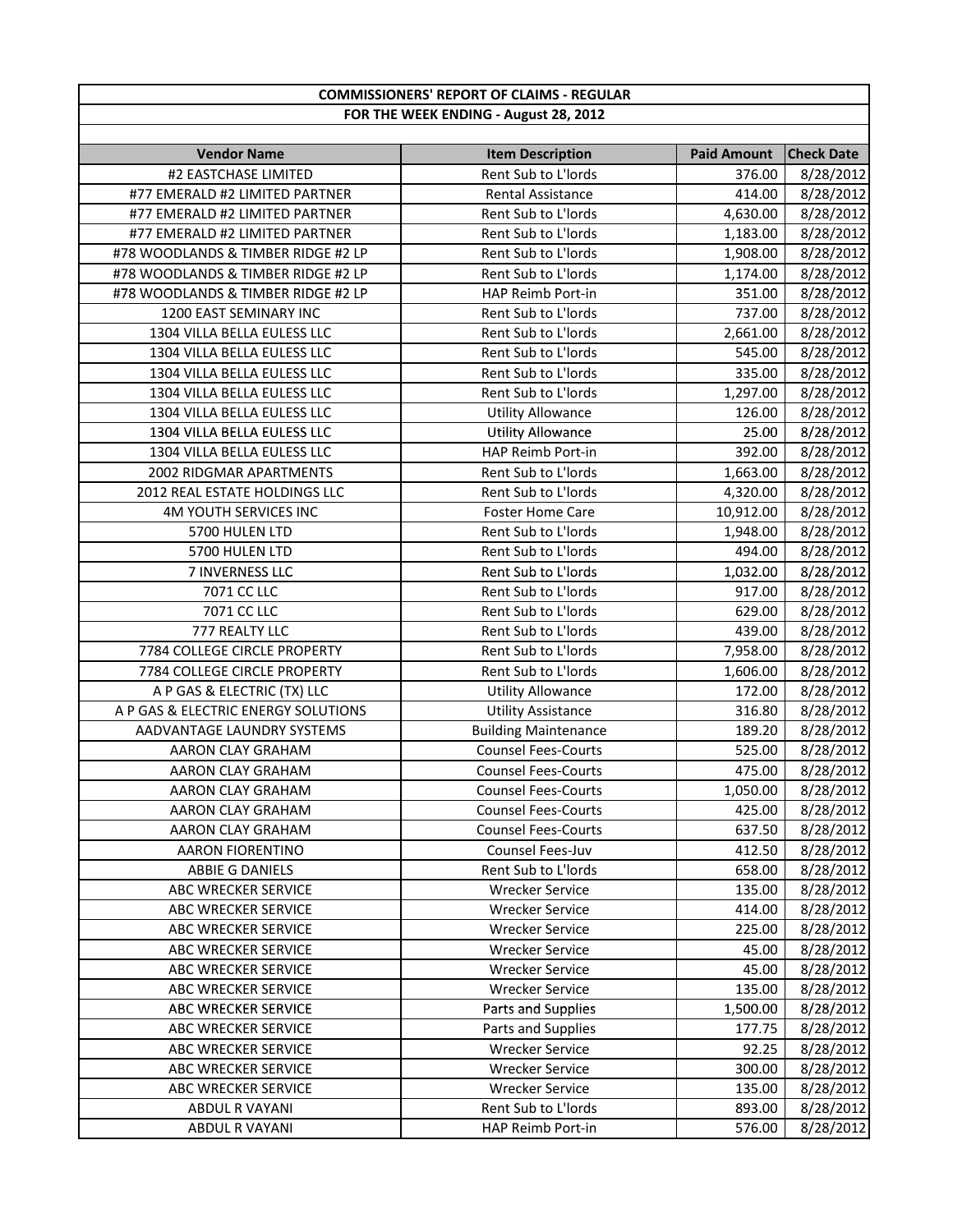| 8/28/2012<br><b>ABE FACTOR</b><br><b>Counsel Fees-Courts</b><br>125.00<br>8/28/2012<br><b>ABILITY RESOURCES INC</b><br>Rent Sub to L'Iords<br>1,208.00<br><b>ABILITY RESOURCES INC</b><br>Rent Sub to L'Iords<br>8/28/2012<br>2,748.00<br><b>ABILITY RESOURCES INC</b><br>376.00<br>8/28/2012<br>HAP Reimb Port-in<br>Rent Sub to L'Iords<br><b>ABRAHAM NIMEH</b><br>808.00<br>8/28/2012<br>8/28/2012<br>ABRAXAS UTILITIES COMPANY<br><b>Utility Assistance</b><br>67.09<br>Rent Sub to L'Iords<br>8/28/2012<br>ABREICO CO INC<br>750.00<br><b>ACACIA ENERGY LLC</b><br><b>Utility Allowance</b><br>153.00<br>8/28/2012<br>ACCU TRACE TESTING INC<br><b>Medical Services</b><br>515.00<br>8/28/2012<br>ACCUCARE MORTUARY SERVICE INC<br>Transportation<br>9,960.00<br>8/28/2012<br><b>ACCURATE FORMS &amp; SUPPLIES</b><br>448.20<br>8/28/2012<br>Parts and Supplies<br>Rent Sub to L'Iords<br>8/28/2012<br>683.00<br>ADELL MURPHY<br>8/28/2012<br><b>ADORAMA INC</b><br><b>Photo Processing</b><br>297.93<br>8/28/2012<br>ADVANTAGE CAPITAL INVESTMENTS LP<br>Rent Sub to L'Iords<br>925.00<br>ADVANTAGE SUPPLY<br><b>Supplies</b><br>49.00<br>8/28/2012<br>Rent Sub to L'Iords<br>605.00<br>8/28/2012<br>AG VANTAGE LP<br>Rent Sub to L'Iords<br>8/28/2012<br>AG VANTAGE LP<br>494.00<br>8/28/2012<br>AHC BRECKENRIDGE ASSOC LLC<br>Rent Sub to L'Iords<br>1,309.00<br>AHF-HILLCREST LLC<br>Rent Sub to L'Iords<br>8/28/2012<br>1,892.00<br>AHF-HURST MANOR COMMUNITY DEV LLC<br>8/28/2012<br>Rent Sub to L'Iords<br>1,480.00<br>8/28/2012<br>AHF-HURST MANOR COMMUNITY DEV LLC<br>HAP Reimb Port-in<br>677.00<br>Rent Sub to L'Iords<br>8/28/2012<br>AHF-QUAIL RIDGE LLC<br>516.00<br>Rent Sub to L'Iords<br>1,261.00<br>8/28/2012<br><b>AHMAD RABIE</b><br>AHMED BANDAR<br>Rent Sub to L'Iords<br>8/28/2012<br>932.00<br>8/28/2012<br>AIDS OUTREACH CENTER<br>141,810.59<br><b>Subrecipient Service</b><br>AIDS OUTREACH CENTER<br>8/28/2012<br>7,728.80<br><b>Subrecipient Service</b><br>AIDS OUTREACH CENTER<br>8/28/2012<br>13,942.55<br><b>Subrecipient Service</b><br><b>AIRGAS</b><br><b>Equipment Maint</b><br>10.42<br>8/28/2012<br>AL Z LAZARUS ATTORNEY AT LAW<br><b>Counsel Fees-Courts</b><br>8/28/2012<br>400.00<br><b>Counsel Fees-Courts</b><br>8/28/2012<br>AL Z LAZARUS ATTORNEY AT LAW<br>850.00<br><b>Counsel Fees-Courts</b><br>AL Z LAZARUS ATTORNEY AT LAW<br>1,000.00<br>8/28/2012<br><b>Counsel Fees-Courts</b><br>AL Z LAZARUS ATTORNEY AT LAW<br>1,100.00<br>8/28/2012<br>AL Z LAZARUS ATTORNEY AT LAW<br><b>Counsel Fees-Courts</b><br>200.00<br>8/28/2012<br>Rent Sub to L'Iords<br>302.00<br>8/28/2012<br><b>ALAN WHEELOCK</b><br>14.50<br>ALARM SECURITY GROUP LLC<br><b>Building Maintenance</b><br>ALARM SECURITY GROUP LLC<br><b>Building Maintenance</b><br>29.00<br>8/28/2012<br><b>Building Maintenance</b><br>8/28/2012<br>ALARM SECURITY GROUP LLC<br>14.50<br>ALARM SECURITY GROUP LLC<br><b>Burglar Systems</b><br>18.50<br>8/28/2012<br>ALARM SECURITY GROUP LLC<br>8/28/2012<br><b>Burglar Systems</b><br>18.50<br>8/28/2012<br>ALARM SECURITY GROUP LLC<br><b>Burglar Systems</b><br>14.50<br>ALARM SECURITY GROUP LLC<br><b>Burglar Systems</b><br>18.50<br>8/28/2012<br>ALARM SECURITY GROUP LLC<br><b>Building Maintenance</b><br>418.00<br>8/28/2012<br>ALARM SECURITY GROUP LLC<br>8/28/2012<br><b>Burglar Systems</b><br>18.50<br>Rent Sub to L'Iords<br>ALBERT MARTINEZ<br>649.00<br>8/28/2012<br>Rent Sub to L'Iords<br>ALBERT P O'CONNOR<br>11,485.00<br>8/28/2012<br><b>ALBERT P O'CONNOR</b><br>Rent Sub to L'Iords<br>666.00<br>8/28/2012<br>HAP Reimb Port-in<br>8/28/2012<br>ALBERT P O'CONNOR<br>890.00<br>8/28/2012<br><b>ALBERT SCHOTT</b><br>Clothing<br>400.00<br>Food/Hygiene Assist<br>ALBERTSON'S #4107<br>20.00<br>8/28/2012<br>ALBERTSONS #4150<br>Food/Hygiene Assist<br>62.00<br>8/28/2012<br>Food/Hygiene Assist<br>ALBERTSONS #4151<br>19.71<br>8/28/2012<br>HAP Reimb Port-in<br>ALBIN SLOVACEK<br>474.00 | <b>ABE FACTOR</b> | <b>Counsel Fees-Courts</b> | 350.00 | 8/28/2012 |
|----------------------------------------------------------------------------------------------------------------------------------------------------------------------------------------------------------------------------------------------------------------------------------------------------------------------------------------------------------------------------------------------------------------------------------------------------------------------------------------------------------------------------------------------------------------------------------------------------------------------------------------------------------------------------------------------------------------------------------------------------------------------------------------------------------------------------------------------------------------------------------------------------------------------------------------------------------------------------------------------------------------------------------------------------------------------------------------------------------------------------------------------------------------------------------------------------------------------------------------------------------------------------------------------------------------------------------------------------------------------------------------------------------------------------------------------------------------------------------------------------------------------------------------------------------------------------------------------------------------------------------------------------------------------------------------------------------------------------------------------------------------------------------------------------------------------------------------------------------------------------------------------------------------------------------------------------------------------------------------------------------------------------------------------------------------------------------------------------------------------------------------------------------------------------------------------------------------------------------------------------------------------------------------------------------------------------------------------------------------------------------------------------------------------------------------------------------------------------------------------------------------------------------------------------------------------------------------------------------------------------------------------------------------------------------------------------------------------------------------------------------------------------------------------------------------------------------------------------------------------------------------------------------------------------------------------------------------------------------------------------------------------------------------------------------------------------------------------------------------------------------------------------------------------------------------------------------------------------------------------------------------------------------------------------------------------------------------------------------------------------------------------------------------------------------------------------------------------------------------------------------------------------------------------------------------------------------------------------------------------------------------------------------------------------------------------------------------------------------------------------------------------------------------------------------------------------------------------------------------------------------------------------------------------------------------------------------------------------------------|-------------------|----------------------------|--------|-----------|
|                                                                                                                                                                                                                                                                                                                                                                                                                                                                                                                                                                                                                                                                                                                                                                                                                                                                                                                                                                                                                                                                                                                                                                                                                                                                                                                                                                                                                                                                                                                                                                                                                                                                                                                                                                                                                                                                                                                                                                                                                                                                                                                                                                                                                                                                                                                                                                                                                                                                                                                                                                                                                                                                                                                                                                                                                                                                                                                                                                                                                                                                                                                                                                                                                                                                                                                                                                                                                                                                                                                                                                                                                                                                                                                                                                                                                                                                                                                                                                                        |                   |                            |        |           |
|                                                                                                                                                                                                                                                                                                                                                                                                                                                                                                                                                                                                                                                                                                                                                                                                                                                                                                                                                                                                                                                                                                                                                                                                                                                                                                                                                                                                                                                                                                                                                                                                                                                                                                                                                                                                                                                                                                                                                                                                                                                                                                                                                                                                                                                                                                                                                                                                                                                                                                                                                                                                                                                                                                                                                                                                                                                                                                                                                                                                                                                                                                                                                                                                                                                                                                                                                                                                                                                                                                                                                                                                                                                                                                                                                                                                                                                                                                                                                                                        |                   |                            |        |           |
| 8/28/2012<br>8/28/2012                                                                                                                                                                                                                                                                                                                                                                                                                                                                                                                                                                                                                                                                                                                                                                                                                                                                                                                                                                                                                                                                                                                                                                                                                                                                                                                                                                                                                                                                                                                                                                                                                                                                                                                                                                                                                                                                                                                                                                                                                                                                                                                                                                                                                                                                                                                                                                                                                                                                                                                                                                                                                                                                                                                                                                                                                                                                                                                                                                                                                                                                                                                                                                                                                                                                                                                                                                                                                                                                                                                                                                                                                                                                                                                                                                                                                                                                                                                                                                 |                   |                            |        |           |
|                                                                                                                                                                                                                                                                                                                                                                                                                                                                                                                                                                                                                                                                                                                                                                                                                                                                                                                                                                                                                                                                                                                                                                                                                                                                                                                                                                                                                                                                                                                                                                                                                                                                                                                                                                                                                                                                                                                                                                                                                                                                                                                                                                                                                                                                                                                                                                                                                                                                                                                                                                                                                                                                                                                                                                                                                                                                                                                                                                                                                                                                                                                                                                                                                                                                                                                                                                                                                                                                                                                                                                                                                                                                                                                                                                                                                                                                                                                                                                                        |                   |                            |        |           |
|                                                                                                                                                                                                                                                                                                                                                                                                                                                                                                                                                                                                                                                                                                                                                                                                                                                                                                                                                                                                                                                                                                                                                                                                                                                                                                                                                                                                                                                                                                                                                                                                                                                                                                                                                                                                                                                                                                                                                                                                                                                                                                                                                                                                                                                                                                                                                                                                                                                                                                                                                                                                                                                                                                                                                                                                                                                                                                                                                                                                                                                                                                                                                                                                                                                                                                                                                                                                                                                                                                                                                                                                                                                                                                                                                                                                                                                                                                                                                                                        |                   |                            |        |           |
|                                                                                                                                                                                                                                                                                                                                                                                                                                                                                                                                                                                                                                                                                                                                                                                                                                                                                                                                                                                                                                                                                                                                                                                                                                                                                                                                                                                                                                                                                                                                                                                                                                                                                                                                                                                                                                                                                                                                                                                                                                                                                                                                                                                                                                                                                                                                                                                                                                                                                                                                                                                                                                                                                                                                                                                                                                                                                                                                                                                                                                                                                                                                                                                                                                                                                                                                                                                                                                                                                                                                                                                                                                                                                                                                                                                                                                                                                                                                                                                        |                   |                            |        |           |
|                                                                                                                                                                                                                                                                                                                                                                                                                                                                                                                                                                                                                                                                                                                                                                                                                                                                                                                                                                                                                                                                                                                                                                                                                                                                                                                                                                                                                                                                                                                                                                                                                                                                                                                                                                                                                                                                                                                                                                                                                                                                                                                                                                                                                                                                                                                                                                                                                                                                                                                                                                                                                                                                                                                                                                                                                                                                                                                                                                                                                                                                                                                                                                                                                                                                                                                                                                                                                                                                                                                                                                                                                                                                                                                                                                                                                                                                                                                                                                                        |                   |                            |        |           |
|                                                                                                                                                                                                                                                                                                                                                                                                                                                                                                                                                                                                                                                                                                                                                                                                                                                                                                                                                                                                                                                                                                                                                                                                                                                                                                                                                                                                                                                                                                                                                                                                                                                                                                                                                                                                                                                                                                                                                                                                                                                                                                                                                                                                                                                                                                                                                                                                                                                                                                                                                                                                                                                                                                                                                                                                                                                                                                                                                                                                                                                                                                                                                                                                                                                                                                                                                                                                                                                                                                                                                                                                                                                                                                                                                                                                                                                                                                                                                                                        |                   |                            |        |           |
|                                                                                                                                                                                                                                                                                                                                                                                                                                                                                                                                                                                                                                                                                                                                                                                                                                                                                                                                                                                                                                                                                                                                                                                                                                                                                                                                                                                                                                                                                                                                                                                                                                                                                                                                                                                                                                                                                                                                                                                                                                                                                                                                                                                                                                                                                                                                                                                                                                                                                                                                                                                                                                                                                                                                                                                                                                                                                                                                                                                                                                                                                                                                                                                                                                                                                                                                                                                                                                                                                                                                                                                                                                                                                                                                                                                                                                                                                                                                                                                        |                   |                            |        |           |
|                                                                                                                                                                                                                                                                                                                                                                                                                                                                                                                                                                                                                                                                                                                                                                                                                                                                                                                                                                                                                                                                                                                                                                                                                                                                                                                                                                                                                                                                                                                                                                                                                                                                                                                                                                                                                                                                                                                                                                                                                                                                                                                                                                                                                                                                                                                                                                                                                                                                                                                                                                                                                                                                                                                                                                                                                                                                                                                                                                                                                                                                                                                                                                                                                                                                                                                                                                                                                                                                                                                                                                                                                                                                                                                                                                                                                                                                                                                                                                                        |                   |                            |        |           |
|                                                                                                                                                                                                                                                                                                                                                                                                                                                                                                                                                                                                                                                                                                                                                                                                                                                                                                                                                                                                                                                                                                                                                                                                                                                                                                                                                                                                                                                                                                                                                                                                                                                                                                                                                                                                                                                                                                                                                                                                                                                                                                                                                                                                                                                                                                                                                                                                                                                                                                                                                                                                                                                                                                                                                                                                                                                                                                                                                                                                                                                                                                                                                                                                                                                                                                                                                                                                                                                                                                                                                                                                                                                                                                                                                                                                                                                                                                                                                                                        |                   |                            |        |           |
|                                                                                                                                                                                                                                                                                                                                                                                                                                                                                                                                                                                                                                                                                                                                                                                                                                                                                                                                                                                                                                                                                                                                                                                                                                                                                                                                                                                                                                                                                                                                                                                                                                                                                                                                                                                                                                                                                                                                                                                                                                                                                                                                                                                                                                                                                                                                                                                                                                                                                                                                                                                                                                                                                                                                                                                                                                                                                                                                                                                                                                                                                                                                                                                                                                                                                                                                                                                                                                                                                                                                                                                                                                                                                                                                                                                                                                                                                                                                                                                        |                   |                            |        |           |
|                                                                                                                                                                                                                                                                                                                                                                                                                                                                                                                                                                                                                                                                                                                                                                                                                                                                                                                                                                                                                                                                                                                                                                                                                                                                                                                                                                                                                                                                                                                                                                                                                                                                                                                                                                                                                                                                                                                                                                                                                                                                                                                                                                                                                                                                                                                                                                                                                                                                                                                                                                                                                                                                                                                                                                                                                                                                                                                                                                                                                                                                                                                                                                                                                                                                                                                                                                                                                                                                                                                                                                                                                                                                                                                                                                                                                                                                                                                                                                                        |                   |                            |        |           |
|                                                                                                                                                                                                                                                                                                                                                                                                                                                                                                                                                                                                                                                                                                                                                                                                                                                                                                                                                                                                                                                                                                                                                                                                                                                                                                                                                                                                                                                                                                                                                                                                                                                                                                                                                                                                                                                                                                                                                                                                                                                                                                                                                                                                                                                                                                                                                                                                                                                                                                                                                                                                                                                                                                                                                                                                                                                                                                                                                                                                                                                                                                                                                                                                                                                                                                                                                                                                                                                                                                                                                                                                                                                                                                                                                                                                                                                                                                                                                                                        |                   |                            |        |           |
|                                                                                                                                                                                                                                                                                                                                                                                                                                                                                                                                                                                                                                                                                                                                                                                                                                                                                                                                                                                                                                                                                                                                                                                                                                                                                                                                                                                                                                                                                                                                                                                                                                                                                                                                                                                                                                                                                                                                                                                                                                                                                                                                                                                                                                                                                                                                                                                                                                                                                                                                                                                                                                                                                                                                                                                                                                                                                                                                                                                                                                                                                                                                                                                                                                                                                                                                                                                                                                                                                                                                                                                                                                                                                                                                                                                                                                                                                                                                                                                        |                   |                            |        |           |
|                                                                                                                                                                                                                                                                                                                                                                                                                                                                                                                                                                                                                                                                                                                                                                                                                                                                                                                                                                                                                                                                                                                                                                                                                                                                                                                                                                                                                                                                                                                                                                                                                                                                                                                                                                                                                                                                                                                                                                                                                                                                                                                                                                                                                                                                                                                                                                                                                                                                                                                                                                                                                                                                                                                                                                                                                                                                                                                                                                                                                                                                                                                                                                                                                                                                                                                                                                                                                                                                                                                                                                                                                                                                                                                                                                                                                                                                                                                                                                                        |                   |                            |        |           |
|                                                                                                                                                                                                                                                                                                                                                                                                                                                                                                                                                                                                                                                                                                                                                                                                                                                                                                                                                                                                                                                                                                                                                                                                                                                                                                                                                                                                                                                                                                                                                                                                                                                                                                                                                                                                                                                                                                                                                                                                                                                                                                                                                                                                                                                                                                                                                                                                                                                                                                                                                                                                                                                                                                                                                                                                                                                                                                                                                                                                                                                                                                                                                                                                                                                                                                                                                                                                                                                                                                                                                                                                                                                                                                                                                                                                                                                                                                                                                                                        |                   |                            |        |           |
|                                                                                                                                                                                                                                                                                                                                                                                                                                                                                                                                                                                                                                                                                                                                                                                                                                                                                                                                                                                                                                                                                                                                                                                                                                                                                                                                                                                                                                                                                                                                                                                                                                                                                                                                                                                                                                                                                                                                                                                                                                                                                                                                                                                                                                                                                                                                                                                                                                                                                                                                                                                                                                                                                                                                                                                                                                                                                                                                                                                                                                                                                                                                                                                                                                                                                                                                                                                                                                                                                                                                                                                                                                                                                                                                                                                                                                                                                                                                                                                        |                   |                            |        |           |
|                                                                                                                                                                                                                                                                                                                                                                                                                                                                                                                                                                                                                                                                                                                                                                                                                                                                                                                                                                                                                                                                                                                                                                                                                                                                                                                                                                                                                                                                                                                                                                                                                                                                                                                                                                                                                                                                                                                                                                                                                                                                                                                                                                                                                                                                                                                                                                                                                                                                                                                                                                                                                                                                                                                                                                                                                                                                                                                                                                                                                                                                                                                                                                                                                                                                                                                                                                                                                                                                                                                                                                                                                                                                                                                                                                                                                                                                                                                                                                                        |                   |                            |        |           |
|                                                                                                                                                                                                                                                                                                                                                                                                                                                                                                                                                                                                                                                                                                                                                                                                                                                                                                                                                                                                                                                                                                                                                                                                                                                                                                                                                                                                                                                                                                                                                                                                                                                                                                                                                                                                                                                                                                                                                                                                                                                                                                                                                                                                                                                                                                                                                                                                                                                                                                                                                                                                                                                                                                                                                                                                                                                                                                                                                                                                                                                                                                                                                                                                                                                                                                                                                                                                                                                                                                                                                                                                                                                                                                                                                                                                                                                                                                                                                                                        |                   |                            |        |           |
|                                                                                                                                                                                                                                                                                                                                                                                                                                                                                                                                                                                                                                                                                                                                                                                                                                                                                                                                                                                                                                                                                                                                                                                                                                                                                                                                                                                                                                                                                                                                                                                                                                                                                                                                                                                                                                                                                                                                                                                                                                                                                                                                                                                                                                                                                                                                                                                                                                                                                                                                                                                                                                                                                                                                                                                                                                                                                                                                                                                                                                                                                                                                                                                                                                                                                                                                                                                                                                                                                                                                                                                                                                                                                                                                                                                                                                                                                                                                                                                        |                   |                            |        |           |
|                                                                                                                                                                                                                                                                                                                                                                                                                                                                                                                                                                                                                                                                                                                                                                                                                                                                                                                                                                                                                                                                                                                                                                                                                                                                                                                                                                                                                                                                                                                                                                                                                                                                                                                                                                                                                                                                                                                                                                                                                                                                                                                                                                                                                                                                                                                                                                                                                                                                                                                                                                                                                                                                                                                                                                                                                                                                                                                                                                                                                                                                                                                                                                                                                                                                                                                                                                                                                                                                                                                                                                                                                                                                                                                                                                                                                                                                                                                                                                                        |                   |                            |        |           |
|                                                                                                                                                                                                                                                                                                                                                                                                                                                                                                                                                                                                                                                                                                                                                                                                                                                                                                                                                                                                                                                                                                                                                                                                                                                                                                                                                                                                                                                                                                                                                                                                                                                                                                                                                                                                                                                                                                                                                                                                                                                                                                                                                                                                                                                                                                                                                                                                                                                                                                                                                                                                                                                                                                                                                                                                                                                                                                                                                                                                                                                                                                                                                                                                                                                                                                                                                                                                                                                                                                                                                                                                                                                                                                                                                                                                                                                                                                                                                                                        |                   |                            |        |           |
|                                                                                                                                                                                                                                                                                                                                                                                                                                                                                                                                                                                                                                                                                                                                                                                                                                                                                                                                                                                                                                                                                                                                                                                                                                                                                                                                                                                                                                                                                                                                                                                                                                                                                                                                                                                                                                                                                                                                                                                                                                                                                                                                                                                                                                                                                                                                                                                                                                                                                                                                                                                                                                                                                                                                                                                                                                                                                                                                                                                                                                                                                                                                                                                                                                                                                                                                                                                                                                                                                                                                                                                                                                                                                                                                                                                                                                                                                                                                                                                        |                   |                            |        |           |
|                                                                                                                                                                                                                                                                                                                                                                                                                                                                                                                                                                                                                                                                                                                                                                                                                                                                                                                                                                                                                                                                                                                                                                                                                                                                                                                                                                                                                                                                                                                                                                                                                                                                                                                                                                                                                                                                                                                                                                                                                                                                                                                                                                                                                                                                                                                                                                                                                                                                                                                                                                                                                                                                                                                                                                                                                                                                                                                                                                                                                                                                                                                                                                                                                                                                                                                                                                                                                                                                                                                                                                                                                                                                                                                                                                                                                                                                                                                                                                                        |                   |                            |        |           |
|                                                                                                                                                                                                                                                                                                                                                                                                                                                                                                                                                                                                                                                                                                                                                                                                                                                                                                                                                                                                                                                                                                                                                                                                                                                                                                                                                                                                                                                                                                                                                                                                                                                                                                                                                                                                                                                                                                                                                                                                                                                                                                                                                                                                                                                                                                                                                                                                                                                                                                                                                                                                                                                                                                                                                                                                                                                                                                                                                                                                                                                                                                                                                                                                                                                                                                                                                                                                                                                                                                                                                                                                                                                                                                                                                                                                                                                                                                                                                                                        |                   |                            |        |           |
|                                                                                                                                                                                                                                                                                                                                                                                                                                                                                                                                                                                                                                                                                                                                                                                                                                                                                                                                                                                                                                                                                                                                                                                                                                                                                                                                                                                                                                                                                                                                                                                                                                                                                                                                                                                                                                                                                                                                                                                                                                                                                                                                                                                                                                                                                                                                                                                                                                                                                                                                                                                                                                                                                                                                                                                                                                                                                                                                                                                                                                                                                                                                                                                                                                                                                                                                                                                                                                                                                                                                                                                                                                                                                                                                                                                                                                                                                                                                                                                        |                   |                            |        |           |
|                                                                                                                                                                                                                                                                                                                                                                                                                                                                                                                                                                                                                                                                                                                                                                                                                                                                                                                                                                                                                                                                                                                                                                                                                                                                                                                                                                                                                                                                                                                                                                                                                                                                                                                                                                                                                                                                                                                                                                                                                                                                                                                                                                                                                                                                                                                                                                                                                                                                                                                                                                                                                                                                                                                                                                                                                                                                                                                                                                                                                                                                                                                                                                                                                                                                                                                                                                                                                                                                                                                                                                                                                                                                                                                                                                                                                                                                                                                                                                                        |                   |                            |        |           |
|                                                                                                                                                                                                                                                                                                                                                                                                                                                                                                                                                                                                                                                                                                                                                                                                                                                                                                                                                                                                                                                                                                                                                                                                                                                                                                                                                                                                                                                                                                                                                                                                                                                                                                                                                                                                                                                                                                                                                                                                                                                                                                                                                                                                                                                                                                                                                                                                                                                                                                                                                                                                                                                                                                                                                                                                                                                                                                                                                                                                                                                                                                                                                                                                                                                                                                                                                                                                                                                                                                                                                                                                                                                                                                                                                                                                                                                                                                                                                                                        |                   |                            |        |           |
|                                                                                                                                                                                                                                                                                                                                                                                                                                                                                                                                                                                                                                                                                                                                                                                                                                                                                                                                                                                                                                                                                                                                                                                                                                                                                                                                                                                                                                                                                                                                                                                                                                                                                                                                                                                                                                                                                                                                                                                                                                                                                                                                                                                                                                                                                                                                                                                                                                                                                                                                                                                                                                                                                                                                                                                                                                                                                                                                                                                                                                                                                                                                                                                                                                                                                                                                                                                                                                                                                                                                                                                                                                                                                                                                                                                                                                                                                                                                                                                        |                   |                            |        |           |
|                                                                                                                                                                                                                                                                                                                                                                                                                                                                                                                                                                                                                                                                                                                                                                                                                                                                                                                                                                                                                                                                                                                                                                                                                                                                                                                                                                                                                                                                                                                                                                                                                                                                                                                                                                                                                                                                                                                                                                                                                                                                                                                                                                                                                                                                                                                                                                                                                                                                                                                                                                                                                                                                                                                                                                                                                                                                                                                                                                                                                                                                                                                                                                                                                                                                                                                                                                                                                                                                                                                                                                                                                                                                                                                                                                                                                                                                                                                                                                                        |                   |                            |        |           |
|                                                                                                                                                                                                                                                                                                                                                                                                                                                                                                                                                                                                                                                                                                                                                                                                                                                                                                                                                                                                                                                                                                                                                                                                                                                                                                                                                                                                                                                                                                                                                                                                                                                                                                                                                                                                                                                                                                                                                                                                                                                                                                                                                                                                                                                                                                                                                                                                                                                                                                                                                                                                                                                                                                                                                                                                                                                                                                                                                                                                                                                                                                                                                                                                                                                                                                                                                                                                                                                                                                                                                                                                                                                                                                                                                                                                                                                                                                                                                                                        |                   |                            |        |           |
|                                                                                                                                                                                                                                                                                                                                                                                                                                                                                                                                                                                                                                                                                                                                                                                                                                                                                                                                                                                                                                                                                                                                                                                                                                                                                                                                                                                                                                                                                                                                                                                                                                                                                                                                                                                                                                                                                                                                                                                                                                                                                                                                                                                                                                                                                                                                                                                                                                                                                                                                                                                                                                                                                                                                                                                                                                                                                                                                                                                                                                                                                                                                                                                                                                                                                                                                                                                                                                                                                                                                                                                                                                                                                                                                                                                                                                                                                                                                                                                        |                   |                            |        |           |
|                                                                                                                                                                                                                                                                                                                                                                                                                                                                                                                                                                                                                                                                                                                                                                                                                                                                                                                                                                                                                                                                                                                                                                                                                                                                                                                                                                                                                                                                                                                                                                                                                                                                                                                                                                                                                                                                                                                                                                                                                                                                                                                                                                                                                                                                                                                                                                                                                                                                                                                                                                                                                                                                                                                                                                                                                                                                                                                                                                                                                                                                                                                                                                                                                                                                                                                                                                                                                                                                                                                                                                                                                                                                                                                                                                                                                                                                                                                                                                                        |                   |                            |        |           |
|                                                                                                                                                                                                                                                                                                                                                                                                                                                                                                                                                                                                                                                                                                                                                                                                                                                                                                                                                                                                                                                                                                                                                                                                                                                                                                                                                                                                                                                                                                                                                                                                                                                                                                                                                                                                                                                                                                                                                                                                                                                                                                                                                                                                                                                                                                                                                                                                                                                                                                                                                                                                                                                                                                                                                                                                                                                                                                                                                                                                                                                                                                                                                                                                                                                                                                                                                                                                                                                                                                                                                                                                                                                                                                                                                                                                                                                                                                                                                                                        |                   |                            |        |           |
|                                                                                                                                                                                                                                                                                                                                                                                                                                                                                                                                                                                                                                                                                                                                                                                                                                                                                                                                                                                                                                                                                                                                                                                                                                                                                                                                                                                                                                                                                                                                                                                                                                                                                                                                                                                                                                                                                                                                                                                                                                                                                                                                                                                                                                                                                                                                                                                                                                                                                                                                                                                                                                                                                                                                                                                                                                                                                                                                                                                                                                                                                                                                                                                                                                                                                                                                                                                                                                                                                                                                                                                                                                                                                                                                                                                                                                                                                                                                                                                        |                   |                            |        |           |
|                                                                                                                                                                                                                                                                                                                                                                                                                                                                                                                                                                                                                                                                                                                                                                                                                                                                                                                                                                                                                                                                                                                                                                                                                                                                                                                                                                                                                                                                                                                                                                                                                                                                                                                                                                                                                                                                                                                                                                                                                                                                                                                                                                                                                                                                                                                                                                                                                                                                                                                                                                                                                                                                                                                                                                                                                                                                                                                                                                                                                                                                                                                                                                                                                                                                                                                                                                                                                                                                                                                                                                                                                                                                                                                                                                                                                                                                                                                                                                                        |                   |                            |        |           |
|                                                                                                                                                                                                                                                                                                                                                                                                                                                                                                                                                                                                                                                                                                                                                                                                                                                                                                                                                                                                                                                                                                                                                                                                                                                                                                                                                                                                                                                                                                                                                                                                                                                                                                                                                                                                                                                                                                                                                                                                                                                                                                                                                                                                                                                                                                                                                                                                                                                                                                                                                                                                                                                                                                                                                                                                                                                                                                                                                                                                                                                                                                                                                                                                                                                                                                                                                                                                                                                                                                                                                                                                                                                                                                                                                                                                                                                                                                                                                                                        |                   |                            |        |           |
|                                                                                                                                                                                                                                                                                                                                                                                                                                                                                                                                                                                                                                                                                                                                                                                                                                                                                                                                                                                                                                                                                                                                                                                                                                                                                                                                                                                                                                                                                                                                                                                                                                                                                                                                                                                                                                                                                                                                                                                                                                                                                                                                                                                                                                                                                                                                                                                                                                                                                                                                                                                                                                                                                                                                                                                                                                                                                                                                                                                                                                                                                                                                                                                                                                                                                                                                                                                                                                                                                                                                                                                                                                                                                                                                                                                                                                                                                                                                                                                        |                   |                            |        |           |
|                                                                                                                                                                                                                                                                                                                                                                                                                                                                                                                                                                                                                                                                                                                                                                                                                                                                                                                                                                                                                                                                                                                                                                                                                                                                                                                                                                                                                                                                                                                                                                                                                                                                                                                                                                                                                                                                                                                                                                                                                                                                                                                                                                                                                                                                                                                                                                                                                                                                                                                                                                                                                                                                                                                                                                                                                                                                                                                                                                                                                                                                                                                                                                                                                                                                                                                                                                                                                                                                                                                                                                                                                                                                                                                                                                                                                                                                                                                                                                                        |                   |                            |        |           |
|                                                                                                                                                                                                                                                                                                                                                                                                                                                                                                                                                                                                                                                                                                                                                                                                                                                                                                                                                                                                                                                                                                                                                                                                                                                                                                                                                                                                                                                                                                                                                                                                                                                                                                                                                                                                                                                                                                                                                                                                                                                                                                                                                                                                                                                                                                                                                                                                                                                                                                                                                                                                                                                                                                                                                                                                                                                                                                                                                                                                                                                                                                                                                                                                                                                                                                                                                                                                                                                                                                                                                                                                                                                                                                                                                                                                                                                                                                                                                                                        |                   |                            |        |           |
|                                                                                                                                                                                                                                                                                                                                                                                                                                                                                                                                                                                                                                                                                                                                                                                                                                                                                                                                                                                                                                                                                                                                                                                                                                                                                                                                                                                                                                                                                                                                                                                                                                                                                                                                                                                                                                                                                                                                                                                                                                                                                                                                                                                                                                                                                                                                                                                                                                                                                                                                                                                                                                                                                                                                                                                                                                                                                                                                                                                                                                                                                                                                                                                                                                                                                                                                                                                                                                                                                                                                                                                                                                                                                                                                                                                                                                                                                                                                                                                        |                   |                            |        |           |
|                                                                                                                                                                                                                                                                                                                                                                                                                                                                                                                                                                                                                                                                                                                                                                                                                                                                                                                                                                                                                                                                                                                                                                                                                                                                                                                                                                                                                                                                                                                                                                                                                                                                                                                                                                                                                                                                                                                                                                                                                                                                                                                                                                                                                                                                                                                                                                                                                                                                                                                                                                                                                                                                                                                                                                                                                                                                                                                                                                                                                                                                                                                                                                                                                                                                                                                                                                                                                                                                                                                                                                                                                                                                                                                                                                                                                                                                                                                                                                                        |                   |                            |        |           |
|                                                                                                                                                                                                                                                                                                                                                                                                                                                                                                                                                                                                                                                                                                                                                                                                                                                                                                                                                                                                                                                                                                                                                                                                                                                                                                                                                                                                                                                                                                                                                                                                                                                                                                                                                                                                                                                                                                                                                                                                                                                                                                                                                                                                                                                                                                                                                                                                                                                                                                                                                                                                                                                                                                                                                                                                                                                                                                                                                                                                                                                                                                                                                                                                                                                                                                                                                                                                                                                                                                                                                                                                                                                                                                                                                                                                                                                                                                                                                                                        |                   |                            |        |           |
|                                                                                                                                                                                                                                                                                                                                                                                                                                                                                                                                                                                                                                                                                                                                                                                                                                                                                                                                                                                                                                                                                                                                                                                                                                                                                                                                                                                                                                                                                                                                                                                                                                                                                                                                                                                                                                                                                                                                                                                                                                                                                                                                                                                                                                                                                                                                                                                                                                                                                                                                                                                                                                                                                                                                                                                                                                                                                                                                                                                                                                                                                                                                                                                                                                                                                                                                                                                                                                                                                                                                                                                                                                                                                                                                                                                                                                                                                                                                                                                        |                   |                            |        |           |
|                                                                                                                                                                                                                                                                                                                                                                                                                                                                                                                                                                                                                                                                                                                                                                                                                                                                                                                                                                                                                                                                                                                                                                                                                                                                                                                                                                                                                                                                                                                                                                                                                                                                                                                                                                                                                                                                                                                                                                                                                                                                                                                                                                                                                                                                                                                                                                                                                                                                                                                                                                                                                                                                                                                                                                                                                                                                                                                                                                                                                                                                                                                                                                                                                                                                                                                                                                                                                                                                                                                                                                                                                                                                                                                                                                                                                                                                                                                                                                                        |                   |                            |        |           |
|                                                                                                                                                                                                                                                                                                                                                                                                                                                                                                                                                                                                                                                                                                                                                                                                                                                                                                                                                                                                                                                                                                                                                                                                                                                                                                                                                                                                                                                                                                                                                                                                                                                                                                                                                                                                                                                                                                                                                                                                                                                                                                                                                                                                                                                                                                                                                                                                                                                                                                                                                                                                                                                                                                                                                                                                                                                                                                                                                                                                                                                                                                                                                                                                                                                                                                                                                                                                                                                                                                                                                                                                                                                                                                                                                                                                                                                                                                                                                                                        |                   |                            |        |           |
|                                                                                                                                                                                                                                                                                                                                                                                                                                                                                                                                                                                                                                                                                                                                                                                                                                                                                                                                                                                                                                                                                                                                                                                                                                                                                                                                                                                                                                                                                                                                                                                                                                                                                                                                                                                                                                                                                                                                                                                                                                                                                                                                                                                                                                                                                                                                                                                                                                                                                                                                                                                                                                                                                                                                                                                                                                                                                                                                                                                                                                                                                                                                                                                                                                                                                                                                                                                                                                                                                                                                                                                                                                                                                                                                                                                                                                                                                                                                                                                        |                   |                            |        |           |
|                                                                                                                                                                                                                                                                                                                                                                                                                                                                                                                                                                                                                                                                                                                                                                                                                                                                                                                                                                                                                                                                                                                                                                                                                                                                                                                                                                                                                                                                                                                                                                                                                                                                                                                                                                                                                                                                                                                                                                                                                                                                                                                                                                                                                                                                                                                                                                                                                                                                                                                                                                                                                                                                                                                                                                                                                                                                                                                                                                                                                                                                                                                                                                                                                                                                                                                                                                                                                                                                                                                                                                                                                                                                                                                                                                                                                                                                                                                                                                                        |                   |                            |        |           |
|                                                                                                                                                                                                                                                                                                                                                                                                                                                                                                                                                                                                                                                                                                                                                                                                                                                                                                                                                                                                                                                                                                                                                                                                                                                                                                                                                                                                                                                                                                                                                                                                                                                                                                                                                                                                                                                                                                                                                                                                                                                                                                                                                                                                                                                                                                                                                                                                                                                                                                                                                                                                                                                                                                                                                                                                                                                                                                                                                                                                                                                                                                                                                                                                                                                                                                                                                                                                                                                                                                                                                                                                                                                                                                                                                                                                                                                                                                                                                                                        |                   |                            |        |           |
|                                                                                                                                                                                                                                                                                                                                                                                                                                                                                                                                                                                                                                                                                                                                                                                                                                                                                                                                                                                                                                                                                                                                                                                                                                                                                                                                                                                                                                                                                                                                                                                                                                                                                                                                                                                                                                                                                                                                                                                                                                                                                                                                                                                                                                                                                                                                                                                                                                                                                                                                                                                                                                                                                                                                                                                                                                                                                                                                                                                                                                                                                                                                                                                                                                                                                                                                                                                                                                                                                                                                                                                                                                                                                                                                                                                                                                                                                                                                                                                        |                   |                            |        |           |
|                                                                                                                                                                                                                                                                                                                                                                                                                                                                                                                                                                                                                                                                                                                                                                                                                                                                                                                                                                                                                                                                                                                                                                                                                                                                                                                                                                                                                                                                                                                                                                                                                                                                                                                                                                                                                                                                                                                                                                                                                                                                                                                                                                                                                                                                                                                                                                                                                                                                                                                                                                                                                                                                                                                                                                                                                                                                                                                                                                                                                                                                                                                                                                                                                                                                                                                                                                                                                                                                                                                                                                                                                                                                                                                                                                                                                                                                                                                                                                                        |                   |                            |        |           |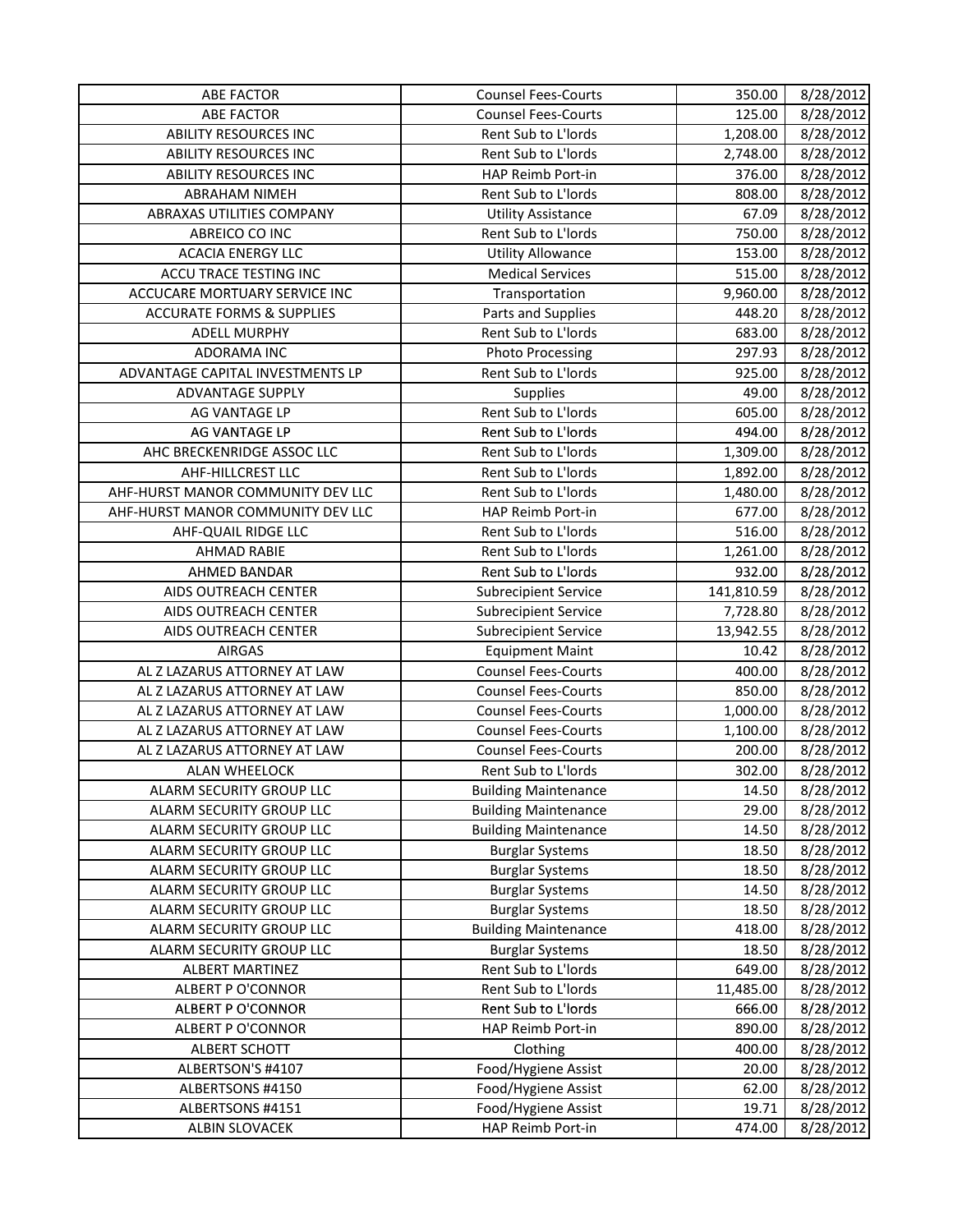| ALDINGER CO                        | <b>Building Maintenance</b> | 1,248.00   | 8/28/2012 |
|------------------------------------|-----------------------------|------------|-----------|
| ALEMEDA VILLAS LP                  | Rent Sub to L'Iords         | 7,456.00   | 8/28/2012 |
| ALEMEDA VILLAS LP                  | Rent Sub to L'Iords         | 1,114.00   | 8/28/2012 |
| ALEMEDA VILLAS LP                  | Rent Sub to L'Iords         | (3,495.00) | 8/28/2012 |
| ALEMEDA VILLAS LP                  | HAP Reimb Port-in           | 787.00     | 8/28/2012 |
| ALEX JAY CLAUNCH                   | Rent Sub to L'Iords         | 382.00     | 8/28/2012 |
| ALFONS KYLE KNAPP                  | <b>Counsel Fees-Courts</b>  | 600.00     | 8/28/2012 |
| ALFRED DAVIS II                    | Rent Sub to L'Iords         | 686.00     | 8/28/2012 |
| ALI OLIVER HASSIBI                 | <b>Counsel Fees-Courts</b>  | 350.00     | 8/28/2012 |
| ALI OLIVER HASSIBI                 | <b>Counsel Fees-Courts</b>  | 150.00     | 8/28/2012 |
| Alice H Moore                      | Liaison Expense             | 28.27      | 8/28/2012 |
| ALICIA R JOHNSON                   | <b>Counsel Fees-Courts</b>  | 300.00     | 8/28/2012 |
| ALICIA R JOHNSON                   | <b>Counsel Fees-Courts</b>  | 100.00     | 8/28/2012 |
| ALL AMERICA TITLE SERVICES INC     | <b>Professional Service</b> | 150.00     | 8/28/2012 |
| ALL CITIES SERVICE                 | <b>Building Maintenance</b> | 138.00     | 8/28/2012 |
| ALL CITIES SERVICE                 | <b>Building Maintenance</b> | 167.90     | 8/28/2012 |
| ALL CITIES SERVICE                 | <b>Building Maintenance</b> | 167.90     | 8/28/2012 |
| ALL CITIES SERVICE                 | <b>Building Maintenance</b> | 115.00     | 8/28/2012 |
| ALL CITIES SERVICE                 | Kitchen Maintenance         | 256.00     | 8/28/2012 |
| ALL POINTS PIONEER                 | <b>Moving Costs</b>         | 8,645.87   | 8/28/2012 |
| ALLEN & WEAVER PC                  | Counsel Fees-Juv            | 100.00     | 8/28/2012 |
| <b>ALLEN &amp; WEAVER PC</b>       | Counsel Fees - CPS          | 200.00     | 8/28/2012 |
| ALLEN & WEAVER PC                  | Counsel Fees - CPS          | 100.00     | 8/28/2012 |
| <b>ALLEN FULSOM</b>                | Rent Sub to L'Iords         | 342.00     | 8/28/2012 |
| ALLIANCE MAINTENANCE INDUSTRIES    | <b>Custodian Services</b>   | 340.00     | 8/28/2012 |
| <b>ALLIED COURT REPORTERS</b>      | <b>Professional Service</b> | 175.42     | 8/28/2012 |
| ALTEC LANGUAGE AND TRANSLATION LLC | <b>Interpreter Fees</b>     | 341.25     | 8/28/2012 |
| AMANDA HALL                        | <b>Restitution Payable</b>  | 201.63     | 8/28/2012 |
| AMBIT ENERGY LLC                   | <b>Utility Assistance</b>   | 446.70     | 8/28/2012 |
| <b>AMBIT ENERGY LLC</b>            | <b>Utility Allowance</b>    | 1,573.00   | 8/28/2012 |
| <b>AMBIT ENERGY LLC</b>            | <b>Utility Allowance</b>    | 131.00     | 8/28/2012 |
| <b>AMBIT ENERGY LLC</b>            | <b>HAP Reimb Port-in</b>    | 34.00      | 8/28/2012 |
| AMBIT TEXAS LLC                    | <b>Utility Assistance</b>   | 56.00      | 8/28/2012 |
| AMBIT TEXAS LLC                    | <b>Utility Assistance</b>   | 66.00      | 8/28/2012 |
| AMBIT TEXAS LLC                    | <b>Utility Assistance</b>   | 87.00      | 8/28/2012 |
| AMERICAN HOTEL REGISTER            | Sheriff Inventory           | 63.00      | 8/28/2012 |
| AMERICAN HOTEL REGISTER            | <b>Custodian Supplies</b>   | 14.89      | 8/28/2012 |
| AMERICAN JAIL ASSOCIATION          | Dues                        | 48.00      | 8/28/2012 |
| AMERICAN RED CROSS FT WORTH        | Education                   | 46.00      | 8/28/2012 |
| AMERICAN SCREENING CORPORATION     | Lab Supplies                | 2,722.50   | 8/28/2012 |
| AMERICAN SCREENING CORPORATION     | Lab Supplies                | 2,722.50   | 8/28/2012 |
| AMERICAN SCREENING CORPORATION     | Lab Supplies                | 440.00     | 8/28/2012 |
| AMERISOUTH XXVI                    | Rent Sub to L'Iords         | 650.00     | 8/28/2012 |
| AMIN A ABBASHER                    | HAP Reimb Port-in           | 869.00     | 8/28/2012 |
| <b>AMY SHORTES</b>                 | <b>Restitution Payable</b>  | 6.50       | 8/28/2012 |
| <b>AMY TALMAGE</b>                 | Rent Sub to L'Iords         | 474.00     | 8/28/2012 |
| AMY WILLETT AKANNI                 | Rent Sub to L'Iords         | 702.00     | 8/28/2012 |
| ANDRE HUEY-YOU                     | Rent Sub to L'Iords         | 368.00     | 8/28/2012 |
| ANDRE LANDRUM                      | Rent Sub to L'Iords         | 2,368.00   | 8/28/2012 |
| <b>ANDREA SMITH</b>                | <b>Restitution Payable</b>  | 27.83      | 8/28/2012 |
| ANDREW CHINCHILLA                  | HAP Reimb Port-in           | 319.00     | 8/28/2012 |
| ANDREW OPPONG-BAWUAH               | Rent Sub to L'Iords         | 1,114.00   | 8/28/2012 |
| ANGEL DEJESUS                      | Clothing                    | 220.56     | 8/28/2012 |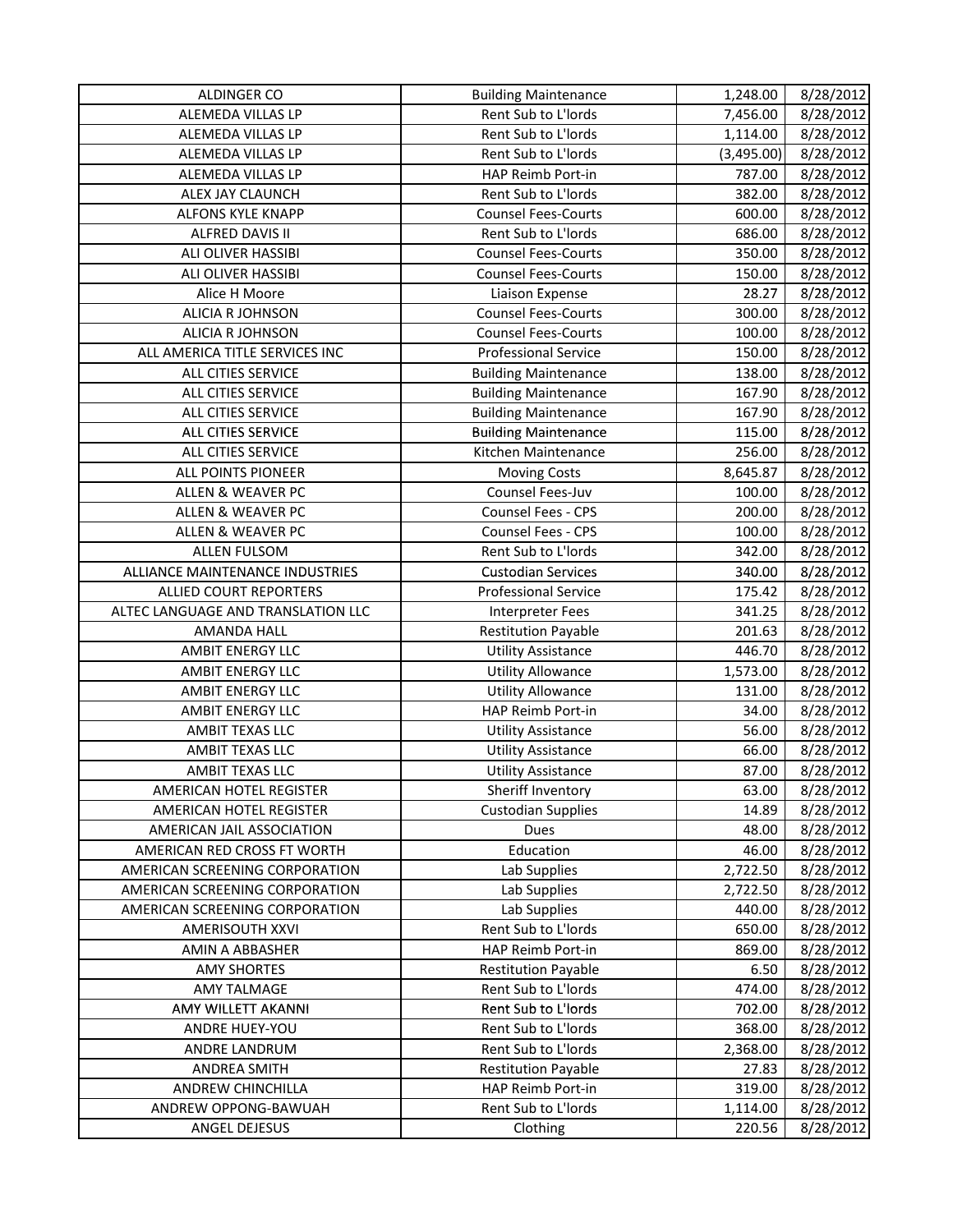| ANGEL JOHNSON                    | Rent Sub to L'Iords         | 510.00   | 8/28/2012 |
|----------------------------------|-----------------------------|----------|-----------|
| ANGELA CAUDURO                   | Rent Sub to L'Iords         | 769.00   | 8/28/2012 |
| ANGELA CAUDURO                   | Rent Sub to L'Iords         | 507.00   | 8/28/2012 |
| ANGELHEART INC                   | Foster Home Care            | 79.04    | 8/28/2012 |
| Anita G El Sakhawy               | Education                   | 55.00    | 8/28/2012 |
| <b>ANIXTER INC</b>               | <b>Building Maintenance</b> | 4,682.50 | 8/28/2012 |
| <b>ANKUR CHAWLA</b>              | Rent Sub to L'Iords         | 2,012.00 | 8/28/2012 |
| ANN KESSEL                       | Rent Sub to L'Iords         | 650.00   | 8/28/2012 |
| <b>ANN LAWLER</b>                | <b>Counsel Fees-Courts</b>  | 650.00   | 8/28/2012 |
| <b>ANN LAWLER</b>                | Counsel Fees - CPS          | 100.00   | 8/28/2012 |
| ANNA D C SIMS                    | Rent Sub to L'Iords         | 615.00   | 8/28/2012 |
| ANNA JOHNSON                     | Rent Sub to L'Iords         | 1,152.00 | 8/28/2012 |
| <b>ANOKA COUNTY SHERIFF</b>      | <b>Court Costs</b>          | 140.00   | 8/28/2012 |
| ANQUY TONG                       | Rent Sub to L'Iords         | 1,391.00 | 8/28/2012 |
| <b>ANQUY TONG</b>                | Rent Sub to L'Iords         | 466.00   | 8/28/2012 |
| ANSHU ASSOCIATES INC             | Rent Sub to L'Iords         | 675.00   | 8/28/2012 |
| ANSON FINANCIAL INC              | Rent Sub to L'Iords         | 610.00   | 8/28/2012 |
| <b>ANTHONY GREEN</b>             | Counsel Fees - CPS          | 100.00   | 8/28/2012 |
| <b>ANTHONY LAMAR BROWN</b>       | Rent Sub to L'Iords         | 941.00   | 8/28/2012 |
| <b>ANTHONY PEREIRA</b>           | Rent Sub to L'Iords         | 475.00   | 8/28/2012 |
| <b>ANTHONY SCOTT SIMPSON</b>     | <b>Counsel Fees-Courts</b>  | 425.00   | 8/28/2012 |
| <b>ANTHONY SCOTT SIMPSON</b>     | <b>Counsel Fees-Courts</b>  | 212.50   | 8/28/2012 |
| <b>ANTHONY T SPRINGFIELD</b>     | Rental Assistance           | 950.00   | 8/28/2012 |
| APAC TEXAS INC                   | Asphalt-Rock/Hot Mix        | 986.77   | 8/28/2012 |
| APANIS REALTY LLC                | Rent Sub to L'Iords         | 1,127.00 | 8/28/2012 |
| APEX POINT REALTY LLC            | Rent Sub to L'Iords         | 748.00   | 8/28/2012 |
| <b>APPLE INC</b>                 | LV Computers (Mod)          | 5,175.00 | 8/28/2012 |
| <b>APPLE INC</b>                 | <b>Computer Supplies</b>    | 1,134.00 | 8/28/2012 |
| APPROVED PROPERTY MANAGEMENT INC | Rent Sub to L'Iords         | 2,472.00 | 8/28/2012 |
| APPROVED PROPERTY MANAGEMENT INC | HAP Reimb Port-in           | 789.00   | 8/28/2012 |
| AQUA-REC INC                     | Pool Maintenance            | 435.50   | 8/28/2012 |
| ARAMARK UNIFORM SERVICES INC     | <b>Custodian Services</b>   | 10.00    | 8/28/2012 |
| ARAMARK UNIFORM SERVICES INC     | <b>Custodian Services</b>   | 21.25    | 8/28/2012 |
| ARAMARK UNIFORM SERVICES INC     | <b>Custodian Services</b>   | 26.75    | 8/28/2012 |
| ARAMARK UNIFORM SERVICES INC     | <b>Custodian Services</b>   | 44.00    | 8/28/2012 |
| ARAMARK UNIFORM SERVICES INC     | <b>Custodian Services</b>   | 15.43    | 8/28/2012 |
| ARAMARK UNIFORM SERVICES INC     | <b>Custodian Services</b>   | 5.50     | 8/28/2012 |
| ARAMARK UNIFORM SERVICES INC     | <b>Custodian Services</b>   | 5.50     | 8/28/2012 |
| ARAMARK UNIFORM SERVICES INC     | <b>Custodian Services</b>   | 16.65    | 8/28/2012 |
| ARAMARK UNIFORM SERVICES INC     | <b>Custodian Services</b>   | 8.00     | 8/28/2012 |
| ARAMARK UNIFORM SERVICES INC     | <b>Custodian Services</b>   | 8.00     | 8/28/2012 |
| ARAMARK UNIFORM SERVICES INC     | <b>Custodian Services</b>   | 21.00    | 8/28/2012 |
| ARAMARK UNIFORM SERVICES INC     | <b>Custodian Services</b>   | 4.50     | 8/28/2012 |
| ARAMARK UNIFORM SERVICES INC     | <b>Building Maintenance</b> | 20.75    | 8/28/2012 |
| ARAMARK UNIFORM SERVICES INC     | <b>Building Maintenance</b> | 20.95    | 8/28/2012 |
| ARAMARK UNIFORM SERVICES INC     | <b>Custodian Services</b>   | 2.75     | 8/28/2012 |
| ARAMARK UNIFORM SERVICES INC     | <b>Laundry Services</b>     | 2.75     | 8/28/2012 |
| ARBOR CP ASSOCIATES LP           | Rent Sub to L'Iords         | 509.00   | 8/28/2012 |
| ARC/ AUSTIN RIBBON & COMPUTER    | LV Grnt Compter(Mod)        | 1,253.62 | 8/28/2012 |
| ARC/ AUSTIN RIBBON & COMPUTER    | <b>Supplies</b>             | (525.06) | 8/28/2012 |
| ARC/ AUSTIN RIBBON & COMPUTER    | Lab Supplies                | 79.58    | 8/28/2012 |
| ARC/ AUSTIN RIBBON & COMPUTER    | LV Grnt Compter(Mod)        | 271.22   | 8/28/2012 |
| <b>ARIZPE PROPERTIES</b>         | Rent Sub to L'Iords         | 800.00   | 8/28/2012 |
|                                  |                             |          |           |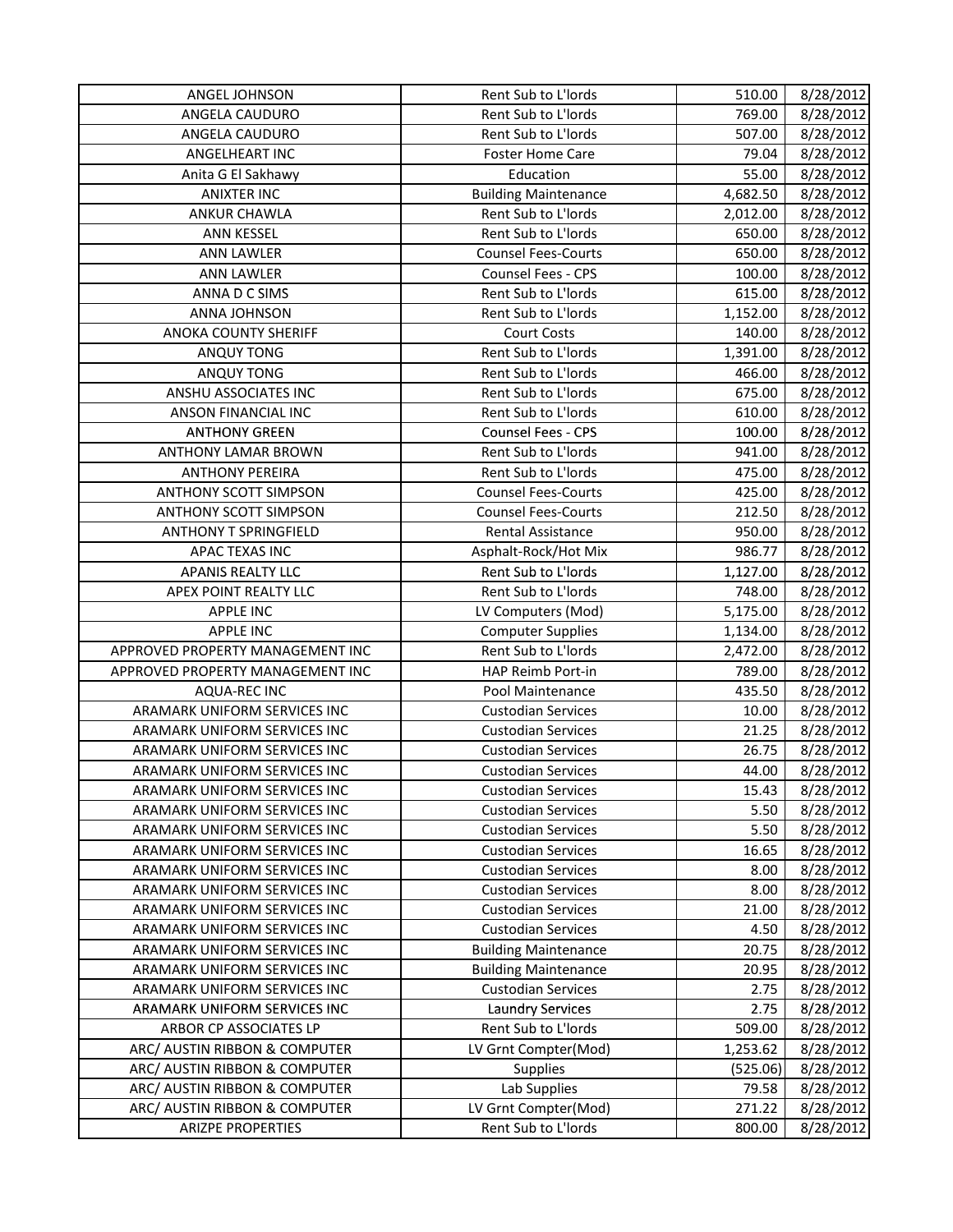| ARLINGTON HOUSING AUTHORITY        | Port HAP Port-out           | 7,208.00 | 8/28/2012 |
|------------------------------------|-----------------------------|----------|-----------|
| ARLINGTON HOUSING AUTHORITY        | Port Admin Fee Expen        | 514.44   | 8/28/2012 |
| ARLINGTON I.S.D.                   | Space Lease Rental          | 100.00   | 8/28/2012 |
| ARLINGTON WATER UTILITIES          | <b>Utility Assistance</b>   | 149.94   | 8/28/2012 |
| ARMA INTERNATIONAL                 | Education                   | 999.00   | 8/28/2012 |
| ARROW BOLT & ELECTRIC INC          | Central Garage Inv          | 135.99   | 8/28/2012 |
| ARROW BOLT & ELECTRIC INC          | Parts and Supplies          | 99.80    | 8/28/2012 |
| ARTEX AIR COMPANY INC              | Rent Sub to L'Iords         | 1,309.00 | 8/28/2012 |
| <b>ASHRAF ISHAK</b>                | Rent Sub to L'Iords         | 935.00   | 8/28/2012 |
| ASMARA AFFORDABLE HOUSING INC      | Rent Sub to L'Iords         | 1,615.00 | 8/28/2012 |
| ASMARA AFFORDABLE HOUSING INC      | Rent Sub to L'Iords         | 238.00   | 8/28/2012 |
| ASSOCIATED TIME INSTRUMENTS CO INC | Supplies                    | 28.50    | 8/28/2012 |
| <b>AT&amp;T MOBILITY</b>           | <b>Wireless Data Access</b> | 443.49   | 8/28/2012 |
| <b>AT&amp;T MOBILITY</b>           | <b>Wireless Data Access</b> | 178.96   | 8/28/2012 |
| <b>AT&amp;T MOBILITY</b>           | <b>Wireless Data Access</b> | 29.60    | 8/28/2012 |
| <b>AT&amp;T MOBILITY</b>           | <b>Wireless Data Access</b> | 2,764.26 | 8/28/2012 |
| <b>AT&amp;T MOBILITY</b>           | <b>Wireless Data Access</b> | 265.93   | 8/28/2012 |
| <b>AT&amp;T MOBILITY</b>           | <b>Wireless Data Access</b> | 265.93   | 8/28/2012 |
| <b>AT&amp;T MOBILITY</b>           | <b>Wireless Data Access</b> | 265.93   | 8/28/2012 |
| <b>AT&amp;T MOBILITY</b>           | <b>Wireless Data Access</b> | 189.95   | 8/28/2012 |
| <b>AT&amp;T MOBILITY</b>           | <b>Wireless Data Access</b> | 189.95   | 8/28/2012 |
| <b>AT&amp;T MOBILITY</b>           | <b>Wireless Data Access</b> | 227.94   | 8/28/2012 |
| <b>AT&amp;T MOBILITY</b>           | <b>Wireless Data Access</b> | 341.91   | 8/28/2012 |
| <b>AT&amp;T MOBILITY</b>           | <b>Wireless Data Access</b> | 227.94   | 8/28/2012 |
| <b>AT&amp;T MOBILITY</b>           | Wireless Data Access        | 158.36   | 8/28/2012 |
| ATC FREIGHTLINER GROUP             | Parts and Supplies          | 1,210.65 | 8/28/2012 |
| ATCO MANUFACTURING COMPANY         | <b>Building Maintenance</b> | 414.00   | 8/28/2012 |
| <b>ATMOS ENERGY CORP</b>           | Gas                         | 40.70    | 8/28/2012 |
| <b>ATMOS ENERGY CORP</b>           | Gas                         | 30.95    | 8/28/2012 |
| <b>ATMOS ENERGY CORP</b>           | Gas                         | 18.01    | 8/28/2012 |
| <b>ATMOS ENERGY CORP</b>           | Gas                         | 40.11    | 8/28/2012 |
| <b>ATMOS ENERGY CORP</b>           | Gas                         | 24.25    | 8/28/2012 |
| <b>ATMOS ENERGY CORP</b>           | Gas                         | 18.01    | 8/28/2012 |
| <b>ATMOS ENERGY CORP</b>           | Gas                         | 3,545.73 | 8/28/2012 |
| <b>ATMOS ENERGY CORP</b>           | Gas                         | 672.29   | 8/28/2012 |
| <b>ATMOS ENERGY CORP</b>           | Gas                         | 1,927.72 | 8/28/2012 |
| <b>ATMOS ENERGY CORP</b>           | Gas                         | 1,461.07 | 8/28/2012 |
| <b>ATMOS ENERGY CORP</b>           | Gas                         | 15.45    | 8/28/2012 |
| <b>ATMOS ENERGY CORP</b>           | Gas                         | 18.01    | 8/28/2012 |
| <b>ATMOS ENERGY CORP</b>           | <b>Utility Assistance</b>   | 27.64    | 8/28/2012 |
| <b>ATMOS ENERGY CORP</b>           | <b>Utility Assistance</b>   | 9.54     | 8/28/2012 |
| <b>ATMOS ENERGY CORP</b>           | <b>Utility Assistance</b>   | 121.86   | 8/28/2012 |
| <b>ATMOS ENERGY CORP</b>           | <b>Utility Assistance</b>   | 150.33   | 8/28/2012 |
| <b>ATMOS ENERGY CORP</b>           | Gas                         | 45.23    | 8/28/2012 |
| <b>ATMOS ENERGY CORP</b>           | <b>Utility Assistance</b>   | 365.04   | 8/28/2012 |
| <b>ATMOS ENERGY CORP</b>           | <b>Utility Assistance</b>   | 130.63   | 8/28/2012 |
| <b>ATMOS ENERGY CORP</b>           | <b>Utility Assistance</b>   | 307.91   | 8/28/2012 |
| <b>ATTICUS J GILL</b>              | <b>Counsel Fees-Courts</b>  | 100.00   | 8/28/2012 |
| AUBURN MANCHESTER LTD              | Rent Sub to L'Iords         | 3,448.00 | 8/28/2012 |
| AUBURN MANCHESTER LTD              | HAP Reimb Port-in           | 585.00   | 8/28/2012 |
| AUTONATION FORT WORTH MOTORS       | Central Garage Inv          | 1,218.94 | 8/28/2012 |
| AV CARRIAGE HOUSE ASSOC            | Rental Assistance           | 445.00   | 8/28/2012 |
| AV CARRIAGE HOUSE ASSOC            | <b>Utility Assistance</b>   | 23.04    | 8/28/2012 |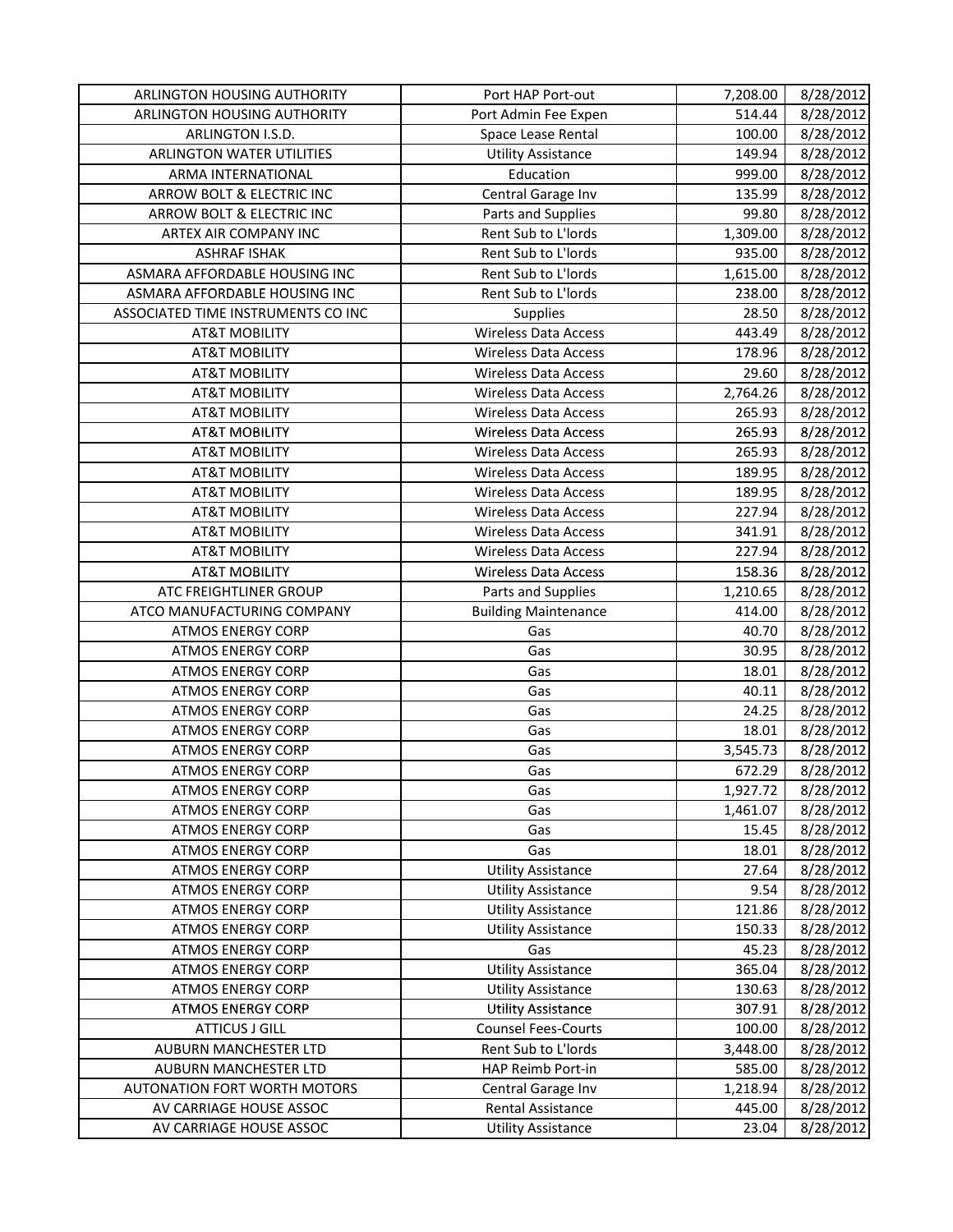| AV OAK VILLAGE LLC                        | Rent Sub to L'Iords         | 490.00    | 8/28/2012 |
|-------------------------------------------|-----------------------------|-----------|-----------|
| AV PARK PLACE ASSOCIATES                  | Rent Sub to L'Iords         | 620.00    | 8/28/2012 |
| AV PARK PLACE ASSOCIATES                  | Rent Sub to L'Iords         | 2,967.00  | 8/28/2012 |
| AV PARK PLACE ASSOCIATES                  | Rent Sub to L'Iords         | 797.00    | 8/28/2012 |
| AVENTINE TARRANT PARKWAY APTS LP          | Rent Sub to L'Iords         | 10,264.00 | 8/28/2012 |
| AVENTINE TARRANT PARKWAY APTS LP          | Rent Sub to L'Iords         | 454.00    | 8/28/2012 |
| AVENTINE TARRANT PARKWAY APTS LP          | Rent Sub to L'Iords         | 1,572.00  | 8/28/2012 |
| AVENTINE TARRANT PARKWAY APTS LP          | HAP Reimb Port-in           | 1,780.00  | 8/28/2012 |
| AVENTINE TARRANT PARKWAY LP               | Rent Sub to L'Iords         | 620.80    | 8/28/2012 |
| <b>AVTAR S HAILER</b>                     | Rent Sub to L'Iords         | 456.00    | 8/28/2012 |
| AZLE AVENUE BAPTIST CHURCH                | Prepaid - Other             | 150.00    | 8/28/2012 |
| AZLE OAKS APARTMENTS PARTNERSHIP          | Rent Sub to L'Iords         | 263.00    | 8/28/2012 |
| AZLE OAKS APARTMENTS PARTNERSHIP          | Rent Sub to L'Iords         | 308.00    | 8/28/2012 |
| AZLE OAKS APARTMENTS PARTNERSHIP          | Rent Sub to L'Iords         | 236.00    | 8/28/2012 |
| <b>B &amp; H PARK INVESTMENTS LLC</b>     | Rent Sub to L'Iords         | 570.00    | 8/28/2012 |
| <b>BAILEY &amp; GALYEN</b>                | <b>Counsel Fees-Courts</b>  | 550.00    | 8/28/2012 |
| <b>BAILEY &amp; GALYEN</b>                | <b>Counsel Fees-Courts</b>  | 525.00    | 8/28/2012 |
| <b>BAILEY &amp; GALYEN</b>                | <b>Counsel Fees-Courts</b>  | 150.00    | 8/28/2012 |
| <b>BAINBRIDGE REALTY GROUP LLC</b>        | Rent Sub to L'Iords         | 567.00    | 8/28/2012 |
| <b>BALANCE FORENSIC &amp; GENERAL</b>     | Psych Exam/Testimony        | 1,420.00  | 8/28/2012 |
| <b>BALL &amp; HASE PC</b>                 | <b>Counsel Fees-Courts</b>  | 400.00    | 8/28/2012 |
| <b>BALL &amp; HASE PC</b>                 | <b>Counsel Fees-Courts</b>  | 400.00    | 8/28/2012 |
| <b>BALL &amp; HASE PC</b>                 | <b>Counsel Fees-Courts</b>  | 300.00    | 8/28/2012 |
| <b>BALL &amp; HASE PC</b>                 | <b>Counsel Fees-Courts</b>  | 1,100.00  | 8/28/2012 |
| <b>BALL &amp; HASE PC</b>                 | <b>Counsel Fees-Courts</b>  | 4,300.00  | 8/28/2012 |
| <b>BALL &amp; HASE PC</b>                 | <b>Counsel Fees-Courts</b>  | 1,475.00  | 8/28/2012 |
| <b>BALL &amp; HASE PC</b>                 | Cnsl Fees-Crim Appls        | 1,060.00  | 8/28/2012 |
| <b>BANCSOURCE INC</b>                     | <b>Supplies</b>             | 287.81    | 8/28/2012 |
| <b>BANE MACHINERY INC</b>                 | Parts and Supplies          | 65.72     | 8/28/2012 |
| BANKSTON FORD MAZDA OF FORT WORTH         | Parts and Supplies          | 1,047.12  | 8/28/2012 |
| <b>BARBARA A BRADFORD</b>                 | Rent Sub to L'Iords         | 382.00    | 8/28/2012 |
| BARBARA SLOAN NON-GST EXEMPT TRUST        | Rent Sub to L'Iords         | 8,320.00  | 8/28/2012 |
| BARBARA SLOAN NON-GST EXEMPT TRUST        | Rent Sub to L'Iords         | 1,092.00  | 8/28/2012 |
| BARBARA SLOAN NON-GST EXEMPT TRUST        | Rent Sub to L'Iords         | 650.00    | 8/28/2012 |
| <b>BARBRA COLEMAN</b>                     | Rent Sub to L'Iords         | 799.00    | 8/28/2012 |
| <b>BARNES &amp; NOBLE BOOKSELLERS INC</b> | <b>Educational Material</b> | 143.97    | 8/28/2012 |
| <b>BARNES &amp; NOBLE BOOKSELLERS INC</b> | <b>Educational Material</b> | 137.70    | 8/28/2012 |
| <b>BARNES PROX LAW PLLC</b>               | Counsel Fees - CPS          | 1,695.00  | 8/28/2012 |
| BARRETT, DAFFIN, FRAPPIER, TURNER         | Trust - JP 8                | 75.00     | 8/28/2012 |
| <b>BARRY ALFORD</b>                       | <b>Counsel Fees-Courts</b>  | 425.00    | 8/28/2012 |
| <b>BARRY ALFORD</b>                       | <b>Counsel Fees-Courts</b>  | 990.00    | 8/28/2012 |
| <b>BARRY ALFORD</b>                       | <b>Counsel Fees-Courts</b>  | 425.00    | 8/28/2012 |
| <b>BARRY ALFORD</b>                       | <b>Counsel Fees-Courts</b>  | 325.00    | 8/28/2012 |
| <b>BARRY G DICKEY</b>                     | Crime Lab Service           | 1,875.00  | 8/28/2012 |
| <b>BARRY YOUNG</b>                        | Rent Sub to L'Iords         | 154.00    | 8/28/2012 |
| <b>BARRY YOUNG</b>                        | Rent Sub to L'Iords         | 354.00    | 8/28/2012 |
| <b>BASECOM INC</b>                        | Contract Labor              | 243.98    | 8/28/2012 |
| <b>BASECOM INC</b>                        | <b>Building Maintenance</b> | 298.96    | 8/28/2012 |
| <b>BASECOM INC</b>                        | <b>Building Maintenance</b> | 150.48    | 8/28/2012 |
| <b>BATTERIES PLUS</b>                     | Supplies                    | 35.64     | 8/28/2012 |
| <b>BATTERIES PLUS</b>                     | Field Equip&Supplies        | 191.92    | 8/28/2012 |
| BEARDEN CHILDREN'S TRUST                  | Rent                        | 419.70    | 8/28/2012 |
| BEARDEN CHILDREN'S TRUST                  | Rent                        | 3,393.83  | 8/28/2012 |
|                                           |                             |           |           |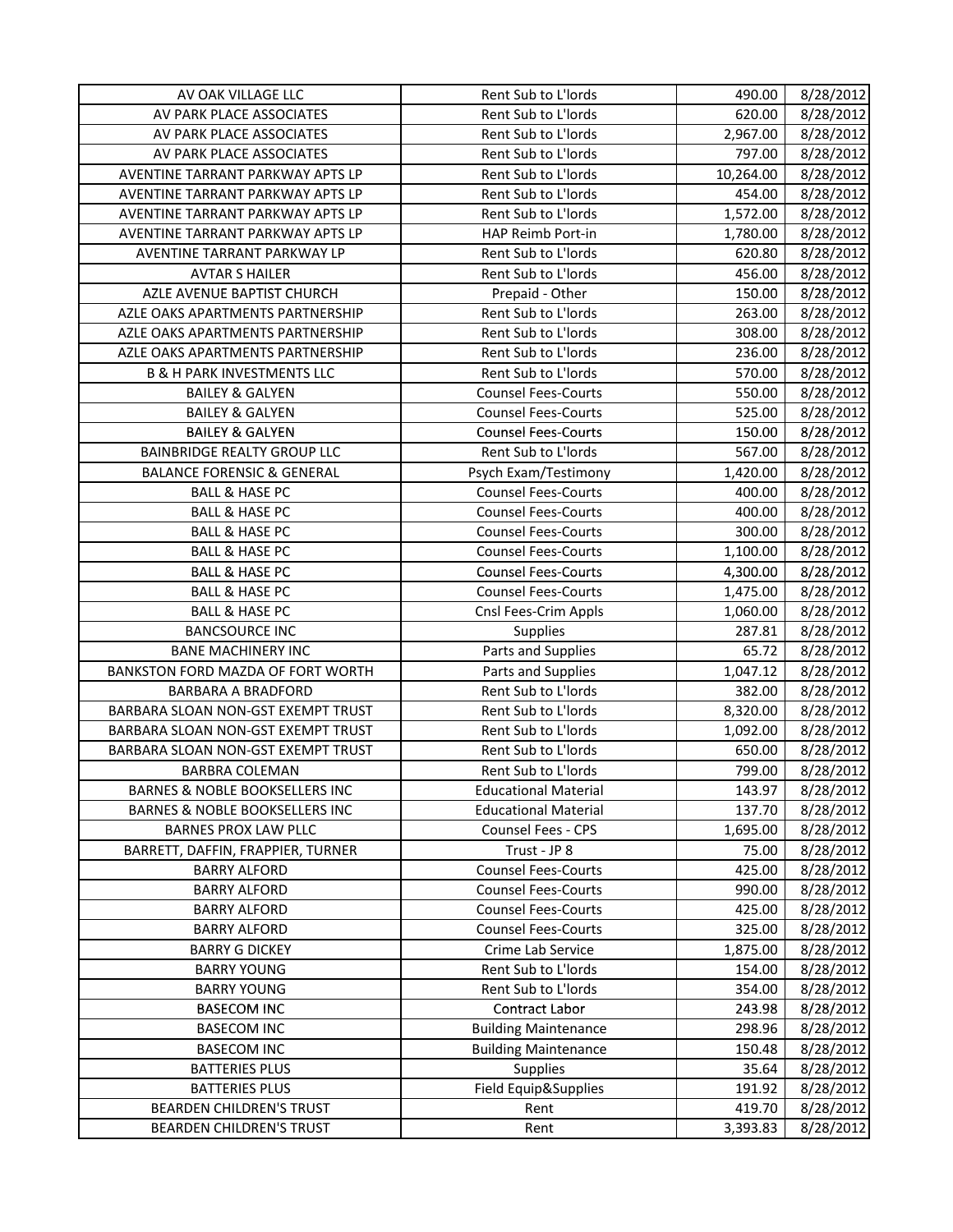| <b>BEARDEN CHILDREN'S TRUST</b>   | Rent                        | 323.08    | 8/28/2012 |
|-----------------------------------|-----------------------------|-----------|-----------|
| <b>BEARDEN CHILDREN'S TRUST</b>   | Rent                        | 24.16     | 8/28/2012 |
| <b>BEARDEN CHILDREN'S TRUST</b>   | Rent                        | 66.43     | 8/28/2012 |
| BEAUTIFUL PROPERTIES INC          | Rent Sub to L'Iords         | 4,172.00  | 8/28/2012 |
| <b>BEDFORD POLICE DEPT</b>        | <b>Restitution Payable</b>  | 75.00     | 8/28/2012 |
| BEHAVIORAL MEASURES AND FORENSIC  | Polygraph                   | 850.00    | 8/28/2012 |
| <b>BEN LEONARD PLLC</b>           | <b>Counsel Fees-Courts</b>  | 450.00    | 8/28/2012 |
| <b>BEN LEONARD PLLC</b>           | <b>Counsel Fees-Courts</b>  | 925.00    | 8/28/2012 |
| BEN LEONARD PLLC                  | <b>Counsel Fees-Courts</b>  | 2,550.00  | 8/28/2012 |
| BEN LEONARD PLLC                  | <b>Counsel Fees-Courts</b>  | 250.00    | 8/28/2012 |
| <b>BEN LEONARD PLLC</b>           | <b>Counsel Fees-Courts</b>  | 437.50    | 8/28/2012 |
| <b>BEN LEONARD PLLC</b>           | <b>Counsel Fees-Courts</b>  | 250.00    | 8/28/2012 |
| BENNETT BENNER PETTIT INC         | <b>Professional Service</b> | 24,685.06 | 8/28/2012 |
| <b>BERLEY E TRENTHAM JR</b>       | Rent Sub to L'Iords         | 538.00    | 8/28/2012 |
| <b>BERNARDINO SABADO</b>          | Rent Sub to L'Iords         | 484.00    | 8/28/2012 |
| <b>BESAM ENTRANCE SOLUTIONS</b>   | <b>Building Maintenance</b> | 410.16    | 8/28/2012 |
| <b>BETTY HUMPHRIES</b>            | Rent Sub to L'Iords         | 857.00    | 8/28/2012 |
| <b>BETTY HUMPHRIES</b>            | Rent Sub to L'Iords         | 407.00    | 8/28/2012 |
| <b>BIG COUNTRY AIDS RESOURCES</b> | <b>Subrecipient Service</b> | 10,487.87 | 8/28/2012 |
| <b>BIG COUNTRY AIDS RESOURCES</b> | <b>Subrecipient Service</b> | 18,528.26 | 8/28/2012 |
| <b>BIG COUNTRY AIDS RESOURCES</b> | <b>Subrecipient Service</b> | 3,884.46  | 8/28/2012 |
| <b>BIG COUNTRY SUPPLY</b>         | Non-Track Equipment         | 406.99    | 8/28/2012 |
| BIG WINDMILL TERRACE LLC          | Rent Sub to L'Iords         | 267.00    | 8/28/2012 |
| <b>BILLY R SCOTT</b>              | Rent Sub to L'Iords         | 1,248.00  | 8/28/2012 |
| <b>BILLY RAY MARCOM</b>           | Rent Sub to L'Iords         | 986.00    | 8/28/2012 |
| <b>BIRDVILLE ISD</b>              | Space Lease Rental          | 313.00    | 8/28/2012 |
| <b>BLAGG TIRE AND SERVICE</b>     | Central Garage Inv          | 868.04    | 8/28/2012 |
| <b>BLAGG TIRE AND SERVICE</b>     | <b>Tires and Tubes</b>      | 1,049.36  | 8/28/2012 |
| <b>BLAKE BURNS</b>                | <b>Counsel Fees-Courts</b>  | 360.00    | 8/28/2012 |
| BLUE CROWN INVESTMENTS LLC        | Rent Sub to L'Iords         | 723.00    | 8/28/2012 |
| BLUE LAKES AT MARINE CREEK        | Rent Sub to L'Iords         | 5,167.00  | 8/28/2012 |
| BLUE LAKES AT MARINE CREEK        | HAP Reimb Port-in           | 1,830.00  | 8/28/2012 |
| BLUE PLAID INVESTMENTS LLC        | Rent Sub to L'Iords         | 303.00    | 8/28/2012 |
| <b>BOB BARKER</b>                 | Shrff Commissary Inv        | 2,016.00  | 8/28/2012 |
| <b>BOB HOWARD PDC</b>             | Central Garage Inv          | 31.16     | 8/28/2012 |
| <b>BOB VAN HOOSE</b>              | Rent Sub to L'Iords         | 795.00    | 8/28/2012 |
| <b>BONNIE C WELLS</b>             | Investigative               | 672.00    | 8/28/2012 |
| <b>BONNIE C WELLS</b>             | Investigative               | 178.50    | 8/28/2012 |
| <b>BONNY MCMURROUGH LINK</b>      | Counsel Fees - CPS          | 100.00    | 8/28/2012 |
| <b>BONNY MCMURROUGH LINK</b>      | Counsel Fees-Probate        | 400.00    | 8/28/2012 |
| <b>BOUNCE ENERGY INC</b>          | <b>Utility Allowance</b>    | 124.00    | 8/28/2012 |
| <b>BRADFORD SHAW</b>              | <b>Counsel Fees-Courts</b>  | 322.50    | 8/28/2012 |
| <b>BRADFORD SHAW</b>              | <b>Counsel Fees-Courts</b>  | 1,050.00  | 8/28/2012 |
| <b>BRADFORD SHAW</b>              | <b>Counsel Fees-Courts</b>  | 322.50    | 8/28/2012 |
| <b>BRADFORD SHAW</b>              | Counsel Fees-Juv            | 100.00    | 8/28/2012 |
| <b>BRADFORD SHAW</b>              | Counsel Fees - CPS          | 300.00    | 8/28/2012 |
| <b>BRADFORD W MCCURRY</b>         | Rent Sub to L'Iords         | 501.00    | 8/28/2012 |
| <b>BRANDON HUGHES</b>             | Rent Sub to L'Iords         | 750.00    | 8/28/2012 |
| <b>BRANDON MCDERMOTT</b>          | <b>Restitution Payable</b>  | 61.22     | 8/28/2012 |
| <b>BRENDA HANSEN</b>              | <b>Counsel Fees-Courts</b>  | 350.00    | 8/28/2012 |
| <b>BRENDA HANSEN</b>              | <b>Counsel Fees-Courts</b>  | 200.00    | 8/28/2012 |
| <b>BRENDA HANSEN</b>              | <b>Counsel Fees-Courts</b>  | 525.00    | 8/28/2012 |
| <b>BRENDA HANSEN</b>              | Counsel Fees - CPS          | 300.00    | 8/28/2012 |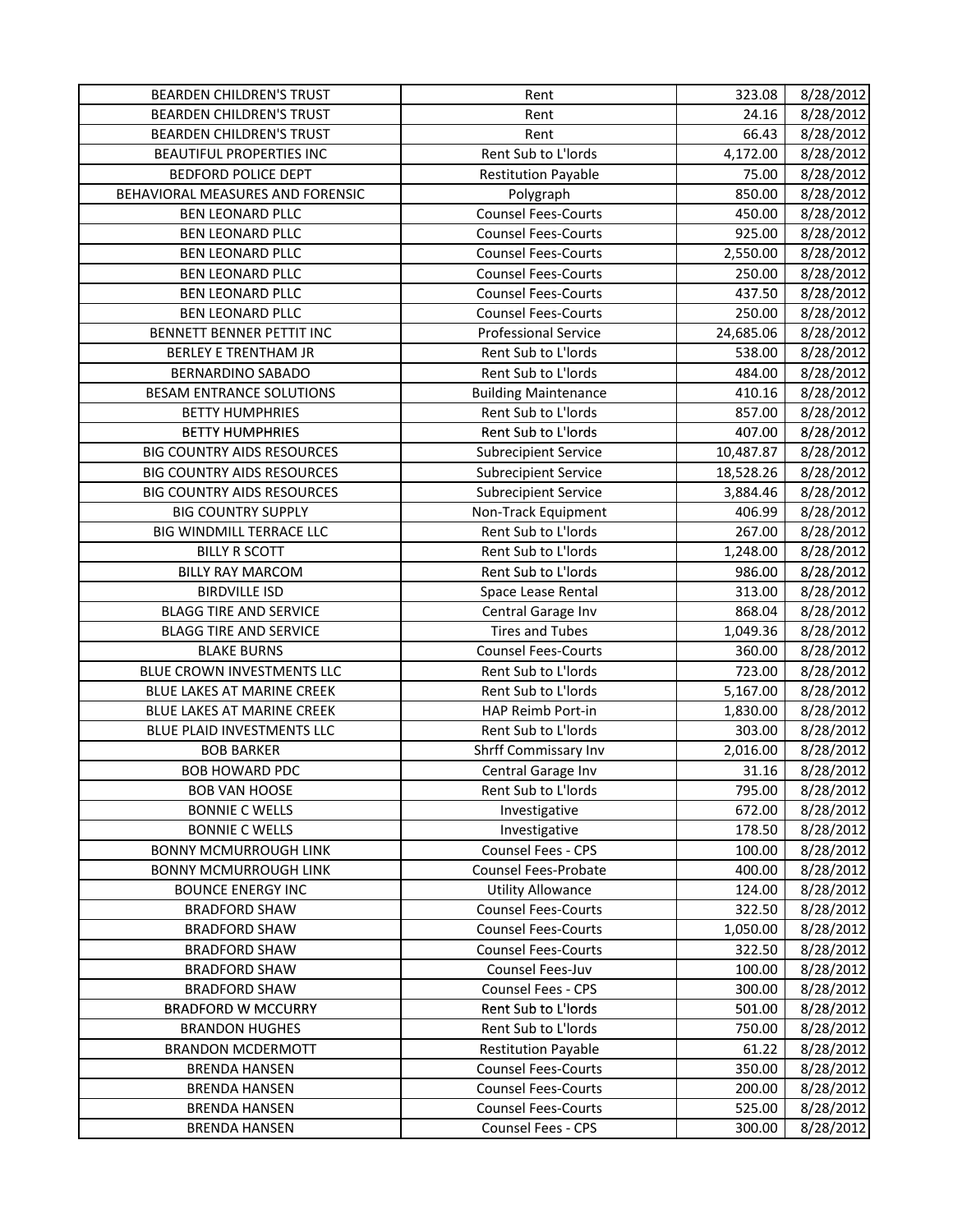| <b>BRENT L HOCK</b><br>Rent Sub to L'Iords<br>700.00<br>8/28/2012<br>8/28/2012<br>BRENTWOOD MULTIFAMILY LLC<br>Rent Sub to L'Iords<br>669.00<br><b>BRETT BOONE</b><br><b>Counsel Fees-Courts</b><br>400.00<br>8/28/2012<br>8/28/2012<br><b>BRIAN C SIMPSON</b><br>Counsel Fees - CPS<br>200.00<br>8/28/2012<br><b>BRIAN J NEWMAN</b><br><b>Counsel Fees-Courts</b><br>450.00<br><b>BRIAN J WILLETT</b><br><b>Counsel Fees-Courts</b><br>725.00<br>8/28/2012<br><b>BRIAN J WILLETT</b><br><b>Counsel Fees-Courts</b><br>700.00<br>8/28/2012<br>Counsel Fees-Juv<br>187.50<br>8/28/2012<br><b>BRIAN J WILLETT</b><br><b>Counsel Fees-Courts</b><br>8/28/2012<br><b>BRIAN K WALKER</b><br>1,950.00<br><b>Counsel Fees-Courts</b><br>1,400.00<br>8/28/2012<br><b>BRIAN SALVANT</b><br><b>Counsel Fees-Courts</b><br>1,300.00<br>8/28/2012<br><b>BRIAN SALVANT</b><br><b>BRIAN SALVANT</b><br><b>Counsel Fees-Courts</b><br>1,250.00<br>8/28/2012<br>8/28/2012<br><b>BRIAN ZWICK</b><br>Rent Sub to L'Iords<br>297.00<br><b>BRISBEN MERIDIAN LP</b><br>Rent Sub to L'Iords<br>8/28/2012<br>2,338.00<br>BRISBEN MERIDIAN LP<br>Rent Sub to L'Iords<br>688.00<br>8/28/2012<br><b>BROCK REALTORS LLC</b><br>Rent Sub to L'Iords<br>4,827.00<br>8/28/2012<br>Counsel Fees - CPS<br>8/28/2012<br><b>BROOKE BAKER</b><br>1,787.50<br><b>BROOKHAVEN YOUTH RANCH</b><br><b>Residential Servc</b><br>8/28/2012<br>24,470.25<br>Rent Sub to L'Iords<br><b>BROWN PROPERTIES</b><br>1,397.00<br>8/28/2012<br>BROWN, OWENS AND BRUMLEY<br><b>County Burials</b><br>700.00<br>8/28/2012<br>8/28/2012<br><b>BROWNELLS INC</b><br><b>Range Supplies</b><br>474.33<br>BRYCO/BRYANT COMPANY<br><b>Building Maintenance</b><br>6,040.00<br>8/28/2012<br>Rent Sub to L'Iords<br><b>BUD STARNES AND ASSOCIATES INC</b><br>8/28/2012<br>901.00<br><b>BURLESON ARB LTD</b><br>Rent Sub to L'Iords<br>478.00<br>8/28/2012<br>Rent Sub to L'Iords<br>429.00<br>8/28/2012<br><b>BURLESON ARB LTD</b><br>438.00<br><b>BURLESON ARB LTD</b><br>HAP Reimb Port-in<br>8/28/2012<br>C & J MULTI #1 LP<br>Rent Sub to L'Iords<br>515.00<br>8/28/2012<br>C P CONTINENTAL LP<br>Rent Sub to L'Iords<br>1,080.00<br>8/28/2012<br>C P CONTINENTAL LP<br>Rent Sub to L'Iords<br>507.00<br>8/28/2012<br>C RICHARD DAVIS JR<br>Rent Sub to L'Iords<br>545.00<br>8/28/2012<br>CALEB I MOORE<br>Counsel Fees - CPS<br>100.00<br>8/28/2012<br><b>CALEB MOORE</b><br><b>Counsel Fees-Probate</b><br>500.00<br>8/28/2012<br><b>CAMELBACK INVESTMENT PROPERTIES</b><br>Rent Sub to L'Iords<br>540.00<br>8/28/2012<br>CAMP FIRE USA FIRST TEXAS COUNCIL<br>3,436.75<br>8/28/2012<br><b>Subrecipient Service</b><br>425.00<br><b>CANAS &amp; FLORES</b><br><b>Counsel Fees-Courts</b><br>8/28/2012<br><b>CANAS &amp; FLORES</b><br>300.00<br>8/28/2012<br><b>Counsel Fees-Courts</b><br><b>CANAS &amp; FLORES</b><br><b>Counsel Fees-Courts</b><br>100.00<br>8/28/2012<br><b>CANAS &amp; FLORES</b><br><b>Counsel Fees-Courts</b><br>150.00<br>8/28/2012<br><b>CANAS &amp; FLORES</b><br><b>Counsel Fees-Courts</b><br>400.00<br>8/28/2012<br><b>CANAS &amp; FLORES</b><br>300.00<br><b>Counsel Fees-Courts</b><br>8/28/2012<br>100.00<br><b>CANAS &amp; FLORES</b><br>8/28/2012<br><b>Interpreter Fees</b><br>Food/Hygiene Assist<br><b>CANCER CARE SERVICES</b><br>2,389.16<br>8/28/2012<br>Rent Sub to L'Iords<br><b>CANDACE HENDERSON</b><br>293.00<br>8/28/2012<br>CANDLEWOOD ENTERPRISES LP<br>Rent Sub to L'Iords<br>649.00<br>8/28/2012<br>Counsel Fees - CPS<br><b>CANTEY HANGER LLP</b><br>8/28/2012<br>1,350.00<br>CAR TOYS INC<br>Vehicle Maintenance<br>499.49<br>8/28/2012<br><b>Counsel Fees-Courts</b><br>8/28/2012<br><b>CAREY WALKER</b><br>300.00<br><b>CAREY WALKER</b><br><b>Counsel Fees-Courts</b><br>350.00<br>8/28/2012<br><b>CARLSON INVESTMENTS INC</b><br>Rent Sub to L'Iords<br>1,002.00<br>8/28/2012<br><b>CARLSON INVESTMENTS INC</b><br>Rent Sub to L'Iords<br>280.00<br>8/28/2012<br>CARNIVAL FOOD STORES #78<br>Food/Hygiene Assist<br>40.00<br>8/28/2012 | <b>BRENDA HEIN</b> | Reporter's Records         | 3,156.00 | 8/28/2012 |
|-----------------------------------------------------------------------------------------------------------------------------------------------------------------------------------------------------------------------------------------------------------------------------------------------------------------------------------------------------------------------------------------------------------------------------------------------------------------------------------------------------------------------------------------------------------------------------------------------------------------------------------------------------------------------------------------------------------------------------------------------------------------------------------------------------------------------------------------------------------------------------------------------------------------------------------------------------------------------------------------------------------------------------------------------------------------------------------------------------------------------------------------------------------------------------------------------------------------------------------------------------------------------------------------------------------------------------------------------------------------------------------------------------------------------------------------------------------------------------------------------------------------------------------------------------------------------------------------------------------------------------------------------------------------------------------------------------------------------------------------------------------------------------------------------------------------------------------------------------------------------------------------------------------------------------------------------------------------------------------------------------------------------------------------------------------------------------------------------------------------------------------------------------------------------------------------------------------------------------------------------------------------------------------------------------------------------------------------------------------------------------------------------------------------------------------------------------------------------------------------------------------------------------------------------------------------------------------------------------------------------------------------------------------------------------------------------------------------------------------------------------------------------------------------------------------------------------------------------------------------------------------------------------------------------------------------------------------------------------------------------------------------------------------------------------------------------------------------------------------------------------------------------------------------------------------------------------------------------------------------------------------------------------------------------------------------------------------------------------------------------------------------------------------------------------------------------------------------------------------------------------------------------------------------------------------------------------------------------------------------------------------------------------------------------------------------------------------------------------------------------------------------------------------------------------------------------------------------------------------------------------------------------------------------------------------------------------------------------------------------------------------------------------------------|--------------------|----------------------------|----------|-----------|
|                                                                                                                                                                                                                                                                                                                                                                                                                                                                                                                                                                                                                                                                                                                                                                                                                                                                                                                                                                                                                                                                                                                                                                                                                                                                                                                                                                                                                                                                                                                                                                                                                                                                                                                                                                                                                                                                                                                                                                                                                                                                                                                                                                                                                                                                                                                                                                                                                                                                                                                                                                                                                                                                                                                                                                                                                                                                                                                                                                                                                                                                                                                                                                                                                                                                                                                                                                                                                                                                                                                                                                                                                                                                                                                                                                                                                                                                                                                                                                                                                                         |                    |                            |          |           |
|                                                                                                                                                                                                                                                                                                                                                                                                                                                                                                                                                                                                                                                                                                                                                                                                                                                                                                                                                                                                                                                                                                                                                                                                                                                                                                                                                                                                                                                                                                                                                                                                                                                                                                                                                                                                                                                                                                                                                                                                                                                                                                                                                                                                                                                                                                                                                                                                                                                                                                                                                                                                                                                                                                                                                                                                                                                                                                                                                                                                                                                                                                                                                                                                                                                                                                                                                                                                                                                                                                                                                                                                                                                                                                                                                                                                                                                                                                                                                                                                                                         |                    |                            |          |           |
|                                                                                                                                                                                                                                                                                                                                                                                                                                                                                                                                                                                                                                                                                                                                                                                                                                                                                                                                                                                                                                                                                                                                                                                                                                                                                                                                                                                                                                                                                                                                                                                                                                                                                                                                                                                                                                                                                                                                                                                                                                                                                                                                                                                                                                                                                                                                                                                                                                                                                                                                                                                                                                                                                                                                                                                                                                                                                                                                                                                                                                                                                                                                                                                                                                                                                                                                                                                                                                                                                                                                                                                                                                                                                                                                                                                                                                                                                                                                                                                                                                         |                    |                            |          |           |
|                                                                                                                                                                                                                                                                                                                                                                                                                                                                                                                                                                                                                                                                                                                                                                                                                                                                                                                                                                                                                                                                                                                                                                                                                                                                                                                                                                                                                                                                                                                                                                                                                                                                                                                                                                                                                                                                                                                                                                                                                                                                                                                                                                                                                                                                                                                                                                                                                                                                                                                                                                                                                                                                                                                                                                                                                                                                                                                                                                                                                                                                                                                                                                                                                                                                                                                                                                                                                                                                                                                                                                                                                                                                                                                                                                                                                                                                                                                                                                                                                                         |                    |                            |          |           |
|                                                                                                                                                                                                                                                                                                                                                                                                                                                                                                                                                                                                                                                                                                                                                                                                                                                                                                                                                                                                                                                                                                                                                                                                                                                                                                                                                                                                                                                                                                                                                                                                                                                                                                                                                                                                                                                                                                                                                                                                                                                                                                                                                                                                                                                                                                                                                                                                                                                                                                                                                                                                                                                                                                                                                                                                                                                                                                                                                                                                                                                                                                                                                                                                                                                                                                                                                                                                                                                                                                                                                                                                                                                                                                                                                                                                                                                                                                                                                                                                                                         |                    |                            |          |           |
|                                                                                                                                                                                                                                                                                                                                                                                                                                                                                                                                                                                                                                                                                                                                                                                                                                                                                                                                                                                                                                                                                                                                                                                                                                                                                                                                                                                                                                                                                                                                                                                                                                                                                                                                                                                                                                                                                                                                                                                                                                                                                                                                                                                                                                                                                                                                                                                                                                                                                                                                                                                                                                                                                                                                                                                                                                                                                                                                                                                                                                                                                                                                                                                                                                                                                                                                                                                                                                                                                                                                                                                                                                                                                                                                                                                                                                                                                                                                                                                                                                         |                    |                            |          |           |
|                                                                                                                                                                                                                                                                                                                                                                                                                                                                                                                                                                                                                                                                                                                                                                                                                                                                                                                                                                                                                                                                                                                                                                                                                                                                                                                                                                                                                                                                                                                                                                                                                                                                                                                                                                                                                                                                                                                                                                                                                                                                                                                                                                                                                                                                                                                                                                                                                                                                                                                                                                                                                                                                                                                                                                                                                                                                                                                                                                                                                                                                                                                                                                                                                                                                                                                                                                                                                                                                                                                                                                                                                                                                                                                                                                                                                                                                                                                                                                                                                                         |                    |                            |          |           |
|                                                                                                                                                                                                                                                                                                                                                                                                                                                                                                                                                                                                                                                                                                                                                                                                                                                                                                                                                                                                                                                                                                                                                                                                                                                                                                                                                                                                                                                                                                                                                                                                                                                                                                                                                                                                                                                                                                                                                                                                                                                                                                                                                                                                                                                                                                                                                                                                                                                                                                                                                                                                                                                                                                                                                                                                                                                                                                                                                                                                                                                                                                                                                                                                                                                                                                                                                                                                                                                                                                                                                                                                                                                                                                                                                                                                                                                                                                                                                                                                                                         |                    |                            |          |           |
|                                                                                                                                                                                                                                                                                                                                                                                                                                                                                                                                                                                                                                                                                                                                                                                                                                                                                                                                                                                                                                                                                                                                                                                                                                                                                                                                                                                                                                                                                                                                                                                                                                                                                                                                                                                                                                                                                                                                                                                                                                                                                                                                                                                                                                                                                                                                                                                                                                                                                                                                                                                                                                                                                                                                                                                                                                                                                                                                                                                                                                                                                                                                                                                                                                                                                                                                                                                                                                                                                                                                                                                                                                                                                                                                                                                                                                                                                                                                                                                                                                         |                    |                            |          |           |
|                                                                                                                                                                                                                                                                                                                                                                                                                                                                                                                                                                                                                                                                                                                                                                                                                                                                                                                                                                                                                                                                                                                                                                                                                                                                                                                                                                                                                                                                                                                                                                                                                                                                                                                                                                                                                                                                                                                                                                                                                                                                                                                                                                                                                                                                                                                                                                                                                                                                                                                                                                                                                                                                                                                                                                                                                                                                                                                                                                                                                                                                                                                                                                                                                                                                                                                                                                                                                                                                                                                                                                                                                                                                                                                                                                                                                                                                                                                                                                                                                                         |                    |                            |          |           |
|                                                                                                                                                                                                                                                                                                                                                                                                                                                                                                                                                                                                                                                                                                                                                                                                                                                                                                                                                                                                                                                                                                                                                                                                                                                                                                                                                                                                                                                                                                                                                                                                                                                                                                                                                                                                                                                                                                                                                                                                                                                                                                                                                                                                                                                                                                                                                                                                                                                                                                                                                                                                                                                                                                                                                                                                                                                                                                                                                                                                                                                                                                                                                                                                                                                                                                                                                                                                                                                                                                                                                                                                                                                                                                                                                                                                                                                                                                                                                                                                                                         |                    |                            |          |           |
|                                                                                                                                                                                                                                                                                                                                                                                                                                                                                                                                                                                                                                                                                                                                                                                                                                                                                                                                                                                                                                                                                                                                                                                                                                                                                                                                                                                                                                                                                                                                                                                                                                                                                                                                                                                                                                                                                                                                                                                                                                                                                                                                                                                                                                                                                                                                                                                                                                                                                                                                                                                                                                                                                                                                                                                                                                                                                                                                                                                                                                                                                                                                                                                                                                                                                                                                                                                                                                                                                                                                                                                                                                                                                                                                                                                                                                                                                                                                                                                                                                         |                    |                            |          |           |
|                                                                                                                                                                                                                                                                                                                                                                                                                                                                                                                                                                                                                                                                                                                                                                                                                                                                                                                                                                                                                                                                                                                                                                                                                                                                                                                                                                                                                                                                                                                                                                                                                                                                                                                                                                                                                                                                                                                                                                                                                                                                                                                                                                                                                                                                                                                                                                                                                                                                                                                                                                                                                                                                                                                                                                                                                                                                                                                                                                                                                                                                                                                                                                                                                                                                                                                                                                                                                                                                                                                                                                                                                                                                                                                                                                                                                                                                                                                                                                                                                                         |                    |                            |          |           |
|                                                                                                                                                                                                                                                                                                                                                                                                                                                                                                                                                                                                                                                                                                                                                                                                                                                                                                                                                                                                                                                                                                                                                                                                                                                                                                                                                                                                                                                                                                                                                                                                                                                                                                                                                                                                                                                                                                                                                                                                                                                                                                                                                                                                                                                                                                                                                                                                                                                                                                                                                                                                                                                                                                                                                                                                                                                                                                                                                                                                                                                                                                                                                                                                                                                                                                                                                                                                                                                                                                                                                                                                                                                                                                                                                                                                                                                                                                                                                                                                                                         |                    |                            |          |           |
|                                                                                                                                                                                                                                                                                                                                                                                                                                                                                                                                                                                                                                                                                                                                                                                                                                                                                                                                                                                                                                                                                                                                                                                                                                                                                                                                                                                                                                                                                                                                                                                                                                                                                                                                                                                                                                                                                                                                                                                                                                                                                                                                                                                                                                                                                                                                                                                                                                                                                                                                                                                                                                                                                                                                                                                                                                                                                                                                                                                                                                                                                                                                                                                                                                                                                                                                                                                                                                                                                                                                                                                                                                                                                                                                                                                                                                                                                                                                                                                                                                         |                    |                            |          |           |
|                                                                                                                                                                                                                                                                                                                                                                                                                                                                                                                                                                                                                                                                                                                                                                                                                                                                                                                                                                                                                                                                                                                                                                                                                                                                                                                                                                                                                                                                                                                                                                                                                                                                                                                                                                                                                                                                                                                                                                                                                                                                                                                                                                                                                                                                                                                                                                                                                                                                                                                                                                                                                                                                                                                                                                                                                                                                                                                                                                                                                                                                                                                                                                                                                                                                                                                                                                                                                                                                                                                                                                                                                                                                                                                                                                                                                                                                                                                                                                                                                                         |                    |                            |          |           |
|                                                                                                                                                                                                                                                                                                                                                                                                                                                                                                                                                                                                                                                                                                                                                                                                                                                                                                                                                                                                                                                                                                                                                                                                                                                                                                                                                                                                                                                                                                                                                                                                                                                                                                                                                                                                                                                                                                                                                                                                                                                                                                                                                                                                                                                                                                                                                                                                                                                                                                                                                                                                                                                                                                                                                                                                                                                                                                                                                                                                                                                                                                                                                                                                                                                                                                                                                                                                                                                                                                                                                                                                                                                                                                                                                                                                                                                                                                                                                                                                                                         |                    |                            |          |           |
|                                                                                                                                                                                                                                                                                                                                                                                                                                                                                                                                                                                                                                                                                                                                                                                                                                                                                                                                                                                                                                                                                                                                                                                                                                                                                                                                                                                                                                                                                                                                                                                                                                                                                                                                                                                                                                                                                                                                                                                                                                                                                                                                                                                                                                                                                                                                                                                                                                                                                                                                                                                                                                                                                                                                                                                                                                                                                                                                                                                                                                                                                                                                                                                                                                                                                                                                                                                                                                                                                                                                                                                                                                                                                                                                                                                                                                                                                                                                                                                                                                         |                    |                            |          |           |
|                                                                                                                                                                                                                                                                                                                                                                                                                                                                                                                                                                                                                                                                                                                                                                                                                                                                                                                                                                                                                                                                                                                                                                                                                                                                                                                                                                                                                                                                                                                                                                                                                                                                                                                                                                                                                                                                                                                                                                                                                                                                                                                                                                                                                                                                                                                                                                                                                                                                                                                                                                                                                                                                                                                                                                                                                                                                                                                                                                                                                                                                                                                                                                                                                                                                                                                                                                                                                                                                                                                                                                                                                                                                                                                                                                                                                                                                                                                                                                                                                                         |                    |                            |          |           |
|                                                                                                                                                                                                                                                                                                                                                                                                                                                                                                                                                                                                                                                                                                                                                                                                                                                                                                                                                                                                                                                                                                                                                                                                                                                                                                                                                                                                                                                                                                                                                                                                                                                                                                                                                                                                                                                                                                                                                                                                                                                                                                                                                                                                                                                                                                                                                                                                                                                                                                                                                                                                                                                                                                                                                                                                                                                                                                                                                                                                                                                                                                                                                                                                                                                                                                                                                                                                                                                                                                                                                                                                                                                                                                                                                                                                                                                                                                                                                                                                                                         |                    |                            |          |           |
|                                                                                                                                                                                                                                                                                                                                                                                                                                                                                                                                                                                                                                                                                                                                                                                                                                                                                                                                                                                                                                                                                                                                                                                                                                                                                                                                                                                                                                                                                                                                                                                                                                                                                                                                                                                                                                                                                                                                                                                                                                                                                                                                                                                                                                                                                                                                                                                                                                                                                                                                                                                                                                                                                                                                                                                                                                                                                                                                                                                                                                                                                                                                                                                                                                                                                                                                                                                                                                                                                                                                                                                                                                                                                                                                                                                                                                                                                                                                                                                                                                         |                    |                            |          |           |
|                                                                                                                                                                                                                                                                                                                                                                                                                                                                                                                                                                                                                                                                                                                                                                                                                                                                                                                                                                                                                                                                                                                                                                                                                                                                                                                                                                                                                                                                                                                                                                                                                                                                                                                                                                                                                                                                                                                                                                                                                                                                                                                                                                                                                                                                                                                                                                                                                                                                                                                                                                                                                                                                                                                                                                                                                                                                                                                                                                                                                                                                                                                                                                                                                                                                                                                                                                                                                                                                                                                                                                                                                                                                                                                                                                                                                                                                                                                                                                                                                                         |                    |                            |          |           |
|                                                                                                                                                                                                                                                                                                                                                                                                                                                                                                                                                                                                                                                                                                                                                                                                                                                                                                                                                                                                                                                                                                                                                                                                                                                                                                                                                                                                                                                                                                                                                                                                                                                                                                                                                                                                                                                                                                                                                                                                                                                                                                                                                                                                                                                                                                                                                                                                                                                                                                                                                                                                                                                                                                                                                                                                                                                                                                                                                                                                                                                                                                                                                                                                                                                                                                                                                                                                                                                                                                                                                                                                                                                                                                                                                                                                                                                                                                                                                                                                                                         |                    |                            |          |           |
|                                                                                                                                                                                                                                                                                                                                                                                                                                                                                                                                                                                                                                                                                                                                                                                                                                                                                                                                                                                                                                                                                                                                                                                                                                                                                                                                                                                                                                                                                                                                                                                                                                                                                                                                                                                                                                                                                                                                                                                                                                                                                                                                                                                                                                                                                                                                                                                                                                                                                                                                                                                                                                                                                                                                                                                                                                                                                                                                                                                                                                                                                                                                                                                                                                                                                                                                                                                                                                                                                                                                                                                                                                                                                                                                                                                                                                                                                                                                                                                                                                         |                    |                            |          |           |
|                                                                                                                                                                                                                                                                                                                                                                                                                                                                                                                                                                                                                                                                                                                                                                                                                                                                                                                                                                                                                                                                                                                                                                                                                                                                                                                                                                                                                                                                                                                                                                                                                                                                                                                                                                                                                                                                                                                                                                                                                                                                                                                                                                                                                                                                                                                                                                                                                                                                                                                                                                                                                                                                                                                                                                                                                                                                                                                                                                                                                                                                                                                                                                                                                                                                                                                                                                                                                                                                                                                                                                                                                                                                                                                                                                                                                                                                                                                                                                                                                                         |                    |                            |          |           |
|                                                                                                                                                                                                                                                                                                                                                                                                                                                                                                                                                                                                                                                                                                                                                                                                                                                                                                                                                                                                                                                                                                                                                                                                                                                                                                                                                                                                                                                                                                                                                                                                                                                                                                                                                                                                                                                                                                                                                                                                                                                                                                                                                                                                                                                                                                                                                                                                                                                                                                                                                                                                                                                                                                                                                                                                                                                                                                                                                                                                                                                                                                                                                                                                                                                                                                                                                                                                                                                                                                                                                                                                                                                                                                                                                                                                                                                                                                                                                                                                                                         |                    |                            |          |           |
|                                                                                                                                                                                                                                                                                                                                                                                                                                                                                                                                                                                                                                                                                                                                                                                                                                                                                                                                                                                                                                                                                                                                                                                                                                                                                                                                                                                                                                                                                                                                                                                                                                                                                                                                                                                                                                                                                                                                                                                                                                                                                                                                                                                                                                                                                                                                                                                                                                                                                                                                                                                                                                                                                                                                                                                                                                                                                                                                                                                                                                                                                                                                                                                                                                                                                                                                                                                                                                                                                                                                                                                                                                                                                                                                                                                                                                                                                                                                                                                                                                         |                    |                            |          |           |
|                                                                                                                                                                                                                                                                                                                                                                                                                                                                                                                                                                                                                                                                                                                                                                                                                                                                                                                                                                                                                                                                                                                                                                                                                                                                                                                                                                                                                                                                                                                                                                                                                                                                                                                                                                                                                                                                                                                                                                                                                                                                                                                                                                                                                                                                                                                                                                                                                                                                                                                                                                                                                                                                                                                                                                                                                                                                                                                                                                                                                                                                                                                                                                                                                                                                                                                                                                                                                                                                                                                                                                                                                                                                                                                                                                                                                                                                                                                                                                                                                                         |                    |                            |          |           |
|                                                                                                                                                                                                                                                                                                                                                                                                                                                                                                                                                                                                                                                                                                                                                                                                                                                                                                                                                                                                                                                                                                                                                                                                                                                                                                                                                                                                                                                                                                                                                                                                                                                                                                                                                                                                                                                                                                                                                                                                                                                                                                                                                                                                                                                                                                                                                                                                                                                                                                                                                                                                                                                                                                                                                                                                                                                                                                                                                                                                                                                                                                                                                                                                                                                                                                                                                                                                                                                                                                                                                                                                                                                                                                                                                                                                                                                                                                                                                                                                                                         |                    |                            |          |           |
|                                                                                                                                                                                                                                                                                                                                                                                                                                                                                                                                                                                                                                                                                                                                                                                                                                                                                                                                                                                                                                                                                                                                                                                                                                                                                                                                                                                                                                                                                                                                                                                                                                                                                                                                                                                                                                                                                                                                                                                                                                                                                                                                                                                                                                                                                                                                                                                                                                                                                                                                                                                                                                                                                                                                                                                                                                                                                                                                                                                                                                                                                                                                                                                                                                                                                                                                                                                                                                                                                                                                                                                                                                                                                                                                                                                                                                                                                                                                                                                                                                         |                    |                            |          |           |
|                                                                                                                                                                                                                                                                                                                                                                                                                                                                                                                                                                                                                                                                                                                                                                                                                                                                                                                                                                                                                                                                                                                                                                                                                                                                                                                                                                                                                                                                                                                                                                                                                                                                                                                                                                                                                                                                                                                                                                                                                                                                                                                                                                                                                                                                                                                                                                                                                                                                                                                                                                                                                                                                                                                                                                                                                                                                                                                                                                                                                                                                                                                                                                                                                                                                                                                                                                                                                                                                                                                                                                                                                                                                                                                                                                                                                                                                                                                                                                                                                                         |                    |                            |          |           |
|                                                                                                                                                                                                                                                                                                                                                                                                                                                                                                                                                                                                                                                                                                                                                                                                                                                                                                                                                                                                                                                                                                                                                                                                                                                                                                                                                                                                                                                                                                                                                                                                                                                                                                                                                                                                                                                                                                                                                                                                                                                                                                                                                                                                                                                                                                                                                                                                                                                                                                                                                                                                                                                                                                                                                                                                                                                                                                                                                                                                                                                                                                                                                                                                                                                                                                                                                                                                                                                                                                                                                                                                                                                                                                                                                                                                                                                                                                                                                                                                                                         |                    |                            |          |           |
|                                                                                                                                                                                                                                                                                                                                                                                                                                                                                                                                                                                                                                                                                                                                                                                                                                                                                                                                                                                                                                                                                                                                                                                                                                                                                                                                                                                                                                                                                                                                                                                                                                                                                                                                                                                                                                                                                                                                                                                                                                                                                                                                                                                                                                                                                                                                                                                                                                                                                                                                                                                                                                                                                                                                                                                                                                                                                                                                                                                                                                                                                                                                                                                                                                                                                                                                                                                                                                                                                                                                                                                                                                                                                                                                                                                                                                                                                                                                                                                                                                         |                    |                            |          |           |
|                                                                                                                                                                                                                                                                                                                                                                                                                                                                                                                                                                                                                                                                                                                                                                                                                                                                                                                                                                                                                                                                                                                                                                                                                                                                                                                                                                                                                                                                                                                                                                                                                                                                                                                                                                                                                                                                                                                                                                                                                                                                                                                                                                                                                                                                                                                                                                                                                                                                                                                                                                                                                                                                                                                                                                                                                                                                                                                                                                                                                                                                                                                                                                                                                                                                                                                                                                                                                                                                                                                                                                                                                                                                                                                                                                                                                                                                                                                                                                                                                                         |                    |                            |          |           |
|                                                                                                                                                                                                                                                                                                                                                                                                                                                                                                                                                                                                                                                                                                                                                                                                                                                                                                                                                                                                                                                                                                                                                                                                                                                                                                                                                                                                                                                                                                                                                                                                                                                                                                                                                                                                                                                                                                                                                                                                                                                                                                                                                                                                                                                                                                                                                                                                                                                                                                                                                                                                                                                                                                                                                                                                                                                                                                                                                                                                                                                                                                                                                                                                                                                                                                                                                                                                                                                                                                                                                                                                                                                                                                                                                                                                                                                                                                                                                                                                                                         |                    |                            |          |           |
|                                                                                                                                                                                                                                                                                                                                                                                                                                                                                                                                                                                                                                                                                                                                                                                                                                                                                                                                                                                                                                                                                                                                                                                                                                                                                                                                                                                                                                                                                                                                                                                                                                                                                                                                                                                                                                                                                                                                                                                                                                                                                                                                                                                                                                                                                                                                                                                                                                                                                                                                                                                                                                                                                                                                                                                                                                                                                                                                                                                                                                                                                                                                                                                                                                                                                                                                                                                                                                                                                                                                                                                                                                                                                                                                                                                                                                                                                                                                                                                                                                         |                    |                            |          |           |
|                                                                                                                                                                                                                                                                                                                                                                                                                                                                                                                                                                                                                                                                                                                                                                                                                                                                                                                                                                                                                                                                                                                                                                                                                                                                                                                                                                                                                                                                                                                                                                                                                                                                                                                                                                                                                                                                                                                                                                                                                                                                                                                                                                                                                                                                                                                                                                                                                                                                                                                                                                                                                                                                                                                                                                                                                                                                                                                                                                                                                                                                                                                                                                                                                                                                                                                                                                                                                                                                                                                                                                                                                                                                                                                                                                                                                                                                                                                                                                                                                                         |                    |                            |          |           |
|                                                                                                                                                                                                                                                                                                                                                                                                                                                                                                                                                                                                                                                                                                                                                                                                                                                                                                                                                                                                                                                                                                                                                                                                                                                                                                                                                                                                                                                                                                                                                                                                                                                                                                                                                                                                                                                                                                                                                                                                                                                                                                                                                                                                                                                                                                                                                                                                                                                                                                                                                                                                                                                                                                                                                                                                                                                                                                                                                                                                                                                                                                                                                                                                                                                                                                                                                                                                                                                                                                                                                                                                                                                                                                                                                                                                                                                                                                                                                                                                                                         |                    |                            |          |           |
|                                                                                                                                                                                                                                                                                                                                                                                                                                                                                                                                                                                                                                                                                                                                                                                                                                                                                                                                                                                                                                                                                                                                                                                                                                                                                                                                                                                                                                                                                                                                                                                                                                                                                                                                                                                                                                                                                                                                                                                                                                                                                                                                                                                                                                                                                                                                                                                                                                                                                                                                                                                                                                                                                                                                                                                                                                                                                                                                                                                                                                                                                                                                                                                                                                                                                                                                                                                                                                                                                                                                                                                                                                                                                                                                                                                                                                                                                                                                                                                                                                         |                    |                            |          |           |
|                                                                                                                                                                                                                                                                                                                                                                                                                                                                                                                                                                                                                                                                                                                                                                                                                                                                                                                                                                                                                                                                                                                                                                                                                                                                                                                                                                                                                                                                                                                                                                                                                                                                                                                                                                                                                                                                                                                                                                                                                                                                                                                                                                                                                                                                                                                                                                                                                                                                                                                                                                                                                                                                                                                                                                                                                                                                                                                                                                                                                                                                                                                                                                                                                                                                                                                                                                                                                                                                                                                                                                                                                                                                                                                                                                                                                                                                                                                                                                                                                                         |                    |                            |          |           |
|                                                                                                                                                                                                                                                                                                                                                                                                                                                                                                                                                                                                                                                                                                                                                                                                                                                                                                                                                                                                                                                                                                                                                                                                                                                                                                                                                                                                                                                                                                                                                                                                                                                                                                                                                                                                                                                                                                                                                                                                                                                                                                                                                                                                                                                                                                                                                                                                                                                                                                                                                                                                                                                                                                                                                                                                                                                                                                                                                                                                                                                                                                                                                                                                                                                                                                                                                                                                                                                                                                                                                                                                                                                                                                                                                                                                                                                                                                                                                                                                                                         |                    |                            |          |           |
|                                                                                                                                                                                                                                                                                                                                                                                                                                                                                                                                                                                                                                                                                                                                                                                                                                                                                                                                                                                                                                                                                                                                                                                                                                                                                                                                                                                                                                                                                                                                                                                                                                                                                                                                                                                                                                                                                                                                                                                                                                                                                                                                                                                                                                                                                                                                                                                                                                                                                                                                                                                                                                                                                                                                                                                                                                                                                                                                                                                                                                                                                                                                                                                                                                                                                                                                                                                                                                                                                                                                                                                                                                                                                                                                                                                                                                                                                                                                                                                                                                         |                    |                            |          |           |
|                                                                                                                                                                                                                                                                                                                                                                                                                                                                                                                                                                                                                                                                                                                                                                                                                                                                                                                                                                                                                                                                                                                                                                                                                                                                                                                                                                                                                                                                                                                                                                                                                                                                                                                                                                                                                                                                                                                                                                                                                                                                                                                                                                                                                                                                                                                                                                                                                                                                                                                                                                                                                                                                                                                                                                                                                                                                                                                                                                                                                                                                                                                                                                                                                                                                                                                                                                                                                                                                                                                                                                                                                                                                                                                                                                                                                                                                                                                                                                                                                                         |                    |                            |          |           |
|                                                                                                                                                                                                                                                                                                                                                                                                                                                                                                                                                                                                                                                                                                                                                                                                                                                                                                                                                                                                                                                                                                                                                                                                                                                                                                                                                                                                                                                                                                                                                                                                                                                                                                                                                                                                                                                                                                                                                                                                                                                                                                                                                                                                                                                                                                                                                                                                                                                                                                                                                                                                                                                                                                                                                                                                                                                                                                                                                                                                                                                                                                                                                                                                                                                                                                                                                                                                                                                                                                                                                                                                                                                                                                                                                                                                                                                                                                                                                                                                                                         |                    |                            |          |           |
|                                                                                                                                                                                                                                                                                                                                                                                                                                                                                                                                                                                                                                                                                                                                                                                                                                                                                                                                                                                                                                                                                                                                                                                                                                                                                                                                                                                                                                                                                                                                                                                                                                                                                                                                                                                                                                                                                                                                                                                                                                                                                                                                                                                                                                                                                                                                                                                                                                                                                                                                                                                                                                                                                                                                                                                                                                                                                                                                                                                                                                                                                                                                                                                                                                                                                                                                                                                                                                                                                                                                                                                                                                                                                                                                                                                                                                                                                                                                                                                                                                         |                    |                            |          |           |
|                                                                                                                                                                                                                                                                                                                                                                                                                                                                                                                                                                                                                                                                                                                                                                                                                                                                                                                                                                                                                                                                                                                                                                                                                                                                                                                                                                                                                                                                                                                                                                                                                                                                                                                                                                                                                                                                                                                                                                                                                                                                                                                                                                                                                                                                                                                                                                                                                                                                                                                                                                                                                                                                                                                                                                                                                                                                                                                                                                                                                                                                                                                                                                                                                                                                                                                                                                                                                                                                                                                                                                                                                                                                                                                                                                                                                                                                                                                                                                                                                                         |                    |                            |          |           |
|                                                                                                                                                                                                                                                                                                                                                                                                                                                                                                                                                                                                                                                                                                                                                                                                                                                                                                                                                                                                                                                                                                                                                                                                                                                                                                                                                                                                                                                                                                                                                                                                                                                                                                                                                                                                                                                                                                                                                                                                                                                                                                                                                                                                                                                                                                                                                                                                                                                                                                                                                                                                                                                                                                                                                                                                                                                                                                                                                                                                                                                                                                                                                                                                                                                                                                                                                                                                                                                                                                                                                                                                                                                                                                                                                                                                                                                                                                                                                                                                                                         |                    |                            |          |           |
|                                                                                                                                                                                                                                                                                                                                                                                                                                                                                                                                                                                                                                                                                                                                                                                                                                                                                                                                                                                                                                                                                                                                                                                                                                                                                                                                                                                                                                                                                                                                                                                                                                                                                                                                                                                                                                                                                                                                                                                                                                                                                                                                                                                                                                                                                                                                                                                                                                                                                                                                                                                                                                                                                                                                                                                                                                                                                                                                                                                                                                                                                                                                                                                                                                                                                                                                                                                                                                                                                                                                                                                                                                                                                                                                                                                                                                                                                                                                                                                                                                         |                    |                            |          |           |
|                                                                                                                                                                                                                                                                                                                                                                                                                                                                                                                                                                                                                                                                                                                                                                                                                                                                                                                                                                                                                                                                                                                                                                                                                                                                                                                                                                                                                                                                                                                                                                                                                                                                                                                                                                                                                                                                                                                                                                                                                                                                                                                                                                                                                                                                                                                                                                                                                                                                                                                                                                                                                                                                                                                                                                                                                                                                                                                                                                                                                                                                                                                                                                                                                                                                                                                                                                                                                                                                                                                                                                                                                                                                                                                                                                                                                                                                                                                                                                                                                                         |                    |                            |          |           |
|                                                                                                                                                                                                                                                                                                                                                                                                                                                                                                                                                                                                                                                                                                                                                                                                                                                                                                                                                                                                                                                                                                                                                                                                                                                                                                                                                                                                                                                                                                                                                                                                                                                                                                                                                                                                                                                                                                                                                                                                                                                                                                                                                                                                                                                                                                                                                                                                                                                                                                                                                                                                                                                                                                                                                                                                                                                                                                                                                                                                                                                                                                                                                                                                                                                                                                                                                                                                                                                                                                                                                                                                                                                                                                                                                                                                                                                                                                                                                                                                                                         |                    |                            |          |           |
|                                                                                                                                                                                                                                                                                                                                                                                                                                                                                                                                                                                                                                                                                                                                                                                                                                                                                                                                                                                                                                                                                                                                                                                                                                                                                                                                                                                                                                                                                                                                                                                                                                                                                                                                                                                                                                                                                                                                                                                                                                                                                                                                                                                                                                                                                                                                                                                                                                                                                                                                                                                                                                                                                                                                                                                                                                                                                                                                                                                                                                                                                                                                                                                                                                                                                                                                                                                                                                                                                                                                                                                                                                                                                                                                                                                                                                                                                                                                                                                                                                         |                    |                            |          |           |
|                                                                                                                                                                                                                                                                                                                                                                                                                                                                                                                                                                                                                                                                                                                                                                                                                                                                                                                                                                                                                                                                                                                                                                                                                                                                                                                                                                                                                                                                                                                                                                                                                                                                                                                                                                                                                                                                                                                                                                                                                                                                                                                                                                                                                                                                                                                                                                                                                                                                                                                                                                                                                                                                                                                                                                                                                                                                                                                                                                                                                                                                                                                                                                                                                                                                                                                                                                                                                                                                                                                                                                                                                                                                                                                                                                                                                                                                                                                                                                                                                                         | <b>CAROLE KERR</b> | <b>Counsel Fees-Courts</b> | 300.00   | 8/28/2012 |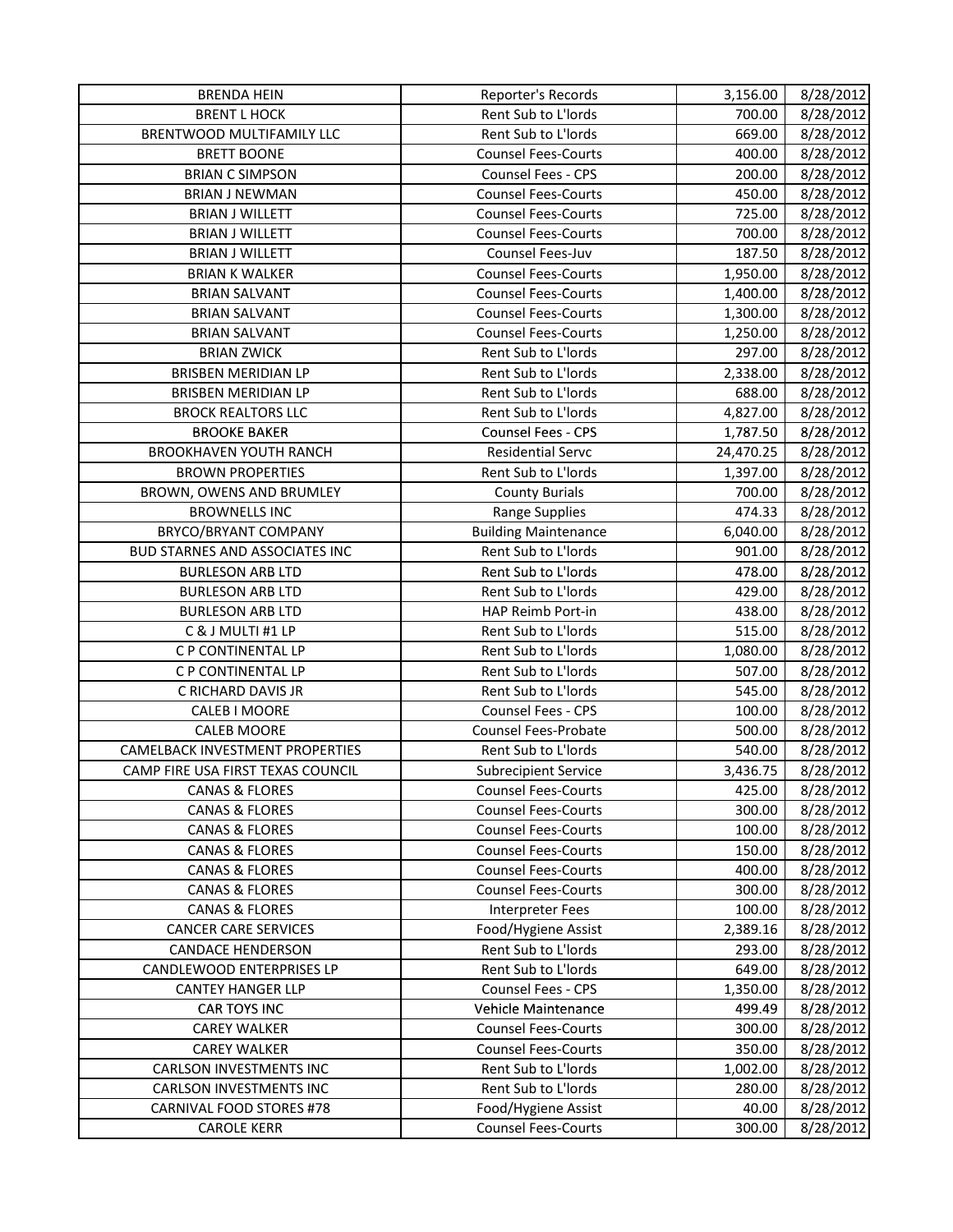| <b>CAROLE KERR</b>                      | <b>Counsel Fees-Courts</b>  | 100.00    | 8/28/2012 |
|-----------------------------------------|-----------------------------|-----------|-----------|
| <b>CAROLINE ELAD TABE</b>               | Rent Sub to L'Iords         | 1,540.00  | 8/28/2012 |
| <b>CAROLINE ELAD TABE</b>               | Rent Sub to L'Iords         | 468.00    | 8/28/2012 |
| CAROLYN A CROSS                         | Rent Sub to L'Iords         | 697.00    | 8/28/2012 |
| Carolyn S Sims                          | <b>Meeting Expenses</b>     | 142.00    | 8/28/2012 |
| <b>CARRIE R MURPHY</b>                  | Rent Sub to L'Iords         | 516.00    | 8/28/2012 |
| <b>CARRIE SIMPSON</b>                   | Hith Dept Immu Fees         | 14.00     | 8/28/2012 |
| <b>CARRINGTON PROPERTY SERVICES LLC</b> | Rent Sub to L'Iords         | 2,151.00  | 8/28/2012 |
| <b>CARSCO ENT LLC</b>                   | Rent Sub to L'Iords         | 771.00    | 8/28/2012 |
| <b>CARY M SCHROEDER</b>                 | <b>Counsel Fees-Probate</b> | 1,102.50  | 8/28/2012 |
| CASA ROYALE APARTMENTS, LTD.            | Rent Sub to L'Iords         | 706.00    | 8/28/2012 |
| CASA ROYALE APARTMENTS, LTD.            | Rent Sub to L'Iords         | 560.00    | 8/28/2012 |
| <b>CASEY CLAYPOOL</b>                   | <b>Restitution Payable</b>  | 10.00     | 8/28/2012 |
| <b>CASEY COLE</b>                       | <b>Counsel Fees-Courts</b>  | 500.00    | 8/28/2012 |
| <b>CASEY COLE</b>                       | <b>Counsel Fees-Courts</b>  | 1,000.00  | 8/28/2012 |
| <b>CASEY COLE</b>                       | <b>Counsel Fees-Courts</b>  | 500.00    | 8/28/2012 |
| <b>CASS ROBERT CALLAWAY</b>             | <b>Counsel Fees-Courts</b>  | 375.00    | 8/28/2012 |
| <b>CASSATA LEARNING CENTER</b>          | <b>Professional Service</b> | 7,058.20  | 8/28/2012 |
| CATHERINE DUNNAVANT                     | <b>Counsel Fees-Courts</b>  | 112.00    | 8/28/2012 |
| CATHOLIC CHARITIES DIOCESE OF FTW       | <b>Interpreter Fees</b>     | 260.00    | 8/28/2012 |
| CDJ HOLDINGS LLC                        | Rent Sub to L'Iords         | 911.00    | 8/28/2012 |
| <b>CDW GOVERNMENT INC</b>               | <b>Computer Supplies</b>    | 675.00    | 8/28/2012 |
| <b>CDW GOVERNMENT INC</b>               | <b>Equipment Maint</b>      | 50.61     | 8/28/2012 |
| <b>CDW GOVERNMENT INC</b>               | <b>Supplies</b>             | 72.50     | 8/28/2012 |
| <b>CDW GOVERNMENT INC</b>               | Supplies                    | 36.23     | 8/28/2012 |
| <b>CDW GOVERNMENT INC</b>               | <b>Computer Supplies</b>    | 186.56    | 8/28/2012 |
| <b>CDW GOVERNMENT INC</b>               | <b>Computer Supplies</b>    | 115.62    | 8/28/2012 |
| <b>CDW GOVERNMENT INC</b>               | <b>Computer Supplies</b>    | 2,590.80  | 8/28/2012 |
| <b>CDW GOVERNMENT INC</b>               | <b>Computer Supplies</b>    | 131.35    | 8/28/2012 |
| <b>CDW GOVERNMENT INC</b>               | <b>Computer Supplies</b>    | 23.31     | 8/28/2012 |
| CEDAR HILL MEMORIAL PARK                | <b>County Burials</b>       | 2,625.00  | 8/28/2012 |
| <b>CEDAR POINT APTS LP</b>              | Rent Sub to L'Iords         | 13,033.00 | 8/28/2012 |
| <b>CEDAR POINT APTS LP</b>              | Rent Sub to L'Iords         | 801.00    | 8/28/2012 |
| <b>CEDAR POINT APTS LP</b>              | HAP Reimb Port-in           | 1,584.00  | 8/28/2012 |
| <b>CELIA J THORNTON</b>                 | Rent Sub to L'Iords         | 650.00    | 8/28/2012 |
| CENTAURUS GF TERRACE LLC                | Rent Sub to L'Iords         | 943.20    | 8/28/2012 |
| CENTAURUS GF TERRACE LLC                | Rent Sub to L'Iords         | 3,096.00  | 8/28/2012 |
| CENTER FOR THERAPEUTIC CHANGE LTD       | O/P Group Counseling        | 7,747.00  | 8/28/2012 |
| CENTER FOR THERAPEUTIC CHANGE LTD       | Psych Exam/Testimony        | 200.00    | 8/28/2012 |
| <b>CENTERLINE SUPPLY</b>                | Road Signs                  | 1,184.25  | 8/28/2012 |
| CENTERS FOR MEDICARE & MEDICAID         | Lab Accreditation           | 150.00    | 8/28/2012 |
| <b>CERILLIANT CORPORATION</b>           | Lab Supplies                | 786.75    | 8/28/2012 |
| CHAD LEE                                | <b>Counsel Fees-Courts</b>  | 150.00    | 8/28/2012 |
| CHAD LEE                                | <b>Counsel Fees-Courts</b>  | 100.00    | 8/28/2012 |
| CHAD LEE                                | Counsel Fees-Juv            | 200.00    | 8/28/2012 |
| <b>CHAD TRIBBLE</b>                     | Rent Sub to L'Iords         | 755.00    | 8/28/2012 |
| <b>CHAMPION ENERGY SERVICES LLC</b>     | <b>Utility Assistance</b>   | 539.76    | 8/28/2012 |
| <b>CHAMPION ENERGY SERVICES LLC</b>     | <b>Utility Allowance</b>    | 82.00     | 8/28/2012 |
| CHANDRA MUKHYALA                        | Rent Sub to L'Iords         | 976.00    | 8/28/2012 |
| CHAPPELL SUPPLY OF TEXAS LP             | Parts and Supplies          | 440.00    | 8/28/2012 |
| <b>CHARLES BURGESS</b>                  | <b>Counsel Fees-Courts</b>  | 500.00    | 8/28/2012 |
| <b>CHARLES BURGESS</b>                  | <b>Counsel Fees-Courts</b>  | 200.00    | 8/28/2012 |
| <b>CHARLES BURGESS</b>                  | <b>Counsel Fees-Courts</b>  | 600.00    | 8/28/2012 |
|                                         |                             |           |           |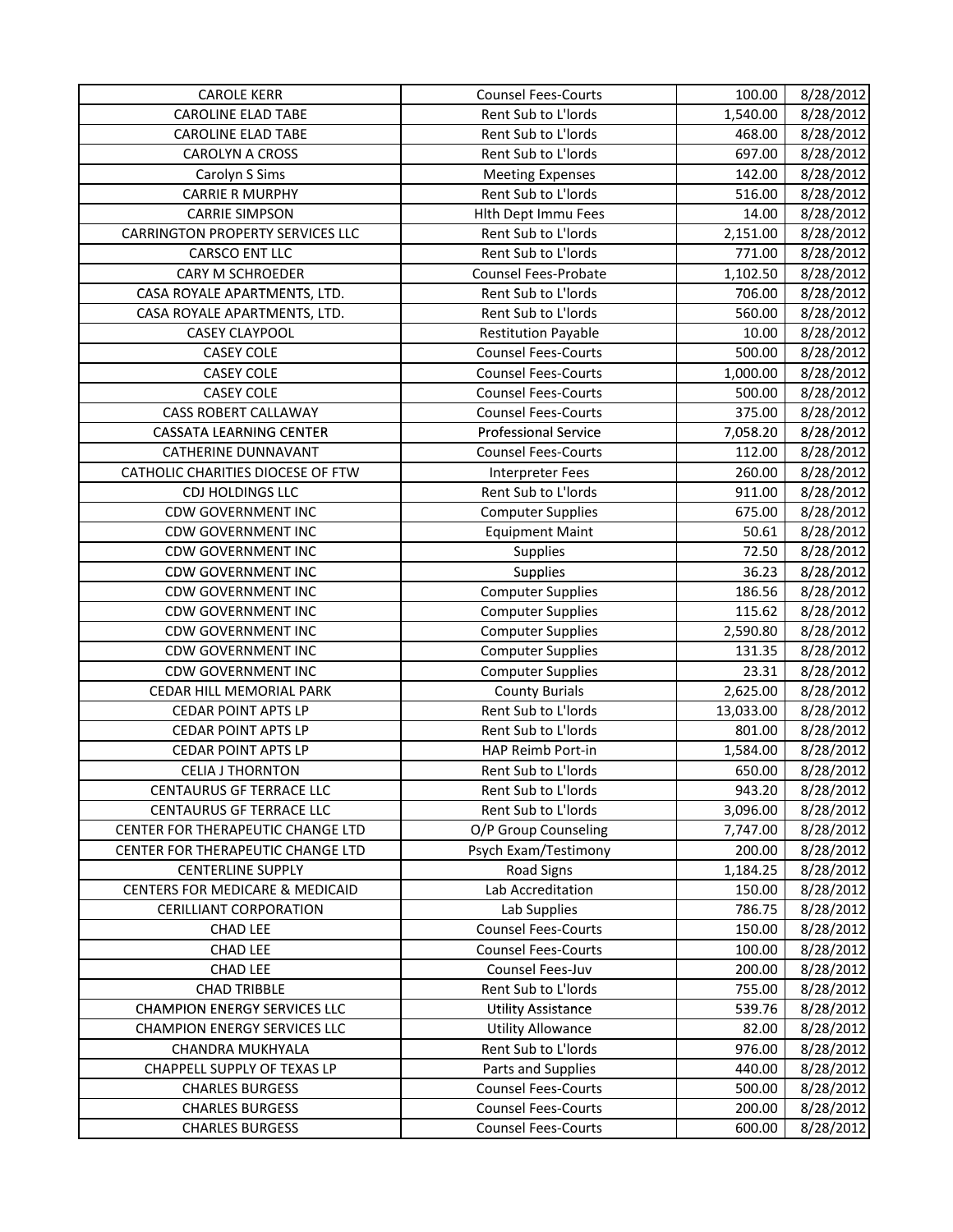| <b>CHARLES L PUFF</b>               | Counsel Fees-Probate        | 500.00     | 8/28/2012 |
|-------------------------------------|-----------------------------|------------|-----------|
| <b>CHARLES R BLACKLEDGE</b>         | Rent Sub to L'Iords         | 633.00     | 8/28/2012 |
| <b>CHARLES ROACH</b>                | <b>Counsel Fees-Courts</b>  | 700.00     | 8/28/2012 |
| <b>CHARLES ROACH</b>                | <b>Counsel Fees-Courts</b>  | 700.00     | 8/28/2012 |
| <b>CHARLES ROACH</b>                | <b>Counsel Fees-Courts</b>  | 800.00     | 8/28/2012 |
| <b>CHARLES ROACH</b>                | <b>Litigation Expense</b>   | 10.00      | 8/28/2012 |
| <b>CHARLES WADE PARRISH</b>         | Rent Sub to L'Iords         | 489.00     | 8/28/2012 |
| <b>CHARLIE NICKERSON</b>            | Rent Sub to L'Iords         | 1,936.00   | 8/28/2012 |
| <b>CHECKPOINT SERVICES INC</b>      | <b>Building Maintenance</b> | 815.00     | 8/28/2012 |
| CHEM AQUA                           | A/C Maint Contract          | 80.00      | 8/28/2012 |
| <b>CHEM AQUA</b>                    | A/C Maint Contract          | 160.00     | 8/28/2012 |
| Cherylene M Tucker                  | Tuition C/room Train        | 200.00     | 8/28/2012 |
| Cherylene M Tucker                  | Travel                      | 238.24     | 8/28/2012 |
| <b>CHOICES ADOLESCENT</b>           | <b>Residential Servc</b>    | 11,763.57  | 8/28/2012 |
| <b>CHRIS SAUNDERS</b>               | Rent Sub to L'Iords         | 685.00     | 8/28/2012 |
| <b>CHRISTINE CHAFFIN</b>            | Rent Sub to L'Iords         | 569.00     | 8/28/2012 |
| <b>CHRISTOFER R TRACY</b>           | Counsel Fees - CPS          | 100.00     | 8/28/2012 |
| <b>CHRISTOPHER D BURDEN SR</b>      | Rent Sub to L'Iords         | 1,261.00   | 8/28/2012 |
| CHRISTOPHER LEO CASTANON            | <b>Counsel Fees-Courts</b>  | 1,375.00   | 8/28/2012 |
| CHRISTOPHER LEO CASTANON            | <b>Counsel Fees-Courts</b>  | 800.00     | 8/28/2012 |
| CHRISTOPHER LEO CASTANON            | <b>Counsel Fees-Courts</b>  | 1,400.00   | 8/28/2012 |
| <b>CINDY LE</b>                     | Rent Sub to L'Iords         | 624.00     | 8/28/2012 |
| <b>CIRRO ENERGY</b>                 | <b>Utility Assistance</b>   | 210.79     | 8/28/2012 |
| <b>CIRRO ENERGY</b>                 | <b>Utility Allowance</b>    | 826.00     | 8/28/2012 |
| <b>CITY OF BEDFORD</b>              | Water                       | 499.07     | 8/28/2012 |
| <b>CITY OF BEDFORD</b>              | Water                       | 269.26     | 8/28/2012 |
| CITY OF EULESS WATER & SEWER        | <b>Utility Assistance</b>   | 344.79     | 8/28/2012 |
| <b>CITY OF EVERMAN</b>              | <b>Utility Assistance</b>   | 72.76      | 8/28/2012 |
| CITY OF FOREST HILL UTILITIES       | <b>Utility Assistance</b>   | 203.96     | 8/28/2012 |
| <b>CITY OF HALTOM CITY</b>          | <b>City Participation</b>   | 10,373.28  | 8/28/2012 |
| <b>CITY OF HALTOM CITY</b>          | <b>Utility Assistance</b>   | 222.14     | 8/28/2012 |
| <b>CITY OF KELLER</b>               | <b>County Projects</b>      | 206,021.38 | 8/28/2012 |
| CITY OF NORTH RICHLAND HILLS        | Field Equip&Supplies        | 48.00      | 8/28/2012 |
| CITY OF NORTH RICHLAND HILLS        | Water                       | 603.11     | 8/28/2012 |
| <b>CITY OF SAGINAW</b>              | <b>Utility Assistance</b>   | 101.62     | 8/28/2012 |
| <b>CITY OF SANSOM PARK</b>          | <b>Utility Assistance</b>   | 86.76      | 8/28/2012 |
| CITY OF WHITE SETTLEMENT            | <b>Utility Assistance</b>   | 54.22      | 8/28/2012 |
| CIVIC RESEARCH INSTITUTE INC        | Subscriptions               | 179.95     | 8/28/2012 |
| <b>CLARINDA ACADEMY</b>             | <b>Residential Servc</b>    | 4,562.25   | 8/28/2012 |
| <b>CLARK PANNIER</b>                | Rent Sub to L'Iords         | 900.00     | 8/28/2012 |
| CLARKE MOSQUITO CONTROL PRODUCTS IN | Field Equip&Supplies        | 163.17     | 8/28/2012 |
| <b>CLASSIC LOCATORS INC</b>         | Rent Sub to L'Iords         | 3,135.00   | 8/28/2012 |
| <b>CLAUDIE C LOFTON JR</b>          | Rent Sub to L'Iords         | 929.00     | 8/28/2012 |
| <b>CLIFFORD GINN</b>                | Investigative               | 153.00     | 8/28/2012 |
| <b>CLOVIS PARTNERS LP</b>           | Rent Sub to L'Iords         | 410.00     | 8/28/2012 |
| <b>CLOYCE E JONES</b>               | Rent Sub to L'Iords         | 677.00     | 8/28/2012 |
| CMI EDUCATION INSTITUTE INC         | Education                   | 199.99     | 8/28/2012 |
| COBB PARK TOWNHOMES II LP           | Rent Sub to L'Iords         | 80.40      | 8/28/2012 |
| COBB PARK TOWNHOMES II LP           | Rent Sub to L'Iords         | 10,826.00  | 8/28/2012 |
| COBB PARK TOWNHOMES II LP           | Rent Sub to L'Iords         | 750.00     | 8/28/2012 |
| <b>CODE 3 INVESTIGATIONS</b>        | Investigative               | 350.00     | 8/28/2012 |
| CODY L COFER                        | <b>Counsel Fees-Courts</b>  | 1,450.00   | 8/28/2012 |
| CODY L COFER                        | <b>Counsel Fees-Courts</b>  | 125.00     | 8/28/2012 |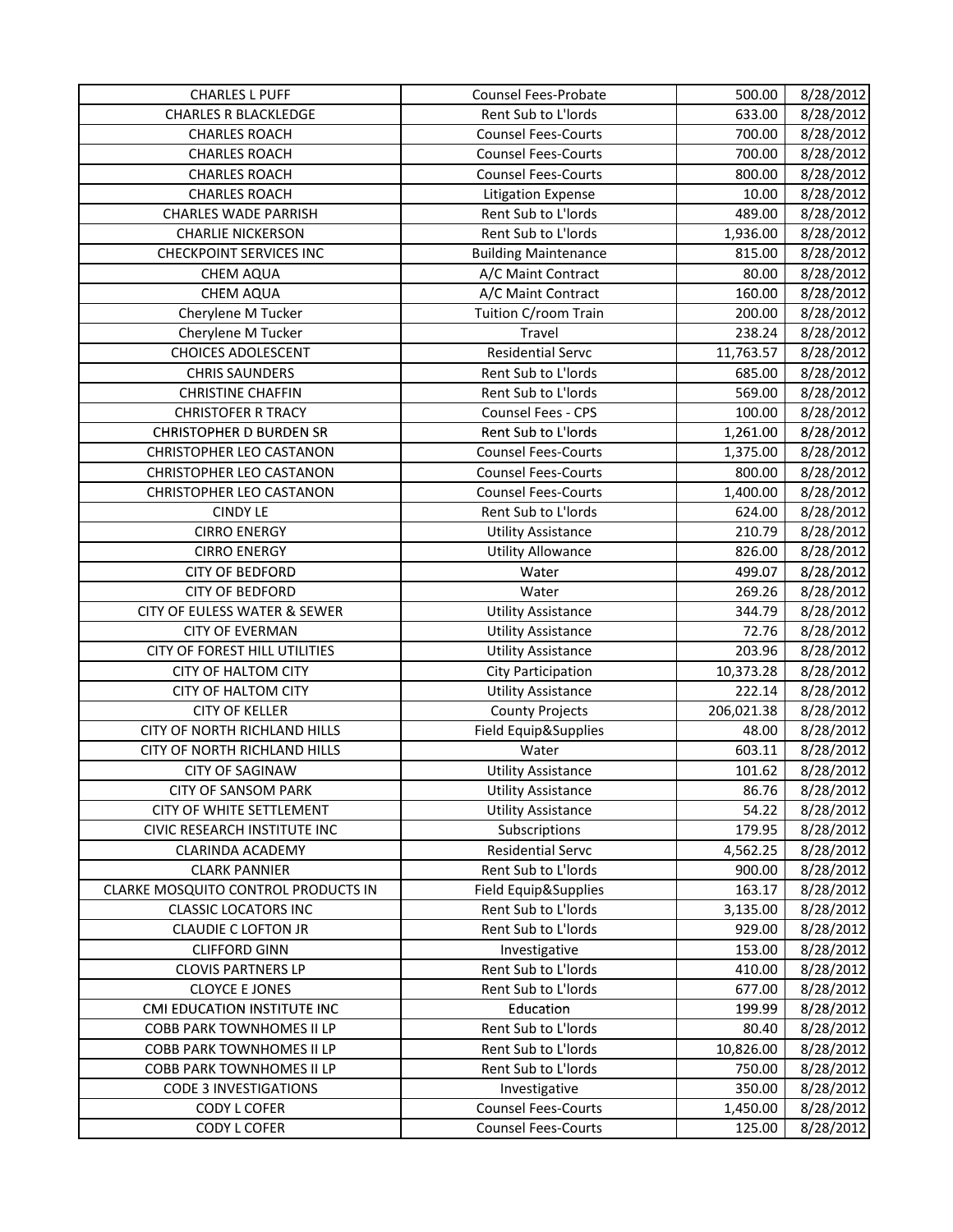| <b>CODY L COFER</b>                  | <b>Counsel Fees-Courts</b>  | 100.00    | 8/28/2012 |
|--------------------------------------|-----------------------------|-----------|-----------|
| <b>COLE JENNINGS BRYAN</b>           | <b>Counsel Fees-Courts</b>  | 600.00    | 8/28/2012 |
| <b>COLE JENNINGS BRYAN</b>           | <b>Counsel Fees-Courts</b>  | 375.00    | 8/28/2012 |
| <b>COLE JENNINGS BRYAN</b>           | <b>Counsel Fees-Courts</b>  | 500.00    | 8/28/2012 |
| <b>COLE JENNINGS BRYAN</b>           | <b>Counsel Fees-Probate</b> | 500.00    | 8/28/2012 |
| <b>COLE-PARMER INSTRUMENT CO</b>     | Lab Supplies                | 810.83    | 8/28/2012 |
| <b>COLLIN PEDERSON</b>               | <b>Restitution Payable</b>  | 83.15     | 8/28/2012 |
| <b>COMMERCIAL RECORDER</b>           | <b>Estray Livestock</b>     | 27.00     | 8/28/2012 |
| <b>COMMERCIAL RECORDER</b>           | Books/Pamphlets             | 111.00    | 8/28/2012 |
| <b>COMMUNITY ENRICHMENT CENTER</b>   | Rent Sub to L'Iords         | 3,758.00  | 8/28/2012 |
| <b>COMMUNITY ENRICHMENT CENTER</b>   | Rent Sub to L'Iords         | 812.00    | 8/28/2012 |
| <b>COMMUNITY ENRICHMENT CENTER</b>   | Rent Sub to L'Iords         | 585.00    | 8/28/2012 |
| COMPLIANCE CONSORTIUM CORP           | <b>Professional Service</b> | 85.00     | 8/28/2012 |
| COMPREHENSIVE BREAST CARE CNTR OF T  | <b>Professional Service</b> | 1,377.84  | 8/28/2012 |
| CONCHO SUPPLY INC                    | Central Garage Inv          | 780.75    | 8/28/2012 |
| CONCHO SUPPLY INC                    | Parts and Supplies          | 561.53    | 8/28/2012 |
| CONCIERGE ASSET MANAGEMENT LLC       | Rent Sub to L'Iords         | 320.00    | 8/28/2012 |
| CONCORD SUMMIT LTD.                  | Rent Sub to L'Iords         | 299.00    | 8/28/2012 |
| <b>CONNECTING URBAN FAMILIES</b>     | <b>Professional Service</b> | 2,410.00  | 8/28/2012 |
| <b>CONNIE TRUONG</b>                 | Rent Sub to L'Iords         | 645.00    | 8/28/2012 |
| <b>CONSTANTINE GEORGE ANAGNOSTIS</b> | <b>Counsel Fees-Courts</b>  | 100.00    | 8/28/2012 |
| <b>CONSTANTINE GEORGE ANAGNOSTIS</b> | <b>Counsel Fees-Courts</b>  | 100.00    | 8/28/2012 |
| COOK CHILDRENS MEDICAL CENTER        | <b>Subrecipient Service</b> | 15,576.25 | 8/28/2012 |
| COOK CHILDRENS MEDICAL CENTER        | <b>Subrecipient Service</b> | 1,072.91  | 8/28/2012 |
| COOK CHILDRENS MEDICAL CENTER        | <b>Subrecipient Service</b> | 427.88    | 8/28/2012 |
| COOK CHILDRENS MEDICAL CENTER        | <b>Professional Service</b> | 1,870.00  | 8/28/2012 |
| <b>COREY NEUNER</b>                  | Rent Sub to L'Iords         | 995.00    | 8/28/2012 |
| <b>CORINTHIA CAMPBELL</b>            | Clothing                    | 195.34    | 8/28/2012 |
| <b>CORNELL CORRECTIONS OF TEXAS</b>  | <b>Residential Servc</b>    | 19,227.70 | 8/28/2012 |
| <b>CORY WALTHALL</b>                 | Rent Sub to L'Iords         | 433.00    | 8/28/2012 |
| COTTONWOOD HAMMER LP                 | Rent Sub to L'Iords         | 9,159.00  | 8/28/2012 |
| COTTONWOOD HAMMER LP                 | Rent Sub to L'Iords         | 498.00    | 8/28/2012 |
| COTTONWOOD HAMMER LP                 | HAP Reimb Port-in           | 2,959.00  | 8/28/2012 |
| <b>COURT REPORTERS CLEARINGHOUSE</b> | Test/Civil Serv Exp         | 170.28    | 8/28/2012 |
| <b>COURTYARDS PARTNERSHIP</b>        | Rent Sub to L'Iords         | 363.00    | 8/28/2012 |
| <b>COWTOWN PROPERTIES</b>            | Rent Sub to L'Iords         | 879.00    | 8/28/2012 |
| CPH ASSOCIATES LTD                   | Rent Sub to L'Iords         | 353.00    | 8/28/2012 |
| <b>CRAIG DAMERON</b>                 | <b>Counsel Fees-Courts</b>  | 200.00    | 8/28/2012 |
| <b>CRAIG DAMERON</b>                 | <b>Counsel Fees-Courts</b>  | 300.00    | 8/28/2012 |
| CREATIVE IMAGE ADVERTISING           | <b>Voting Supplies</b>      | 1,209.27  | 8/28/2012 |
| <b>CROSS PROPERTIES</b>              | Rent Sub to L'Iords         | 559.00    | 8/28/2012 |
| CROWLEY RETIREMENT VILLAGE LP        | Rent Sub to L'Iords         | 1,983.00  | 8/28/2012 |
| CRV CLASSIC PROPERTIES LLC           | Rent Sub to L'Iords         | 516.00    | 8/28/2012 |
| <b>CRYSTAL ROSS</b>                  | HAP Reimb Port-in           | 982.00    | 8/28/2012 |
| CTC FAMILY LIMITED PARTNERSHIP       | Rent Sub to L'Iords         | 3,408.00  | 8/28/2012 |
| CTC FAMILY LIMITED PARTNERSHIP       | Rent Sub to L'Iords         | 483.00    | 8/28/2012 |
| CTC FAMILY LIMITED PARTNERSHIP       | HAP Reimb Port-in           | 749.00    | 8/28/2012 |
| CTJ MAINTENANCE INC                  | <b>Custodian Services</b>   | 4,479.74  | 8/28/2012 |
| <b>CTJ MAINTENANCE INC</b>           | <b>Custodian Services</b>   | 14,336.92 | 8/28/2012 |
| <b>CUEVAS DISTRIBUTION INC</b>       | Lab Supplies                | 725.00    | 8/28/2012 |
| <b>CURTIS FORTINBERRY</b>            | <b>Counsel Fees-Courts</b>  | 200.00    | 8/28/2012 |
| <b>CURTIS FORTINBERRY</b>            | <b>Counsel Fees-Courts</b>  | 200.00    | 8/28/2012 |
| <b>CURTIS ROSEBERRY</b>              | Rent Sub to L'Iords         | 457.00    | 8/28/2012 |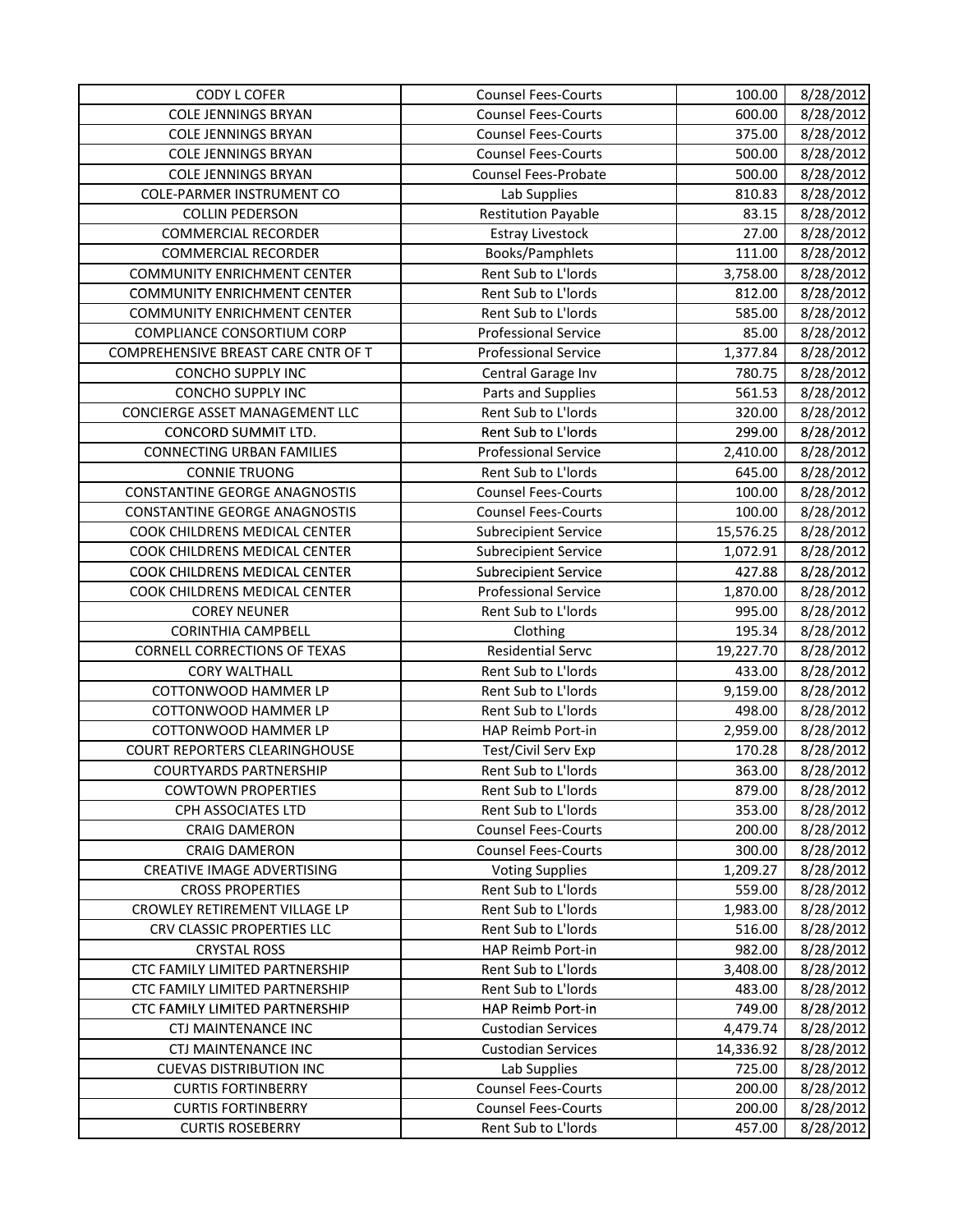| <b>CVR COMPUTER SUPPLIES INC</b> | <b>Supplies</b>            | 20.00    | 8/28/2012 |
|----------------------------------|----------------------------|----------|-----------|
| <b>CVR COMPUTER SUPPLIES INC</b> | Supplies                   | 92.00    | 8/28/2012 |
| <b>CYNTHIA A FITCH</b>           | Counsel Fees - CPS         | 200.00   | 8/28/2012 |
| <b>CYRUS D TATUM</b>             | HAP Reimb Port-in          | 775.00   | 8/28/2012 |
| D & A BUILDING SERVICES INC      | <b>Custodian Services</b>  | 970.00   | 8/28/2012 |
| <b>D E EQUITY GROUP</b>          | Rent Sub to L'Iords        | 676.00   | 8/28/2012 |
| <b>D ROBIN MCCARTY</b>           | <b>Counsel Fees-Courts</b> | 200.00   | 8/28/2012 |
| <b>D ROBIN MCCARTY</b>           | <b>Counsel Fees-Courts</b> | 275.00   | 8/28/2012 |
| <b>D ROBIN MCCARTY</b>           | <b>Counsel Fees-Courts</b> | 900.00   | 8/28/2012 |
| DALE A BALLARD                   | Rent Sub to L'Iords        | 190.00   | 8/28/2012 |
| DALE HEISCH                      | <b>Counsel Fees-Courts</b> | 100.00   | 8/28/2012 |
| DALLAS GET THERE FAST (GTF) INC  | Rent Sub to L'Iords        | 1,439.00 | 8/28/2012 |
| DALPHINE C HENDERSON             | Rent Sub to L'Iords        | 542.00   | 8/28/2012 |
| DANA A DUFFEY                    | <b>Counsel Fees - CPS</b>  | 350.00   | 8/28/2012 |
| DANCING MOOSE PRODUCTIONS        | Education                  | 79.00    | 8/28/2012 |
| DANIEL D PHAM                    | Rent Sub to L'Iords        | 1,114.00 | 8/28/2012 |
| DANIEL E COLLINS                 | <b>Counsel Fees-Courts</b> | 500.00   | 8/28/2012 |
| DANIEL HERNANDEZ                 | <b>Counsel Fees-Courts</b> | 400.00   | 8/28/2012 |
| DANIEL HERNANDEZ                 | <b>Counsel Fees-Courts</b> | 300.00   | 8/28/2012 |
| <b>DANIEL HERNANDEZ</b>          | <b>Counsel Fees-Courts</b> | 2,700.00 | 8/28/2012 |
| DANIEL HERNANDEZ                 | <b>Counsel Fees-Courts</b> | 850.00   | 8/28/2012 |
| <b>DANIEL KLU</b>                | Rent Sub to L'Iords        | 785.00   | 8/28/2012 |
| <b>DANIEL YOUNG</b>              | <b>Counsel Fees-Courts</b> | 825.00   | 8/28/2012 |
| DANIEL YOUNG                     | <b>Counsel Fees-Courts</b> | 275.00   | 8/28/2012 |
| DANIEL YOUNG                     | <b>Counsel Fees-Courts</b> | 660.00   | 8/28/2012 |
| DANILO A ACEVEDO                 | Rent Sub to L'Iords        | 821.00   | 8/28/2012 |
| <b>DANNY D PITZER</b>            | <b>Counsel Fees-Courts</b> | 2,720.00 | 8/28/2012 |
| <b>DANNY D PITZER</b>            | <b>Counsel Fees-Courts</b> | 150.00   | 8/28/2012 |
| <b>DANNY D PITZER</b>            | <b>Counsel Fees-Courts</b> | 1,000.00 | 8/28/2012 |
| DANNY L HELMS                    | Rent Sub to L'Iords        | 681.00   | 8/28/2012 |
| DARCY NILES DENO                 | <b>Counsel Fees - CPS</b>  | 100.00   | 8/28/2012 |
| DARREL E THRASHER                | Rent Sub to L'Iords        | 850.00   | 8/28/2012 |
| DAVID A FRISBY                   | <b>Counsel Fees-Courts</b> | 350.00   | 8/28/2012 |
| <b>DAVID BAYS</b>                | <b>Counsel Fees-Courts</b> | 675.00   | 8/28/2012 |
| <b>DAVID BERNARD</b>             | Rent Sub to L'Iords        | 1,078.00 | 8/28/2012 |
| DAVID CLEVELAND                  | Travel                     | 370.18   | 8/28/2012 |
| <b>DAVID DANIELS</b>             | Rent Sub to L'Iords        | 633.00   | 8/28/2012 |
| DAVID I JOHNSON                  | Rent Sub to L'Iords        | 700.00   | 8/28/2012 |
| DAVID J KRIENER                  | Rent Sub to L'Iords        | 638.00   | 8/28/2012 |
| <b>DAVID LAGAT</b>               | Rent Sub to L'Iords        | 4,596.00 | 8/28/2012 |
| DAVID MICHAEL PERAHIA            | Rent Sub to L'Iords        | 342.00   | 8/28/2012 |
| DAVID MONROE INGRAM              | Rent Sub to L'Iords        | 679.00   | 8/28/2012 |
| DAVID PEARSON, IV                | <b>Counsel Fees-Courts</b> | 100.00   | 8/28/2012 |
| DAVID PEARSON, IV                | Cnsl Fees-Juv Det&Tr       | 500.00   | 8/28/2012 |
| DAVID PEARSON, IV                | Cnsl Fees-Crim Appls       | 100.00   | 8/28/2012 |
| <b>DAVID POST</b>                | Rent Sub to L'Iords        | 1,650.00 | 8/28/2012 |
| DAVID R YALE                     | Rent Sub to L'Iords        | 219.00   | 8/28/2012 |
| DAVID RICHARDS                   | <b>Counsel Fees-Courts</b> | 400.00   | 8/28/2012 |
| <b>DAVID RICHARDS</b>            | <b>Counsel Fees-Courts</b> | 150.00   | 8/28/2012 |
| <b>DAVID RODRIGUEZ</b>           | Rent Sub to L'Iords        | 975.00   | 8/28/2012 |
| DAVIS BOULEVARD BAPTIST CHURCH   | Education                  | 500.00   | 8/28/2012 |
| DAWN VAN WINKLE                  | Rent Sub to L'Iords        | 314.00   | 8/28/2012 |
| DBC FAMILY LAW                   | Counsel Fees-Juv           | 200.00   | 8/28/2012 |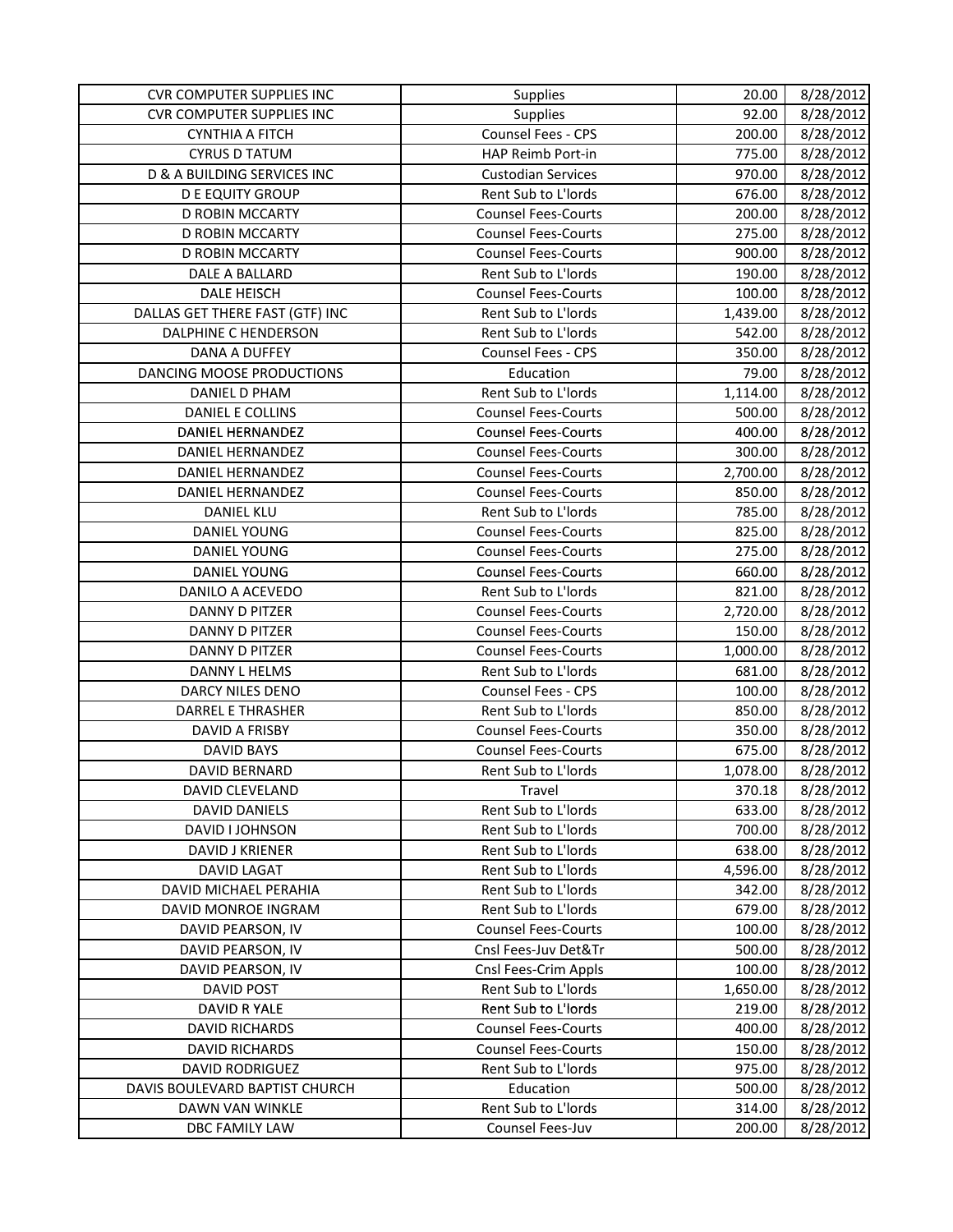| DBC FAMILY LAW                   | Counsel Fees - CPS          | 300.00   | 8/28/2012 |
|----------------------------------|-----------------------------|----------|-----------|
| DCP SHADOWOOD LLC                | Rent Sub to L'Iords         | 419.00   | 8/28/2012 |
| DCTC SPHINX DEVELOPMENT LP       | Rent Sub to L'Iords         | 4,206.00 | 8/28/2012 |
| DDRE MCDONALD FAMILY LP          | Rent Sub to L'Iords         | 1,925.00 | 8/28/2012 |
| DDRE MCDONALD FAMILY LP          | HAP Reimb Port-in           | 422.00   | 8/28/2012 |
| <b>DEAN SWANDA</b>               | Cnsl Fees-Crim Appls        | 2,950.00 | 8/28/2012 |
| DEANNA M VILLARREAL              | Rent Sub to L'Iords         | 447.00   | 8/28/2012 |
| DEBORAH ANN MADEWELL             | Rent Sub to L'Iords         | 778.00   | 8/28/2012 |
| DEBORAH HOOVER                   | Rent Sub to L'Iords         | 853.00   | 8/28/2012 |
| DEBORAH RIPALDI WALKER           | Rent Sub to L'Iords         | 666.00   | 8/28/2012 |
| <b>DEBRA A FLOYD</b>             | Rent Sub to L'Iords         | 713.00   | 8/28/2012 |
| DECASAS PROPERTIES LLC           | Rent Sub to L'Iords         | 445.00   | 8/28/2012 |
| DECASAS PROPERTIES LLC           | Rent Sub to L'Iords         | 445.00   | 8/28/2012 |
| DEEN FORT WORTH ASSOCIATES LTD   | Rent Sub to L'Iords         | 4,793.00 | 8/28/2012 |
| DEEN FORT WORTH ASSOCIATES LTD   | Rent Sub to L'Iords         | 1,262.00 | 8/28/2012 |
| DEEN FORT WORTH ASSOCIATES LTD   | Rent Sub to L'Iords         | 644.00   | 8/28/2012 |
| DEEN FORT WORTH ASSOCIATES LTD   | Rent Sub to L'Iords         | 805.00   | 8/28/2012 |
| DEEPDALE INVESTMENTS LTD         | Rent Sub to L'Iords         | 964.00   | 8/28/2012 |
| DEEPDALE INVESTMENTS LTD         | Rent Sub to L'Iords         | 633.00   | 8/28/2012 |
| DEIDRA KINDRED                   | HAP Reimb Port-in           | 657.00   | 8/28/2012 |
| <b>DELARIO KIZZEE</b>            | Rent Sub to L'Iords         | 955.00   | 8/28/2012 |
| DELSYIA M ALDANA                 | Rent Sub to L'Iords         | 360.00   | 8/28/2012 |
| DELTHAREAN HAMILTON              | Rent Sub to L'Iords         | 702.00   | 8/28/2012 |
| <b>DENISE M JONES</b>            | Rent Sub to L'Iords         | 425.00   | 8/28/2012 |
| <b>DENNIS KIRKLAND</b>           | <b>Restitution Payable</b>  | 6.50     | 8/28/2012 |
| <b>DEREK BROWN</b>               | <b>Counsel Fees-Courts</b>  | 125.00   | 8/28/2012 |
| <b>DEREK BROWN</b>               | <b>Counsel Fees-Courts</b>  | 100.00   | 8/28/2012 |
| <b>DERRICK JOHN SAMUELS</b>      | Rent Sub to L'Iords         | 1,018.00 | 8/28/2012 |
| <b>DESIRUE CRUZ</b>              | Rent Sub to L'Iords         | 886.00   | 8/28/2012 |
| DFW COMMUNICATIONS INC           | Safety/Tact Supplies        | 112.46   | 8/28/2012 |
| DFW COMMUNICATIONS INC           | <b>Building Maintenance</b> | 960.00   | 8/28/2012 |
| DFW PROPERTIES LLC               | Rent Sub to L'Iords         | 412.00   | 8/28/2012 |
| DHARMPAL SINGH CHAUHAN           | Rent Sub to L'Iords         | 699.00   | 8/28/2012 |
| DHARMPAL SINGH CHAUHAN           | Rent Sub to L'Iords         | 887.00   | 8/28/2012 |
| DIAGNOSTIC HYBRIDS, INC.         | Lab Supplies                | 1,283.80 | 8/28/2012 |
| DIAGNOSTIC HYBRIDS, INC.         | Lab Supplies                | 211.91   | 8/28/2012 |
| <b>DIANE DEBRUYN</b>             | Rent Sub to L'Iords         | 894.00   | 8/28/2012 |
| <b>DIANE V SELLECK</b>           | Rent Sub to L'Iords         | 930.00   | 8/28/2012 |
| DIANNA FUNCHES                   | Rent Sub to L'Iords         | 309.00   | 8/28/2012 |
| <b>DIANNE MBAI</b>               | Rent Sub to L'Iords         | 584.00   | 8/28/2012 |
| DIDRAIL JENNINGS                 | Rent Sub to L'Iords         | 2,716.00 | 8/28/2012 |
| DIMMIE WILLIS JR                 | Rent Sub to L'Iords         | 1,023.00 | 8/28/2012 |
| <b>DIRECT ENERGY</b>             | <b>Utility Assistance</b>   | 148.00   | 8/28/2012 |
| <b>DIRECT ENERGY LP</b>          | <b>Utility Assistance</b>   | 662.29   | 8/28/2012 |
| <b>DIRECT ENERGY LP</b>          | <b>Utility Assistance</b>   | 546.67   | 8/28/2012 |
| <b>DIRECT ENERGY LP</b>          | <b>Utility Assistance</b>   | 767.38   | 8/28/2012 |
| DIRECT ENERGY LP                 | <b>Utility Allowance</b>    | 3,453.00 | 8/28/2012 |
| DIRECT ENERGY LP                 | <b>Utility Allowance</b>    | 213.00   | 8/28/2012 |
| <b>DIRECT ENERGY LP</b>          | HAP Reimb Port-in           | 98.00    | 8/28/2012 |
| DIVERSIFIED POWER SYSTEMS INC    | <b>Building Maintenance</b> | 2,950.00 | 8/28/2012 |
| D-NADERS INVESTMENTS LLC         | Rent Sub to L'Iords         | 995.00   | 8/28/2012 |
| DOLORES STEWART & ASSOCIATES INC | <b>Professional Service</b> | 1,754.20 | 8/28/2012 |
| DOLORES STEWART & ASSOCIATES INC | <b>Professional Service</b> | 2,455.88 | 8/28/2012 |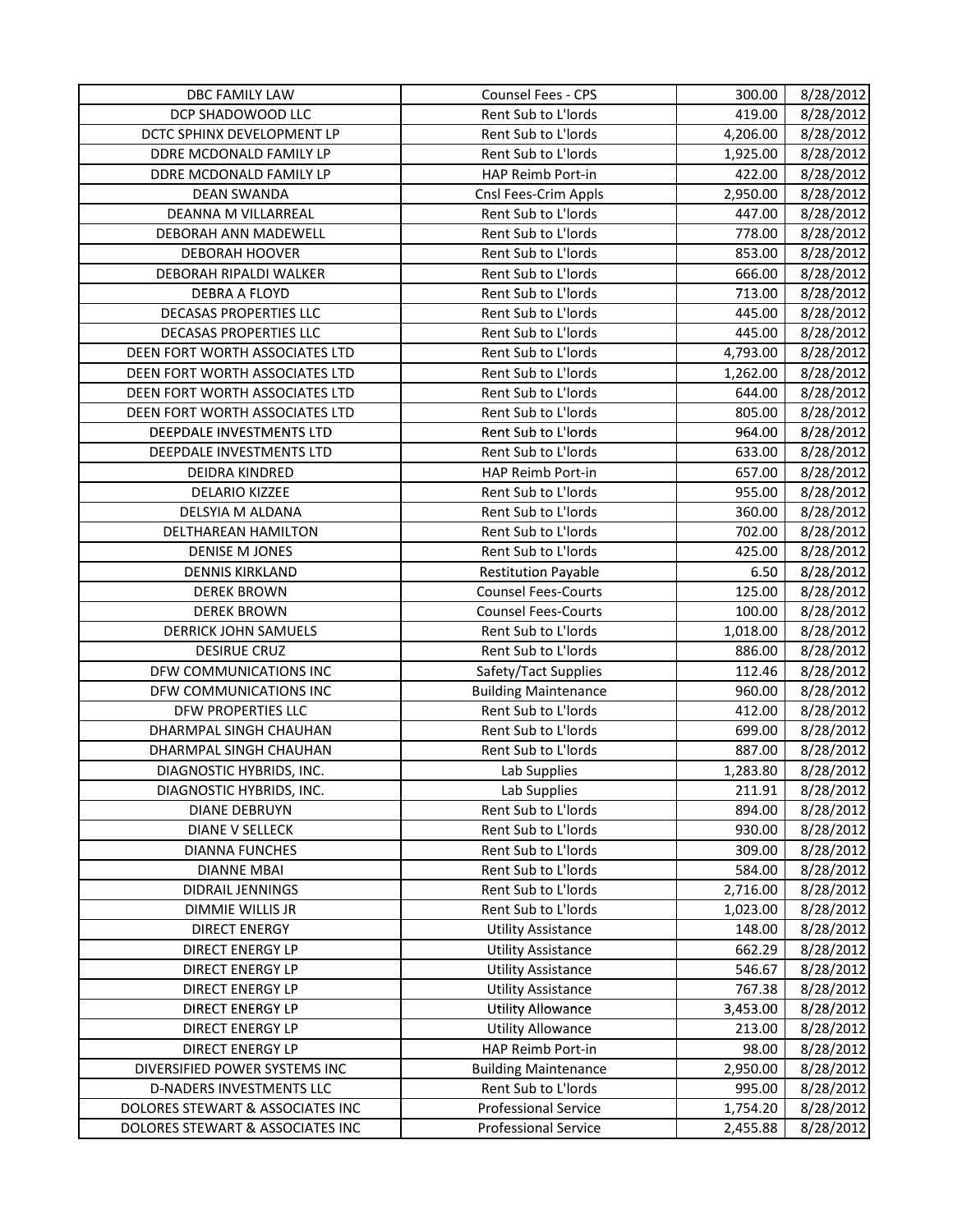| DOLORES STEWART & ASSOCIATES INC | <b>Professional Service</b> | 175.42    | 8/28/2012 |
|----------------------------------|-----------------------------|-----------|-----------|
| DOLORES STEWART & ASSOCIATES INC | <b>Professional Service</b> | 175.42    | 8/28/2012 |
| DOLORES STEWART & ASSOCIATES INC | <b>Professional Service</b> | 1,052.52  | 8/28/2012 |
| DOMINIC A BAUMAN                 | <b>Counsel Fees-Courts</b>  | 600.00    | 8/28/2012 |
| <b>DON A BROOKINS</b>            | Rent Sub to L'Iords         | 797.00    | 8/28/2012 |
| <b>DON GANDY</b>                 | <b>Counsel Fees-Courts</b>  | 300.00    | 8/28/2012 |
| <b>DON GANDY</b>                 | Cnsl Fees-Crim Appls        | 1,750.00  | 8/28/2012 |
| DON M DAWES                      | <b>Counsel Fees-Courts</b>  | 100.00    | 8/28/2012 |
| <b>DONALD E FLECK</b>            | Rent Sub to L'Iords         | 568.00    | 8/28/2012 |
| DONALD J HETLING                 | Rent Sub to L'Iords         | 850.00    | 8/28/2012 |
| DONNA FITZGERALD                 | Rent Sub to L'Iords         | 335.00    | 8/28/2012 |
| <b>DONNELL PARISH</b>            | Rent Sub to L'Iords         | 556.00    | 8/28/2012 |
| DOUBLE EAGLE MECHANICAL SERVICE  | <b>Building Maintenance</b> | 72.00     | 8/28/2012 |
| DOUBLE EAGLE MECHANICAL SERVICE  | <b>Building Maintenance</b> | 490.91    | 8/28/2012 |
| DOUBLE EAGLE MECHANICAL SERVICE  | <b>Building Maintenance</b> | 736.30    | 8/28/2012 |
| DOUBLE EAGLE MECHANICAL SERVICE  | <b>Building Maintenance</b> | 262.80    | 8/28/2012 |
| DOUBLE EAGLE MECHANICAL SERVICE  | A/C Maint Contract          | 144.00    | 8/28/2012 |
| <b>DOUGLASS DISTRIBUTING</b>     | Gasoline Inventory          | 18,703.22 | 8/28/2012 |
| <b>DOUGLASS DISTRIBUTING</b>     | Gasoline Inventory          | 49,249.39 | 8/28/2012 |
| <b>DPI ENERGY LLC</b>            | <b>Utility Allowance</b>    | 669.00    | 8/28/2012 |
| <b>DPI ENERGY LLC</b>            | HAP Reimb Port-in           | 92.00     | 8/28/2012 |
| DRAKE DUNNAVENT PC               | <b>Counsel Fees-Courts</b>  | 300.00    | 8/28/2012 |
| DRAKE DUNNAVENT PC               | <b>Counsel Fees-Courts</b>  | 200.00    | 8/28/2012 |
| DSHS-DEPARTMENT OF STATE HEALTH  | <b>Professional Service</b> | 685.96    | 8/28/2012 |
| DSHS-DEPARTMENT OF STATE HEALTH  | Laboratory Costs            | 176.00    | 8/28/2012 |
| DT WOODLAND OAKS APARTMENTS LP   | Rent Sub to L'Iords         | 450.00    | 8/28/2012 |
| DT WOODLAND OAKS APARTMENTS LP   | Rent Sub to L'Iords         | 1,269.00  | 8/28/2012 |
| DU T PHAM                        | HAP Reimb Port-in           | 940.00    | 8/28/2012 |
| <b>DUNG Q TRAN</b>               | Rent Sub to L'Iords         | 1,797.00  | 8/28/2012 |
| DURKIN LAW OFFICES PC            | Counsel Fees-Juv            | 200.00    | 8/28/2012 |
| DURKIN LAW OFFICES PC            | Counsel Fees - CPS          | 100.00    | 8/28/2012 |
| DURKIN LAW OFFICES PC            | Counsel Fees - CPS          | 100.00    | 8/28/2012 |
| DW REALTY INC                    | Rent Sub to L'Iords         | 707.00    | 8/28/2012 |
| DYANN WILLIAMS                   | HAP Reimb Port-in           | 917.00    | 8/28/2012 |
| DYNA TEN CORPORATION             | A/C Maint Contract          | 471.90    | 8/28/2012 |
| DYNA TEN CORPORATION             | A/C Maint Contract          | 87.50     | 8/28/2012 |
| E M DAGGETT ELEMENTARY SCHOOL    | <b>Restitution Payable</b>  | 41.00     | 8/28/2012 |
| E STEVE MONTGOMERY               | Rent Sub to L'Iords         | 521.00    | 8/28/2012 |
| EAGLE MOUNTAIN VETERINARY CLINIC | <b>Estray Livestock</b>     | 85.00     | 8/28/2012 |
| <b>EARL GREINETZ</b>             | Rent Sub to L'Iords         | 1,084.00  | 8/28/2012 |
| EASTCHASE MILL VALLEY LLC        | Rent Sub to L'Iords         | 2,796.00  | 8/28/2012 |
| EASTCHASE MILL VALLEY LLC        | Rent Sub to L'Iords         | 1,276.00  | 8/28/2012 |
| <b>EATON ELECTRICAL INC</b>      | <b>Building Maintenance</b> | 3,814.00  | 8/28/2012 |
| <b>EBSCO INDUSTRIES INC</b>      | Law Books                   | 51.36     | 8/28/2012 |
| <b>ED FASKE</b>                  | Rent Sub to L'Iords         | 625.00    | 8/28/2012 |
| <b>EDGAR RAMIREZ</b>             | Rent Sub to L'Iords         | 1,432.00  | 8/28/2012 |
| <b>EDWARD BROOKS</b>             | HAP Reimb Port-in           | 815.00    | 8/28/2012 |
| <b>EDWARD G JONES</b>            | <b>Counsel Fees-Courts</b>  | 500.00    | 8/28/2012 |
| <b>EDWARD G JONES</b>            | <b>Counsel Fees-Courts</b>  | 887.50    | 8/28/2012 |
| <b>EDWARD G JONES</b>            | <b>Counsel Fees-Courts</b>  | 250.00    | 8/28/2012 |
| <b>EDWARD K HAHN</b>             | Rent Sub to L'Iords         | 451.00    | 8/28/2012 |
| <b>EDWIN YOUNGBLOOD</b>          | <b>Counsel Fees-Courts</b>  | 1,115.00  | 8/28/2012 |
| <b>EDWIN YOUNGBLOOD</b>          | <b>Counsel Fees-Courts</b>  | 367.50    | 8/28/2012 |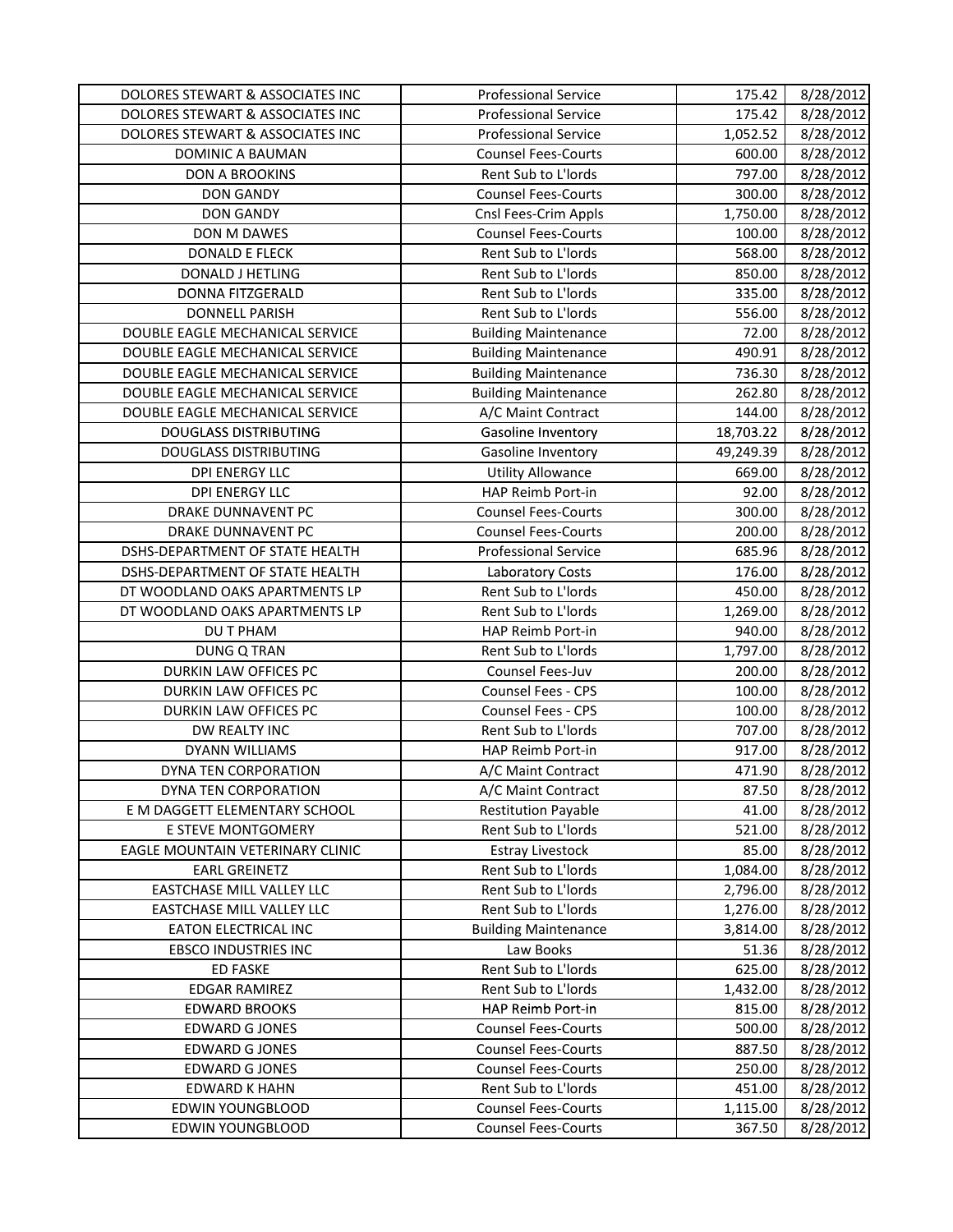| EDWIN YOUNGBLOOD               | Counsel Fees-Juv                                        | 200.00   | 8/28/2012 |
|--------------------------------|---------------------------------------------------------|----------|-----------|
| <b>EDWIN YOUNGBLOOD</b>        | Counsel Fees - CPS                                      | 100.00   | 8/28/2012 |
| <b>EDWIN YOUNGBLOOD</b>        | Cnsl Fees-Juv Det&Tr                                    | 200.00   | 8/28/2012 |
| EJLAD INVESTMENTS LLC          | Rent Sub to L'Iords                                     | 1,390.00 | 8/28/2012 |
| <b>ELECTION SOURCE</b>         | Parts and Supplies                                      | 845.25   | 8/28/2012 |
| <b>ELECTRIC NOW LP</b>         | <b>Utility Allowance</b>                                | 55.00    | 8/28/2012 |
| ELIM INVESTMENT GROUP LLC      | Rental Assistance                                       | 788.00   | 8/28/2012 |
| <b>ELISA RAUCH</b>             | Rent Sub to L'Iords                                     | 933.00   | 8/28/2012 |
| ELIZABETH RIVERA               | <b>Counsel Fees-Courts</b>                              | 100.00   | 8/28/2012 |
| ELKINS TRUE VALUE HARDWARE     | <b>Estray Livestock</b>                                 | 52.76    | 8/28/2012 |
| ELOY SEPULVEDA                 | <b>Counsel Fees-Courts</b>                              | 2,050.00 | 8/28/2012 |
| <b>ELOY SEPULVEDA</b>          | <b>Counsel Fees-Courts</b>                              | 450.00   | 8/28/2012 |
| <b>ELOY SEPULVEDA</b>          | <b>Counsel Fees-Courts</b>                              | 400.00   | 8/28/2012 |
| <b>ELOY SEPULVEDA</b>          | <b>Counsel Fees-Courts</b>                              | 300.00   | 8/28/2012 |
| ELOY SEPULVEDA                 | <b>Counsel Fees-Courts</b>                              | 500.00   | 8/28/2012 |
| <b>ELOY SEPULVEDA</b>          | <b>Counsel Fees-Courts</b>                              | 100.00   | 8/28/2012 |
| ELROD'S COST PLUS #7           | Food/Hygiene Assist                                     | 60.00    | 8/28/2012 |
| <b>EMERALD TRAILS LLC</b>      | Rent Sub to L'Iords                                     | 1,159.00 | 8/28/2012 |
| <b>EMMA J JOHNSON</b>          | Rent Sub to L'Iords                                     | 688.00   | 8/28/2012 |
| <b>EMMANUEL E AJAEGBU</b>      | Rent Sub to L'Iords                                     | 578.00   | 8/28/2012 |
| <b>EMPIRE PAPER</b>            | <b>Custodian Supplies</b>                               | 967.00   | 8/28/2012 |
| ENCLAVE @ PARKVIEW LP          | Rent Sub to L'Iords                                     | 2,457.00 | 8/28/2012 |
| ENCLAVE @ PARKVIEW LP          | Rent Sub to L'Iords                                     | 431.00   | 8/28/2012 |
| ENCLAVE @ PARKVIEW LP          | Rent Sub to L'Iords                                     | 226.00   | 8/28/2012 |
| <b>ENEX HOSEA CARO</b>         | Rent Sub to L'Iords                                     | 775.00   | 8/28/2012 |
| <b>ENHANCED LASER PRODUCTS</b> | Supplies                                                | 226.00   | 8/28/2012 |
| <b>ENHANCED LASER PRODUCTS</b> | <b>Computer Supplies</b>                                | 180.00   | 8/28/2012 |
| <b>ENTRUST ENERGY INC</b>      | <b>Utility Assistance</b>                               | 484.35   | 8/28/2012 |
| <b>ENTRUST ENERGY INC</b>      | <b>Utility Allowance</b>                                | 223.00   | 8/28/2012 |
| <b>ENTRUST ENERGY INC</b>      | HAP Reimb Port-in                                       | 38.00    | 8/28/2012 |
| <b>ENVIROMATIC SYSTEMS</b>     | A/C Maint Contract                                      | 380.00   | 8/28/2012 |
| <b>EONG SHIUE</b>              | Rent Sub to L'Iords                                     | 385.00   | 8/28/2012 |
| <b>EREKA JONES</b>             | Rent Sub to L'Iords                                     | 665.00   | 8/28/2012 |
| <b>ERIC B SIMMONS</b>          | Rent Sub to L'Iords                                     | 900.00   | 8/28/2012 |
| <b>ERIC CUMMINGS</b>           | <b>Counsel Fees-Courts</b>                              | 1,620.00 | 8/28/2012 |
| <b>ERIC CUMMINGS</b>           | <b>Counsel Fees-Courts</b>                              | 200.00   | 8/28/2012 |
| <b>ERIC CUMMINGS</b>           | <b>Counsel Fees-Courts</b>                              | 200.00   | 8/28/2012 |
| <b>ERIC CUMMINGS</b>           | <b>Counsel Fees-Courts</b>                              | 110.00   | 8/28/2012 |
| <b>ERICK MCNAIR</b>            | Rent Sub to L'Iords                                     | 1,070.00 | 8/28/2012 |
| ESTATE OF FRANK M PUSKARICH SR | Rent Sub to L'Iords                                     | 169.00   | 8/28/2012 |
| <b>ESTELLE WILSON</b>          | Rent Sub to L'Iords                                     | 350.00   | 8/28/2012 |
| <b>ESTHER AGUIRRE</b>          | Rent Sub to L'Iords                                     | 138.00   | 8/28/2012 |
| <b>ESTHER RASHAD</b>           | Rent Sub to L'Iords                                     | 702.00   | 8/28/2012 |
| EULESS SYCAMORE CIRCLE LLC     | HAP Reimb Port-in                                       | 735.00   | 8/28/2012 |
| <b>EVCO PARTNERS LP</b>        | Supplies                                                | 46.33    | 8/28/2012 |
| <b>EVCO PARTNERS LP</b>        | <b>Supplies</b>                                         | 110.32   | 8/28/2012 |
| <b>EVCO PARTNERS LP</b>        | <b>Supplies</b>                                         | 16.75    | 8/28/2012 |
| <b>EVCO PARTNERS LP</b>        | Supplies                                                | 5.26     | 8/28/2012 |
| <b>EVCO PARTNERS LP</b>        |                                                         | 4.69     | 8/28/2012 |
| <b>EVCO PARTNERS LP</b>        | <b>Computer Supplies</b><br><b>Building Maintenance</b> |          |           |
|                                |                                                         | 18.50    | 8/28/2012 |
| <b>EVCO PARTNERS LP</b>        | <b>Building Maintenance</b>                             | 318.08   | 8/28/2012 |
| <b>EVCO PARTNERS LP</b>        | Landscaping Expense                                     | 131.73   | 8/28/2012 |
| <b>EVCO PARTNERS LP</b>        | Kitchen Maintenance                                     | 119.16   | 8/28/2012 |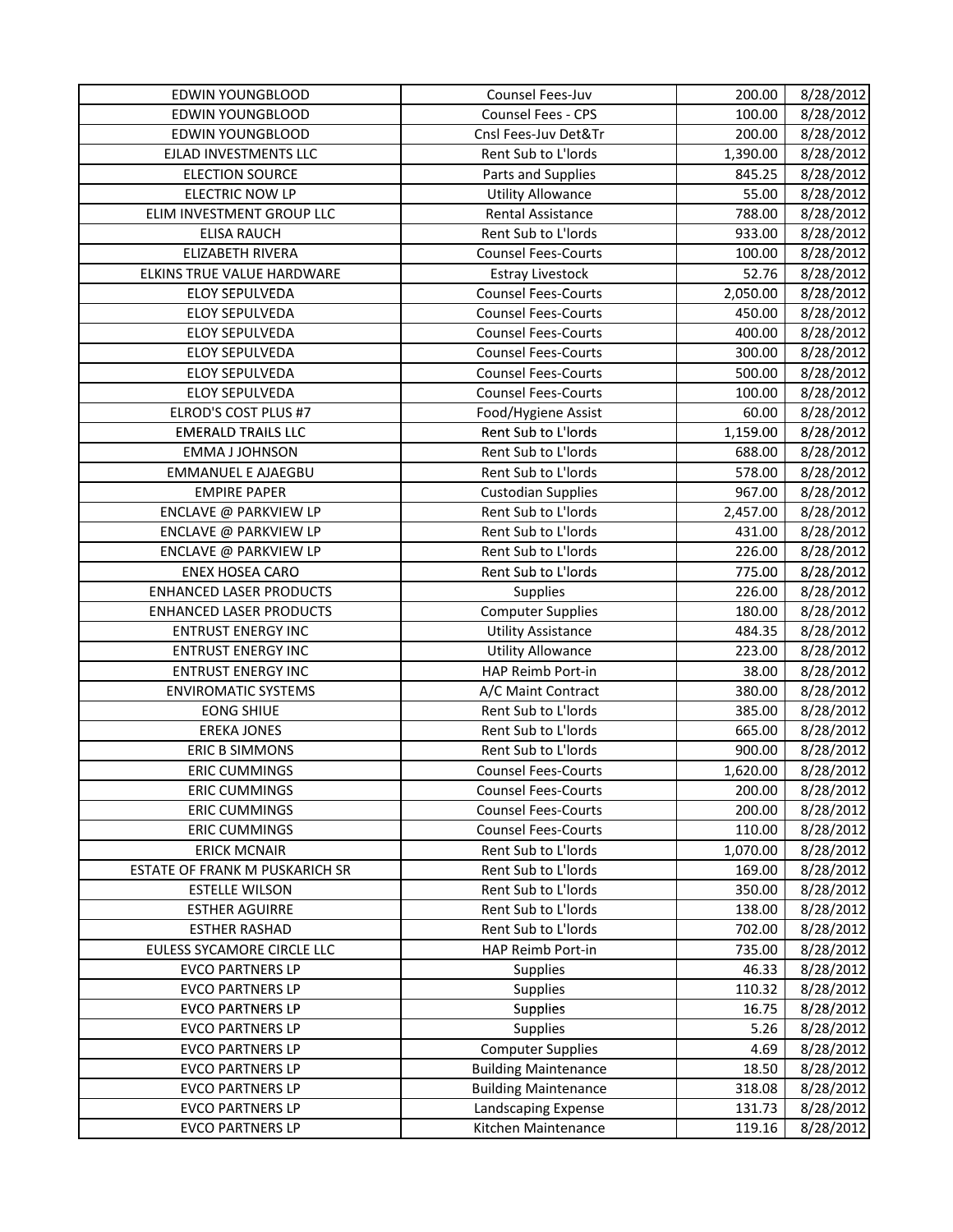| <b>EVCO PARTNERS LP</b>             | <b>Supplies</b>             | 328.08    | 8/28/2012 |
|-------------------------------------|-----------------------------|-----------|-----------|
| <b>EVCO PARTNERS LP</b>             | Supplies                    | 54.24     | 8/28/2012 |
| <b>EVCO PARTNERS LP</b>             | Parts and Supplies          | 489.24    | 8/28/2012 |
| <b>EVERMAN POLICE DEPT</b>          | Trust - JP 8                | 5.00      | 8/28/2012 |
| EVERY DAY LIFE RTC                  | <b>Residential Servc</b>    | 12,857.25 | 8/28/2012 |
| <b>EZ LEASE</b>                     | Rent Sub to L'Iords         | 1,450.00  | 8/28/2012 |
| F & S CAPITAL LLC                   | Rent Sub to L'Iords         | 1,616.00  | 8/28/2012 |
| <b>FABIN CAMACHO</b>                | Rent Sub to L'Iords         | 386.00    | 8/28/2012 |
| <b>FAMILY DOLLAR</b>                | Food/Hygiene Assist         | 110.75    | 8/28/2012 |
| FAMILY DOLLAR #2262                 | Food/Hygiene Assist         | 59.76     | 8/28/2012 |
| FAMILY DOLLAR #3852                 | Food/Hygiene Assist         | 521.00    | 8/28/2012 |
| FAMILY DOLLAR #7232                 | Food/Hygiene Assist         | 63.93     | 8/28/2012 |
| FAMILY DOLLAR #8326                 | Food/Hygiene Assist         | 20.00     | 8/28/2012 |
| <b>FARMERS MARKET</b>               | Food                        | 242.61    | 8/28/2012 |
| <b>FARSHID KHOSHGAM</b>             | Rent Sub to L'Iords         | 451.00    | 8/28/2012 |
| FASCLAMPITT PAPER STORE             | Sheriff Inventory           | 523.20    | 8/28/2012 |
| FASCLAMPITT PAPER STORE             | Supplies                    | 174.18    | 8/28/2012 |
| <b>FEDEX</b>                        | Postage                     | 20.13     | 8/28/2012 |
| <b>FEDEX</b>                        | Postage                     | 22.12     | 8/28/2012 |
| <b>FEDEX</b>                        | Postage                     | 60.51     | 8/28/2012 |
| <b>FEDEX</b>                        | Postage                     | 1,638.19  | 8/28/2012 |
| FELIPE O CALZADA                    | <b>Counsel Fees-Courts</b>  | 400.00    | 8/28/2012 |
| FELIPE O CALZADA                    | <b>Counsel Fees-Courts</b>  | 900.00    | 8/28/2012 |
| FELIPE O CALZADA                    | Counsel Fees-Juv            | 200.00    | 8/28/2012 |
| FELIPE O CALZADA                    | Counsel Fees - CPS          | 400.00    | 8/28/2012 |
| <b>FELIX GALINDO</b>                | HAP Reimb Port-in           | 277.00    | 8/28/2012 |
| FIESTA #46                          | Food/Hygiene Assist         | 20.00     | 8/28/2012 |
| FIESTA MART #60                     | Food/Hygiene Assist         | 40.00     | 8/28/2012 |
| FIESTA MART #61                     | Food/Hygiene Assist         | 40.00     | 8/28/2012 |
| FIESTA MART #69                     | Food/Hygiene Assist         | 78.45     | 8/28/2012 |
| FIESTA MART #76                     | Food/Hygiene Assist         | 159.31    | 8/28/2012 |
| FIESTA MART INC                     | Food/Hygiene Assist         | 59.02     | 8/28/2012 |
| FILTER SYSTEMS INC                  | A/C Maint Contract          | 46.81     | 8/28/2012 |
| FILTER SYSTEMS INC                  | A/C Maint Contract          | 522.16    | 8/28/2012 |
| FILTER SYSTEMS INC                  | <b>Building Maintenance</b> | 46.20     | 8/28/2012 |
| <b>FIRST CHOICE POWER</b>           | <b>Utility Assistance</b>   | 1,108.43  | 8/28/2012 |
| FIRST CHOICE POWER                  | <b>Utility Allowance</b>    | 2,584.00  | 8/28/2012 |
| <b>FIRST CHOICE POWER</b>           | <b>Utility Allowance</b>    | 2.00      | 8/28/2012 |
| <b>FIRST CHOICE POWER</b>           | HAP Reimb Port-in           | 12.00     | 8/28/2012 |
| FIRST CONSOLIDATED ASSET MGMT LLC   | Rent Sub to L'Iords         | 990.00    | 8/28/2012 |
| <b>FISHER SCIENTIFIC</b>            | Lab Supplies                | 78.01     | 8/28/2012 |
| <b>FISHER SCIENTIFIC</b>            | Lab Supplies                | 303.66    | 8/28/2012 |
| FIVE STAR CORRECTIONAL SERVICES INC | Food Contr/Prisoners        | 75,688.91 | 8/28/2012 |
| FIVE STAR CORRECTIONAL SERVICES INC | Food Contr/Employees        | 2,544.95  | 8/28/2012 |
| <b>FLEETSCREEN LTD</b>              | <b>Medical Supplies</b>     | 419.00    | 8/28/2012 |
| FLIK INTERNATIONAL CORP             | Education                   | 248.40    | 8/28/2012 |
| FLIK INTERNATIONAL CORP             | Education                   | 372.60    | 8/28/2012 |
| <b>FLOYD L PETERSON</b>             | Rent Sub to L'Iords         | 698.00    | 8/28/2012 |
| <b>FLOYD ROBINSON</b>               | Rent Sub to L'Iords         | 773.00    | 8/28/2012 |
| FLYNN, FRANCIS & CLARK LLP          | Counsel Fees - CPS          | 200.00    | 8/28/2012 |
| <b>FOOD CITY</b>                    | Food/Hygiene Assist         | 20.00     | 8/28/2012 |
| <b>FOODLAND MARKETS</b>             | Food/Hygiene Assist         | 120.00    | 8/28/2012 |
| FORD & SONS REAL ESTATE INVESTORS   | Rent Sub to L'Iords         | 788.00    | 8/28/2012 |
|                                     |                             |           |           |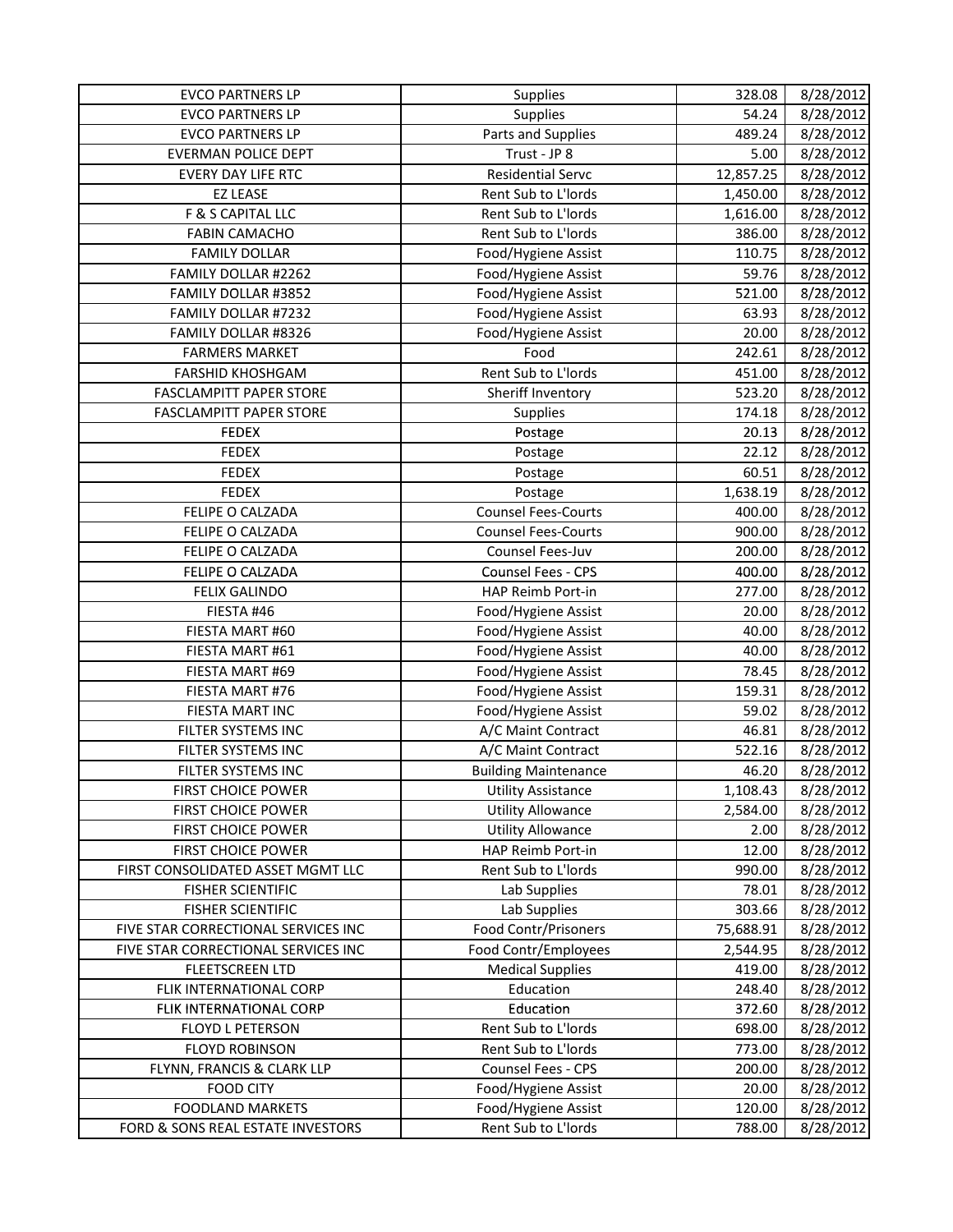| <b>FORENSIC CONSULTANT SERVICES</b> | <b>Professional Service</b> | 1,500.00  | 8/28/2012 |
|-------------------------------------|-----------------------------|-----------|-----------|
| FORT DEARBORN LIFE INSURANCE CO     | <b>Optional Term</b>        | 53,594.63 | 8/28/2012 |
| FORT DEARBORN LIFE INSURANCE CO     | Dependent Group Life        | 3,225.60  | 8/28/2012 |
| FORT DEARBORN LIFE INSURANCE CO     | Spousal Opt TermLife        | 1,984.95  | 8/28/2012 |
| FORT DEARBORN LIFE INSURANCE CO     | <b>Basic Life</b>           | 25,828.87 | 8/28/2012 |
| FORT WORTH AFFORDABILITY INC        | Rent Sub to L'Iords         | 1,165.00  | 8/28/2012 |
| FORT WORTH AFFORDABILITY INC        | Rent Sub to L'Iords         | 2,257.00  | 8/28/2012 |
| FORT WORTH AFFORDABILITY INC        | Rent Sub to L'Iords         | 239.00    | 8/28/2012 |
| FORT WORTH AFFORDABILITY INC        | Rent Sub to L'Iords         | 607.00    | 8/28/2012 |
| FORT WORTH AFFORDABILITY INC        | HAP Reimb Port-in           | 751.00    | 8/28/2012 |
| FORT WORTH AFFORDABILITY INC        | HAP Reimb Port-in           | 684.00    | 8/28/2012 |
| FORT WORTH AMBASSADOR APARTMENTS    | Rent Sub to L'Iords         | 403.00    | 8/28/2012 |
| FORT WORTH AUTO GLASS CENTER LTD    | Central Garage Inv          | 125.00    | 8/28/2012 |
| FORT WORTH BOLT AND TOOL CO         | <b>Building Maintenance</b> | 267.51    | 8/28/2012 |
| FORT WORTH CHAMPION SPRING          | Central Garage Inv          | 61.15     | 8/28/2012 |
| FORT WORTH ELECTRIC                 | <b>Building Maintenance</b> | 57.00     | 8/28/2012 |
| FORT WORTH ELECTRIC                 | <b>Building Maintenance</b> | 902.90    | 8/28/2012 |
| FORT WORTH ELECTRIC                 | <b>Building Maintenance</b> | 285.71    | 8/28/2012 |
| FORT WORTH ISD                      | Space Lease Rental          | 7,435.00  | 8/28/2012 |
| FORT WORTH MIDTOWN LODGING PARTNERS | <b>Witness Travel</b>       | 1,345.78  | 8/28/2012 |
| FORT WORTH TRANSPORTATION AUTHORITY | Transportation              | 450.00    | 8/28/2012 |
| FORT WORTH WATER DEPARTMENT         | Water                       | 382.53    | 8/28/2012 |
| FORT WORTH WATER DEPARTMENT         | Water                       | 4,012.55  | 8/28/2012 |
| FORT WORTH WATER DEPARTMENT         | Water                       | 5,356.92  | 8/28/2012 |
| FORT WORTH WATER DEPARTMENT         | Water                       | 50,708.44 | 8/28/2012 |
| FORT WORTH WATER DEPARTMENT         | Water                       | 2,111.07  | 8/28/2012 |
| FORT WORTH WATER DEPARTMENT         | Water                       | 839.00    | 8/28/2012 |
| FORT WORTH WATER DEPARTMENT         | Water                       | 7,173.33  | 8/28/2012 |
| FORT WORTH WATER DEPARTMENT         | Water                       | 788.00    | 8/28/2012 |
| FORT WORTH WATER DEPARTMENT         | Water                       | 1,907.67  | 8/28/2012 |
| FORT WORTH WATER DEPARTMENT         | <b>Utility Assistance</b>   | 8,736.62  | 8/28/2012 |
| FORTUNE REAL PROPERTY               | Rent Sub to L'Iords         | 514.00    | 8/28/2012 |
| <b>FOUR BUCKS LLC</b>               | Rent Sub to L'Iords         | 1,043.00  | 8/28/2012 |
| FOUR SEASONS AT CLEAR CREEK LTD     | Rent Sub to L'Iords         | 3,886.00  | 8/28/2012 |
| FOUR SEASONS AT CLEAR CREEK LTD     | HAP Reimb Port-in           | 1,429.00  | 8/28/2012 |
| FOX SCIENTIFIC INC                  | Lab Supplies                | 292.25    | 8/28/2012 |
| FPC REGIONAL PLACE APTS LTD         | Rent Sub to L'Iords         | 705.00    | 8/28/2012 |
| FQFW LIMITED PARTNERSHIP            | Rent Sub to L'Iords         | 800.00    | 8/28/2012 |
| <b>FRANCES B JANEZIC</b>            | <b>Professional Service</b> | 1,052.52  | 8/28/2012 |
| <b>FRANCES B JANEZIC</b>            | <b>Professional Service</b> | 701.68    | 8/28/2012 |
| FRANCIS DURWARD WEBB JR             | Rent Sub to L'Iords         | 965.00    | 8/28/2012 |
| FRANCISCO HERNANDEZ JR              | <b>Counsel Fees-Courts</b>  | 100.00    | 8/28/2012 |
| <b>FRANCISCO RIOS</b>               | Rent Sub to L'Iords         | 525.00    | 8/28/2012 |
| <b>FRANK ADLER</b>                  | Counsel Fees-Juv            | 925.00    | 8/28/2012 |
| <b>FRANK ADLER</b>                  | Counsel Fees - CPS          | 1,370.00  | 8/28/2012 |
| <b>FRANK R WARREN</b>               | Rent Sub to L'Iords         | 2,487.00  | 8/28/2012 |
| <b>FRANK R WARREN</b>               | HAP Reimb Port-in           | 704.00    | 8/28/2012 |
| FRED A ANDREWS                      | Rent Sub to L'Iords         | 288.00    | 8/28/2012 |
| FRED ANTHONY UFOLLA                 | <b>Restitution Payable</b>  | 400.00    | 8/28/2012 |
| <b>FRED CUMMINGS</b>                | <b>Counsel Fees-Courts</b>  | 11,680.00 | 8/28/2012 |
| FRED QUATRO                         | Rent Sub to L'Iords         | 631.00    | 8/28/2012 |
| <b>FREDDIE L RUFFIN</b>             | Rent Sub to L'Iords         | 437.00    | 8/28/2012 |
| FREDERICK GLEN MCCARTHY             | Rent Sub to L'Iords         | 372.00    | 8/28/2012 |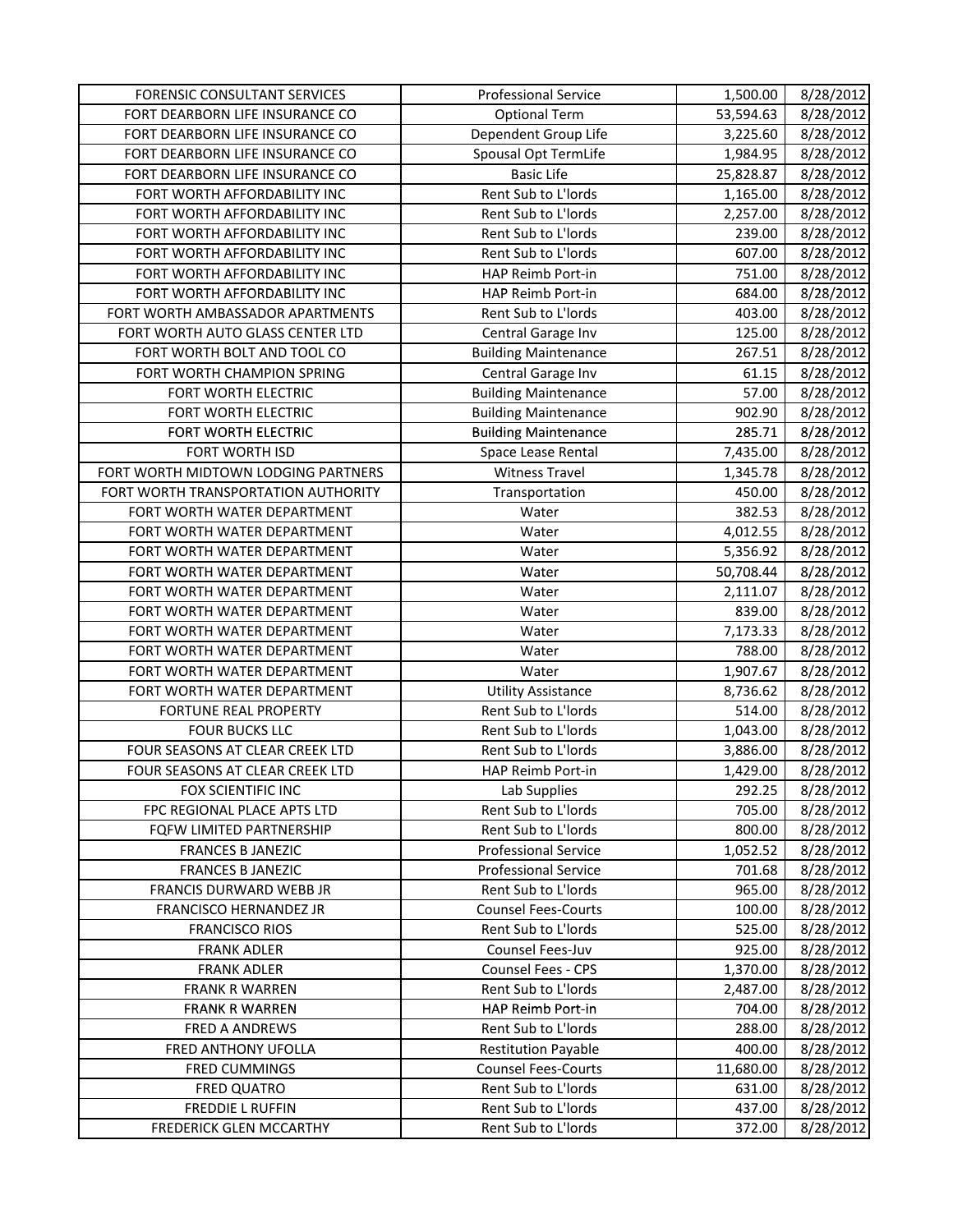| FREMANI PROPERTIES LLC                   | Rent Sub to L'Iords         | 622.00   | 8/28/2012 |
|------------------------------------------|-----------------------------|----------|-----------|
| <b>FRENCHELL WHITE</b>                   | Rent Sub to L'Iords         | 615.00   | 8/28/2012 |
| FRONTLINE PROPERTY MANAGEMENT INC        | Rent Sub to L'Iords         | 4,412.00 | 8/28/2012 |
| FT WORTH LAUNDRY & DRY CLEAN             | Clothing                    | 453.00   | 8/28/2012 |
| FT WORTH LAUNDRY & DRY CLEAN             | Lab Equip Mainten           | 29.00    | 8/28/2012 |
| FULCRUM RETAIL ENERGY LLC                | <b>Utility Allowance</b>    | 390.00   | 8/28/2012 |
| FULCRUM RETAIL ENERGY LLC                | <b>Utility Allowance</b>    | 50.00    | 8/28/2012 |
| FW BRENTWOOD APTS LTD                    | Rent Sub to L'Iords         | 3,196.00 | 8/28/2012 |
| FW BRENTWOOD APTS LTD                    | Rent Sub to L'Iords         | 518.00   | 8/28/2012 |
| FW BRENTWOOD APTS LTD                    | Rent Sub to L'Iords         | 1,185.00 | 8/28/2012 |
| FW BRENTWOOD APTS LTD                    | HAP Reimb Port-in           | 957.00   | 8/28/2012 |
| FW EASTLAND HOUSING PARTNERS LTD         | Rent Sub to L'Iords         | (543.00) | 8/28/2012 |
| FW EASTLAND HOUSING PARTNERS LTD         | Rent Sub to L'Iords         | 931.00   | 8/28/2012 |
| FW MILLSTONE PARTNERS LP                 | Rent Sub to L'Iords         | 1,428.00 | 8/28/2012 |
| FW MILLSTONE PARTNERS LP                 | HAP Reimb Port-in           | 1,241.00 | 8/28/2012 |
| FW VALENCIA PALMS APARTMENTS LP          | Rent Sub to L'Iords         | 619.00   | 8/28/2012 |
| <b>G ALAN STEELE</b>                     | <b>Counsel Fees-Courts</b>  | 500.00   | 8/28/2012 |
| <b>G ANDREW PLATT</b>                    | <b>Counsel Fees-Courts</b>  | 3,475.00 | 8/28/2012 |
| <b>GABINO LOPEZ</b>                      | Relative Assistance         | 300.00   | 8/28/2012 |
| <b>GABRIEL CASTRO</b>                    | Rent Sub to L'Iords         | 1,352.00 | 8/28/2012 |
| <b>GARLAN HOLDEN</b>                     | Rent Sub to L'Iords         | 406.00   | 8/28/2012 |
| <b>GARLAND HOUSING AUTHORITY</b>         | Port HAP Port-out           | 324.00   | 8/28/2012 |
| <b>GARLAND HOUSING AUTHORITY</b>         | Port Admin Fee Expen        | 42.87    | 8/28/2012 |
| <b>GARRY T KNOTTS</b>                    | HAP Reimb Port-in           | 900.00   | 8/28/2012 |
| <b>GARY MEDLIN</b>                       | <b>Counsel Fees-Courts</b>  | 600.00   | 8/28/2012 |
| <b>GARY MEDLIN</b>                       | <b>Counsel Fees-Courts</b>  | 1,160.00 | 8/28/2012 |
| <b>GARY MEDLIN</b>                       | <b>Counsel Fees-Courts</b>  | 500.00   | 8/28/2012 |
| <b>GARY SHANE LEWIS</b>                  | <b>Counsel Fees-Courts</b>  | 660.00   | 8/28/2012 |
| <b>GARY SHANE LEWIS</b>                  | <b>Counsel Fees-Courts</b>  | 1,160.00 | 8/28/2012 |
| <b>GARY SHANE LEWIS</b>                  | <b>Counsel Fees-Courts</b>  | 4,540.00 | 8/28/2012 |
| <b>GAYLE C ISBELL</b>                    | <b>Counsel Fees - CPS</b>   | 100.00   | 8/28/2012 |
| <b>GE FOODLAND INC</b>                   | Food/Hygiene Assist         | 55.00    | 8/28/2012 |
| <b>GEM JONES</b>                         | Rent Sub to L'Iords         | 1,481.00 | 8/28/2012 |
| <b>GENE TIPPENS</b>                      | Rent Sub to L'Iords         | 1,330.00 | 8/28/2012 |
| <b>GENE TIPPENS</b>                      | HAP Reimb Port-in           | 900.00   | 8/28/2012 |
| <b>GEORGE W NORRIS</b>                   | Rent Sub to L'Iords         | 900.00   | 8/28/2012 |
| <b>GEORGIA DEPT OF COMMUNITY AFFAIRS</b> | Port HAP Port-out           | 1,581.00 | 8/28/2012 |
| GEORGIA DEPT OF COMMUNITY AFFAIRS        | Port Admin Fee Expen        | 85.74    | 8/28/2012 |
| <b>GERARD KARDONSKY</b>                  | <b>Counsel Fees-Courts</b>  | 800.00   | 8/28/2012 |
| <b>GERMAIN ROJO</b>                      | Rent Sub to L'Iords         | 361.00   | 8/28/2012 |
| <b>GERRY LYNN INC</b>                    | Rent Sub to L'Iords         | 1,876.00 | 8/28/2012 |
| <b>GERRY LYNN INC</b>                    | Rent Sub to L'Iords         | 685.00   | 8/28/2012 |
| <b>GES</b>                               | <b>Equipment Maint</b>      | 155.00   | 8/28/2012 |
| GES                                      | <b>Building Maintenance</b> | 1,620.05 | 8/28/2012 |
| <b>GES</b>                               | <b>Building Maintenance</b> | 773.03   | 8/28/2012 |
| GES                                      | <b>Building Maintenance</b> | 550.22   | 8/28/2012 |
| <b>GES</b>                               | <b>Building Maintenance</b> | 392.86   | 8/28/2012 |
| <b>GES</b>                               | A/C Maint Contract          | 194.00   | 8/28/2012 |
| <b>GES</b>                               | A/C Maint Contract          | 310.00   | 8/28/2012 |
| GES                                      | A/C Maint Contract          | 2,363.88 | 8/28/2012 |
| <b>GES</b>                               | A/C Maint Contract          | 592.26   | 8/28/2012 |
| <b>GES</b>                               | A/C Maint Contract          | 124.00   | 8/28/2012 |
| <b>GES</b>                               | A/C Maint Contract          | 124.00   | 8/28/2012 |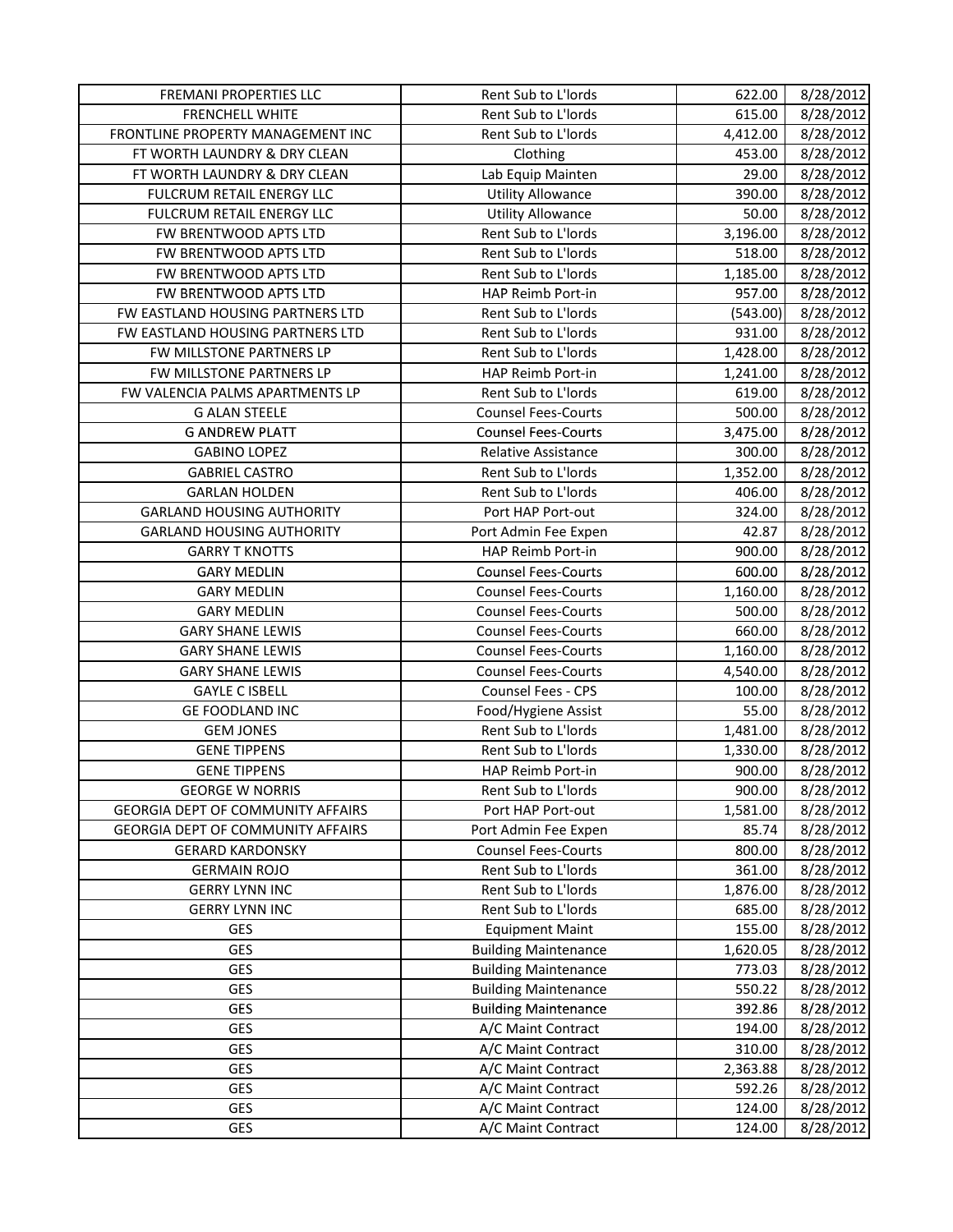| GES<br>275.28<br>8/28/2012<br>A/C Maint Contract<br><b>GES</b><br>8/28/2012<br>Kitchen Maintenance<br>217.00<br><b>GEXA ENERGY CORPORATION</b><br>8/28/2012<br><b>Utility Allowance</b><br>80.00<br>58.48<br>8/28/2012<br><b>GEXA ENERGY LP</b><br><b>Utility Assistance</b><br>Rent Sub to L'Iords<br>3,242.00<br><b>GIAN S TANWAR</b><br>8/28/2012<br>8/28/2012<br><b>Gil A Flores</b><br>(255.06)<br>Prepaid - Travel<br><b>Gil A Flores</b><br>Travel<br>683.22<br>8/28/2012<br><b>GILBANE BUILDING CO</b><br>Retainage<br>16,275.00<br>8/28/2012<br><b>GILBANE BUILDING CO</b><br><b>Professional Service</b><br>414,862.00<br>8/28/2012<br><b>GILBERT RUSSELL ROWE</b><br><b>Counsel Fees-Courts</b><br>8/28/2012<br>1,075.00<br><b>GILLES SENSENBRENNER</b><br>Prepaid - Rent<br>8,305.02<br>8/28/2012<br>8/28/2012<br><b>GJA INVESTMENTS LP</b><br>Rent Sub to L'Iords<br>1,502.00<br><b>Medical Supplies</b><br>3,280.89<br>8/28/2012<br><b>GLAXO SMITH KLINE (GSK)</b><br>8/28/2012<br><b>GLEN ROSE PARK APARTMENTS</b><br>Rent Sub to L'Iords<br>2,826.00<br>GLENN & JERRY'S AUTO SALVAGE INC<br>Central Garage Inv<br>600.00<br>8/28/2012<br><b>GLOBAL LANGUAGE CENTER</b><br><b>Interpreter Fees</b><br>500.00<br>8/28/2012<br><b>Counsel Fees-Courts</b><br>8/28/2012<br><b>GLYNIS MCGINTY</b><br>900.00<br><b>Counsel Fees-Courts</b><br>725.00<br>8/28/2012<br><b>GLYNIS MCGINTY</b><br><b>GONY LTD</b><br>9,450.00<br>8/28/2012<br>Prepaid - Rent<br>8/28/2012<br><b>GORDON T ARMSTRONG</b><br>Rental Assistance<br>650.00<br>Rent Sub to L'Iords<br>8/28/2012<br><b>GORDON T ARMSTRONG</b><br>422.00<br><b>GOVERNMENT SCIENTIFIC SOURCE</b><br>LV Grant Equip(Mod)<br>12,950.64<br>8/28/2012<br>Education<br><b>GOVERNMENTJOBS.COM INC</b><br>349.00<br>8/28/2012 |
|-------------------------------------------------------------------------------------------------------------------------------------------------------------------------------------------------------------------------------------------------------------------------------------------------------------------------------------------------------------------------------------------------------------------------------------------------------------------------------------------------------------------------------------------------------------------------------------------------------------------------------------------------------------------------------------------------------------------------------------------------------------------------------------------------------------------------------------------------------------------------------------------------------------------------------------------------------------------------------------------------------------------------------------------------------------------------------------------------------------------------------------------------------------------------------------------------------------------------------------------------------------------------------------------------------------------------------------------------------------------------------------------------------------------------------------------------------------------------------------------------------------------------------------------------------------------------------------------------------------------------------------------------------------------------------------------------------------------------------------------------------------------------------------|
|                                                                                                                                                                                                                                                                                                                                                                                                                                                                                                                                                                                                                                                                                                                                                                                                                                                                                                                                                                                                                                                                                                                                                                                                                                                                                                                                                                                                                                                                                                                                                                                                                                                                                                                                                                                     |
|                                                                                                                                                                                                                                                                                                                                                                                                                                                                                                                                                                                                                                                                                                                                                                                                                                                                                                                                                                                                                                                                                                                                                                                                                                                                                                                                                                                                                                                                                                                                                                                                                                                                                                                                                                                     |
|                                                                                                                                                                                                                                                                                                                                                                                                                                                                                                                                                                                                                                                                                                                                                                                                                                                                                                                                                                                                                                                                                                                                                                                                                                                                                                                                                                                                                                                                                                                                                                                                                                                                                                                                                                                     |
|                                                                                                                                                                                                                                                                                                                                                                                                                                                                                                                                                                                                                                                                                                                                                                                                                                                                                                                                                                                                                                                                                                                                                                                                                                                                                                                                                                                                                                                                                                                                                                                                                                                                                                                                                                                     |
|                                                                                                                                                                                                                                                                                                                                                                                                                                                                                                                                                                                                                                                                                                                                                                                                                                                                                                                                                                                                                                                                                                                                                                                                                                                                                                                                                                                                                                                                                                                                                                                                                                                                                                                                                                                     |
|                                                                                                                                                                                                                                                                                                                                                                                                                                                                                                                                                                                                                                                                                                                                                                                                                                                                                                                                                                                                                                                                                                                                                                                                                                                                                                                                                                                                                                                                                                                                                                                                                                                                                                                                                                                     |
|                                                                                                                                                                                                                                                                                                                                                                                                                                                                                                                                                                                                                                                                                                                                                                                                                                                                                                                                                                                                                                                                                                                                                                                                                                                                                                                                                                                                                                                                                                                                                                                                                                                                                                                                                                                     |
|                                                                                                                                                                                                                                                                                                                                                                                                                                                                                                                                                                                                                                                                                                                                                                                                                                                                                                                                                                                                                                                                                                                                                                                                                                                                                                                                                                                                                                                                                                                                                                                                                                                                                                                                                                                     |
|                                                                                                                                                                                                                                                                                                                                                                                                                                                                                                                                                                                                                                                                                                                                                                                                                                                                                                                                                                                                                                                                                                                                                                                                                                                                                                                                                                                                                                                                                                                                                                                                                                                                                                                                                                                     |
|                                                                                                                                                                                                                                                                                                                                                                                                                                                                                                                                                                                                                                                                                                                                                                                                                                                                                                                                                                                                                                                                                                                                                                                                                                                                                                                                                                                                                                                                                                                                                                                                                                                                                                                                                                                     |
|                                                                                                                                                                                                                                                                                                                                                                                                                                                                                                                                                                                                                                                                                                                                                                                                                                                                                                                                                                                                                                                                                                                                                                                                                                                                                                                                                                                                                                                                                                                                                                                                                                                                                                                                                                                     |
|                                                                                                                                                                                                                                                                                                                                                                                                                                                                                                                                                                                                                                                                                                                                                                                                                                                                                                                                                                                                                                                                                                                                                                                                                                                                                                                                                                                                                                                                                                                                                                                                                                                                                                                                                                                     |
|                                                                                                                                                                                                                                                                                                                                                                                                                                                                                                                                                                                                                                                                                                                                                                                                                                                                                                                                                                                                                                                                                                                                                                                                                                                                                                                                                                                                                                                                                                                                                                                                                                                                                                                                                                                     |
|                                                                                                                                                                                                                                                                                                                                                                                                                                                                                                                                                                                                                                                                                                                                                                                                                                                                                                                                                                                                                                                                                                                                                                                                                                                                                                                                                                                                                                                                                                                                                                                                                                                                                                                                                                                     |
|                                                                                                                                                                                                                                                                                                                                                                                                                                                                                                                                                                                                                                                                                                                                                                                                                                                                                                                                                                                                                                                                                                                                                                                                                                                                                                                                                                                                                                                                                                                                                                                                                                                                                                                                                                                     |
|                                                                                                                                                                                                                                                                                                                                                                                                                                                                                                                                                                                                                                                                                                                                                                                                                                                                                                                                                                                                                                                                                                                                                                                                                                                                                                                                                                                                                                                                                                                                                                                                                                                                                                                                                                                     |
|                                                                                                                                                                                                                                                                                                                                                                                                                                                                                                                                                                                                                                                                                                                                                                                                                                                                                                                                                                                                                                                                                                                                                                                                                                                                                                                                                                                                                                                                                                                                                                                                                                                                                                                                                                                     |
|                                                                                                                                                                                                                                                                                                                                                                                                                                                                                                                                                                                                                                                                                                                                                                                                                                                                                                                                                                                                                                                                                                                                                                                                                                                                                                                                                                                                                                                                                                                                                                                                                                                                                                                                                                                     |
|                                                                                                                                                                                                                                                                                                                                                                                                                                                                                                                                                                                                                                                                                                                                                                                                                                                                                                                                                                                                                                                                                                                                                                                                                                                                                                                                                                                                                                                                                                                                                                                                                                                                                                                                                                                     |
|                                                                                                                                                                                                                                                                                                                                                                                                                                                                                                                                                                                                                                                                                                                                                                                                                                                                                                                                                                                                                                                                                                                                                                                                                                                                                                                                                                                                                                                                                                                                                                                                                                                                                                                                                                                     |
|                                                                                                                                                                                                                                                                                                                                                                                                                                                                                                                                                                                                                                                                                                                                                                                                                                                                                                                                                                                                                                                                                                                                                                                                                                                                                                                                                                                                                                                                                                                                                                                                                                                                                                                                                                                     |
|                                                                                                                                                                                                                                                                                                                                                                                                                                                                                                                                                                                                                                                                                                                                                                                                                                                                                                                                                                                                                                                                                                                                                                                                                                                                                                                                                                                                                                                                                                                                                                                                                                                                                                                                                                                     |
|                                                                                                                                                                                                                                                                                                                                                                                                                                                                                                                                                                                                                                                                                                                                                                                                                                                                                                                                                                                                                                                                                                                                                                                                                                                                                                                                                                                                                                                                                                                                                                                                                                                                                                                                                                                     |
| <b>GRAND PRAIRIE HOUSING ASSISTANCE</b><br>Port HAP Port-out<br>8/28/2012<br>7,936.00                                                                                                                                                                                                                                                                                                                                                                                                                                                                                                                                                                                                                                                                                                                                                                                                                                                                                                                                                                                                                                                                                                                                                                                                                                                                                                                                                                                                                                                                                                                                                                                                                                                                                               |
| <b>GRAND PRAIRIE HOUSING ASSISTANCE</b><br>428.70<br>8/28/2012<br>Port Admin Fee Expen                                                                                                                                                                                                                                                                                                                                                                                                                                                                                                                                                                                                                                                                                                                                                                                                                                                                                                                                                                                                                                                                                                                                                                                                                                                                                                                                                                                                                                                                                                                                                                                                                                                                                              |
| 8/28/2012<br><b>GRANICUS INC</b><br>Software Maintenance<br>52.00                                                                                                                                                                                                                                                                                                                                                                                                                                                                                                                                                                                                                                                                                                                                                                                                                                                                                                                                                                                                                                                                                                                                                                                                                                                                                                                                                                                                                                                                                                                                                                                                                                                                                                                   |
| <b>GREATEST-GEN SENIOR HOUSING LTD</b><br>Rent Sub to L'Iords<br>3,367.00<br>8/28/2012                                                                                                                                                                                                                                                                                                                                                                                                                                                                                                                                                                                                                                                                                                                                                                                                                                                                                                                                                                                                                                                                                                                                                                                                                                                                                                                                                                                                                                                                                                                                                                                                                                                                                              |
| GREEN GUARD FIRST AID AND SAFETY<br>128.61<br>8/28/2012<br><b>Supplies</b>                                                                                                                                                                                                                                                                                                                                                                                                                                                                                                                                                                                                                                                                                                                                                                                                                                                                                                                                                                                                                                                                                                                                                                                                                                                                                                                                                                                                                                                                                                                                                                                                                                                                                                          |
| 8/28/2012<br><b>GREEN MOUNTAIN ENERGY COMPANY</b><br><b>Utility Assistance</b><br>56.00                                                                                                                                                                                                                                                                                                                                                                                                                                                                                                                                                                                                                                                                                                                                                                                                                                                                                                                                                                                                                                                                                                                                                                                                                                                                                                                                                                                                                                                                                                                                                                                                                                                                                             |
| <b>GREEN MOUNTAIN ENERGY COMPANY</b><br>69.00<br>8/28/2012<br><b>Utility Assistance</b>                                                                                                                                                                                                                                                                                                                                                                                                                                                                                                                                                                                                                                                                                                                                                                                                                                                                                                                                                                                                                                                                                                                                                                                                                                                                                                                                                                                                                                                                                                                                                                                                                                                                                             |
| <b>Utility Assistance</b><br>138.71<br>8/28/2012<br><b>GREEN MOUNTAIN ENERGY COMPANY</b>                                                                                                                                                                                                                                                                                                                                                                                                                                                                                                                                                                                                                                                                                                                                                                                                                                                                                                                                                                                                                                                                                                                                                                                                                                                                                                                                                                                                                                                                                                                                                                                                                                                                                            |
| <b>GREEN MOUNTAIN ENERGY COMPANY</b><br><b>Utility Assistance</b><br>120.24<br>8/28/2012                                                                                                                                                                                                                                                                                                                                                                                                                                                                                                                                                                                                                                                                                                                                                                                                                                                                                                                                                                                                                                                                                                                                                                                                                                                                                                                                                                                                                                                                                                                                                                                                                                                                                            |
| <b>GREEN MOUNTAIN ENERGY COMPANY</b><br>198.23<br>8/28/2012<br><b>Utility Assistance</b>                                                                                                                                                                                                                                                                                                                                                                                                                                                                                                                                                                                                                                                                                                                                                                                                                                                                                                                                                                                                                                                                                                                                                                                                                                                                                                                                                                                                                                                                                                                                                                                                                                                                                            |
| 70.05<br>8/28/2012<br><b>GREEN MOUNTAIN ENERGY COMPANY</b><br><b>Utility Assistance</b>                                                                                                                                                                                                                                                                                                                                                                                                                                                                                                                                                                                                                                                                                                                                                                                                                                                                                                                                                                                                                                                                                                                                                                                                                                                                                                                                                                                                                                                                                                                                                                                                                                                                                             |
| <b>Utility Allowance</b><br>612.00<br>8/28/2012<br><b>GREEN MOUNTAIN ENERGY COMPANY</b>                                                                                                                                                                                                                                                                                                                                                                                                                                                                                                                                                                                                                                                                                                                                                                                                                                                                                                                                                                                                                                                                                                                                                                                                                                                                                                                                                                                                                                                                                                                                                                                                                                                                                             |
| <b>GREEN MOUNTAIN ENERGY COMPANY</b><br>HAP Reimb Port-in<br>54.00<br>8/28/2012                                                                                                                                                                                                                                                                                                                                                                                                                                                                                                                                                                                                                                                                                                                                                                                                                                                                                                                                                                                                                                                                                                                                                                                                                                                                                                                                                                                                                                                                                                                                                                                                                                                                                                     |
| 460.00<br>8/28/2012<br><b>GREEN PLANET INC</b><br>Lab Equip Mainten                                                                                                                                                                                                                                                                                                                                                                                                                                                                                                                                                                                                                                                                                                                                                                                                                                                                                                                                                                                                                                                                                                                                                                                                                                                                                                                                                                                                                                                                                                                                                                                                                                                                                                                 |
| <b>GREEN PLAQUE LLC</b><br>Non-Track Const/Bldg<br>8/28/2012<br>1,545.00                                                                                                                                                                                                                                                                                                                                                                                                                                                                                                                                                                                                                                                                                                                                                                                                                                                                                                                                                                                                                                                                                                                                                                                                                                                                                                                                                                                                                                                                                                                                                                                                                                                                                                            |
| Rent Sub to L'Iords<br>8/28/2012<br><b>GREEN TAM PROPERTIES INC</b><br>773.00                                                                                                                                                                                                                                                                                                                                                                                                                                                                                                                                                                                                                                                                                                                                                                                                                                                                                                                                                                                                                                                                                                                                                                                                                                                                                                                                                                                                                                                                                                                                                                                                                                                                                                       |
| <b>Counsel Fees-Courts</b><br><b>GREG GRAY</b><br>1,000.00<br>8/28/2012                                                                                                                                                                                                                                                                                                                                                                                                                                                                                                                                                                                                                                                                                                                                                                                                                                                                                                                                                                                                                                                                                                                                                                                                                                                                                                                                                                                                                                                                                                                                                                                                                                                                                                             |
| Rent Sub to L'Iords<br>725.00<br><b>GREGG GOODWIN</b><br>8/28/2012                                                                                                                                                                                                                                                                                                                                                                                                                                                                                                                                                                                                                                                                                                                                                                                                                                                                                                                                                                                                                                                                                                                                                                                                                                                                                                                                                                                                                                                                                                                                                                                                                                                                                                                  |
| Counsel Fees - CPS<br>150.00<br><b>GREGORY JOHN WILDER II</b><br>8/28/2012                                                                                                                                                                                                                                                                                                                                                                                                                                                                                                                                                                                                                                                                                                                                                                                                                                                                                                                                                                                                                                                                                                                                                                                                                                                                                                                                                                                                                                                                                                                                                                                                                                                                                                          |
| <b>GREGORY S STITH</b><br>Rent Sub to L'Iords<br>706.00<br>8/28/2012                                                                                                                                                                                                                                                                                                                                                                                                                                                                                                                                                                                                                                                                                                                                                                                                                                                                                                                                                                                                                                                                                                                                                                                                                                                                                                                                                                                                                                                                                                                                                                                                                                                                                                                |
| <b>County Burials</b><br><b>GREGORY SPENCER FUNERAL</b><br>1,400.00<br>8/28/2012                                                                                                                                                                                                                                                                                                                                                                                                                                                                                                                                                                                                                                                                                                                                                                                                                                                                                                                                                                                                                                                                                                                                                                                                                                                                                                                                                                                                                                                                                                                                                                                                                                                                                                    |
| <b>GREYHOUND LINES INC</b><br>Transportation<br>64.00<br>8/28/2012                                                                                                                                                                                                                                                                                                                                                                                                                                                                                                                                                                                                                                                                                                                                                                                                                                                                                                                                                                                                                                                                                                                                                                                                                                                                                                                                                                                                                                                                                                                                                                                                                                                                                                                  |
| Non-Track Const/Bldg<br><b>GSBS BATENHORST INC</b><br>12,432.50<br>8/28/2012                                                                                                                                                                                                                                                                                                                                                                                                                                                                                                                                                                                                                                                                                                                                                                                                                                                                                                                                                                                                                                                                                                                                                                                                                                                                                                                                                                                                                                                                                                                                                                                                                                                                                                        |
| 8/28/2012<br><b>GST PUBLIC SAFETY SUPPLY</b><br>Clothing<br>379.96                                                                                                                                                                                                                                                                                                                                                                                                                                                                                                                                                                                                                                                                                                                                                                                                                                                                                                                                                                                                                                                                                                                                                                                                                                                                                                                                                                                                                                                                                                                                                                                                                                                                                                                  |
| <b>GST PUBLIC SAFETY SUPPLY</b><br>Clothing<br>284.97<br>8/28/2012                                                                                                                                                                                                                                                                                                                                                                                                                                                                                                                                                                                                                                                                                                                                                                                                                                                                                                                                                                                                                                                                                                                                                                                                                                                                                                                                                                                                                                                                                                                                                                                                                                                                                                                  |
| <b>GST PUBLIC SAFETY SUPPLY</b><br>Clothing<br>1,061.10<br>8/28/2012                                                                                                                                                                                                                                                                                                                                                                                                                                                                                                                                                                                                                                                                                                                                                                                                                                                                                                                                                                                                                                                                                                                                                                                                                                                                                                                                                                                                                                                                                                                                                                                                                                                                                                                |
| 515.90<br><b>GST PUBLIC SAFETY SUPPLY</b><br>8/28/2012<br>Clothing                                                                                                                                                                                                                                                                                                                                                                                                                                                                                                                                                                                                                                                                                                                                                                                                                                                                                                                                                                                                                                                                                                                                                                                                                                                                                                                                                                                                                                                                                                                                                                                                                                                                                                                  |
| <b>GST PUBLIC SAFETY SUPPLY</b><br>Clothing<br>963.07<br>8/28/2012                                                                                                                                                                                                                                                                                                                                                                                                                                                                                                                                                                                                                                                                                                                                                                                                                                                                                                                                                                                                                                                                                                                                                                                                                                                                                                                                                                                                                                                                                                                                                                                                                                                                                                                  |
| <b>GST PUBLIC SAFETY SUPPLY</b><br>Clothing<br>1,876.43<br>8/28/2012                                                                                                                                                                                                                                                                                                                                                                                                                                                                                                                                                                                                                                                                                                                                                                                                                                                                                                                                                                                                                                                                                                                                                                                                                                                                                                                                                                                                                                                                                                                                                                                                                                                                                                                |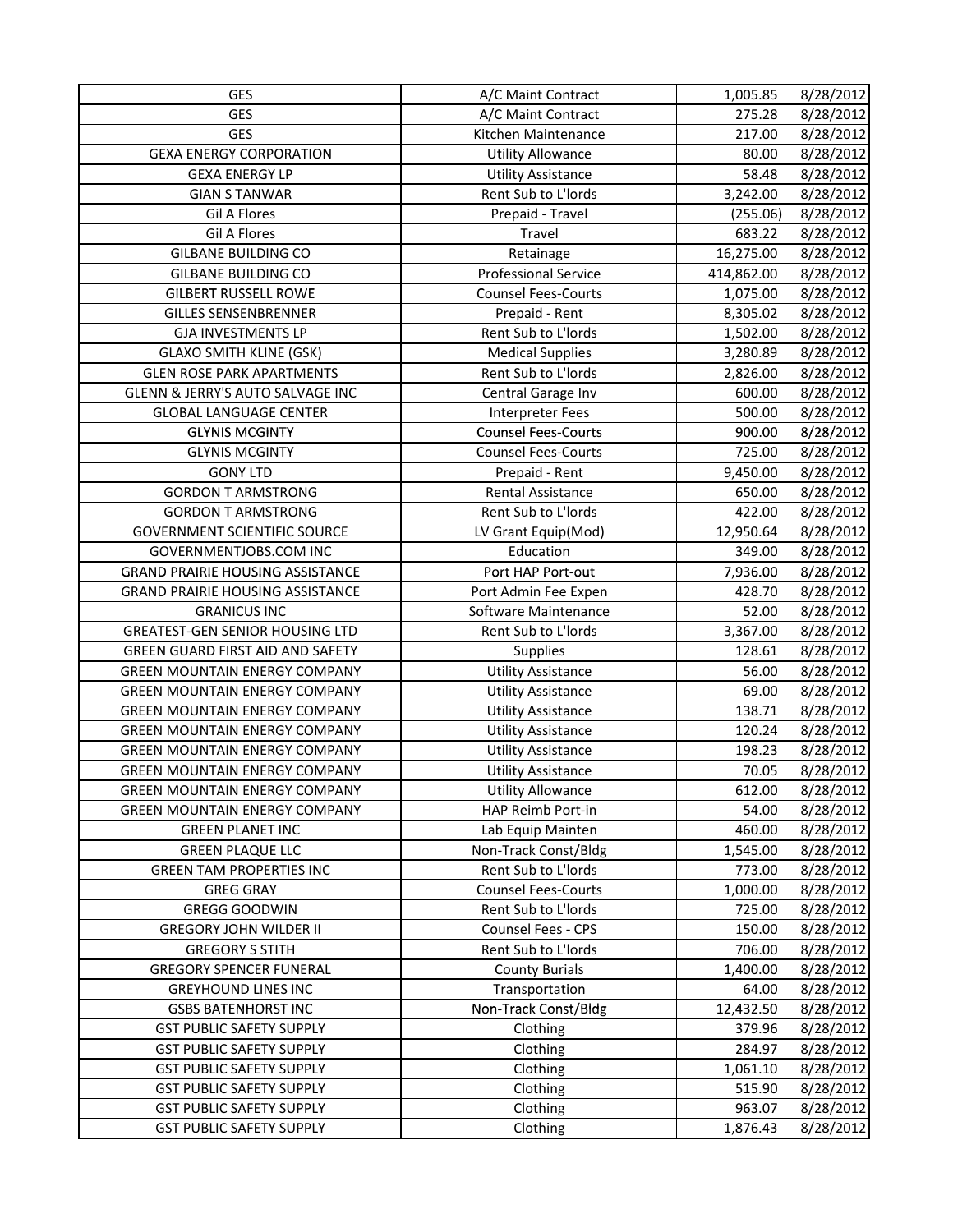| <b>GST PUBLIC SAFETY SUPPLY</b><br>Clothing<br>1,924.65<br>8/28/2012<br>8/28/2012<br><b>GST PUBLIC SAFETY SUPPLY</b><br>Clothing<br>1,901.31<br><b>GST PUBLIC SAFETY SUPPLY</b><br>541.26<br>8/28/2012<br>Clothing<br><b>GST PUBLIC SAFETY SUPPLY</b><br>8/28/2012<br>1,444.19<br>Clothing<br>8/28/2012<br><b>GST PUBLIC SAFETY SUPPLY</b><br>Clothing<br>1,206.52<br>8/28/2012<br><b>GST PUBLIC SAFETY SUPPLY</b><br>Clothing<br>5,851.52<br>Clothing<br>8/28/2012<br><b>GST PUBLIC SAFETY SUPPLY</b><br>1,793.09<br>Safety/Tact Supplies<br><b>GT DISTRIBUTORS INC</b><br>119.28<br>8/28/2012<br><b>Residential Servc</b><br><b>GULF COAST TRADES CENTER</b><br>5,962.54<br>8/28/2012<br><b>GW OUTFITTERS LP</b><br>198.00<br>8/28/2012<br>Supplies<br><b>GW OUTFITTERS LP</b><br>8/28/2012<br>Supplies<br>148.50<br>8/28/2012<br><b>GWENDA WASHINGTON</b><br>HAP Reimb Port-in<br>1,048.00<br>Rent Sub to L'Iords<br>625.00<br>8/28/2012<br><b>GWENDOLYN HOWARD</b><br>Rent Sub to L'Iords<br>8/28/2012<br><b>GWENDOLYN PRICE MCCOWEN</b><br>594.00<br>8/28/2012<br>H KENNETH JETT<br>Rent Sub to L'Iords<br>811.00<br><b>HACH COMPANY</b><br>Lab Supplies<br>881.64<br>8/28/2012<br>8/28/2012<br><b>HAI NGUYEN</b><br>Prepaid - Rent<br>2,750.00<br>8/28/2012<br>HALAWA VIEW APARTMENTS GP<br>488.33<br>Prepaid - Rent<br>HALAWA VIEW APARTMENTS GP<br>8/28/2012<br>Prepaid - Rent<br>2,807.88<br>Prepaid - Rent<br>8/28/2012<br>HALAWA VIEW APARTMENTS GP<br>2,807.88<br>8/28/2012<br>HAM RADIO OUTLET INC<br>Supplies<br>239.75<br>Rent Sub to L'Iords<br>8/28/2012<br><b>HAMID JAY ASKARI</b><br>485.00<br>Counsel Fees - CPS<br>HAMIDA A ABDAL-KHALLAQ INC<br>975.00<br>8/28/2012<br>Counsel Fees - CPS<br>HAMIDA A ABDAL-KHALLAQ INC<br>550.00<br>8/28/2012<br><b>HAMILTON COMPANY</b><br>295.30<br>8/28/2012<br>Lab Supplies<br>HAMMOND HOUSING AUTHORITY<br>8/28/2012<br>Port HAP Port-out<br>562.00<br>HAMMOND HOUSING AUTHORITY<br>8/28/2012<br>42.87<br>Port Admin Fee Expen<br>Rent Sub to L'Iords<br>HANG T NGUYEN-NHAN<br>557.00<br>8/28/2012<br>Rent Sub to L'Iords<br>637.00<br>8/28/2012<br><b>HANNAH ISAACS</b><br>Rock and Gravel<br>HANSON AGGREGATES CENTRAL INC<br>6,566.84<br>8/28/2012<br>Rent Sub to L'Iords<br>HAO WEI HSU<br>900.00<br>8/28/2012<br><b>HAPPY HABITATS LLC</b><br>Rent Sub to L'Iords<br>1,738.00<br>8/28/2012<br><b>HAPPY HABITATS LLC</b><br>Rent Sub to L'Iords<br>426.00<br>8/28/2012<br>Rent Sub to L'Iords<br>536.00<br>8/28/2012<br>HARDIN MORTGAGE COMPANY INC<br>Rent Sub to L'Iords<br>549.00<br>8/28/2012<br><b>HARMONY VITACCO</b><br>HAROLD R & JOYCE SCHATZ REV TRUST<br>Rent Sub to L'Iords<br>842.00<br>8/28/2012<br>8/28/2012<br>HAROLD V JOHNSON<br><b>Counsel Fees-Courts</b><br>350.00<br><b>Counsel Fees-Courts</b><br>HAROLD V JOHNSON<br>125.00<br>8/28/2012<br><b>Counsel Fees-Courts</b><br>2,300.00<br>8/28/2012<br><b>HAROLD V JOHNSON</b><br><b>Counsel Fees-Courts</b><br>8/28/2012<br>HAROLD V JOHNSON<br>275.00<br><b>Counsel Fees-Courts</b><br>50.00<br>8/28/2012<br>HAROLD V JOHNSON<br>HARRIS COUNTY HOUSING AUTHORITY<br>Port HAP Port-out<br>2,468.00<br>8/28/2012<br>HARRIS COUNTY HOUSING AUTHORITY<br>Port Admin Fee Expen<br>128.61<br>8/28/2012<br><b>Counsel Fees-Courts</b><br>685.00<br>8/28/2012<br>HARRY HARRIS, III<br>8/28/2012<br>HARRY HARRIS, III<br><b>Counsel Fees-Courts</b><br>950.00<br><b>HARRY SWEETSER</b><br>Rent Sub to L'Iords<br>398.00<br>8/28/2012<br>Rent Sub to L'Iords<br>8/28/2012<br>HDC FOREST HILL LIMITED PARTNERSHIP<br>7,756.00<br>Rent Sub to L'Iords<br>8/28/2012<br>HDC FOREST HILL LIMITED PARTNERSHIP<br>1,104.00<br>HDC FOREST HILL LIMITED PARTNERSHIP<br>HAP Reimb Port-in<br>877.00<br>8/28/2012<br>HEALTHSMART BENEFIT SOLUTIONS INC<br>20,490.14<br>8/28/2012<br>Vision<br>HEALTHSMART BENEFIT SOLUTIONS INC<br>Vision<br>2,650.02<br>8/28/2012 | <b>GST PUBLIC SAFETY SUPPLY</b> | Clothing            | (187.39) | 8/28/2012 |
|-------------------------------------------------------------------------------------------------------------------------------------------------------------------------------------------------------------------------------------------------------------------------------------------------------------------------------------------------------------------------------------------------------------------------------------------------------------------------------------------------------------------------------------------------------------------------------------------------------------------------------------------------------------------------------------------------------------------------------------------------------------------------------------------------------------------------------------------------------------------------------------------------------------------------------------------------------------------------------------------------------------------------------------------------------------------------------------------------------------------------------------------------------------------------------------------------------------------------------------------------------------------------------------------------------------------------------------------------------------------------------------------------------------------------------------------------------------------------------------------------------------------------------------------------------------------------------------------------------------------------------------------------------------------------------------------------------------------------------------------------------------------------------------------------------------------------------------------------------------------------------------------------------------------------------------------------------------------------------------------------------------------------------------------------------------------------------------------------------------------------------------------------------------------------------------------------------------------------------------------------------------------------------------------------------------------------------------------------------------------------------------------------------------------------------------------------------------------------------------------------------------------------------------------------------------------------------------------------------------------------------------------------------------------------------------------------------------------------------------------------------------------------------------------------------------------------------------------------------------------------------------------------------------------------------------------------------------------------------------------------------------------------------------------------------------------------------------------------------------------------------------------------------------------------------------------------------------------------------------------------------------------------------------------------------------------------------------------------------------------------------------------------------------------------------------------------------------------------------------------------------------------------------------------------------------------------------------------------------------------------------------------------------------------------------------------------------------------------------------------------------------------------------------------------------------------------------------------------------------------------------------|---------------------------------|---------------------|----------|-----------|
|                                                                                                                                                                                                                                                                                                                                                                                                                                                                                                                                                                                                                                                                                                                                                                                                                                                                                                                                                                                                                                                                                                                                                                                                                                                                                                                                                                                                                                                                                                                                                                                                                                                                                                                                                                                                                                                                                                                                                                                                                                                                                                                                                                                                                                                                                                                                                                                                                                                                                                                                                                                                                                                                                                                                                                                                                                                                                                                                                                                                                                                                                                                                                                                                                                                                                                                                                                                                                                                                                                                                                                                                                                                                                                                                                                                                                                                                                     |                                 |                     |          |           |
|                                                                                                                                                                                                                                                                                                                                                                                                                                                                                                                                                                                                                                                                                                                                                                                                                                                                                                                                                                                                                                                                                                                                                                                                                                                                                                                                                                                                                                                                                                                                                                                                                                                                                                                                                                                                                                                                                                                                                                                                                                                                                                                                                                                                                                                                                                                                                                                                                                                                                                                                                                                                                                                                                                                                                                                                                                                                                                                                                                                                                                                                                                                                                                                                                                                                                                                                                                                                                                                                                                                                                                                                                                                                                                                                                                                                                                                                                     |                                 |                     |          |           |
|                                                                                                                                                                                                                                                                                                                                                                                                                                                                                                                                                                                                                                                                                                                                                                                                                                                                                                                                                                                                                                                                                                                                                                                                                                                                                                                                                                                                                                                                                                                                                                                                                                                                                                                                                                                                                                                                                                                                                                                                                                                                                                                                                                                                                                                                                                                                                                                                                                                                                                                                                                                                                                                                                                                                                                                                                                                                                                                                                                                                                                                                                                                                                                                                                                                                                                                                                                                                                                                                                                                                                                                                                                                                                                                                                                                                                                                                                     |                                 |                     |          |           |
|                                                                                                                                                                                                                                                                                                                                                                                                                                                                                                                                                                                                                                                                                                                                                                                                                                                                                                                                                                                                                                                                                                                                                                                                                                                                                                                                                                                                                                                                                                                                                                                                                                                                                                                                                                                                                                                                                                                                                                                                                                                                                                                                                                                                                                                                                                                                                                                                                                                                                                                                                                                                                                                                                                                                                                                                                                                                                                                                                                                                                                                                                                                                                                                                                                                                                                                                                                                                                                                                                                                                                                                                                                                                                                                                                                                                                                                                                     |                                 |                     |          |           |
|                                                                                                                                                                                                                                                                                                                                                                                                                                                                                                                                                                                                                                                                                                                                                                                                                                                                                                                                                                                                                                                                                                                                                                                                                                                                                                                                                                                                                                                                                                                                                                                                                                                                                                                                                                                                                                                                                                                                                                                                                                                                                                                                                                                                                                                                                                                                                                                                                                                                                                                                                                                                                                                                                                                                                                                                                                                                                                                                                                                                                                                                                                                                                                                                                                                                                                                                                                                                                                                                                                                                                                                                                                                                                                                                                                                                                                                                                     |                                 |                     |          |           |
|                                                                                                                                                                                                                                                                                                                                                                                                                                                                                                                                                                                                                                                                                                                                                                                                                                                                                                                                                                                                                                                                                                                                                                                                                                                                                                                                                                                                                                                                                                                                                                                                                                                                                                                                                                                                                                                                                                                                                                                                                                                                                                                                                                                                                                                                                                                                                                                                                                                                                                                                                                                                                                                                                                                                                                                                                                                                                                                                                                                                                                                                                                                                                                                                                                                                                                                                                                                                                                                                                                                                                                                                                                                                                                                                                                                                                                                                                     |                                 |                     |          |           |
|                                                                                                                                                                                                                                                                                                                                                                                                                                                                                                                                                                                                                                                                                                                                                                                                                                                                                                                                                                                                                                                                                                                                                                                                                                                                                                                                                                                                                                                                                                                                                                                                                                                                                                                                                                                                                                                                                                                                                                                                                                                                                                                                                                                                                                                                                                                                                                                                                                                                                                                                                                                                                                                                                                                                                                                                                                                                                                                                                                                                                                                                                                                                                                                                                                                                                                                                                                                                                                                                                                                                                                                                                                                                                                                                                                                                                                                                                     |                                 |                     |          |           |
|                                                                                                                                                                                                                                                                                                                                                                                                                                                                                                                                                                                                                                                                                                                                                                                                                                                                                                                                                                                                                                                                                                                                                                                                                                                                                                                                                                                                                                                                                                                                                                                                                                                                                                                                                                                                                                                                                                                                                                                                                                                                                                                                                                                                                                                                                                                                                                                                                                                                                                                                                                                                                                                                                                                                                                                                                                                                                                                                                                                                                                                                                                                                                                                                                                                                                                                                                                                                                                                                                                                                                                                                                                                                                                                                                                                                                                                                                     |                                 |                     |          |           |
|                                                                                                                                                                                                                                                                                                                                                                                                                                                                                                                                                                                                                                                                                                                                                                                                                                                                                                                                                                                                                                                                                                                                                                                                                                                                                                                                                                                                                                                                                                                                                                                                                                                                                                                                                                                                                                                                                                                                                                                                                                                                                                                                                                                                                                                                                                                                                                                                                                                                                                                                                                                                                                                                                                                                                                                                                                                                                                                                                                                                                                                                                                                                                                                                                                                                                                                                                                                                                                                                                                                                                                                                                                                                                                                                                                                                                                                                                     |                                 |                     |          |           |
|                                                                                                                                                                                                                                                                                                                                                                                                                                                                                                                                                                                                                                                                                                                                                                                                                                                                                                                                                                                                                                                                                                                                                                                                                                                                                                                                                                                                                                                                                                                                                                                                                                                                                                                                                                                                                                                                                                                                                                                                                                                                                                                                                                                                                                                                                                                                                                                                                                                                                                                                                                                                                                                                                                                                                                                                                                                                                                                                                                                                                                                                                                                                                                                                                                                                                                                                                                                                                                                                                                                                                                                                                                                                                                                                                                                                                                                                                     |                                 |                     |          |           |
|                                                                                                                                                                                                                                                                                                                                                                                                                                                                                                                                                                                                                                                                                                                                                                                                                                                                                                                                                                                                                                                                                                                                                                                                                                                                                                                                                                                                                                                                                                                                                                                                                                                                                                                                                                                                                                                                                                                                                                                                                                                                                                                                                                                                                                                                                                                                                                                                                                                                                                                                                                                                                                                                                                                                                                                                                                                                                                                                                                                                                                                                                                                                                                                                                                                                                                                                                                                                                                                                                                                                                                                                                                                                                                                                                                                                                                                                                     |                                 |                     |          |           |
|                                                                                                                                                                                                                                                                                                                                                                                                                                                                                                                                                                                                                                                                                                                                                                                                                                                                                                                                                                                                                                                                                                                                                                                                                                                                                                                                                                                                                                                                                                                                                                                                                                                                                                                                                                                                                                                                                                                                                                                                                                                                                                                                                                                                                                                                                                                                                                                                                                                                                                                                                                                                                                                                                                                                                                                                                                                                                                                                                                                                                                                                                                                                                                                                                                                                                                                                                                                                                                                                                                                                                                                                                                                                                                                                                                                                                                                                                     |                                 |                     |          |           |
|                                                                                                                                                                                                                                                                                                                                                                                                                                                                                                                                                                                                                                                                                                                                                                                                                                                                                                                                                                                                                                                                                                                                                                                                                                                                                                                                                                                                                                                                                                                                                                                                                                                                                                                                                                                                                                                                                                                                                                                                                                                                                                                                                                                                                                                                                                                                                                                                                                                                                                                                                                                                                                                                                                                                                                                                                                                                                                                                                                                                                                                                                                                                                                                                                                                                                                                                                                                                                                                                                                                                                                                                                                                                                                                                                                                                                                                                                     |                                 |                     |          |           |
|                                                                                                                                                                                                                                                                                                                                                                                                                                                                                                                                                                                                                                                                                                                                                                                                                                                                                                                                                                                                                                                                                                                                                                                                                                                                                                                                                                                                                                                                                                                                                                                                                                                                                                                                                                                                                                                                                                                                                                                                                                                                                                                                                                                                                                                                                                                                                                                                                                                                                                                                                                                                                                                                                                                                                                                                                                                                                                                                                                                                                                                                                                                                                                                                                                                                                                                                                                                                                                                                                                                                                                                                                                                                                                                                                                                                                                                                                     |                                 |                     |          |           |
|                                                                                                                                                                                                                                                                                                                                                                                                                                                                                                                                                                                                                                                                                                                                                                                                                                                                                                                                                                                                                                                                                                                                                                                                                                                                                                                                                                                                                                                                                                                                                                                                                                                                                                                                                                                                                                                                                                                                                                                                                                                                                                                                                                                                                                                                                                                                                                                                                                                                                                                                                                                                                                                                                                                                                                                                                                                                                                                                                                                                                                                                                                                                                                                                                                                                                                                                                                                                                                                                                                                                                                                                                                                                                                                                                                                                                                                                                     |                                 |                     |          |           |
|                                                                                                                                                                                                                                                                                                                                                                                                                                                                                                                                                                                                                                                                                                                                                                                                                                                                                                                                                                                                                                                                                                                                                                                                                                                                                                                                                                                                                                                                                                                                                                                                                                                                                                                                                                                                                                                                                                                                                                                                                                                                                                                                                                                                                                                                                                                                                                                                                                                                                                                                                                                                                                                                                                                                                                                                                                                                                                                                                                                                                                                                                                                                                                                                                                                                                                                                                                                                                                                                                                                                                                                                                                                                                                                                                                                                                                                                                     |                                 |                     |          |           |
|                                                                                                                                                                                                                                                                                                                                                                                                                                                                                                                                                                                                                                                                                                                                                                                                                                                                                                                                                                                                                                                                                                                                                                                                                                                                                                                                                                                                                                                                                                                                                                                                                                                                                                                                                                                                                                                                                                                                                                                                                                                                                                                                                                                                                                                                                                                                                                                                                                                                                                                                                                                                                                                                                                                                                                                                                                                                                                                                                                                                                                                                                                                                                                                                                                                                                                                                                                                                                                                                                                                                                                                                                                                                                                                                                                                                                                                                                     |                                 |                     |          |           |
|                                                                                                                                                                                                                                                                                                                                                                                                                                                                                                                                                                                                                                                                                                                                                                                                                                                                                                                                                                                                                                                                                                                                                                                                                                                                                                                                                                                                                                                                                                                                                                                                                                                                                                                                                                                                                                                                                                                                                                                                                                                                                                                                                                                                                                                                                                                                                                                                                                                                                                                                                                                                                                                                                                                                                                                                                                                                                                                                                                                                                                                                                                                                                                                                                                                                                                                                                                                                                                                                                                                                                                                                                                                                                                                                                                                                                                                                                     |                                 |                     |          |           |
|                                                                                                                                                                                                                                                                                                                                                                                                                                                                                                                                                                                                                                                                                                                                                                                                                                                                                                                                                                                                                                                                                                                                                                                                                                                                                                                                                                                                                                                                                                                                                                                                                                                                                                                                                                                                                                                                                                                                                                                                                                                                                                                                                                                                                                                                                                                                                                                                                                                                                                                                                                                                                                                                                                                                                                                                                                                                                                                                                                                                                                                                                                                                                                                                                                                                                                                                                                                                                                                                                                                                                                                                                                                                                                                                                                                                                                                                                     |                                 |                     |          |           |
|                                                                                                                                                                                                                                                                                                                                                                                                                                                                                                                                                                                                                                                                                                                                                                                                                                                                                                                                                                                                                                                                                                                                                                                                                                                                                                                                                                                                                                                                                                                                                                                                                                                                                                                                                                                                                                                                                                                                                                                                                                                                                                                                                                                                                                                                                                                                                                                                                                                                                                                                                                                                                                                                                                                                                                                                                                                                                                                                                                                                                                                                                                                                                                                                                                                                                                                                                                                                                                                                                                                                                                                                                                                                                                                                                                                                                                                                                     |                                 |                     |          |           |
|                                                                                                                                                                                                                                                                                                                                                                                                                                                                                                                                                                                                                                                                                                                                                                                                                                                                                                                                                                                                                                                                                                                                                                                                                                                                                                                                                                                                                                                                                                                                                                                                                                                                                                                                                                                                                                                                                                                                                                                                                                                                                                                                                                                                                                                                                                                                                                                                                                                                                                                                                                                                                                                                                                                                                                                                                                                                                                                                                                                                                                                                                                                                                                                                                                                                                                                                                                                                                                                                                                                                                                                                                                                                                                                                                                                                                                                                                     |                                 |                     |          |           |
|                                                                                                                                                                                                                                                                                                                                                                                                                                                                                                                                                                                                                                                                                                                                                                                                                                                                                                                                                                                                                                                                                                                                                                                                                                                                                                                                                                                                                                                                                                                                                                                                                                                                                                                                                                                                                                                                                                                                                                                                                                                                                                                                                                                                                                                                                                                                                                                                                                                                                                                                                                                                                                                                                                                                                                                                                                                                                                                                                                                                                                                                                                                                                                                                                                                                                                                                                                                                                                                                                                                                                                                                                                                                                                                                                                                                                                                                                     |                                 |                     |          |           |
|                                                                                                                                                                                                                                                                                                                                                                                                                                                                                                                                                                                                                                                                                                                                                                                                                                                                                                                                                                                                                                                                                                                                                                                                                                                                                                                                                                                                                                                                                                                                                                                                                                                                                                                                                                                                                                                                                                                                                                                                                                                                                                                                                                                                                                                                                                                                                                                                                                                                                                                                                                                                                                                                                                                                                                                                                                                                                                                                                                                                                                                                                                                                                                                                                                                                                                                                                                                                                                                                                                                                                                                                                                                                                                                                                                                                                                                                                     |                                 |                     |          |           |
|                                                                                                                                                                                                                                                                                                                                                                                                                                                                                                                                                                                                                                                                                                                                                                                                                                                                                                                                                                                                                                                                                                                                                                                                                                                                                                                                                                                                                                                                                                                                                                                                                                                                                                                                                                                                                                                                                                                                                                                                                                                                                                                                                                                                                                                                                                                                                                                                                                                                                                                                                                                                                                                                                                                                                                                                                                                                                                                                                                                                                                                                                                                                                                                                                                                                                                                                                                                                                                                                                                                                                                                                                                                                                                                                                                                                                                                                                     |                                 |                     |          |           |
|                                                                                                                                                                                                                                                                                                                                                                                                                                                                                                                                                                                                                                                                                                                                                                                                                                                                                                                                                                                                                                                                                                                                                                                                                                                                                                                                                                                                                                                                                                                                                                                                                                                                                                                                                                                                                                                                                                                                                                                                                                                                                                                                                                                                                                                                                                                                                                                                                                                                                                                                                                                                                                                                                                                                                                                                                                                                                                                                                                                                                                                                                                                                                                                                                                                                                                                                                                                                                                                                                                                                                                                                                                                                                                                                                                                                                                                                                     |                                 |                     |          |           |
|                                                                                                                                                                                                                                                                                                                                                                                                                                                                                                                                                                                                                                                                                                                                                                                                                                                                                                                                                                                                                                                                                                                                                                                                                                                                                                                                                                                                                                                                                                                                                                                                                                                                                                                                                                                                                                                                                                                                                                                                                                                                                                                                                                                                                                                                                                                                                                                                                                                                                                                                                                                                                                                                                                                                                                                                                                                                                                                                                                                                                                                                                                                                                                                                                                                                                                                                                                                                                                                                                                                                                                                                                                                                                                                                                                                                                                                                                     |                                 |                     |          |           |
|                                                                                                                                                                                                                                                                                                                                                                                                                                                                                                                                                                                                                                                                                                                                                                                                                                                                                                                                                                                                                                                                                                                                                                                                                                                                                                                                                                                                                                                                                                                                                                                                                                                                                                                                                                                                                                                                                                                                                                                                                                                                                                                                                                                                                                                                                                                                                                                                                                                                                                                                                                                                                                                                                                                                                                                                                                                                                                                                                                                                                                                                                                                                                                                                                                                                                                                                                                                                                                                                                                                                                                                                                                                                                                                                                                                                                                                                                     |                                 |                     |          |           |
|                                                                                                                                                                                                                                                                                                                                                                                                                                                                                                                                                                                                                                                                                                                                                                                                                                                                                                                                                                                                                                                                                                                                                                                                                                                                                                                                                                                                                                                                                                                                                                                                                                                                                                                                                                                                                                                                                                                                                                                                                                                                                                                                                                                                                                                                                                                                                                                                                                                                                                                                                                                                                                                                                                                                                                                                                                                                                                                                                                                                                                                                                                                                                                                                                                                                                                                                                                                                                                                                                                                                                                                                                                                                                                                                                                                                                                                                                     |                                 |                     |          |           |
|                                                                                                                                                                                                                                                                                                                                                                                                                                                                                                                                                                                                                                                                                                                                                                                                                                                                                                                                                                                                                                                                                                                                                                                                                                                                                                                                                                                                                                                                                                                                                                                                                                                                                                                                                                                                                                                                                                                                                                                                                                                                                                                                                                                                                                                                                                                                                                                                                                                                                                                                                                                                                                                                                                                                                                                                                                                                                                                                                                                                                                                                                                                                                                                                                                                                                                                                                                                                                                                                                                                                                                                                                                                                                                                                                                                                                                                                                     |                                 |                     |          |           |
|                                                                                                                                                                                                                                                                                                                                                                                                                                                                                                                                                                                                                                                                                                                                                                                                                                                                                                                                                                                                                                                                                                                                                                                                                                                                                                                                                                                                                                                                                                                                                                                                                                                                                                                                                                                                                                                                                                                                                                                                                                                                                                                                                                                                                                                                                                                                                                                                                                                                                                                                                                                                                                                                                                                                                                                                                                                                                                                                                                                                                                                                                                                                                                                                                                                                                                                                                                                                                                                                                                                                                                                                                                                                                                                                                                                                                                                                                     |                                 |                     |          |           |
|                                                                                                                                                                                                                                                                                                                                                                                                                                                                                                                                                                                                                                                                                                                                                                                                                                                                                                                                                                                                                                                                                                                                                                                                                                                                                                                                                                                                                                                                                                                                                                                                                                                                                                                                                                                                                                                                                                                                                                                                                                                                                                                                                                                                                                                                                                                                                                                                                                                                                                                                                                                                                                                                                                                                                                                                                                                                                                                                                                                                                                                                                                                                                                                                                                                                                                                                                                                                                                                                                                                                                                                                                                                                                                                                                                                                                                                                                     |                                 |                     |          |           |
|                                                                                                                                                                                                                                                                                                                                                                                                                                                                                                                                                                                                                                                                                                                                                                                                                                                                                                                                                                                                                                                                                                                                                                                                                                                                                                                                                                                                                                                                                                                                                                                                                                                                                                                                                                                                                                                                                                                                                                                                                                                                                                                                                                                                                                                                                                                                                                                                                                                                                                                                                                                                                                                                                                                                                                                                                                                                                                                                                                                                                                                                                                                                                                                                                                                                                                                                                                                                                                                                                                                                                                                                                                                                                                                                                                                                                                                                                     |                                 |                     |          |           |
|                                                                                                                                                                                                                                                                                                                                                                                                                                                                                                                                                                                                                                                                                                                                                                                                                                                                                                                                                                                                                                                                                                                                                                                                                                                                                                                                                                                                                                                                                                                                                                                                                                                                                                                                                                                                                                                                                                                                                                                                                                                                                                                                                                                                                                                                                                                                                                                                                                                                                                                                                                                                                                                                                                                                                                                                                                                                                                                                                                                                                                                                                                                                                                                                                                                                                                                                                                                                                                                                                                                                                                                                                                                                                                                                                                                                                                                                                     |                                 |                     |          |           |
|                                                                                                                                                                                                                                                                                                                                                                                                                                                                                                                                                                                                                                                                                                                                                                                                                                                                                                                                                                                                                                                                                                                                                                                                                                                                                                                                                                                                                                                                                                                                                                                                                                                                                                                                                                                                                                                                                                                                                                                                                                                                                                                                                                                                                                                                                                                                                                                                                                                                                                                                                                                                                                                                                                                                                                                                                                                                                                                                                                                                                                                                                                                                                                                                                                                                                                                                                                                                                                                                                                                                                                                                                                                                                                                                                                                                                                                                                     |                                 |                     |          |           |
|                                                                                                                                                                                                                                                                                                                                                                                                                                                                                                                                                                                                                                                                                                                                                                                                                                                                                                                                                                                                                                                                                                                                                                                                                                                                                                                                                                                                                                                                                                                                                                                                                                                                                                                                                                                                                                                                                                                                                                                                                                                                                                                                                                                                                                                                                                                                                                                                                                                                                                                                                                                                                                                                                                                                                                                                                                                                                                                                                                                                                                                                                                                                                                                                                                                                                                                                                                                                                                                                                                                                                                                                                                                                                                                                                                                                                                                                                     |                                 |                     |          |           |
|                                                                                                                                                                                                                                                                                                                                                                                                                                                                                                                                                                                                                                                                                                                                                                                                                                                                                                                                                                                                                                                                                                                                                                                                                                                                                                                                                                                                                                                                                                                                                                                                                                                                                                                                                                                                                                                                                                                                                                                                                                                                                                                                                                                                                                                                                                                                                                                                                                                                                                                                                                                                                                                                                                                                                                                                                                                                                                                                                                                                                                                                                                                                                                                                                                                                                                                                                                                                                                                                                                                                                                                                                                                                                                                                                                                                                                                                                     |                                 |                     |          |           |
|                                                                                                                                                                                                                                                                                                                                                                                                                                                                                                                                                                                                                                                                                                                                                                                                                                                                                                                                                                                                                                                                                                                                                                                                                                                                                                                                                                                                                                                                                                                                                                                                                                                                                                                                                                                                                                                                                                                                                                                                                                                                                                                                                                                                                                                                                                                                                                                                                                                                                                                                                                                                                                                                                                                                                                                                                                                                                                                                                                                                                                                                                                                                                                                                                                                                                                                                                                                                                                                                                                                                                                                                                                                                                                                                                                                                                                                                                     |                                 |                     |          |           |
|                                                                                                                                                                                                                                                                                                                                                                                                                                                                                                                                                                                                                                                                                                                                                                                                                                                                                                                                                                                                                                                                                                                                                                                                                                                                                                                                                                                                                                                                                                                                                                                                                                                                                                                                                                                                                                                                                                                                                                                                                                                                                                                                                                                                                                                                                                                                                                                                                                                                                                                                                                                                                                                                                                                                                                                                                                                                                                                                                                                                                                                                                                                                                                                                                                                                                                                                                                                                                                                                                                                                                                                                                                                                                                                                                                                                                                                                                     |                                 |                     |          |           |
|                                                                                                                                                                                                                                                                                                                                                                                                                                                                                                                                                                                                                                                                                                                                                                                                                                                                                                                                                                                                                                                                                                                                                                                                                                                                                                                                                                                                                                                                                                                                                                                                                                                                                                                                                                                                                                                                                                                                                                                                                                                                                                                                                                                                                                                                                                                                                                                                                                                                                                                                                                                                                                                                                                                                                                                                                                                                                                                                                                                                                                                                                                                                                                                                                                                                                                                                                                                                                                                                                                                                                                                                                                                                                                                                                                                                                                                                                     |                                 |                     |          |           |
|                                                                                                                                                                                                                                                                                                                                                                                                                                                                                                                                                                                                                                                                                                                                                                                                                                                                                                                                                                                                                                                                                                                                                                                                                                                                                                                                                                                                                                                                                                                                                                                                                                                                                                                                                                                                                                                                                                                                                                                                                                                                                                                                                                                                                                                                                                                                                                                                                                                                                                                                                                                                                                                                                                                                                                                                                                                                                                                                                                                                                                                                                                                                                                                                                                                                                                                                                                                                                                                                                                                                                                                                                                                                                                                                                                                                                                                                                     |                                 |                     |          |           |
|                                                                                                                                                                                                                                                                                                                                                                                                                                                                                                                                                                                                                                                                                                                                                                                                                                                                                                                                                                                                                                                                                                                                                                                                                                                                                                                                                                                                                                                                                                                                                                                                                                                                                                                                                                                                                                                                                                                                                                                                                                                                                                                                                                                                                                                                                                                                                                                                                                                                                                                                                                                                                                                                                                                                                                                                                                                                                                                                                                                                                                                                                                                                                                                                                                                                                                                                                                                                                                                                                                                                                                                                                                                                                                                                                                                                                                                                                     |                                 |                     |          |           |
|                                                                                                                                                                                                                                                                                                                                                                                                                                                                                                                                                                                                                                                                                                                                                                                                                                                                                                                                                                                                                                                                                                                                                                                                                                                                                                                                                                                                                                                                                                                                                                                                                                                                                                                                                                                                                                                                                                                                                                                                                                                                                                                                                                                                                                                                                                                                                                                                                                                                                                                                                                                                                                                                                                                                                                                                                                                                                                                                                                                                                                                                                                                                                                                                                                                                                                                                                                                                                                                                                                                                                                                                                                                                                                                                                                                                                                                                                     |                                 |                     |          |           |
|                                                                                                                                                                                                                                                                                                                                                                                                                                                                                                                                                                                                                                                                                                                                                                                                                                                                                                                                                                                                                                                                                                                                                                                                                                                                                                                                                                                                                                                                                                                                                                                                                                                                                                                                                                                                                                                                                                                                                                                                                                                                                                                                                                                                                                                                                                                                                                                                                                                                                                                                                                                                                                                                                                                                                                                                                                                                                                                                                                                                                                                                                                                                                                                                                                                                                                                                                                                                                                                                                                                                                                                                                                                                                                                                                                                                                                                                                     |                                 |                     |          |           |
|                                                                                                                                                                                                                                                                                                                                                                                                                                                                                                                                                                                                                                                                                                                                                                                                                                                                                                                                                                                                                                                                                                                                                                                                                                                                                                                                                                                                                                                                                                                                                                                                                                                                                                                                                                                                                                                                                                                                                                                                                                                                                                                                                                                                                                                                                                                                                                                                                                                                                                                                                                                                                                                                                                                                                                                                                                                                                                                                                                                                                                                                                                                                                                                                                                                                                                                                                                                                                                                                                                                                                                                                                                                                                                                                                                                                                                                                                     |                                 |                     |          |           |
|                                                                                                                                                                                                                                                                                                                                                                                                                                                                                                                                                                                                                                                                                                                                                                                                                                                                                                                                                                                                                                                                                                                                                                                                                                                                                                                                                                                                                                                                                                                                                                                                                                                                                                                                                                                                                                                                                                                                                                                                                                                                                                                                                                                                                                                                                                                                                                                                                                                                                                                                                                                                                                                                                                                                                                                                                                                                                                                                                                                                                                                                                                                                                                                                                                                                                                                                                                                                                                                                                                                                                                                                                                                                                                                                                                                                                                                                                     |                                 |                     |          |           |
|                                                                                                                                                                                                                                                                                                                                                                                                                                                                                                                                                                                                                                                                                                                                                                                                                                                                                                                                                                                                                                                                                                                                                                                                                                                                                                                                                                                                                                                                                                                                                                                                                                                                                                                                                                                                                                                                                                                                                                                                                                                                                                                                                                                                                                                                                                                                                                                                                                                                                                                                                                                                                                                                                                                                                                                                                                                                                                                                                                                                                                                                                                                                                                                                                                                                                                                                                                                                                                                                                                                                                                                                                                                                                                                                                                                                                                                                                     |                                 |                     |          |           |
|                                                                                                                                                                                                                                                                                                                                                                                                                                                                                                                                                                                                                                                                                                                                                                                                                                                                                                                                                                                                                                                                                                                                                                                                                                                                                                                                                                                                                                                                                                                                                                                                                                                                                                                                                                                                                                                                                                                                                                                                                                                                                                                                                                                                                                                                                                                                                                                                                                                                                                                                                                                                                                                                                                                                                                                                                                                                                                                                                                                                                                                                                                                                                                                                                                                                                                                                                                                                                                                                                                                                                                                                                                                                                                                                                                                                                                                                                     |                                 |                     |          |           |
|                                                                                                                                                                                                                                                                                                                                                                                                                                                                                                                                                                                                                                                                                                                                                                                                                                                                                                                                                                                                                                                                                                                                                                                                                                                                                                                                                                                                                                                                                                                                                                                                                                                                                                                                                                                                                                                                                                                                                                                                                                                                                                                                                                                                                                                                                                                                                                                                                                                                                                                                                                                                                                                                                                                                                                                                                                                                                                                                                                                                                                                                                                                                                                                                                                                                                                                                                                                                                                                                                                                                                                                                                                                                                                                                                                                                                                                                                     |                                 |                     |          |           |
|                                                                                                                                                                                                                                                                                                                                                                                                                                                                                                                                                                                                                                                                                                                                                                                                                                                                                                                                                                                                                                                                                                                                                                                                                                                                                                                                                                                                                                                                                                                                                                                                                                                                                                                                                                                                                                                                                                                                                                                                                                                                                                                                                                                                                                                                                                                                                                                                                                                                                                                                                                                                                                                                                                                                                                                                                                                                                                                                                                                                                                                                                                                                                                                                                                                                                                                                                                                                                                                                                                                                                                                                                                                                                                                                                                                                                                                                                     |                                 |                     |          |           |
|                                                                                                                                                                                                                                                                                                                                                                                                                                                                                                                                                                                                                                                                                                                                                                                                                                                                                                                                                                                                                                                                                                                                                                                                                                                                                                                                                                                                                                                                                                                                                                                                                                                                                                                                                                                                                                                                                                                                                                                                                                                                                                                                                                                                                                                                                                                                                                                                                                                                                                                                                                                                                                                                                                                                                                                                                                                                                                                                                                                                                                                                                                                                                                                                                                                                                                                                                                                                                                                                                                                                                                                                                                                                                                                                                                                                                                                                                     |                                 |                     |          |           |
|                                                                                                                                                                                                                                                                                                                                                                                                                                                                                                                                                                                                                                                                                                                                                                                                                                                                                                                                                                                                                                                                                                                                                                                                                                                                                                                                                                                                                                                                                                                                                                                                                                                                                                                                                                                                                                                                                                                                                                                                                                                                                                                                                                                                                                                                                                                                                                                                                                                                                                                                                                                                                                                                                                                                                                                                                                                                                                                                                                                                                                                                                                                                                                                                                                                                                                                                                                                                                                                                                                                                                                                                                                                                                                                                                                                                                                                                                     |                                 |                     |          |           |
|                                                                                                                                                                                                                                                                                                                                                                                                                                                                                                                                                                                                                                                                                                                                                                                                                                                                                                                                                                                                                                                                                                                                                                                                                                                                                                                                                                                                                                                                                                                                                                                                                                                                                                                                                                                                                                                                                                                                                                                                                                                                                                                                                                                                                                                                                                                                                                                                                                                                                                                                                                                                                                                                                                                                                                                                                                                                                                                                                                                                                                                                                                                                                                                                                                                                                                                                                                                                                                                                                                                                                                                                                                                                                                                                                                                                                                                                                     | HEALTHY LIFE GOALS LLC          | Rent Sub to L'Iords | 1,719.00 | 8/28/2012 |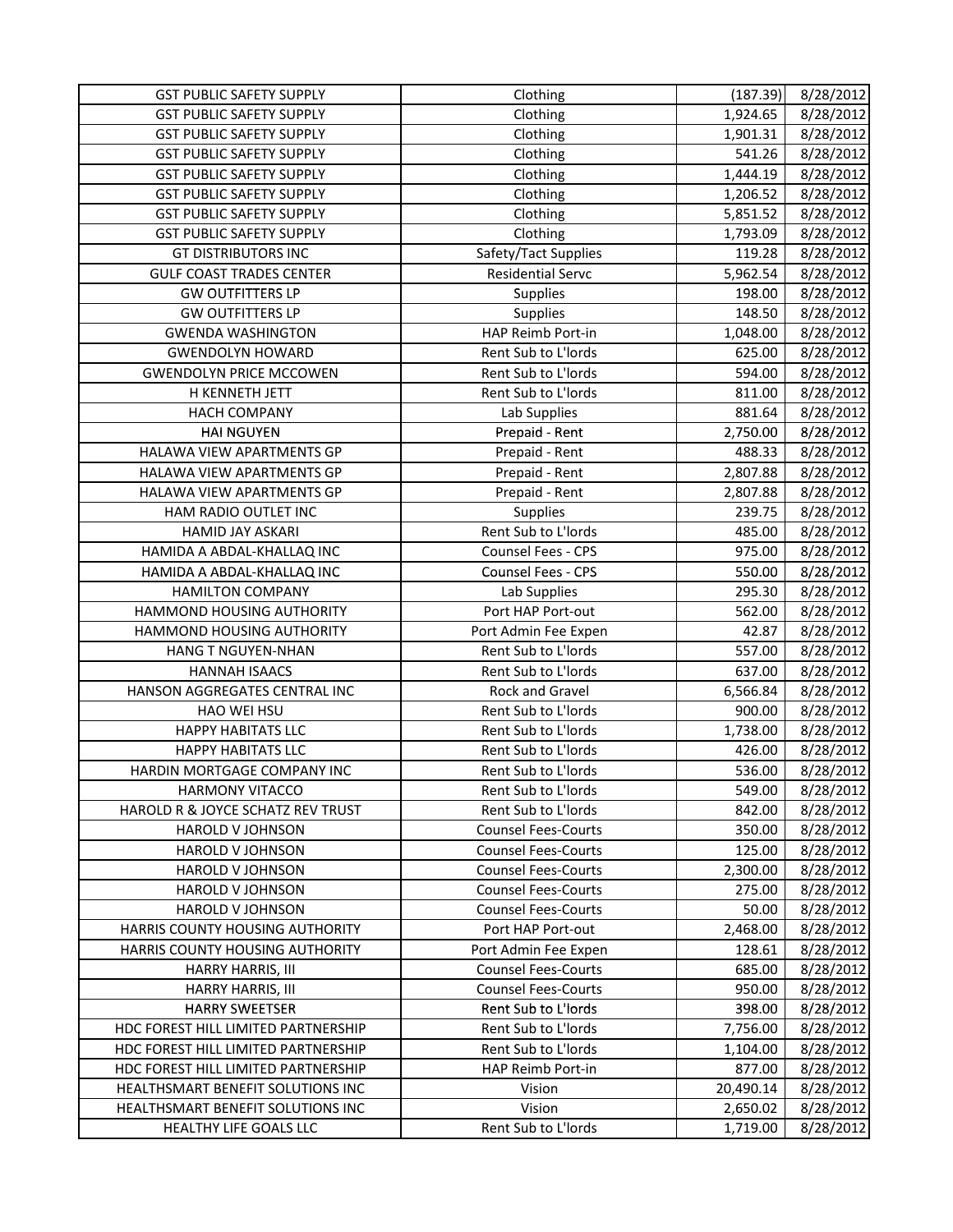| <b>HEATHER LARSEN</b>               | Rent Sub to L'Iords         | 441.00   | 8/28/2012 |
|-------------------------------------|-----------------------------|----------|-----------|
| <b>HEATHER YVONNE OGIER</b>         | <b>Counsel Fees-Courts</b>  | 300.00   | 8/28/2012 |
| HEATHER YVONNE OGIER                | Counsel Fees-Juv            | 100.00   | 8/28/2012 |
| <b>HELLO DIRECT</b>                 | <b>Building Maintenance</b> | 3,105.00 | 8/28/2012 |
| HEMPHILL SAMARITAN LP               | Rent Sub to L'Iords         | 1,014.00 | 8/28/2012 |
| <b>HENDERSON R PALMER</b>           | Rent Sub to L'Iords         | 1,166.00 | 8/28/2012 |
| HENDRICKS, WEATHERS & JEFFERSON PC  | <b>Counsel Fees-Courts</b>  | 250.00   | 8/28/2012 |
| HERITAGE PARK VISTA HOUSING PARTNER | Rent Sub to L'Iords         | 348.00   | 8/28/2012 |
| HERITAGE PARK VISTA HOUSING PARTNER | HAP Reimb Port-in           | 260.00   | 8/28/2012 |
| <b>HERKIM LIMITED</b>               | Rent Sub to L'Iords         | 925.00   | 8/28/2012 |
| HERMAN BOSWELL INC                  | Rent Sub to L'Iords         | 454.00   | 8/28/2012 |
| HHA INVESTORS LLC                   | Rent Sub to L'Iords         | 5,566.00 | 8/28/2012 |
| HHA INVESTORS LLC                   | Rent Sub to L'Iords         | 2,023.00 | 8/28/2012 |
| HHA INVESTORS LLC                   | Rent Sub to L'Iords         | 1,684.00 | 8/28/2012 |
| HIGGINBOTHAM & ASSOCIATES           | <b>Bonds</b>                | 71.00    | 8/28/2012 |
| <b>HIRAM BODON</b>                  | <b>Counsel Fees-Courts</b>  | 700.00   | 8/28/2012 |
| HIRED HANDS INC                     | <b>Professional Service</b> | 134.75   | 8/28/2012 |
| HIRED HANDS INC                     | <b>Interpreter Fees</b>     | 210.00   | 8/28/2012 |
| <b>HIXLO LTD</b>                    | Rent Sub to L'Iords         | 509.00   | 8/28/2012 |
| HM TRAVEL LLC                       | Rent Sub to L'Iords         | 1,114.00 | 8/28/2012 |
| HM TRAVEL LLC                       | HAP Reimb Port-in           | 1,797.00 | 8/28/2012 |
| HOA THI VU                          | Rent Sub to L'Iords         | 850.00   | 8/28/2012 |
| <b>HOANG NGUYEN</b>                 | Rent Sub to L'Iords         | 428.00   | 8/28/2012 |
| <b>HOBART SERVICE</b>               | Kitchen Maintenance         | 263.45   | 8/28/2012 |
| <b>HOBART SERVICE</b>               | Kitchen Maintenance         | 1,038.65 | 8/28/2012 |
| HOLLIS SLOAN GST EXEMPT TRUST       | Rent Sub to L'Iords         | 1,250.00 | 8/28/2012 |
| HOLLIS SLOAN NON-GST EXEMPT TRUST   | Rent Sub to L'Iords         | 550.00   | 8/28/2012 |
| HOLLY JERILYN GONZALEZ              | Rent Sub to L'Iords         | 821.00   | 8/28/2012 |
| HOLT COMPANY OF TEXAS               | Parts and Supplies          | 1,553.22 | 8/28/2012 |
| HOLT COMPANY OF TEXAS               | Parts and Supplies          | 468.80   | 8/28/2012 |
| HOME BOUND MANAGEMENT LLC           | HAP Reimb Port-in           | 775.00   | 8/28/2012 |
| HOME TEX ENTERPRISES LLC            | Rent Sub to L'Iords         | 1,000.00 | 8/28/2012 |
| HOME TOWNE AT MATADOR RANCH LP      | Rent Sub to L'Iords         | 5,915.00 | 8/28/2012 |
| HOME TOWNE AT MATADOR RANCH LP      | Rent Sub to L'Iords         | 515.00   | 8/28/2012 |
| HOME TOWNE AT MATADOR RANCH LP      | HAP Reimb Port-in           | 524.00   | 8/28/2012 |
| HOMES OF PARKER COMMONS             | Rent Sub to L'Iords         | 1,533.00 | 8/28/2012 |
| HOMES OF PARKER COMMONS             | Rent Sub to L'Iords         | 336.00   | 8/28/2012 |
| HOMES OF PARKER COMMONS             | Rent Sub to L'Iords         | 568.00   | 8/28/2012 |
| HOMETEX AFW LLC                     | Rent Sub to L'Iords         | 502.00   | 8/28/2012 |
| HOSE TECH                           | Parts and Supplies          | 59.76    | 8/28/2012 |
| HOUSEHOLD DRIVERS REPORT            | Subscriptions               | 28.00    | 8/28/2012 |
| <b>HOUSING AUTHORITY</b>            | Port HAP Port-out           | 1,892.00 | 8/28/2012 |
| <b>HOUSING AUTHORITY</b>            | Port Admin Fee Expen        | 128.61   | 8/28/2012 |
| HOUSING AUTHORITY OF COLLEGE PARK   | Port HAP Port-out           | 730.00   | 8/28/2012 |
| HOUSING AUTHORITY OF COLLEGE PARK   | Port Admin Fee Expen        | 42.87    | 8/28/2012 |
| HOUSING AUTHORITY OF GRAYSON COUNTY | Port HAP Port-out           | 2,166.00 | 8/28/2012 |
| HOUSING AUTHORITY OF GRAYSON COUNTY | Port Admin Fee Expen        | 171.48   | 8/28/2012 |
| HOUSING AUTHORITY OF NEW ORLEANS    | Port HAP Port-out           | 519.00   | 8/28/2012 |
| HOUSING AUTHORITY OF NEW ORLEANS    | Port Admin Fee Expen        | 171.48   | 8/28/2012 |
| HOUSING AUTHORITY OF THE CITY OF    | Port HAP Port-out           | 539.00   | 8/28/2012 |
| HOUSING AUTHORITY OF THE CITY OF    | Port Admin Fee Expen        | 42.87    | 8/28/2012 |
| HOUSING AUTHORITY OF THE COUNTY OF  | Port HAP Port-out           | 6,030.00 | 8/28/2012 |
| HOUSING AUTHORITY OF THE COUNTY OF  | Port Admin Fee Expen        | 257.22   | 8/28/2012 |
|                                     |                             |          |           |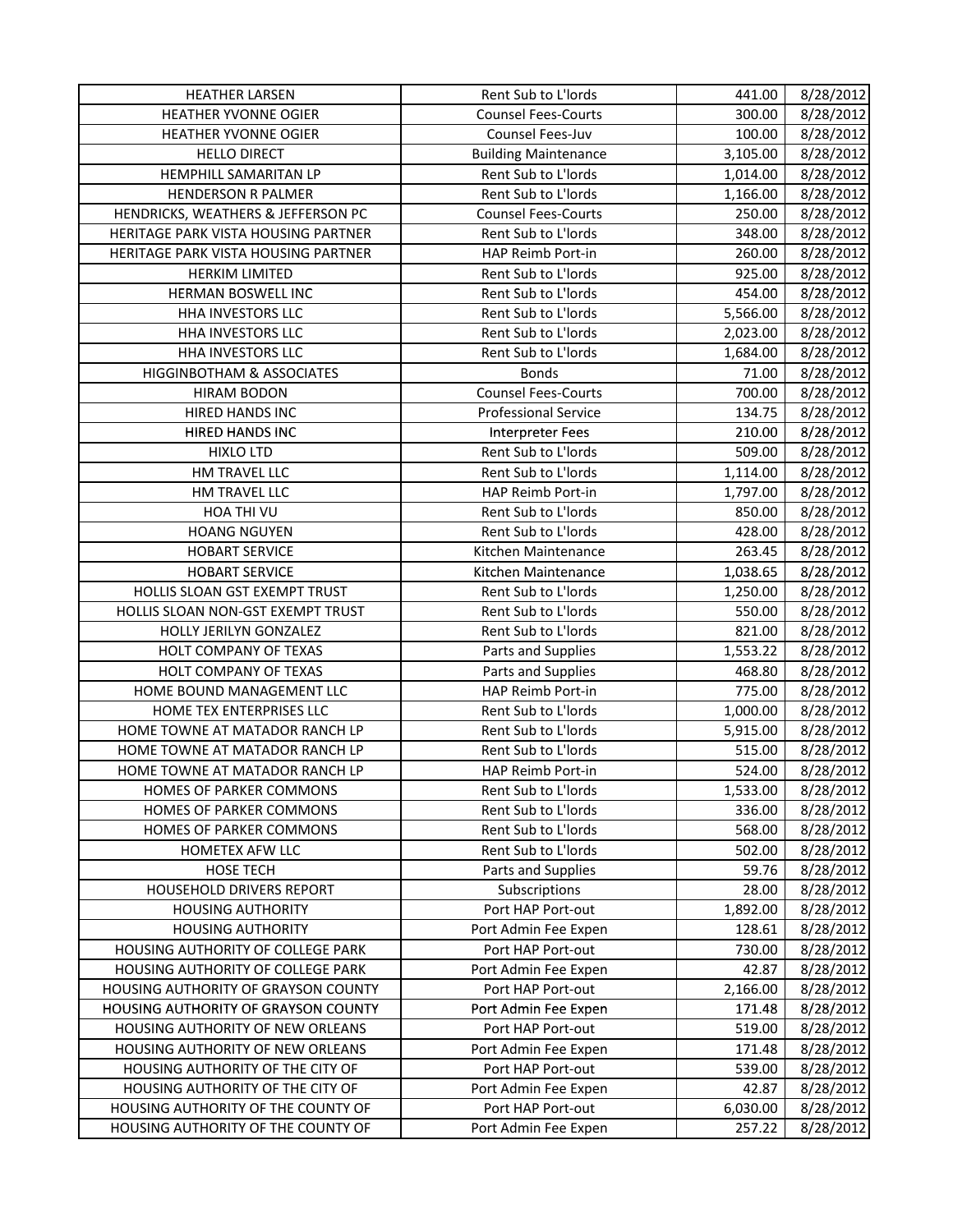| <b>HUGH L ROBERTS JR</b>             | Rent Sub to L'Iords             | 402.00              | 8/28/2012              |
|--------------------------------------|---------------------------------|---------------------|------------------------|
| HUNTER MORGAN BLAND                  | Counsel Fees - CPS              | 100.00              | 8/28/2012              |
| HUNTINGTON PLACE APARTMENTS LTD      | Rent Sub to L'Iords             | 756.00              | 8/28/2012              |
| HUNTINGTON PLACE APARTMENTS LTD      | Rent Sub to L'Iords             | 821.00              | 8/28/2012              |
| HURST-JEREMIAH 29:11 LP              | Rent Sub to L'Iords             | 5,736.00            | 8/28/2012              |
| HURST-JEREMIAH 29:11 LP              | Rent Sub to L'Iords             | 1,165.00            | 8/28/2012              |
| HURST-JEREMIAH 29:11 LP              | HAP Reimb Port-in               | 436.00              | 8/28/2012              |
| HUYNH'S PREMIER PROPERTIES HOLDING   | Rent Sub to L'Iords             | 322.00              | 8/28/2012              |
| <b>HYDN P VALES</b>                  | Rent Sub to L'Iords             | 951.00              | 8/28/2012              |
| <b>IBM CORPORATION</b>               | <b>Computer Maintenance</b>     | 5,628.53            | 8/28/2012              |
| <b>IDEAL FIRE &amp; SECURITY LLC</b> | <b>Building Maintenance</b>     | 30.00               | 8/28/2012              |
| <b>IDEAL FIRE &amp; SECURITY LLC</b> | <b>Building Maintenance</b>     | 6.00                | 8/28/2012              |
| <b>IESI C&amp;D LANDFILL</b>         | <b>Disposal Service</b>         | 3,911.23            | 8/28/2012              |
| <b>IMAD FATEN DAOUK</b>              | Rent Sub to L'Iords             | 785.00              | 8/28/2012              |
| <b>IMMUNALYSIS CORPORATION</b>       | Lab Supplies                    | 5,682.77            | 8/28/2012              |
| <b>INFINITE ELECTRIC LLC</b>         | <b>Utility Assistance</b>       | 156.25              | 8/28/2012              |
| <b>INLAND TRUCK PARTS CO</b>         | Parts and Supplies              | 92.93               | 8/28/2012              |
| <b>INLAND TRUCK PARTS CO</b>         | Parts and Supplies              | 27.84               | 8/28/2012              |
| INSTRUMENTATION LABORATORY COMPANY   | Lab Supplies                    | 237.81              | 8/28/2012              |
| INTERCON ENVIRONMENTAL INC           | Non-Track Equipment             | 9,118.20            | 8/28/2012              |
| INTERSTATE BATTERY OF FT WORTH       | Central Garage Inv              | 1,125.34            | 8/28/2012              |
| INTERSTATE BATTERY OF FT WORTH       | Central Garage Inv              | 1,086.56            | 8/28/2012              |
| <b>INVERNESS INTEREST GROUP</b>      | Rent Sub to L'Iords             | 873.00              | 8/28/2012              |
| <b>IRAM TANVEER MIAN</b>             | Rent Sub to L'Iords             | 1,176.00            | 8/28/2012              |
| <b>IRMA N PEREZ</b>                  |                                 |                     |                        |
| <b>IRONWOOD RANCH TOWNHOMES LP</b>   | Clothing<br>Rent Sub to L'Iords | 200.00<br>14,759.00 | 8/28/2012              |
| IRONWOOD RANCH TOWNHOMES LP          | Rent Sub to L'Iords             |                     | 8/28/2012<br>8/28/2012 |
| IRONWOOD RANCH TOWNHOMES LP          | HAP Reimb Port-in               | 627.00<br>1,649.00  | 8/28/2012              |
| <b>IRVING HOLDINGS INC</b>           | Transportation                  | 25.85               | 8/28/2012              |
| <b>IRVING HOLDINGS INC</b>           | Transportation                  | 244.60              |                        |
| <b>IRVING HOLDINGS INC</b>           | Transportation                  |                     | 8/28/2012              |
|                                      | Rent Sub to L'Iords             | 1,020.58            | 8/28/2012              |
| <b>IRVING INVESTMENTS LTD</b>        | Rent Sub to L'Iords             | 483.00              | 8/28/2012              |
| IRVING WEST BUILDING CO., INC        |                                 | 553.00              | 8/28/2012              |
| IRVING WEST BUILDING CO., INC        | Rent Sub to L'Iords             | 382.00              | 8/28/2012              |
| <b>ISAAC JONES</b>                   | Rent Sub to L'Iords             | 671.00              | 8/28/2012              |
| <b>ISAAC PIEDRA</b>                  | Rent Sub to L'Iords             | 753.00              | 8/28/2012              |
| <b>ISABEL R OCHOA</b>                | Rent Sub to L'Iords             | 911.00              | 8/28/2012              |
| J A SEXAUER                          | <b>Building Maintenance</b>     | 96.60               | 8/28/2012              |
| J A SEXAUER                          | <b>Building Maintenance</b>     | 3,504.60            | 8/28/2012              |
| J A SEXAUER                          | <b>Building Maintenance</b>     | 92.04               | 8/28/2012              |
| <b>J ANTHONY SMITH</b>               | Rent Sub to L'Iords             | 948.00              | 8/28/2012              |
| J H LADD                             | Investigative                   | 1,053.72            | 8/28/2012              |
| <b>J MASON PROPERTIES LLC</b>        | Rent Sub to L'Iords             | 836.00              | 8/28/2012              |
| <b>J STEVEN BUSH</b>                 | <b>Counsel Fees-Courts</b>      | 530.00              | 8/28/2012              |
| <b>J STEVEN BUSH</b>                 | <b>Counsel Fees-Courts</b>      | 800.00              | 8/28/2012              |
| <b>J STEVEN BUSH</b>                 | <b>Counsel Fees-Courts</b>      | 2,720.00            | 8/28/2012              |
| J STEVEN BUSH                        | <b>Counsel Fees-Courts</b>      | 890.00              | 8/28/2012              |
| <b>J STEVEN BUSH</b>                 | <b>Counsel Fees-Courts</b>      | 140.00              | 8/28/2012              |
| <b>J STEVEN BUSH</b>                 | <b>Counsel Fees-Courts</b>      | 300.00              | 8/28/2012              |
| <b>J STEVEN BUSH</b>                 | <b>Counsel Fees-Courts</b>      | 300.00              | 8/28/2012              |
| J STEVEN BUSH                        | Interpreter Fees                | 150.00              | 8/28/2012              |
| J W BEARDEN & ASSOCIATES PLLC        | Counsel Fees - CPS              | 200.00              | 8/28/2012              |
| <b>JACK B ADAMS</b>                  | Rent Sub to L'Iords             | 871.00              | 8/28/2012              |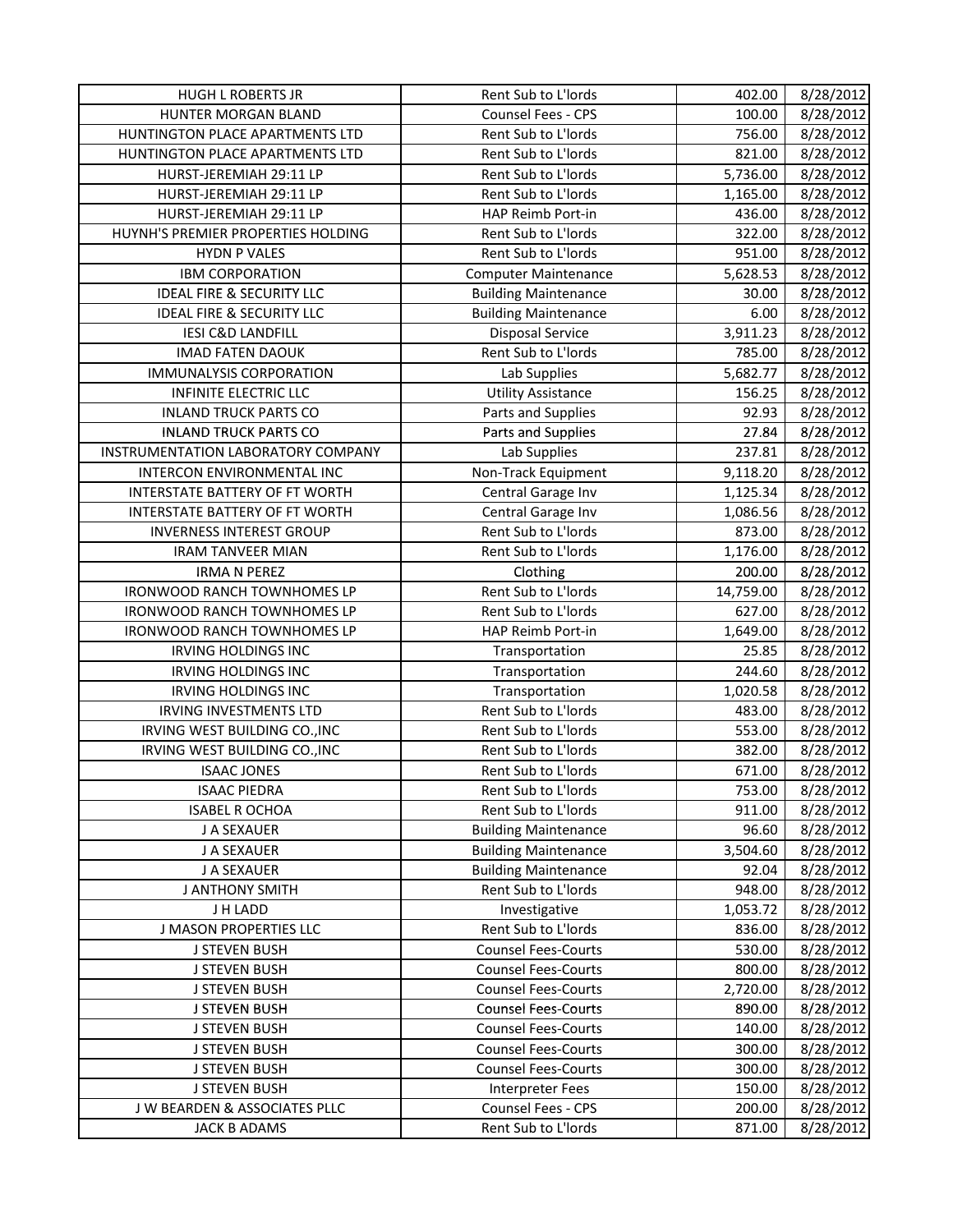| JACK HENSON JR                                      | Rent Sub to L'Iords                | 757.00            | 8/28/2012              |
|-----------------------------------------------------|------------------------------------|-------------------|------------------------|
| JACK L CASE                                         | Rent Sub to L'Iords                | 510.00            | 8/28/2012              |
| <b>JACQUELINE LEE</b>                               | Rent Sub to L'Iords                | 956.00            | 8/28/2012              |
| JAMES D RENFORTH II                                 | <b>Counsel Fees-Courts</b>         | 400.00            | 8/28/2012              |
| JAMES D RENFORTH II                                 | <b>Counsel Fees-Courts</b>         | 450.00            | 8/28/2012              |
| <b>JAMES D RENFORTH II</b>                          | <b>Counsel Fees-Courts</b>         | 550.00            | 8/28/2012              |
| <b>JAMES D RENFORTH II</b>                          | <b>Counsel Fees-Courts</b>         | 100.00            | 8/28/2012              |
| JAMES D RENFORTH II                                 | <b>Counsel Fees-Courts</b>         | 237.50            | 8/28/2012              |
| <b>JAMES D RENFORTH II</b>                          | <b>Counsel Fees-Courts</b>         | 450.00            | 8/28/2012              |
| JAMES DALE ERWIN                                    | Rent Sub to L'Iords                | 975.00            | 8/28/2012              |
| JAMES EDWARD BAKER                                  | <b>Counsel Fees-Courts</b>         | 400.00            | 8/28/2012              |
| JAMES EDWARD BAKER                                  | <b>Counsel Fees-Courts</b>         | 100.00            | 8/28/2012              |
| JAMES F CZACH JR                                    | Rent Sub to L'Iords                | 433.00            | 8/28/2012              |
| <b>JAMES G MARTIN</b>                               | Rent Sub to L'Iords                | 493.00            | 8/28/2012              |
| <b>JAMES H LYNCH</b>                                | Rent Sub to L'Iords                | 312.00            | 8/28/2012              |
| <b>JAMES MASEK</b>                                  | <b>Counsel Fees - CPS</b>          | 735.00            | 8/28/2012              |
| <b>JAMES MCNEILL</b>                                | Rent Sub to L'Iords                | 545.00            | 8/28/2012              |
| <b>JAMES MICHAEL GALLEGOS</b>                       | Rent Sub to L'Iords                | 548.00            | 8/28/2012              |
| <b>JAMES P CAVANAUGH</b>                            | Rent Sub to L'Iords                | 795.00            | 8/28/2012              |
| JAMES R ESTERS SR                                   | Rent Sub to L'Iords                | 950.00            | 8/28/2012              |
| <b>JAMES R HUDSON</b>                               | Rent Sub to L'Iords                | 499.00            | 8/28/2012              |
| <b>JAMES R LAMPIN</b>                               | Rent Sub to L'Iords                | 565.00            | 8/28/2012              |
| <b>JAMES R WILSON</b>                               | <b>Counsel Fees-Courts</b>         | 330.00            | 8/28/2012              |
| <b>JAMES R WILSON</b>                               | <b>Counsel Fees-Courts</b>         | 130.00            | 8/28/2012              |
| <b>JAMES S DENNIS</b>                               | Rent Sub to L'Iords                | 1,540.00          | 8/28/2012              |
| <b>JAMES WIGEN</b>                                  | Rent Sub to L'Iords                | 602.00            | 8/28/2012              |
| <b>JANA KAY BRAVO</b>                               | <b>Professional Service</b>        | 701.68            | 8/28/2012              |
| <b>JANA KAY BRAVO</b>                               | Reporter's Records                 | 5,488.00          | 8/28/2012              |
| JANE LANE APARTMENTS LLC                            | Rent Sub to L'Iords                | 1,461.00          | 8/28/2012              |
| JANET S O'NEIL                                      | <b>Counsel Fees - CPS</b>          | 562.49            | 8/28/2012              |
| JANET S O'NEIL                                      | Cnsl Fees-Crim Appls               | 2,181.31          | 8/28/2012              |
| JANG WON SEO                                        | Hith Dept Immu Fees                | 22.00             | 8/28/2012              |
| <b>JANICE CULPEPPER</b>                             | <b>Meeting Expenses</b>            | 389.31            | 8/28/2012              |
| <b>JANICE F STEWART</b>                             | Rent Sub to L'Iords                | 597.00            | 8/28/2012              |
| <b>JANIE BROWNLEE</b>                               |                                    | 114.00            | 8/28/2012              |
|                                                     | Investigative<br>Sheriff Inventory | 491.76            |                        |
| <b>JANPAK</b><br><b>JANPAK</b>                      | Kitchen Supplies                   | 436.24            | 8/28/2012<br>8/28/2012 |
| <b>JANPAK</b>                                       | <b>Custodian Supplies</b>          | 514.00            | 8/28/2012              |
| <b>JARC ASSOCIATES</b>                              | Rent Sub to L'Iords                |                   | 8/28/2012              |
| <b>JASMINE MITHCELL</b>                             | <b>Restitution Payable</b>         | 1,534.00<br>25.00 |                        |
|                                                     | Rent Sub to L'Iords                | 495.00            | 8/28/2012              |
| <b>JASON A STEWART</b><br><b>JAVONNA L TUNSTALL</b> |                                    |                   | 8/28/2012              |
|                                                     | Rent Sub to L'Iords                | 793.00            | 8/28/2012              |
| <b>JEANIE MORRIS</b>                                | <b>Professional Service</b>        | 1,403.36          | 8/28/2012              |
| JEANIE WADE ACCREDITED                              | <b>Bail Bond Surety Fee</b>        | 13.50             | 8/28/2012              |
| JEANIE WADE ACCREDITED                              | <b>Bail Bond Surety Fee</b>        | 1.50              | 8/28/2012              |
| <b>JEFF NEALE</b>                                   | Rent Sub to L'Iords                | 1,931.00          | 8/28/2012              |
| <b>JEFF NEALE</b>                                   | HAP Reimb Port-in                  | 760.00            | 8/28/2012              |
| JEFF S HOOVER                                       | <b>Counsel Fees-Courts</b>         | 200.00            | 8/28/2012              |
| JEFFERY D KING SR                                   | Rent Sub to L'Iords                | 469.00            | 8/28/2012              |
| JEFFERY DAVID BONCEK                                | <b>Counsel Fees-Courts</b>         | 600.00            | 8/28/2012              |
| JEFFERY DAVID BONCEK                                | <b>Counsel Fees-Courts</b>         | 500.00            | 8/28/2012              |
| JEFFERY DAVID BONCEK                                | <b>Counsel Fees-Courts</b>         | 250.00            | 8/28/2012              |
| <b>JEFFREY A HOKE</b>                               | Rent Sub to L'Iords                | 813.00            | 8/28/2012              |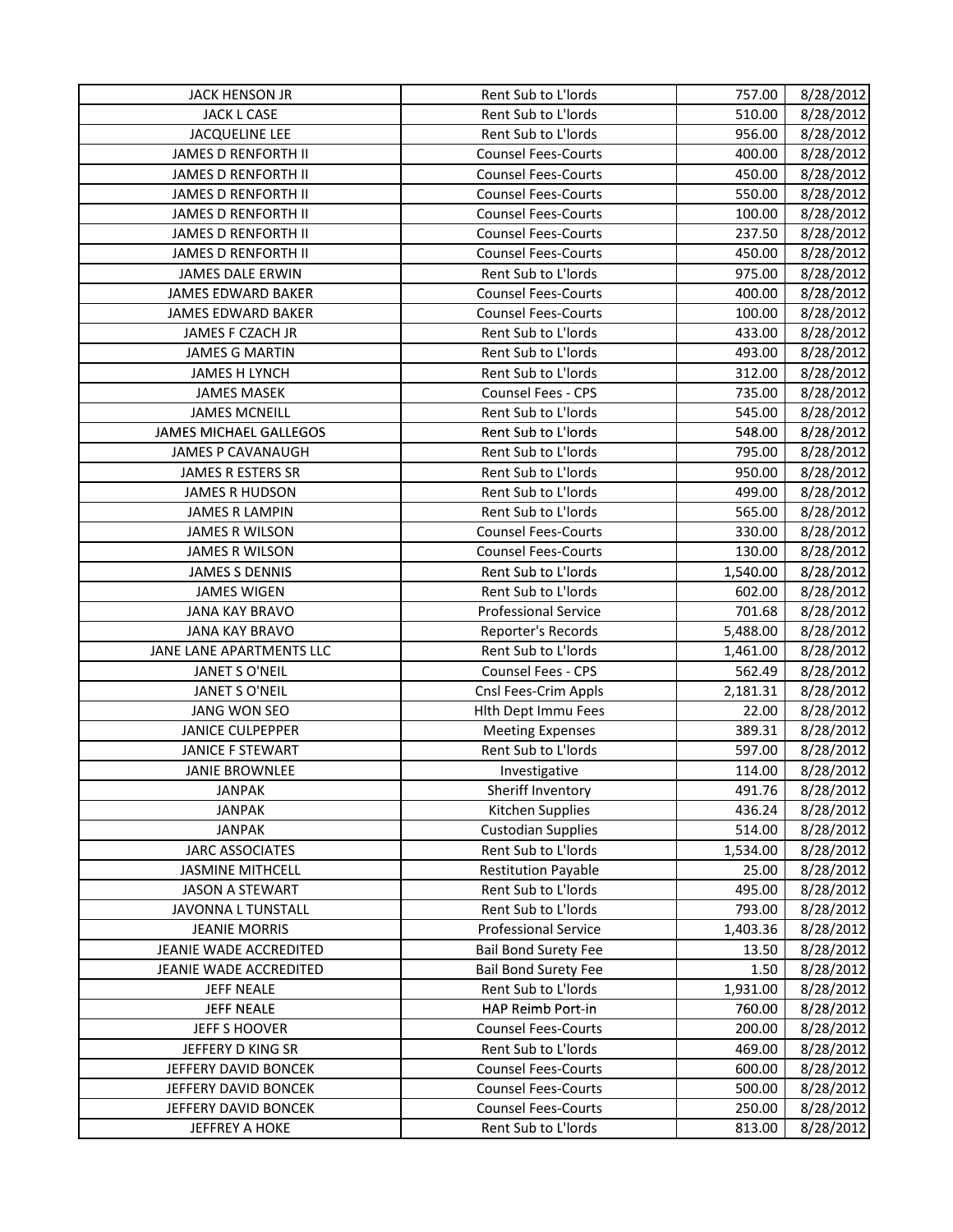| JEFFREY L QUICK              | Rent Sub to L'Iords        | 432.00    | 8/28/2012 |
|------------------------------|----------------------------|-----------|-----------|
| <b>JENNIFER BOATRIGHT</b>    | Rent Sub to L'Iords        | 841.00    | 8/28/2012 |
| JENNIFER K PRATT             | Rent Sub to L'Iords        | 528.00    | 8/28/2012 |
| <b>JENNIFER TRAN</b>         | Rent Sub to L'Iords        | 1,050.00  | 8/28/2012 |
| <b>JEROLD S MOORE</b>        | Rent Sub to L'Iords        | 780.00    | 8/28/2012 |
| <b>JERRY L BOYETT</b>        | Rent Sub to L'Iords        | 500.00    | 8/28/2012 |
| JERRY NELSON JENKINS         | Rent Sub to L'Iords        | 767.00    | 8/28/2012 |
| <b>JERRY PIERCE</b>          | Rent Sub to L'Iords        | 601.00    | 8/28/2012 |
| <b>JERRY WOOD</b>            | <b>Counsel Fees-Courts</b> | 675.00    | 8/28/2012 |
| <b>JERRY WOOD</b>            | <b>Counsel Fees-Courts</b> | 350.00    | 8/28/2012 |
| <b>JERYL A WINN</b>          | Rent Sub to L'Iords        | 821.00    | 8/28/2012 |
| <b>JESSE L MORRIS</b>        | Rent Sub to L'Iords        | 686.00    | 8/28/2012 |
| <b>JESUS NEVAREZ</b>         | <b>Counsel Fees-Courts</b> | 200.00    | 8/28/2012 |
| <b>JESUS NEVAREZ</b>         | Counsel Fees-Juv           | 300.00    | 8/28/2012 |
| <b>JESUS NEVAREZ</b>         | Counsel Fees - CPS         | 100.00    | 8/28/2012 |
| <b>JESUS NEVAREZ</b>         | Counsel Fees - CPS         | 1,115.00  | 8/28/2012 |
| <b>JIM CULBERTSON</b>        | Counsel Fees - CPS         | 250.00    | 8/28/2012 |
| <b>JIM LANE</b>              | <b>Counsel Fees-Courts</b> | 215.00    | 8/28/2012 |
| <b>JIM LANE</b>              | <b>Counsel Fees-Courts</b> | 349.50    | 8/28/2012 |
| JIMMIE LEE BELL              | Rent Sub to L'Iords        | 2,688.00  | 8/28/2012 |
| <b>JJW PROPERTIES</b>        | Rent Sub to L'Iords        | 43.00     | 8/28/2012 |
| <b>JMP INTEREST LTD</b>      | Law Books                  | 88.00     | 8/28/2012 |
| <b>JMP INTEREST LTD</b>      | Law Books                  | 958.00    | 8/28/2012 |
| <b>JODY KUCZEK</b>           | HAP Reimb Port-in          | 978.00    | 8/28/2012 |
| JOE LEE NORTON               | Rent Sub to L'Iords        | 521.00    | 8/28/2012 |
| <b>JOE TEAKELL</b>           | Rent Sub to L'Iords        | 1,957.00  | 8/28/2012 |
| <b>JOE TEAKELL</b>           | Rent Sub to L'Iords        | 534.00    | 8/28/2012 |
| JOEL'S AIR INC               | Rent Sub to L'Iords        | 524.00    | 8/28/2012 |
| <b>JOETTA KEENE</b>          | <b>Counsel Fees-Courts</b> | 1,800.00  | 8/28/2012 |
| <b>JOETTA KEENE</b>          | <b>Counsel Fees-Courts</b> | 1,350.00  | 8/28/2012 |
| <b>JOETTA KEENE</b>          | <b>Counsel Fees-Courts</b> | 2,400.00  | 8/28/2012 |
| <b>JOETTA KEENE</b>          | <b>Counsel Fees-Courts</b> | 550.00    | 8/28/2012 |
| <b>JOETTA KEENE</b>          | Cnsl Fees-Cap Murder       | 7,600.00  | 8/28/2012 |
| <b>JOHN AVERY</b>            | <b>Counsel Fees-Courts</b> | 550.00    | 8/28/2012 |
| <b>JOHN AVERY</b>            | <b>Counsel Fees-Courts</b> | 1,300.00  | 8/28/2012 |
| JOHN CARL BEATTY             | <b>Counsel Fees-Courts</b> | 900.00    | 8/28/2012 |
| JOHN CARL BEATTY             | <b>Counsel Fees-Courts</b> | 125.00    | 8/28/2012 |
| JOHN DAVID ALVAREZ           | Rent Sub to L'Iords        | 695.00    | 8/28/2012 |
| <b>JOHN ECK</b>              | Counsel Fees - CPS         | 830.00    | 8/28/2012 |
| <b>JOHN HARDING</b>          | <b>Counsel Fees-Courts</b> | 500.00    | 8/28/2012 |
| JOHN J HALE                  | Rent Sub to L'Iords        | 585.00    | 8/28/2012 |
| JOHN KELLY BRITTAIN PROPERTY | Rent Sub to L'Iords        | 12,944.00 | 8/28/2012 |
| <b>JOHN M RAHIMI</b>         | Rent Sub to L'Iords        | 420.00    | 8/28/2012 |
| <b>JOHN RUDDER</b>           | Rent Sub to L'Iords        | 432.00    | 8/28/2012 |
| JOHN W HOCK COMPANY          | Field Equip&Supplies       | 271.00    | 8/28/2012 |
| JOHN W MCNARY                | Rent Sub to L'Iords        | 360.00    | 8/28/2012 |
| JOHN W STICKELS              | <b>Counsel Fees-Courts</b> | 600.00    | 8/28/2012 |
| JOHN W STICKELS              | <b>Counsel Fees-Courts</b> | 100.00    | 8/28/2012 |
| JOHN W STICKELS              | <b>Counsel Fees-Courts</b> | 300.00    | 8/28/2012 |
| JOHNNIE LEE WHITE            | Rent Sub to L'Iords        | 340.00    | 8/28/2012 |
| JOHNNY L MIKLE               | Rent Sub to L'Iords        | 927.00    | 8/28/2012 |
| JOHNNY R STEPHENS            | Rent Sub to L'Iords        | 421.00    | 8/28/2012 |
| <b>JOHNSON &amp; JOHNSON</b> | <b>Counsel Fees-Courts</b> | 725.00    | 8/28/2012 |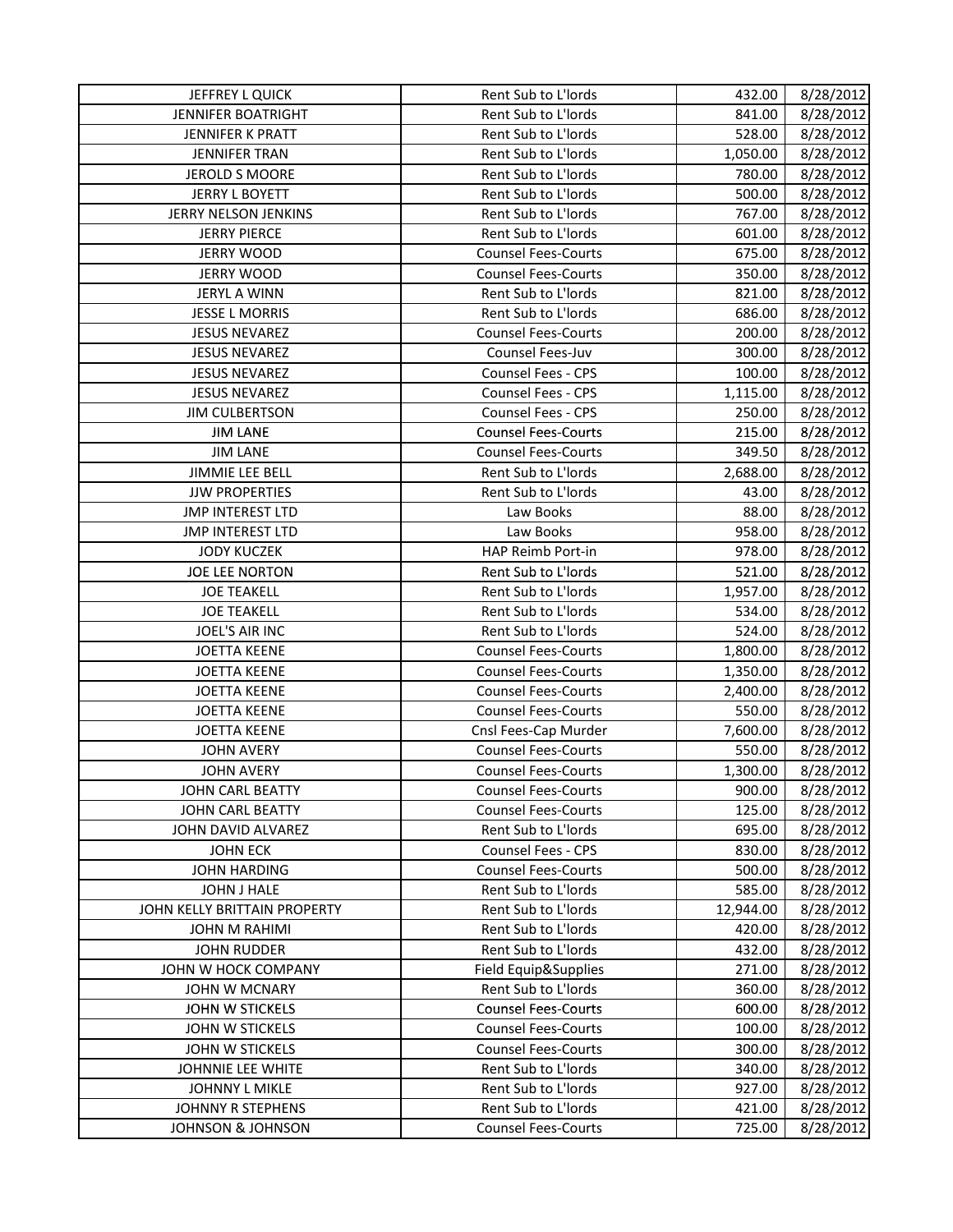| <b>JOHNSON &amp; JOHNSON</b>  | <b>Counsel Fees-Courts</b> | 450.00   | 8/28/2012 |
|-------------------------------|----------------------------|----------|-----------|
| <b>JOHNSON &amp; JOHNSON</b>  | <b>Counsel Fees-Courts</b> | 115.00   | 8/28/2012 |
| JOHNSON FAMILY PARTNERSHIP    | Rent Sub to L'Iords        | 2,820.00 | 8/28/2012 |
| JOHNSON FAMILY PARTNERSHIP    | Rent Sub to L'Iords        | 442.00   | 8/28/2012 |
| <b>JOHNSON PROPERTIES</b>     | Rent Sub to L'Iords        | 264.00   | 8/28/2012 |
| <b>JON WESTROM</b>            | Rent Sub to L'Iords        | 1,057.00 | 8/28/2012 |
| <b>JONATHAN SIMPSON</b>       | <b>Counsel Fees-Courts</b> | 725.00   | 8/28/2012 |
| <b>JONATHAN SIMPSON</b>       | <b>Counsel Fees-Courts</b> | 450.00   | 8/28/2012 |
| <b>JONATHAN SIMPSON</b>       | <b>Counsel Fees-Courts</b> | 250.00   | 8/28/2012 |
| <b>JONI TAYLOR</b>            | <b>Witness Travel</b>      | 75.26    | 8/28/2012 |
| <b>JONNIE GREEN</b>           | <b>Restitution Payable</b> | 75.00    | 8/28/2012 |
| <b>JORDON WEHNER</b>          | Rent Sub to L'Iords        | 6,401.00 | 8/28/2012 |
| <b>JORGE MENDOZA</b>          | Rent Sub to L'Iords        | 470.00   | 8/28/2012 |
| <b>JOSE BARRERA</b>           | <b>Restitution Payable</b> | 1.75     | 8/28/2012 |
| JOSE HECTOR HUANTE            | Rent Sub to L'Iords        | 821.00   | 8/28/2012 |
| <b>JOSE R MERCED</b>          | Rent Sub to L'Iords        | 446.00   | 8/28/2012 |
| JOSEPH J SIMELARO             | Rent Sub to L'Iords        | 660.00   | 8/28/2012 |
| <b>JOVITA ANAYA</b>           | Rent Sub to L'Iords        | 772.00   | 8/28/2012 |
| JP-FT WORTH APARTMENTS        | Rent Sub to L'Iords        | 1,207.00 | 8/28/2012 |
| JP-FT WORTH APARTMENTS        | HAP Reimb Port-in          | 699.00   | 8/28/2012 |
| JPMORGAN CHASE BANK NA        | Education                  | 105.00   | 8/28/2012 |
| JPMORGAN CHASE BANK NA        | <b>Supplies</b>            | 41.98    | 8/28/2012 |
| JPMORGAN CHASE BANK NA        | <b>Estray Livestock</b>    | 375.00   | 8/28/2012 |
| JPMORGAN CHASE BANK NA        | <b>Court Costs</b>         | 16.36    | 8/28/2012 |
| JPMORGAN CHASE BANK NA        | <b>Court Costs</b>         | 41.92    | 8/28/2012 |
| JPMORGAN CHASE BANK NA        | Education                  | 6,324.48 | 8/28/2012 |
| JPMORGAN CHASE BANK NA        | Education                  | 1,790.00 | 8/28/2012 |
| JPMORGAN CHASE BANK NA        | Travel                     | 248.40   | 8/28/2012 |
| <b>JUAN M GONZALES</b>        | Rent Sub to L'Iords        | 526.00   | 8/28/2012 |
| JUDITH VAN HOOF               | Counsel Fees-Juv           | 300.00   | 8/28/2012 |
| JUDITH VAN HOOF               | <b>Counsel Fees - CPS</b>  | 2,085.00 | 8/28/2012 |
| JUDY M BUNCH                  | Rent Sub to L'Iords        | 600.00   | 8/28/2012 |
| <b>JULES DEHI KOUE</b>        | Rent Sub to L'Iords        | 1,017.00 | 8/28/2012 |
| <b>JULIA COOK</b>             | Rent Sub to L'Iords        | 596.00   | 8/28/2012 |
| JULIANNE B SHAUGHNESSY        | Rent Sub to L'Iords        | 1,867.00 | 8/28/2012 |
| JULIANNE B SHAUGHNESSY        | Rent Sub to L'Iords        | 821.00   | 8/28/2012 |
| JULIE JACOBSON                | Counsel Fees - CPS         | 100.00   | 8/28/2012 |
| JUNIOR LEAGUE OF ARLINGTON    | Space Lease Rental         | 193.75   | 8/28/2012 |
| JUNIOR LEE MARTIN             | Rent Sub to L'Iords        | 1,093.00 | 8/28/2012 |
| JUNIPER GG FORT WORTH LLC     | Rent Sub to L'Iords        | 6,556.00 | 8/28/2012 |
| JUNIPER GG FORT WORTH LLC     | Rent Sub to L'Iords        | 748.00   | 8/28/2012 |
| JUNIPER GG FORT WORTH LLC     | HAP Reimb Port-in          | 1,655.00 | 8/28/2012 |
| JUST ENERGY TEXAS I CORP      | <b>Utility Assistance</b>  | 84.00    | 8/28/2012 |
| JUST ENERGY TEXAS I CORP      | <b>Utility Assistance</b>  | 455.83   | 8/28/2012 |
| JUST ENERGY TEXAS I CORP      | <b>Utility Allowance</b>   | 402.00   | 8/28/2012 |
| JUST ENERGY TEXAS I CORP      | <b>Utility Allowance</b>   | 31.00    | 8/28/2012 |
| JUST ENERGY TEXAS I CORP      | HAP Reimb Port-in          | 141.00   | 8/28/2012 |
| JUSTICE OF THE PEACE PCT 1    | <b>Supplies</b>            | 25.00    | 8/28/2012 |
| <b>JVEON MALIK DORSEY</b>     | <b>Restitution Payable</b> | 20.00    | 8/28/2012 |
| KAILO REAL ESTATE INVESTMENTS | HAP Reimb Port-in          | 1,239.00 | 8/28/2012 |
| <b>KARA CARRERAS</b>          | <b>Counsel Fees-Courts</b> | 1,050.00 | 8/28/2012 |
| <b>KARA CARRERAS</b>          | <b>Counsel Fees-Courts</b> | 600.00   | 8/28/2012 |
| <b>KARA CARRERAS</b>          | <b>Counsel Fees-Courts</b> | 550.00   | 8/28/2012 |
|                               |                            |          |           |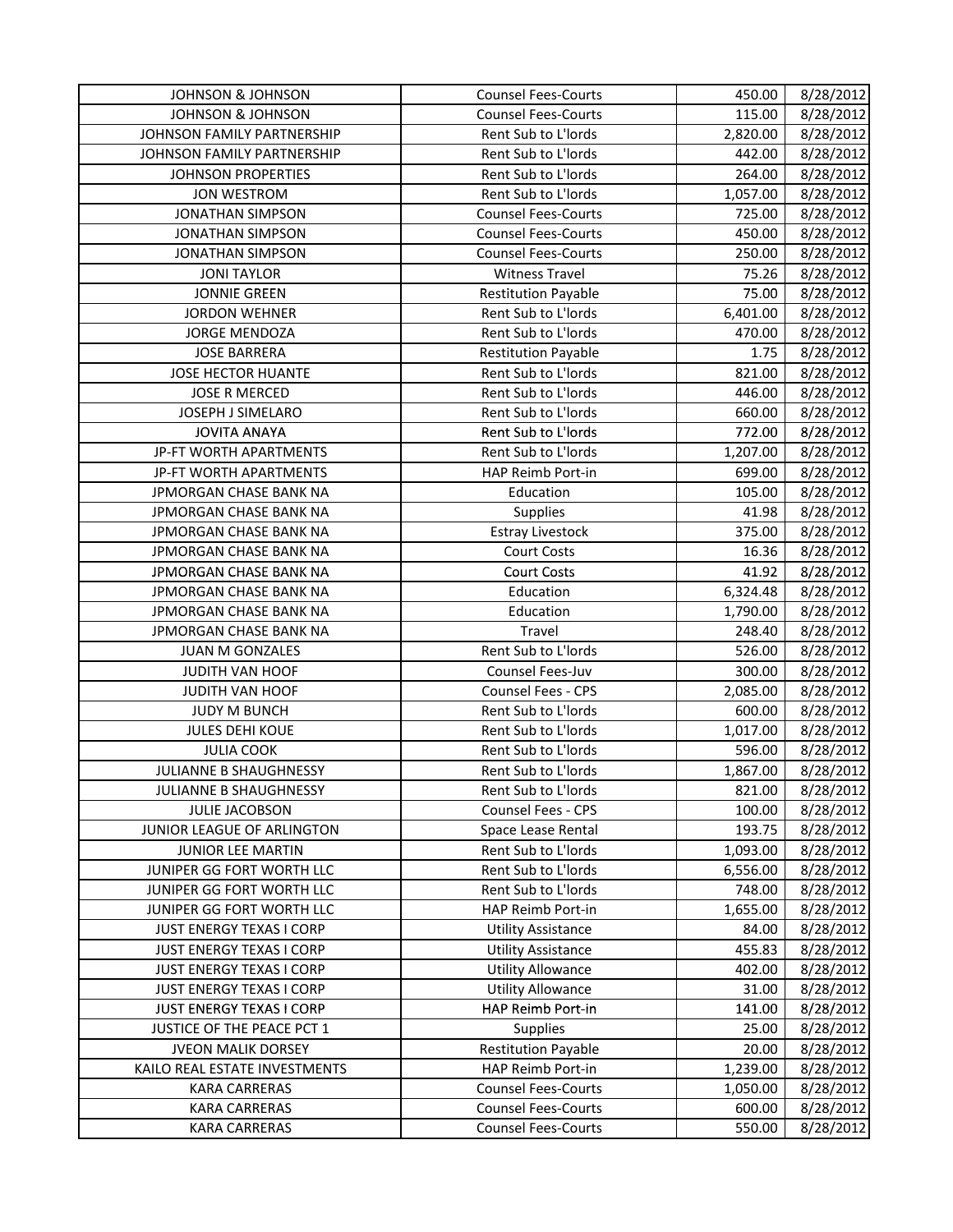| <b>KARA CARRERAS</b>                | <b>Counsel Fees-Courts</b> | 875.00   | 8/28/2012 |
|-------------------------------------|----------------------------|----------|-----------|
| <b>KARA CARRERAS</b>                | <b>Counsel Fees-Courts</b> | 625.00   | 8/28/2012 |
| <b>KARA CARRERAS</b>                | <b>Counsel Fees-Courts</b> | 200.00   | 8/28/2012 |
| <b>KARA CARRERAS</b>                | <b>Counsel Fees-Courts</b> | 400.00   | 8/28/2012 |
| <b>KARA CARRERAS</b>                | <b>Counsel Fees-Courts</b> | 900.00   | 8/28/2012 |
| <b>KARA CARRERAS</b>                | <b>Interpreter Fees</b>    | 100.00   | 8/28/2012 |
| <b>KAREN A POWELL</b>               | Rent Sub to L'Iords        | 1,010.00 | 8/28/2012 |
| <b>KAREN C BOHLING</b>              | Rent Sub to L'Iords        | 675.00   | 8/28/2012 |
| <b>KARMEN JOHNSON</b>               | <b>Counsel Fees - CPS</b>  | 414.00   | 8/28/2012 |
| <b>KARMEN JOHNSON</b>               | Counsel Fees - CPS         | 700.00   | 8/28/2012 |
| KARTEN PSYCHOLOGICAL SERVICES       | Psych Exam/Testimony       | 350.00   | 8/28/2012 |
| <b>KASEY TUCKER</b>                 | <b>Restitution Payable</b> | 75.00    | 8/28/2012 |
| <b>KASHIF KHAN</b>                  | Rent Sub to L'Iords        | 1,233.00 | 8/28/2012 |
| <b>KATHERYN HAYWOOD</b>             | <b>Counsel Fees-Courts</b> | 3,350.00 | 8/28/2012 |
| KATHLEEN GALLAGHER REALTY           | Rent Sub to L'Iords        | 603.00   | 8/28/2012 |
| KATHLEEN JEANNE MEGONIGAL           | Counsel Fees-Juv           | 25.00    | 8/28/2012 |
| KATHLEEN JEANNE MEGONIGAL           | Counsel Fees - CPS         | 100.00   | 8/28/2012 |
| <b>KATHRYN B HARGIS</b>             | Rent Sub to L'Iords        | 570.00   | 8/28/2012 |
| <b>KATHRYN B THOMPSON</b>           | Rent Sub to L'Iords        | 363.00   | 8/28/2012 |
| <b>KATHRYN CRAVEN</b>               | Counsel Fees - CPS         | 900.00   | 8/28/2012 |
| <b>KATHRYN S STEPHAN</b>            | Rent Sub to L'Iords        | 372.00   | 8/28/2012 |
| <b>KATHY WALKER</b>                 | Rent Sub to L'Iords        | 1,725.00 | 8/28/2012 |
| <b>KATRINA CHAPPEL</b>              | Rent Sub to L'Iords        | 510.00   | 8/28/2012 |
| KEARNEY/WYNN ATTORNEYS AT LAW       | <b>Counsel Fees-Courts</b> | 425.00   | 8/28/2012 |
| <b>KEITH MCKAY</b>                  | <b>Counsel Fees-Courts</b> | 600.00   | 8/28/2012 |
| <b>KEITH VINCENT</b>                | Education                  | 250.00   | 8/28/2012 |
| KELLER SENIOR COMMUNITY LP          | Rent Sub to L'Iords        | 2,214.00 | 8/28/2012 |
| KELLER SENIOR COMMUNITY LP          | HAP Reimb Port-in          | 510.00   | 8/28/2012 |
| <b>KELLI ANAVITARTE</b>             | Clothing                   | 116.87   | 8/28/2012 |
| <b>KELLY R GOODNESS PHD</b>         | Psych Exam/Testimony       | 1,200.00 | 8/28/2012 |
| KELLY R GOODNESS PHD                | Psych Exam/Testimony       | 450.00   | 8/28/2012 |
| KELLY R GOODNESS PHD                | Psych Exam/Testimony       | 450.00   | 8/28/2012 |
| <b>KELLYE SWANDA</b>                | Counsel Fees - CPS         | 200.00   | 8/28/2012 |
| <b>KENNETH N MORTON</b>             | Rent Sub to L'Iords        | 2,037.00 | 8/28/2012 |
| <b>KENNETH R GORDON PC</b>          | <b>Counsel Fees-Courts</b> | 450.00   | 8/28/2012 |
| KENNETH RAYE BOLTON                 | Rent Sub to L'Iords        | 745.00   | 8/28/2012 |
| KENNETH W MULLEN                    | <b>Counsel Fees-Courts</b> | 1,200.00 | 8/28/2012 |
| <b>KERRI MARSHALL</b>               | Rent Sub to L'Iords        | 415.00   | 8/28/2012 |
| <b>KERRI WEBB</b>                   | Rent Sub to L'Iords        | 411.00   | 8/28/2012 |
| <b>KERRY CRAWFORD</b>               | Rent Sub to L'Iords        | 434.00   | 8/28/2012 |
| <b>KERRY OWENS</b>                  | Counsel Fees - CPS         | 400.00   | 8/28/2012 |
| <b>KERRY OWENS</b>                  | Counsel Fees - CPS         | 820.00   | 8/28/2012 |
| <b>KERRY OWENS</b>                  | Counsel Fees-Probate       | 2,200.00 | 8/28/2012 |
| <b>KEVIN D RILEY</b>                | Rent Sub to L'Iords        | 657.00   | 8/28/2012 |
| <b>KEVIN MITCHELL</b>               | <b>Restitution Payable</b> | 35.33    | 8/28/2012 |
| <b>KEYANNA L HUDSPETH</b>           | Rent Sub to L'Iords        | 571.00   | 8/28/2012 |
| <b>KHANH LE</b>                     | Rent Sub to L'Iords        | 726.00   | 8/28/2012 |
| KHANH V NGUYEN                      | Rent Sub to L'Iords        | 608.00   | 8/28/2012 |
| <b>KHANTY SOUPHANKHAISY</b>         | Hith Dept Immu Fees        | 28.00    | 8/28/2012 |
| KILPATRICK EQUIPMENT COMPANY        | Supplies                   | 1,190.00 | 8/28/2012 |
| KIM & ANDREWS, ATTORNEYS AT LAW LLP | <b>Counsel Fees-Courts</b> | 590.00   | 8/28/2012 |
| <b>KIM HAMILTON</b>                 | <b>Counsel Fees-Courts</b> | 150.00   | 8/28/2012 |
| <b>KIM HAMILTON</b>                 | <b>Counsel Fees-Courts</b> | 550.00   | 8/28/2012 |
|                                     |                            |          |           |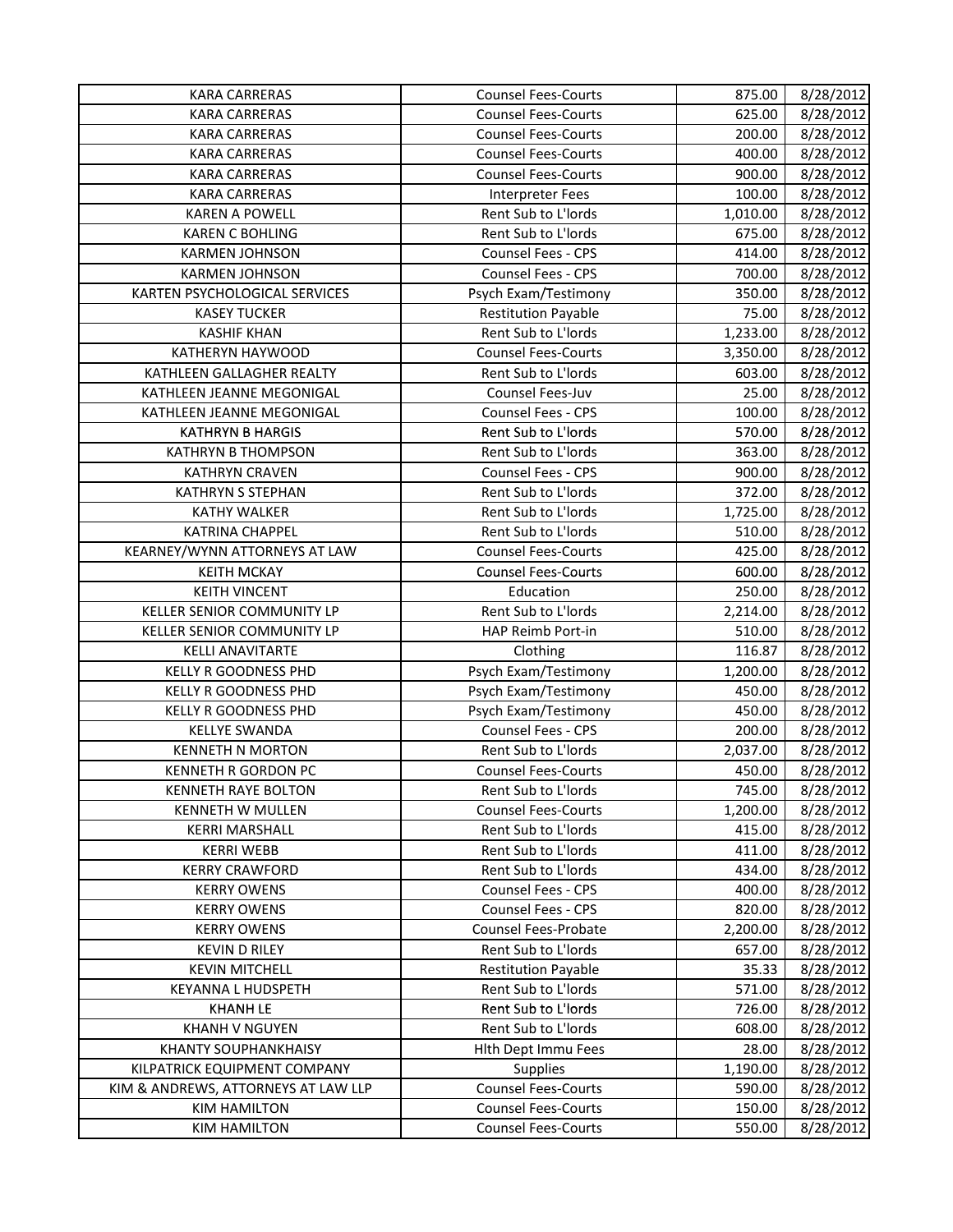| KIMBERLEY CAMPBELL             | <b>Counsel Fees-Courts</b>  | 585.00   | 8/28/2012 |
|--------------------------------|-----------------------------|----------|-----------|
| KIMBERLEY CAMPBELL             | <b>Counsel Fees-Courts</b>  | 200.00   | 8/28/2012 |
| KIMBERLY BUTLER                | Counsel Fees - CPS          | 100.00   | 8/28/2012 |
| KIMBERLY DEWEY                 | Counsel Fees - CPS          | 200.00   | 8/28/2012 |
| KIMBERLY MENDEZ                | <b>Restitution Payable</b>  | 60.00    | 8/28/2012 |
| <b>KINSEY KROEGER</b>          | Rent Sub to L'Iords         | 750.00   | 8/28/2012 |
| <b>KIRPAL BHOGAL</b>           | Rent Sub to L'Iords         | 2,239.00 | 8/28/2012 |
| KIWI SOLUTION INC              | Rent Sub to L'Iords         | 913.00   | 8/28/2012 |
| <b>KOBBY T WARREN</b>          | <b>Counsel Fees-Courts</b>  | 300.00   | 8/28/2012 |
| KOSEL INVESTMENTS INC          | Rent Sub to L'Iords         | 945.00   | 8/28/2012 |
| <b>KRISTI LYNN JONES</b>       | Rent Sub to L'Iords         | 276.00   | 8/28/2012 |
| <b>KRISTINA WEST</b>           | Counsel Fees - CPS          | 200.00   | 8/28/2012 |
| KROGER #695                    | <b>Expanded Nutri Pgrm</b>  | 47.33    | 8/28/2012 |
| KRR VILLAS ON BEAR CREEK LP    | Rent Sub to L'Iords         | 2,801.00 | 8/28/2012 |
| KRR VILLAS ON BEAR CREEK LP    | HAP Reimb Port-in           | 389.00   | 8/28/2012 |
| KSM EXCHANGE LLC               | Parts and Supplies          | (1.86)   | 8/28/2012 |
| <b>KSM EXCHANGE LLC</b>        | Parts and Supplies          | 160.77   | 8/28/2012 |
| <b>KULVIR BHOGAL</b>           | Rent Sub to L'Iords         | 5,300.00 | 8/28/2012 |
| <b>KULVIR BHOGAL</b>           | HAP Reimb Port-in           | 868.00   | 8/28/2012 |
| L C JACKSON                    | <b>Utility Allowance</b>    | 24.00    | 8/28/2012 |
| L G CORNISH JR                 | <b>Bail Bond Surety Fee</b> | 13.50    | 8/28/2012 |
| L G CORNISH JR                 | <b>Bail Bond Surety Fee</b> | 1.50     | 8/28/2012 |
| LA PRIMAVERA ASSOCIATES LP     | Rent Sub to L'Iords         | 922.00   | 8/28/2012 |
| LA PRIMAVERA ASSOCIATES LP     | Rent Sub to L'Iords         | 1,639.00 | 8/28/2012 |
| LAAUNDREANETTE L WILLIAMS      | Rent Sub to L'Iords         | 425.00   | 8/28/2012 |
| LACKLAND TAJ LP                | Rent Sub to L'Iords         | 571.00   | 8/28/2012 |
| LACKLAND TAJ LP                | Rent Sub to L'Iords         | 474.00   | 8/28/2012 |
| <b>LACY BRITTEN</b>            | <b>Counsel Fees - CPS</b>   | 200.00   | 8/28/2012 |
| <b>LAJONDA HARRIS</b>          | Rent Sub to L'Iords         | 850.00   | 8/28/2012 |
| <b>LAKESIDE BUSINESS WORKS</b> | Rental Assistance           | 275.00   | 8/28/2012 |
| LAKESIDE BUSINESS WORKS        | <b>Utility Assistance</b>   | 124.79   | 8/28/2012 |
| LAKEVIEW ON SHADY OAKS LLC     | Rent Sub to L'Iords         | 4,479.00 | 8/28/2012 |
| LAKEVIEW ON SHADY OAKS LLC     | Rent Sub to L'Iords         | 403.00   | 8/28/2012 |
| LAKEVIEW ON SHADY OAKS LLC     | HAP Reimb Port-in           | 971.00   | 8/28/2012 |
| <b>LAL CHAUHAN</b>             | Rent Sub to L'Iords         | 482.00   | 8/28/2012 |
| LAMAR Q WILLIAMS               | Rent Sub to L'Iords         | 975.00   | 8/28/2012 |
| LAN NINH HUYNH                 | Rent Sub to L'Iords         | 453.00   | 8/28/2012 |
| LANDMARK EQUIPMENT INC         | Parts and Supplies          | 185.50   | 8/28/2012 |
| LANGUAGE LINE SERVICES INC     | <b>Interpreter Fees</b>     | 16.42    | 8/28/2012 |
| <b>LARRY HUMPHRIES</b>         | Rent Sub to L'Iords         | 747.00   | 8/28/2012 |
| <b>LARRY REED</b>              | Clothing                    | 166.93   | 8/28/2012 |
| LASERLINK INTERNATIONAL INC    | Supplies                    | 250.00   | 8/28/2012 |
| LASERLINK INTERNATIONAL INC    | Supplies                    | 158.00   | 8/28/2012 |
| LASERLINK INTERNATIONAL INC    | Supplies                    | 1,624.00 | 8/28/2012 |
| LASERLINK INTERNATIONAL INC    | Supplies                    | 208.00   | 8/28/2012 |
| LASERLINK INTERNATIONAL INC    | Supplies                    | 150.00   | 8/28/2012 |
| LASERLINK INTERNATIONAL INC    | <b>Supplies</b>             | 245.00   | 8/28/2012 |
| LASERLINK INTERNATIONAL INC    | <b>Supplies</b>             | 749.70   | 8/28/2012 |
| LASERLINK INTERNATIONAL INC    | <b>Supplies</b>             | 976.00   | 8/28/2012 |
| LASERLINK INTERNATIONAL INC    | <b>Supplies</b>             | 144.00   | 8/28/2012 |
| LASERLINK INTERNATIONAL INC    | <b>Supplies</b>             | 461.95   | 8/28/2012 |
| LASERLINK INTERNATIONAL INC    | Supplies                    | 112.00   | 8/28/2012 |
| LASERLINK INTERNATIONAL INC    | Supplies                    | 59.95    | 8/28/2012 |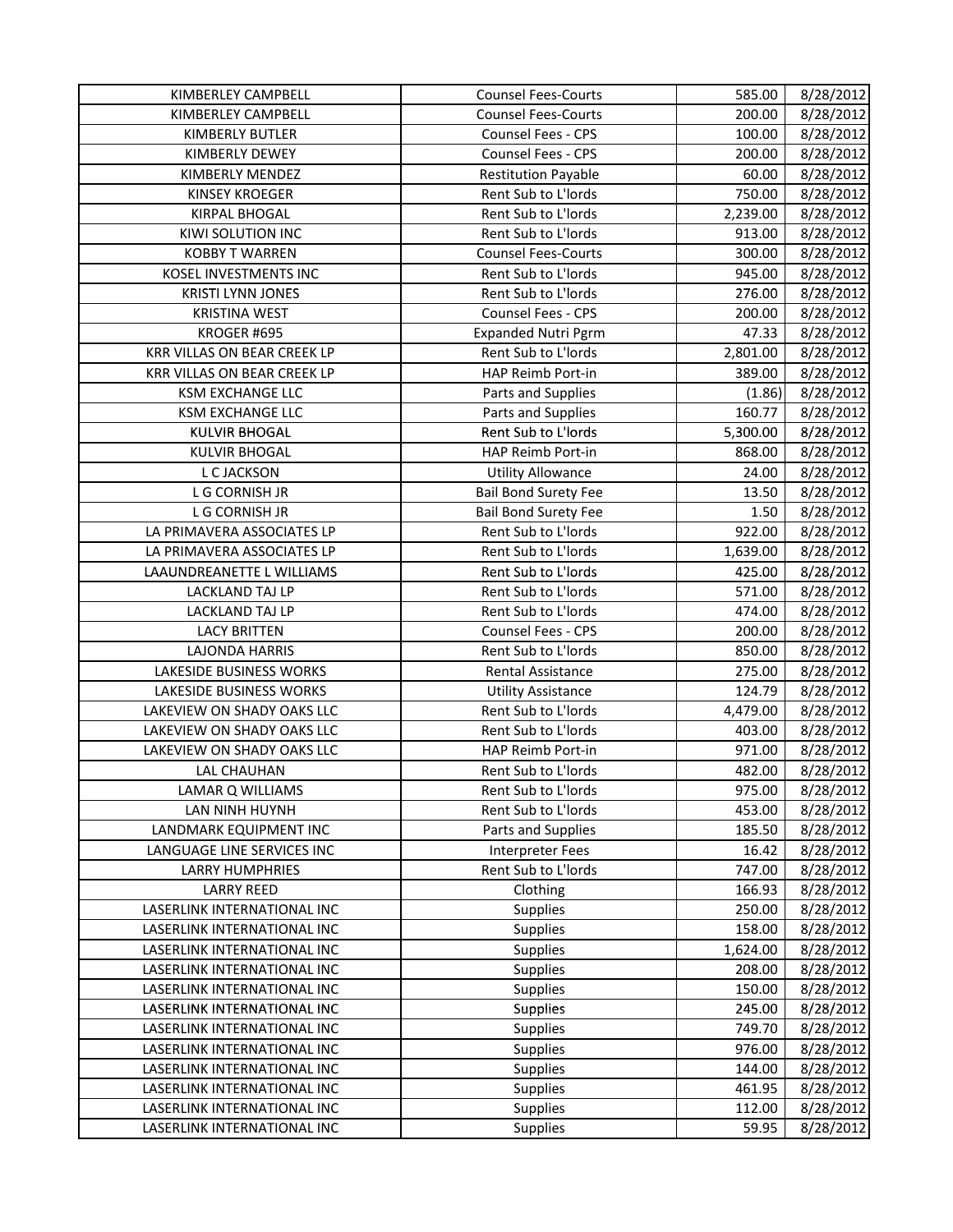| LASERLINK INTERNATIONAL INC                                          | Supplies                                         | 49.00              | 8/28/2012              |
|----------------------------------------------------------------------|--------------------------------------------------|--------------------|------------------------|
| LASERLINK INTERNATIONAL INC                                          | <b>Supplies</b>                                  | 210.00             | 8/28/2012              |
| LASERLINK INTERNATIONAL INC                                          | <b>Supplies</b>                                  | 630.00             | 8/28/2012              |
| LASERLINK INTERNATIONAL INC                                          | Supplies                                         | 24.70              | 8/28/2012              |
| LASERLINK INTERNATIONAL INC                                          | <b>Computer Supplies</b>                         | 560.00             | 8/28/2012              |
| LASERLINK INTERNATIONAL INC                                          | Supplies                                         | 78.60              | 8/28/2012              |
| LASERLINK INTERNATIONAL INC                                          | Supplies                                         | 1,033.00           | 8/28/2012              |
| LASERLINK INTERNATIONAL INC                                          | Supplies                                         | 93.51              | 8/28/2012              |
| LASERLINK INTERNATIONAL INC                                          | <b>Computer Supplies</b>                         | 47.50              | 8/28/2012              |
| LATEPH ADENIJI                                                       | <b>Counsel Fees-Courts</b>                       | 950.00             | 8/28/2012              |
| LATEPH ADENIJI                                                       | <b>Counsel Fees-Courts</b>                       | 625.00             | 8/28/2012              |
| LATEPH ADENIJI                                                       | Counsel Fees-Juv                                 | 100.00             | 8/28/2012              |
| LATISHI WRIGHT                                                       | Clothing                                         | 169.76             | 8/28/2012              |
| <b>LAUCO ENTERPRISES</b>                                             | Rent Sub to L'Iords                              | 908.00             | 8/28/2012              |
| <b>LAURANCE TRAYLOR</b>                                              | Rent Sub to L'Iords                              | 775.00             | 8/28/2012              |
| <b>LAURIVA DAY</b>                                                   | Rent Sub to L'Iords                              | 510.00             | 8/28/2012              |
| LAW OFFICE EDWARD E CASTILLO PLLC                                    | <b>Counsel Fees-Courts</b>                       | 450.00             | 8/28/2012              |
| LAW OFFICE EDWARD E CASTILLO PLLC                                    | <b>Counsel Fees-Courts</b>                       | 550.00             | 8/28/2012              |
| LAW OFFICE EDWARD E CASTILLO PLLC                                    | <b>Counsel Fees-Courts</b>                       | 460.00             | 8/28/2012              |
| LAW OFFICE EDWARD E CASTILLO PLLC                                    | <b>Counsel Fees-Courts</b>                       | 1,675.00           | 8/28/2012              |
| LAW OFFICE EDWARD E CASTILLO PLLC                                    | <b>Counsel Fees-Courts</b>                       | 1,150.00           | 8/28/2012              |
| LAW OFFICE EDWARD E CASTILLO PLLC                                    | Counsel Fees-Juv                                 | 300.00             | 8/28/2012              |
| LAW OFFICE JAMES RYLAND MILLER PLLC                                  | <b>Counsel Fees-Probate</b>                      | 500.00             | 8/28/2012              |
| LAW OFFICE OF ALICE RODRIGUEZ                                        | Counsel Fees - CPS                               | 100.00             | 8/28/2012              |
| LAW OFFICE OF BRADLEY L CLARK PC                                     | <b>Counsel Fees-Courts</b>                       | 2,650.00           | 8/28/2012              |
| LAW OFFICE OF BRADLEY L CLARK PC                                     | <b>Counsel Fees-Courts</b>                       |                    |                        |
| LAW OFFICE OF BRADLEY L CLARK PC                                     | <b>Counsel Fees-Courts</b>                       | 2,750.00           | 8/28/2012              |
| LAW OFFICE OF BRADLEY L CLARK PC                                     | <b>Counsel Fees-Courts</b>                       | 1,300.00<br>700.00 | 8/28/2012<br>8/28/2012 |
| LAW OFFICE OF BRADLEY L CLARK PC                                     | <b>Counsel Fees-Courts</b>                       | 2,800.00           | 8/28/2012              |
| LAW OFFICE OF BRADLEY L CLARK PC                                     | <b>Counsel Fees-Courts</b>                       | 1,500.00           | 8/28/2012              |
| LAW OFFICE OF BRADLEY L CLARK PC                                     | <b>Counsel Fees-Courts</b>                       | 200.00             |                        |
| LAW OFFICE OF BRADLEY L CLARK PC                                     | <b>Counsel Fees-Courts</b>                       |                    | 8/28/2012              |
|                                                                      |                                                  | 100.00             | 8/28/2012              |
| LAW OFFICE OF BRADLEY L CLARK PC                                     | <b>Counsel Fees-Courts</b><br>Counsel Fees - CPS | 150.00             | 8/28/2012              |
| LAW OFFICE OF BRADLEY L CLARK PC<br>LAW OFFICE OF BRADLEY L CLARK PC | Counsel Fees - CPS                               | 5,285.00           | 8/28/2012              |
|                                                                      |                                                  | 200.00             | 8/28/2012              |
| LAW OFFICE OF COURTNEY MILLER PC                                     | <b>Counsel Fees-Courts</b>                       | 300.00             | 8/28/2012              |
| LAW OFFICE OF GANOZA & RODRIGUEZ                                     | <b>Counsel Fees-Courts</b>                       | 350.00             | 8/28/2012              |
| LAW OFFICE OF GARY L NICKELSON                                       | <b>Counsel Fees - CPS</b>                        | 712.50             | 8/28/2012              |
| LAW OFFICE OF GARY L NICKELSON                                       | Counsel Fees - CPS                               | 475.00             | 8/28/2012              |
| LAW OFFICE OF HARMONY M SCHUERMAN P                                  | <b>Counsel Fees-Courts</b>                       | 300.00             | 8/28/2012              |
| LAW OFFICE OF HARMONY M SCHUERMAN P                                  | <b>Counsel Fees-Courts</b>                       | 100.00             | 8/28/2012              |
| LAW OFFICE OF JO AN G ASHLEY                                         | Counsel Fees-Juv                                 | 102.50             | 8/28/2012              |
| LAW OFFICE OF JULIA A MCENTIRE PLLC                                  | <b>Counsel Fees-Courts</b>                       | 200.00             | 8/28/2012              |
| LAW OFFICE OF KEE A ABLES PC                                         | <b>Counsel Fees - CPS</b>                        | 500.00             | 8/28/2012              |
| LAW OFFICE OF KENNETH NEWELL PLLC                                    | <b>Counsel Fees-Courts</b>                       | 150.00             | 8/28/2012              |
| LAW OFFICE OF KENNETH NEWELL PLLC                                    | Counsel Fees-Juv                                 | 100.00             | 8/28/2012              |
| LAW OFFICE OF KENNETH NEWELL PLLC                                    | Counsel Fees - CPS                               | 960.00             | 8/28/2012              |
| LAW OFFICE OF LAUREN GAYDOS DUFFER                                   | <b>Counsel Fees - CPS</b>                        | 100.00             | 8/28/2012              |
| LAW OFFICE OF LISA HAINES                                            | <b>Counsel Fees-Courts</b>                       | 350.00             | 8/28/2012              |
| LAW OFFICE OF LISA HAINES                                            | <b>Counsel Fees-Courts</b>                       | 293.75             | 8/28/2012              |
| LAW OFFICE OF TIM CHOY                                               | <b>Counsel Fees-Courts</b>                       | 150.00             | 8/28/2012              |
| LAW OFFICE OF TIM CHOY                                               | <b>Counsel Fees-Courts</b>                       | 250.00             | 8/28/2012              |
| LAW OFFICES OF WILLIAM T FITZGERALD                                  | Counsel Fees-Probate                             | 2,200.00           | 8/28/2012              |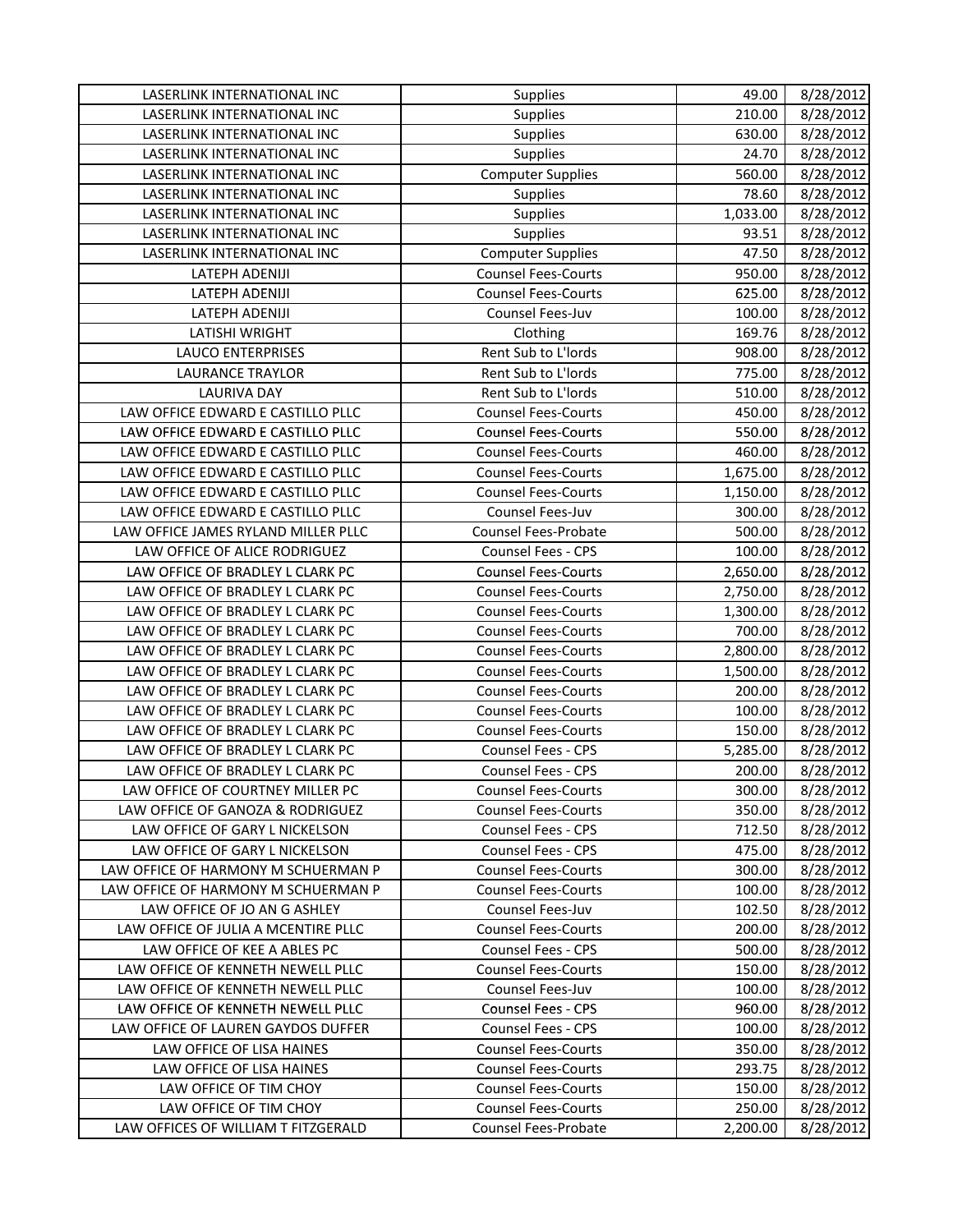| LAWANDA HURST                       | Rent Sub to L'Iords         | 869.00             | 8/28/2012              |
|-------------------------------------|-----------------------------|--------------------|------------------------|
| LAWRENCE ALEXANDER                  | HAP Reimb Port-in           | 922.00             | 8/28/2012              |
| <b>LAYTON MANOR PARTNERS INC</b>    | Rent Sub to L'Iords         | 430.00             | 8/28/2012              |
| <b>LAZARUS LEASING INC</b>          | Rent Sub to L'Iords         | 825.00             | 8/28/2012              |
| LB-RPR REO HOLDING LLC              | Rental Assistance           | 447.50             | 8/28/2012              |
| LEAH PALOMERO PARRENO WILDE         | Rent Sub to L'Iords         | 346.00             | 8/28/2012              |
| LEE E WEST JR                       | Rent Sub to L'Iords         | 772.00             | 8/28/2012              |
| LEGG MASON REAL ESTATE CAPITAL II   | Rent Sub to L'Iords         | 3,782.00           | 8/28/2012              |
| LEIGH ANN SCHENK                    | Counsel Fees - CPS          | 100.00             | 8/28/2012              |
| Leighton G Iles                     | Travel                      | 675.35             | 8/28/2012              |
| LENA POPE HOME INC                  | <b>Subrecipient Service</b> | 2,875.00           | 8/28/2012              |
| LENA POPE HOME INC                  | <b>Professional Service</b> | 20,306.83          | 8/28/2012              |
| LENA POPE HOME INC                  | <b>Professional Service</b> | 20,870.00          | 8/28/2012              |
| LENA POPE HOME INC                  | <b>Professional Service</b> | 102.52             | 8/28/2012              |
| LENA POPE HOME INC                  | <b>Professional Service</b> | 25,701.77          | 8/28/2012              |
| LENA POPE HOME INC                  | Prepaid - Rent              | 21,185.25          | 8/28/2012              |
| LEON REED JR                        | <b>Professional Service</b> | 1,012.50           | 8/28/2012              |
| LEON REED JR                        | <b>Counsel Fees-Courts</b>  | 350.00             | 8/28/2012              |
| LEON REED JR                        | <b>Counsel Fees-Courts</b>  | 400.00             | 8/28/2012              |
| LEON REED JR                        | <b>Counsel Fees-Courts</b>  | 300.00             | 8/28/2012              |
| <b>LEONARD BAKER</b>                | Rent Sub to L'Iords         | 821.00             | 8/28/2012              |
| LEONARD W MOORE III                 | Rent Sub to L'Iords         | 4,546.00           | 8/28/2012              |
| LEONARD W MOORE III                 | Rent Sub to L'Iords         | 637.00             | 8/28/2012              |
| <b>LEROY YORK</b>                   | Rent Sub to L'Iords         | 5,657.00           | 8/28/2012              |
| <b>LEROY YORK</b>                   | Rent Sub to L'Iords         | 700.00             | 8/28/2012              |
| <b>LESA PAMPLIN</b>                 | <b>Counsel Fees-Courts</b>  | 500.00             | 8/28/2012              |
| <b>LESA PAMPLIN</b>                 | <b>Counsel Fees-Courts</b>  | 500.00             | 8/28/2012              |
| <b>LESA PAMPLIN</b>                 | <b>Counsel Fees-Courts</b>  | 1,400.00           | 8/28/2012              |
| <b>LESA PAMPLIN</b>                 | <b>Counsel Fees-Courts</b>  | 1,100.00           | 8/28/2012              |
| LESLIE D CASSTEVENS                 | <b>Court Visitor</b>        | 369.63             | 8/28/2012              |
| LESLIE J BURGOYNE                   | <b>Counsel Fees - CPS</b>   | 150.00             | 8/28/2012              |
| <b>LESLIE JOHNS</b>                 | <b>Counsel Fees-Courts</b>  | 250.00             | 8/28/2012              |
| <b>LESLIE NORMAN</b>                | Rent Sub to L'Iords         | 533.00             | 8/28/2012              |
| <b>LESTER K REED</b>                | Counsel Fees - CPS          | 200.00             | 8/28/2012              |
| <b>LEX JOHNSTON</b>                 | <b>Counsel Fees-Courts</b>  | 300.00             | 8/28/2012              |
| LEXISNEXIS                          | Subscriptions               | 27.00              | 8/28/2012              |
| LEXISNEXIS                          | Subscriptions               | 27.00              | 8/28/2012              |
| LHF PROPERTIES LLC                  | Rent Sub to L'Iords         | 700.00             | 8/28/2012              |
| LHOIST NORTH AMERICA                | <b>Base Stab Materials</b>  | 5,159.54           | 8/28/2012              |
| LHOIST NORTH AMERICA                | <b>Base Stab Materials</b>  | 15,198.56          | 8/28/2012              |
| LIBBY BRADY REAL ESTATE INC         | Rent Sub to L'Iords         | 1,494.00           | 8/28/2012              |
| <b>LILLIE HATCHETT</b>              | Rent Sub to L'Iords         | 1,035.00           | 8/28/2012              |
| LINEBARGER GOGGAN BLAIR & SAMPSON   | JP Collection Fee           | 1,681.61           | 8/28/2012              |
| LIONEL ROBINSON                     | Rent Sub to L'Iords         | 960.00             | 8/28/2012              |
| LISA C BELL                         | Rent Sub to L'Iords         | 923.00             | 8/28/2012              |
|                                     | <b>Counsel Fees-Courts</b>  |                    |                        |
| LISA HOOBLER<br><b>LISA HOOBLER</b> | <b>Counsel Fees-Courts</b>  | 1,625.00<br>400.00 | 8/28/2012<br>8/28/2012 |
|                                     | Rent Sub to L'Iords         |                    |                        |
| LISA L DAWSON                       |                             | 642.00             | 8/28/2012              |
| LISA MULLEN                         | <b>Counsel Fees-Courts</b>  | 265.00             | 8/28/2012              |
| LISA MULLEN                         | <b>Counsel Fees-Courts</b>  | 150.00             | 8/28/2012              |
| <b>LISA MURAD</b>                   | Clothing                    | 333.34             | 8/28/2012              |
| <b>LMW REALTY TRUST</b>             | HAP Reimb Port-in           | 278.00             | 8/28/2012              |
| LOCK TIGHT SECURITY INC             | Supplies                    | 33.00              | 8/28/2012              |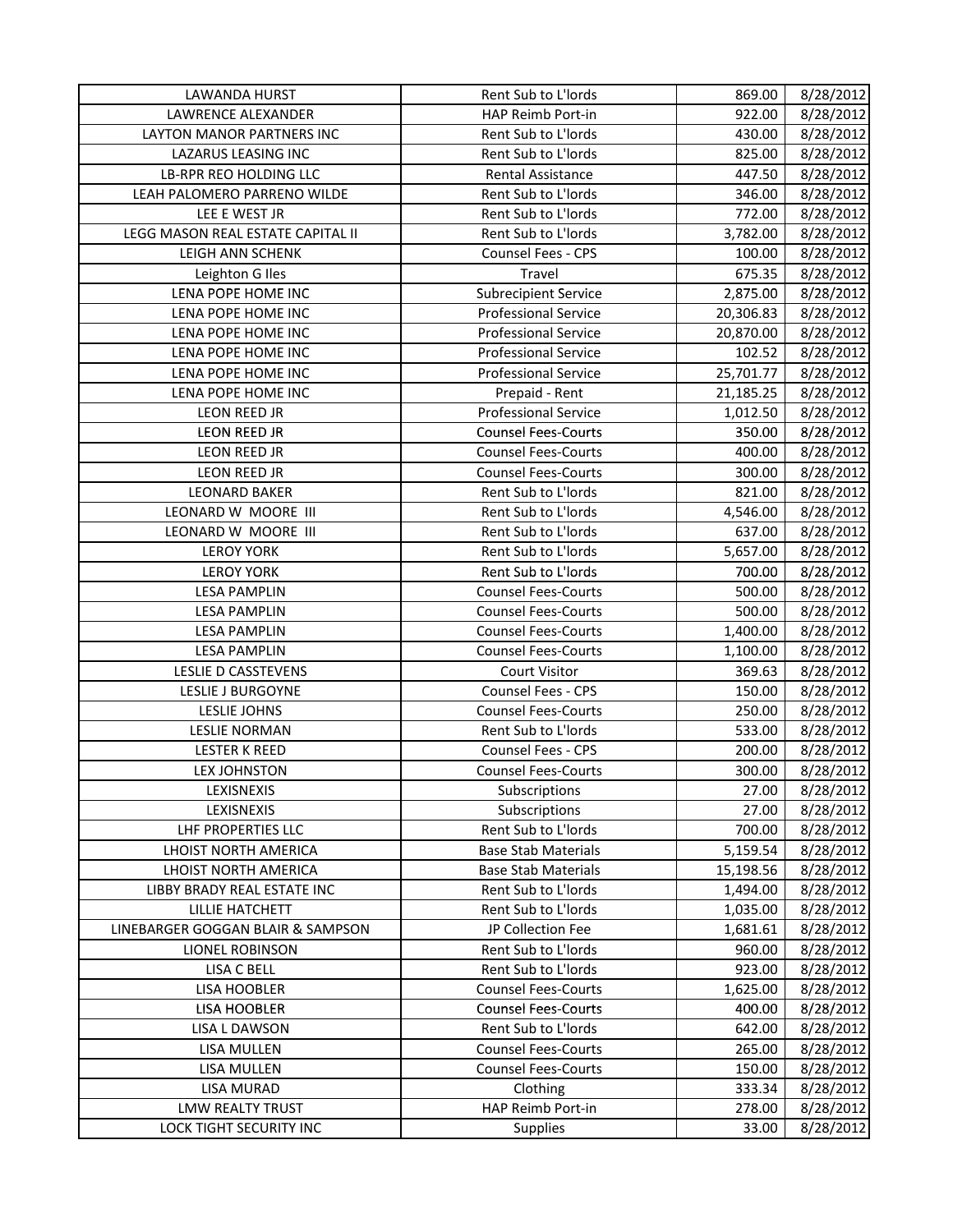| LOCK TIGHT SECURITY INC             | <b>Building Maintenance</b> | 43.00     | 8/28/2012 |
|-------------------------------------|-----------------------------|-----------|-----------|
| <b>LOCK TIGHT SECURITY INC</b>      | <b>Building Maintenance</b> | 72.50     | 8/28/2012 |
| LODGE PROPERTIES MANAGEMENT LLC     | Rent Sub to L'Iords         | 1,088.00  | 8/28/2012 |
| LONG NGUYEN                         | Rent Sub to L'Iords         | 684.00    | 8/28/2012 |
| LOREN C GREEN PC                    | <b>Counsel Fees-Courts</b>  | 350.00    | 8/28/2012 |
| <b>LORI DEANGELIS</b>               | Counsel Fees - CPS          | 500.00    | 8/28/2012 |
| <b>LORIE GRAHAM</b>                 | Reporter's Records          | 2,212.00  | 8/28/2012 |
| <b>LORINE FAYE DUFFEY</b>           | Rent Sub to L'Iords         | 588.00    | 8/28/2012 |
| <b>LOUIE BRICE HARTGRAVES</b>       | Rent Sub to L'Iords         | 1,291.00  | 8/28/2012 |
| LOUIE M HEERWAGEN JR                | Rent Sub to L'Iords         | 519.00    | 8/28/2012 |
| LOWELL THOMAS FENCE CO              | <b>Building Maintenance</b> | 900.00    | 8/28/2012 |
| LOWE'S                              | <b>Range Supplies</b>       | 182.38    | 8/28/2012 |
| LOWE'S                              | Parts and Supplies          | 66.72     | 8/28/2012 |
| LOWE'S                              | <b>Building Maintenance</b> | 57.27     | 8/28/2012 |
| LOWE'S                              | <b>Custodian Supplies</b>   | 79.64     | 8/28/2012 |
| LOWE'S                              | Field Equip&Supplies        | 86.05     | 8/28/2012 |
| LOWE'S                              | <b>Building Maintenance</b> | 226.50    | 8/28/2012 |
| LOWE'S                              | Landscaping Expense         | 64.92     | 8/28/2012 |
| LPD REALTY LLC                      | Rent Sub to L'Iords         | 874.00    | 8/28/2012 |
| LUNCH BOX                           | <b>Meeting Expenses</b>     | 118.30    | 8/28/2012 |
| LUPE G GONZALES                     | Unc Prop-Disburse           | 100.00    | 8/28/2012 |
| LUTHERAN SOCIAL SERV OF THE SOUTH I | <b>Residential Servc</b>    | 12,719.00 | 8/28/2012 |
| <b>LUVAN T TRAN</b>                 | Rent Sub to L'Iords         | 950.00    | 8/28/2012 |
| LYNN KELLY LAW FIRM PC              | Counsel Fees-Probate        | 250.00    | 8/28/2012 |
| LYNNETTE WALLACE                    | Rent Sub to L'Iords         | 625.00    | 8/28/2012 |
| MAEDC-FAIR OAKS LLP                 | Rent Sub to L'Iords         | 2,029.00  | 8/28/2012 |
| M A E D C - FAIR OAKS LLP           | HAP Reimb Port-in           | 510.00    | 8/28/2012 |
| M F PENDERGRAF                      | Investigative               | 600.13    | 8/28/2012 |
| M F PENDERGRAF                      | Investigative               | 150.00    | 8/28/2012 |
| M F PENDERGRAF                      | Investigative               | 387.75    | 8/28/2012 |
| M TRENT LOFTIN                      | <b>Counsel Fees-Courts</b>  | 600.00    | 8/28/2012 |
| M TRENT LOFTIN                      | Counsel Fees-Juv            | 100.00    | 8/28/2012 |
| <b>MACK TIPPENS</b>                 | Rent Sub to L'Iords         | 401.00    | 8/28/2012 |
| <b>MACKJ INC</b>                    | Rent Sub to L'Iords         | 393.00    | 8/28/2012 |
| MADERA LINCOLN MEADOWS LP           | Rent Sub to L'Iords         | 579.00    | 8/28/2012 |
| <b>MADISON SUMMIT LTD</b>           | Prepaid - Rent              | 5,515.00  | 8/28/2012 |
| MAEDC HULEN BEND SENIOR COMMUNITY L | Rent Sub to L'Iords         | 6,853.00  | 8/28/2012 |
| MAEDC HULEN BEND SENIOR COMMUNITY L | Rent Sub to L'Iords         | 398.00    | 8/28/2012 |
| MAEDC PALM HOUSE LLC                | Rent Sub to L'Iords         | 276.00    | 8/28/2012 |
| MAGNOLIA PROJECTS, LTD              | Rent Sub to L'Iords         | 304.00    | 8/28/2012 |
| <b>MAHIN JAN KIANI</b>              | Rent Sub to L'Iords         | 1,373.00  | 8/28/2012 |
| <b>MAHIN JAN KIANI</b>              | Rent Sub to L'Iords         | 900.00    | 8/28/2012 |
| MAINSTREAM PROPERTIES INC           | Rent Sub to L'Iords         | 2,100.00  | 8/28/2012 |
| <b>MAKATI GROUP INC</b>             | Rent Sub to L'Iords         | 822.00    | 8/28/2012 |
| MAMIE BUSH JOHNSON                  | <b>Counsel Fees-Courts</b>  | 300.00    | 8/28/2012 |
| MAMIE BUSH JOHNSON                  | <b>Counsel Fees-Courts</b>  | 1,200.00  | 8/28/2012 |
| MANAGEMENT OF SURREY OAKS LLC       | Rent Sub to L'Iords         | 516.00    | 8/28/2012 |
| <b>MANOHAR RAJPUT</b>               | Rent Sub to L'Iords         | 462.00    | 8/28/2012 |
| MANUEL DELGADO JR                   | Rent Sub to L'Iords         | 152.00    | 8/28/2012 |
| MANUEL MURILLO                      | Rent Sub to L'Iords         | 1,515.00  | 8/28/2012 |
| MARGARET G ANDERSON                 | Rent Sub to L'Iords         | 850.00    | 8/28/2012 |
| MARIA RAMIREZ                       | Rent Sub to L'Iords         | 749.00    | 8/28/2012 |
| MARIA ROSARIO SAI MADIGAN           | Rent Sub to L'Iords         | 581.00    | 8/28/2012 |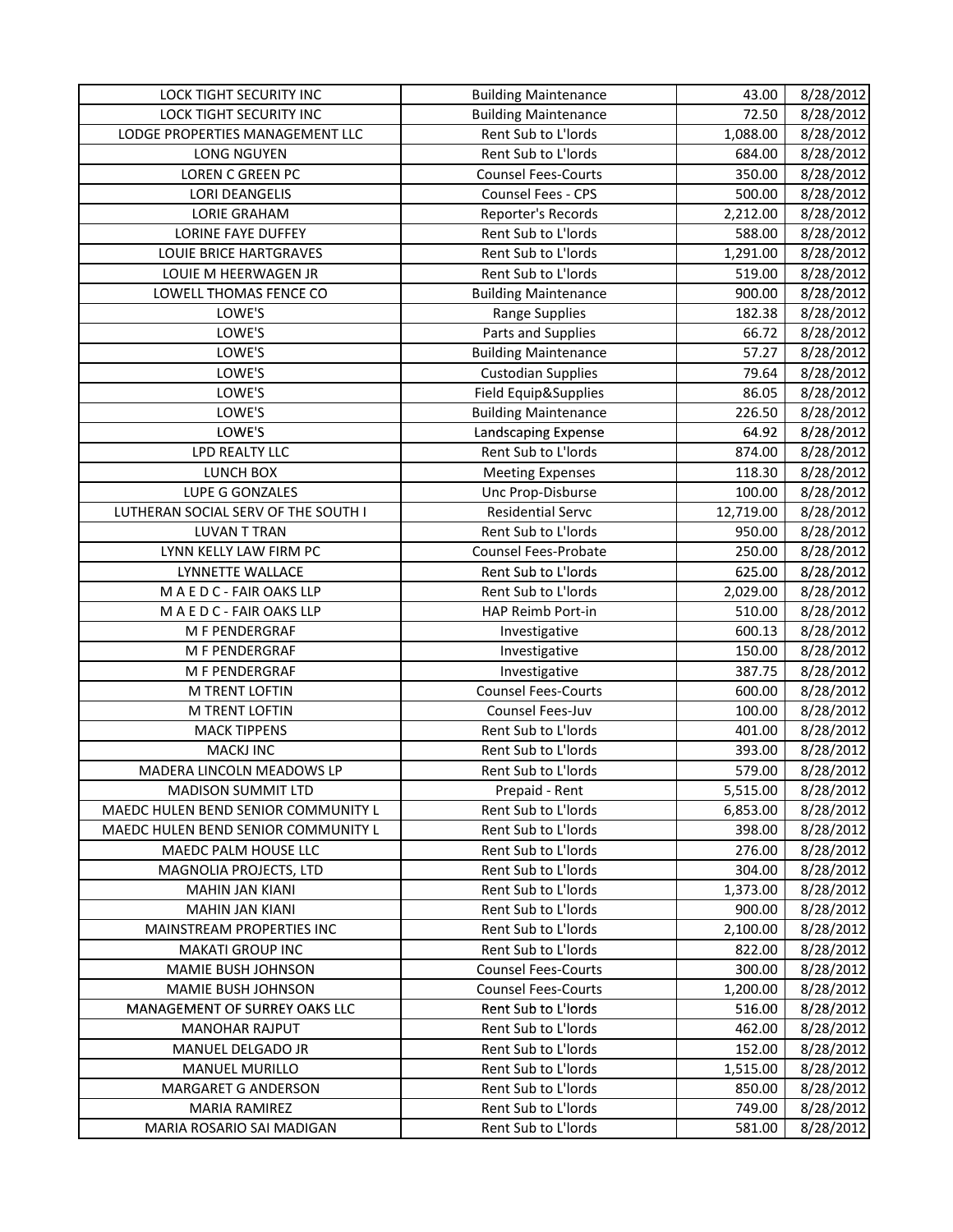| <b>MARIA SANCHEZ</b>           | Rent Sub to L'Iords         | 335.00   | 8/28/2012 |
|--------------------------------|-----------------------------|----------|-----------|
| MARIE PIGG REAL ESTATE         | Rent Sub to L'Iords         | 800.00   | 8/28/2012 |
| MARINE CREEK RESIDENTIAL LP    | Rent Sub to L'Iords         | 5,042.00 | 8/28/2012 |
| MARINE CREEK RESIDENTIAL LP    | Rent Sub to L'Iords         | 1,357.00 | 8/28/2012 |
| MARINE CREEK RESIDENTIAL LP    | HAP Reimb Port-in           | 233.00   | 8/28/2012 |
| <b>MARION BAUGH</b>            | HAP Reimb Port-in           | 918.00   | 8/28/2012 |
| <b>MARION J AIKEN</b>          | Rent Sub to L'Iords         | 925.00   | 8/28/2012 |
| Mark A Thornhill               | Fuel                        | 65.20    | 8/28/2012 |
| <b>MARK D HIXSON</b>           | Rent Sub to L'Iords         | 650.00   | 8/28/2012 |
| MARK D SCOTT & ASSOCIATES PLLC | <b>Counsel Fees-Courts</b>  | 800.00   | 8/28/2012 |
| MARK D SCOTT & ASSOCIATES PLLC | <b>Counsel Fees-Courts</b>  | 137.50   | 8/28/2012 |
| MARK D SCOTT & ASSOCIATES PLLC | <b>Counsel Fees-Courts</b>  | 137.50   | 8/28/2012 |
| <b>MARK D SHEARER</b>          | Rent Sub to L'Iords         | 1,969.00 | 8/28/2012 |
| <b>MARK MCGINNIS</b>           | Rent Sub to L'Iords         | 832.00   | 8/28/2012 |
| <b>MARK ROSTEET</b>            | <b>Counsel Fees-Courts</b>  | 300.00   | 8/28/2012 |
| <b>MARK ROSTEET</b>            | <b>Counsel Fees-Courts</b>  | 300.00   | 8/28/2012 |
| <b>MARK ROSTEET</b>            | <b>Counsel Fees-Courts</b>  | 100.00   | 8/28/2012 |
| <b>MARK SCOTT WILLIS</b>       | Rent Sub to L'Iords         | 627.00   | 8/28/2012 |
| <b>MARTHA TRAN</b>             | Rent Sub to L'Iords         | 821.00   | 8/28/2012 |
| MARTINEZ & BONE REALTY INC     | Rent Sub to L'Iords         | 651.00   | 8/28/2012 |
| <b>MARY B THORNTON</b>         | <b>Counsel Fees-Courts</b>  | 1,350.00 | 8/28/2012 |
| MARY ELLEN ECKLUND             | Rent Sub to L'Iords         | 427.00   | 8/28/2012 |
| <b>MARY R THOMSEN</b>          | Counsel Fees - CPS          | 2,090.00 | 8/28/2012 |
| <b>MARY R THOMSEN</b>          | <b>Litigation Expense</b>   | 83.60    | 8/28/2012 |
| MASTER CLEANING SUPPLY INC     | <b>Custodian Supplies</b>   | 578.40   | 8/28/2012 |
| MASTER CLEANING SUPPLY INC     | <b>Custodian Supplies</b>   | 1,156.80 | 8/28/2012 |
| MATERA PAPER COMPANY INC       | Sheriff Inventory           | 703.75   | 8/28/2012 |
| MATRIX ASSOCIATES              | Rent Sub to L'Iords         | 615.00   | 8/28/2012 |
| MATTHEW BENDER & COMPANY INC   | Law Books                   | 6,702.00 | 8/28/2012 |
| MATTHEW BENDER & COMPANY INC   | Law Books                   | 2,568.65 | 8/28/2012 |
| <b>MATTHEW JUSKO</b>           | <b>Restitution Payable</b>  | 6.00     | 8/28/2012 |
| <b>MAX BREWINGTON</b>          | Counsel Fees-Juv            | 200.00   | 8/28/2012 |
| <b>MAX BREWINGTON</b>          | Counsel Fees - CPS          | 200.00   | 8/28/2012 |
| <b>MAX JOHN STRIKER</b>        | <b>Counsel Fees-Courts</b>  | 600.00   | 8/28/2012 |
| MAXUM HEALTH SERVICES CORP     | <b>Professional Service</b> | 132.50   | 8/28/2012 |
| MAXUM HEALTH SERVICES CORP     | <b>Professional Service</b> | 132.50   | 8/28/2012 |
| MAXUM HEALTH SERVICES CORP     | <b>Professional Service</b> | 132.50   | 8/28/2012 |
| MAXUM HEALTH SERVICES CORP     | <b>Professional Service</b> | 132.50   | 8/28/2012 |
| MAXUM HEALTH SERVICES CORP     | <b>Professional Service</b> | 132.50   | 8/28/2012 |
| MAXUM HEALTH SERVICES CORP     | <b>Professional Service</b> | 132.50   | 8/28/2012 |
| MAXUM HEALTH SERVICES CORP     | <b>Professional Service</b> | 132.50   | 8/28/2012 |
| MAXUM HEALTH SERVICES CORP     | <b>Professional Service</b> | 132.50   | 8/28/2012 |
| MAXUM HEALTH SERVICES CORP     | <b>Professional Service</b> | 100.62   | 8/28/2012 |
| MAXUM HEALTH SERVICES CORP     | <b>Professional Service</b> | 100.62   | 8/28/2012 |
| MAXUM HEALTH SERVICES CORP     | <b>Professional Service</b> | 171.09   | 8/28/2012 |
| MAXUM HEALTH SERVICES CORP     | <b>Professional Service</b> | 100.62   | 8/28/2012 |
| MAXUM HEALTH SERVICES CORP     | <b>Professional Service</b> | 141.77   | 8/28/2012 |
| MAXUM HEALTH SERVICES CORP     | <b>Professional Service</b> | 100.62   | 8/28/2012 |
| MAXUM HEALTH SERVICES CORP     | <b>Professional Service</b> | 553.67   | 8/28/2012 |
| MAXUM HEALTH SERVICES CORP     | <b>Professional Service</b> | 92.71    | 8/28/2012 |
| MAXUM HEALTH SERVICES CORP     | <b>Professional Service</b> | 171.09   | 8/28/2012 |
| MAXUM HEALTH SERVICES CORP     | <b>Professional Service</b> | 100.62   | 8/28/2012 |
| MAXUM HEALTH SERVICES CORP     | <b>Professional Service</b> | 171.09   | 8/28/2012 |
|                                |                             |          |           |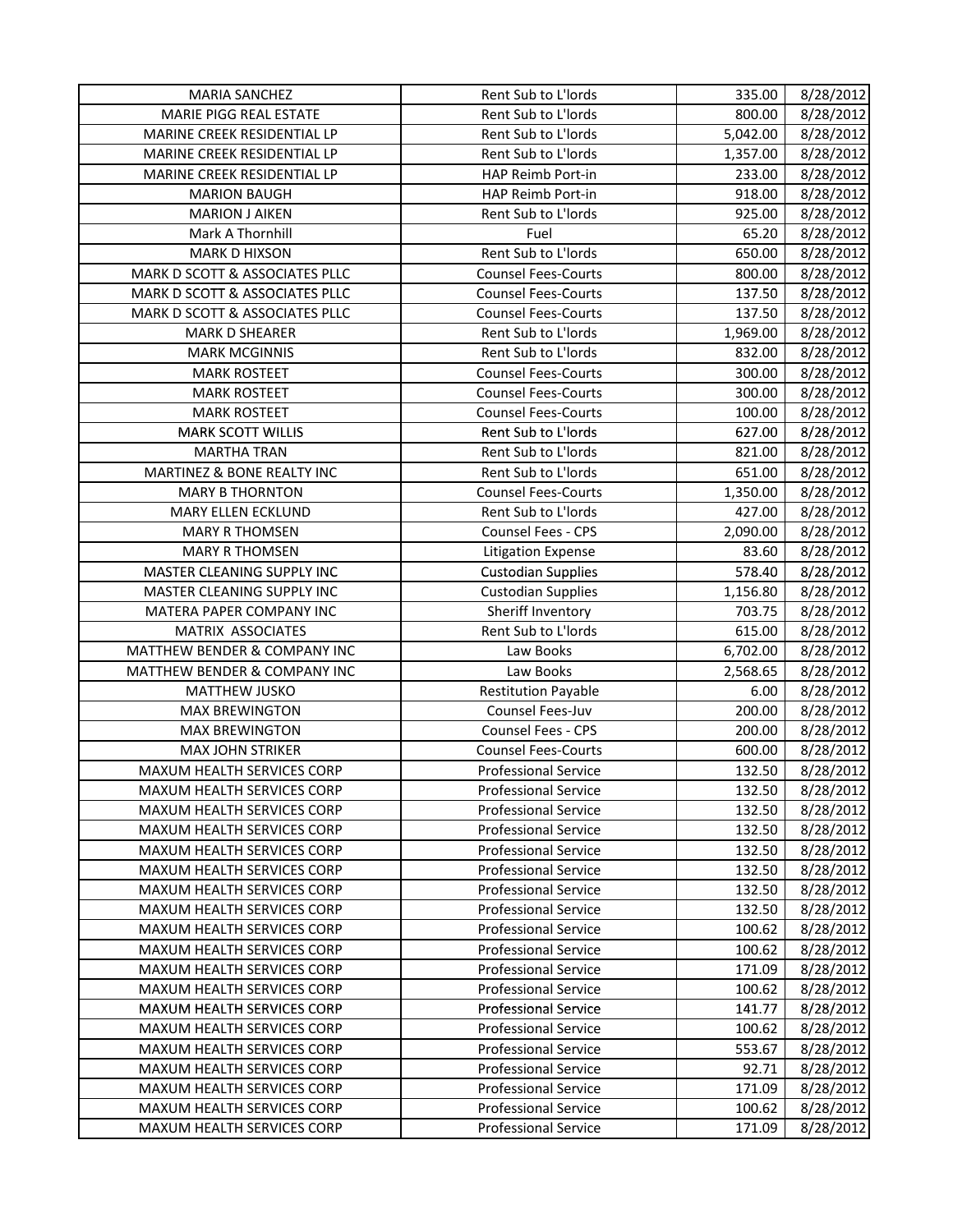| MAXUM HEALTH SERVICES CORP          | <b>Professional Service</b> | 100.62   | 8/28/2012 |
|-------------------------------------|-----------------------------|----------|-----------|
| MAXUM HEALTH SERVICES CORP          | <b>Professional Service</b> | 100.62   | 8/28/2012 |
| MAXUM HEALTH SERVICES CORP          | <b>Professional Service</b> | 171.09   | 8/28/2012 |
| MAXUM HEALTH SERVICES CORP          | <b>Professional Service</b> | 100.62   | 8/28/2012 |
| MAXUM HEALTH SERVICES CORP          | <b>Professional Service</b> | 171.09   | 8/28/2012 |
| MAXUM HEALTH SERVICES CORP          | <b>Professional Service</b> | 100.62   | 8/28/2012 |
| MAXUM HEALTH SERVICES CORP          | <b>Professional Service</b> | 100.62   | 8/28/2012 |
| MAXUM HEALTH SERVICES CORP          | <b>Professional Service</b> | 171.09   | 8/28/2012 |
| MAXUM HEALTH SERVICES CORP          | <b>Professional Service</b> | 100.62   | 8/28/2012 |
| MAYO MEDICAL LABORATORIES           | <b>Professional Service</b> | 50.00    | 8/28/2012 |
| MCARTHUR LAW FIRM PLLC              | Counsel Fees - CPS          | 100.00   | 8/28/2012 |
| MCQUAY INTERNATIONAL                | A/C Maint Contract          | 2,557.86 | 8/28/2012 |
| MCQUAY INTERNATIONAL                | A/C Maint Contract          | 415.70   | 8/28/2012 |
| <b>MDRD LLC</b>                     | Rent Sub to L'Iords         | 452.00   | 8/28/2012 |
| <b>MDRD LLC</b>                     | Rent Sub to L'Iords         | 406.00   | 8/28/2012 |
| MEADOWS OF BEDFORD II APT INVESTORS | Rent Sub to L'Iords         | 3,018.00 | 8/28/2012 |
| MEADOWS OF BEDFORD II APT INVESTORS | Rent Sub to L'Iords         | 925.00   | 8/28/2012 |
| MEADOWS OF BEDFORD II APT INVESTORS | HAP Reimb Port-in           | 510.00   | 8/28/2012 |
| <b>Mechall S Patterson</b>          | Education                   | 50.00    | 8/28/2012 |
| MEDLAN FUNERAL SERVICES INC         | <b>County Burials</b>       | 700.00   | 8/28/2012 |
| MEDLINE INDUSTRIES INC              | <b>Medical Supplies</b>     | 112.80   | 8/28/2012 |
| MEDLINE INDUSTRIES INC              | Lab Supplies                | 387.20   | 8/28/2012 |
| <b>MELANIE F WEBB</b>               | Psych Exam/Testimony        | 500.00   | 8/28/2012 |
| <b>MELANIE FERNANDEZ</b>            | Clothing                    | 400.00   | 8/28/2012 |
| <b>MELINDA HAWKINS</b>              | <b>Meeting Expenses</b>     | 37.87    | 8/28/2012 |
| <b>MELISSIA Y TALTON</b>            | Rent Sub to L'Iords         | 181.00   | 8/28/2012 |
| Melody M Wilkinson                  | Education                   | 549.70   | 8/28/2012 |
| MELVILLE R ASHDOWN                  | Rent Sub to L'Iords         | 1,786.00 | 8/28/2012 |
| MELVILLE R ASHDOWN                  | Rent Sub to L'Iords         | 1,318.00 | 8/28/2012 |
| MEMBER'S BUILDING MAINTENANCE LTD   | <b>Custodian Services</b>   | 56.12    | 8/28/2012 |
| MEMBER'S BUILDING MAINTENANCE LTD   | <b>Custodian Services</b>   | 1,066.28 | 8/28/2012 |
| MEMBER'S BUILDING MAINTENANCE LTD   | <b>Custodian Services</b>   | 1,066.28 | 8/28/2012 |
| MEMBER'S BUILDING MAINTENANCE LTD   | <b>Custodian Services</b>   | 533.14   | 8/28/2012 |
| MEMBER'S BUILDING MAINTENANCE LTD   | <b>Custodian Services</b>   | 1,936.14 | 8/28/2012 |
| MEMBER'S BUILDING MAINTENANCE LTD   | <b>Custodian Services</b>   | 757.62   | 8/28/2012 |
| MEMBER'S BUILDING MAINTENANCE LTD   | <b>Custodian Services</b>   | 1,936.14 | 8/28/2012 |
| MEMBER'S BUILDING MAINTENANCE LTD   | <b>Custodian Services</b>   | 533.14   | 8/28/2012 |
| MEMBER'S BUILDING MAINTENANCE LTD   | <b>Custodian Services</b>   | 645.38   | 8/28/2012 |
| MEMBER'S BUILDING MAINTENANCE LTD   | <b>Custodian Services</b>   | 806.73   | 8/28/2012 |
| MEMBER'S BUILDING MAINTENANCE LTD   | <b>Custodian Services</b>   | 2,258.83 | 8/28/2012 |
| MEMBER'S BUILDING MAINTENANCE LTD   | <b>Custodian Services</b>   | 1,290.76 | 8/28/2012 |
| MEMBER'S BUILDING MAINTENANCE LTD   | <b>Custodian Services</b>   | 1,290.76 | 8/28/2012 |
| MEMBER'S BUILDING MAINTENANCE LTD   | <b>Building Maintenance</b> | 3,142.72 | 8/28/2012 |
| MEMBER'S BUILDING MAINTENANCE LTD   | <b>Custodian Services</b>   | 757.62   | 8/28/2012 |
| MEMBER'S BUILDING MAINTENANCE LTD   | <b>Custodian Services</b>   | 3,952.95 | 8/28/2012 |
| MEMBER'S BUILDING MAINTENANCE LTD   | <b>Custodian Services</b>   | 1,220.61 | 8/28/2012 |
| MEMBER'S BUILDING MAINTENANCE LTD   | <b>Custodian Services</b>   | 1,957.19 | 8/28/2012 |
| MEMBER'S BUILDING MAINTENANCE LTD   | <b>Custodian Services</b>   | 2,862.12 | 8/28/2012 |
| MEMBER'S BUILDING MAINTENANCE LTD   | <b>Custodian Services</b>   | 7,614.78 | 8/28/2012 |
| MEMBER'S BUILDING MAINTENANCE LTD   | <b>Custodian Services</b>   | 8,537.26 | 8/28/2012 |
| MEMBER'S BUILDING MAINTENANCE LTD   | <b>Custodian Services</b>   | 505.08   | 8/28/2012 |
| MEMBER'S BUILDING MAINTENANCE LTD   | <b>Custodian Services</b>   | 6,074.99 | 8/28/2012 |
| MEMBER'S BUILDING MAINTENANCE LTD   | <b>Custodian Services</b>   | 6,755.45 | 8/28/2012 |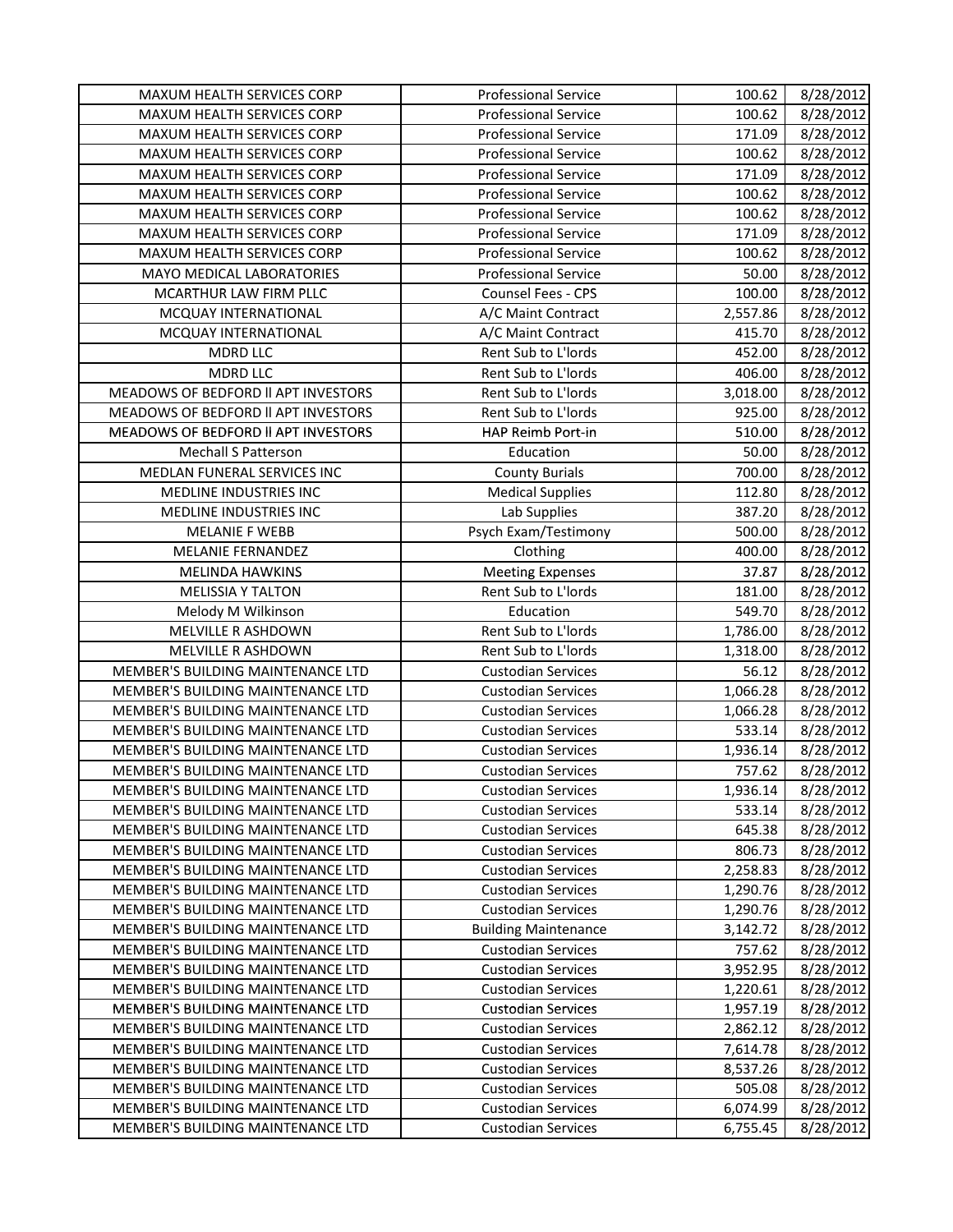| MEMBER'S BUILDING MAINTENANCE LTD | <b>Custodian Services</b>   | 1,220.61  | 8/28/2012 |
|-----------------------------------|-----------------------------|-----------|-----------|
| MEMBER'S BUILDING MAINTENANCE LTD | <b>Custodian Services</b>   | 1,388.97  | 8/28/2012 |
| MEMBER'S BUILDING MAINTENANCE LTD | <b>Custodian Services</b>   | 1,052.25  | 8/28/2012 |
| MEMBER'S BUILDING MAINTENANCE LTD | <b>Custodian Services</b>   | 662.92    | 8/28/2012 |
| MEMBER'S BUILDING MAINTENANCE LTD | <b>Contract Labor</b>       | 2,410.57  | 8/28/2012 |
| MEMBER'S BUILDING MAINTENANCE LTD | Contract Labor              | 2,414.16  | 8/28/2012 |
| MEMBER'S BUILDING MAINTENANCE LTD | Contract Labor              | 2,414.16  | 8/28/2012 |
| MEMBER'S BUILDING MAINTENANCE LTD | <b>Custodian Services</b>   | 1,431.06  | 8/28/2012 |
| MEMBER'S BUILDING MAINTENANCE LTD | <b>Custodian Services</b>   | 785.68    | 8/28/2012 |
| MENTAL HEALTH MENTAL RETARDATION  | <b>Counseling Services</b>  | 458.00    | 8/28/2012 |
| MERCANTILE PARTNERS LP            | Prepaid - Rent              | 16,128.88 | 8/28/2012 |
| MERCANTILE PARTNERS LP            | Prepaid - Other             | 5,663.52  | 8/28/2012 |
| MERCANTILE PARTNERS LP            | Prepaid - Rent              | 4,375.00  | 8/28/2012 |
| MERCANTILE PARTNERS LP            | Prepaid - Other             | 1,536.48  | 8/28/2012 |
| <b>MERRY LAUREEN MOORE</b>        | <b>Court Costs</b>          | 1,500.00  | 8/28/2012 |
| METRO GOLF CARS INC               | Vehicle Maintenance         | 95.00     | 8/28/2012 |
| METROPLEX HOUSE BUYERS LLC        | Rental Assistance           | 788.00    | 8/28/2012 |
| METROPLEX SERVICE WELDING         | Lab Equip Mainten           | 586.00    | 8/28/2012 |
| MHMR OF TARRANT COUNTY            | O/P Group Counseling        | 5,107.50  | 8/28/2012 |
| MHMR OF TARRANT COUNTY            | <b>Subrecipient Service</b> | 7,846.93  | 8/28/2012 |
| MHMR OF TARRANT COUNTY            | <b>Subrecipient Service</b> | 2,453.20  | 8/28/2012 |
| MHMR OF TARRANT COUNTY            | Spec Needs Off Proj         | 4,394.92  | 8/28/2012 |
| MHMR OF TARRANT COUNTY            | Spec Needs Off Proj         | 3,515.33  | 8/28/2012 |
| MHMR OF TARRANT COUNTY            | Prepaid - Rent              | 4,247.48  | 8/28/2012 |
| MHMR OF TARRANT COUNTY            | <b>Professional Service</b> | 2,166.66  | 8/28/2012 |
| MHMR OF TARRANT COUNTY            | <b>Professional Service</b> | 36,224.58 | 8/28/2012 |
| MICHAEL BERGER                    | Counsel Fees - CPS          | 100.00    | 8/28/2012 |
| MICHAEL D TOLAND                  | Rent Sub to L'Iords         | 431.00    | 8/28/2012 |
| MICHAEL DEEGAN                    | <b>Counsel Fees-Courts</b>  | 1,000.00  | 8/28/2012 |
| MICHAEL EARHART                   | <b>Building Maintenance</b> | 139.68    | 8/28/2012 |
| MICHAEL HAILEY                    | Rent Sub to L'Iords         | 950.00    | 8/28/2012 |
| MICHAEL JAMES WILLIAMS            | HAP Reimb Port-in           | 436.00    | 8/28/2012 |
| MICHAEL MOORE                     | Rent Sub to L'Iords         | 477.00    | 8/28/2012 |
| MICHAEL MOORE                     | Rent Sub to L'Iords         | 484.00    | 8/28/2012 |
| MICHAEL PAUL GARCIA               | <b>Counsel Fees-Courts</b>  | 125.00    | 8/28/2012 |
| MICHAEL R GARTNER                 | Rent Sub to L'Iords         | (530.00)  | 8/28/2012 |
| MICHAEL R GARTNER                 | Rent Sub to L'Iords         | 1,566.00  | 8/28/2012 |
| MICHAEL RINEHART                  | Rent Sub to L'Iords         | 1,126.00  | 8/28/2012 |
| MICHAEL SHAWN MATLOCK             | <b>Counsel Fees-Courts</b>  | 350.00    | 8/28/2012 |
| MICHAEL THOMPSON                  | Rent Sub to L'Iords         | 1,496.00  | 8/28/2012 |
| MICHAEL W MCCOWAN                 | Rent Sub to L'Iords         | 541.00    | 8/28/2012 |
| MICHELE M JOHNSON                 | Rent Sub to L'Iords         | 821.00    | 8/28/2012 |
| MICHELLE DO                       | Rent Sub to L'Iords         | 1,743.00  | 8/28/2012 |
| MICHELLE I EUGENE                 | Rent Sub to L'Iords         | 1,449.00  | 8/28/2012 |
| MICHELLE I EUGENE                 | HAP Reimb Port-in           | 337.00    | 8/28/2012 |
| MIGNEAULT FORT WORTH LP           | Rent Sub to L'Iords         | 745.00    | 8/28/2012 |
| MIGNEAULT FORT WORTH LP           | Rent Sub to L'Iords         | 278.00    | 8/28/2012 |
| MIKE CROXTON                      | Rent Sub to L'Iords         | 530.00    | 8/28/2012 |
| MIKE RUBENKOENIG                  | Rent Sub to L'Iords         | 750.00    | 8/28/2012 |
| MIMOSA LANE LLC                   | Prepaid - Rent              | 6,796.84  | 8/28/2012 |
| MINGUS MOUNTAIN ACADEMY           | <b>Residential Servc</b>    | 14,813.85 | 8/28/2012 |
| MINH HUONGTHI NGUYEN              | Rent Sub to L'Iords         | 757.00    | 8/28/2012 |
| MINH THI HUA                      | Rent Sub to L'Iords         | 999.00    | 8/28/2012 |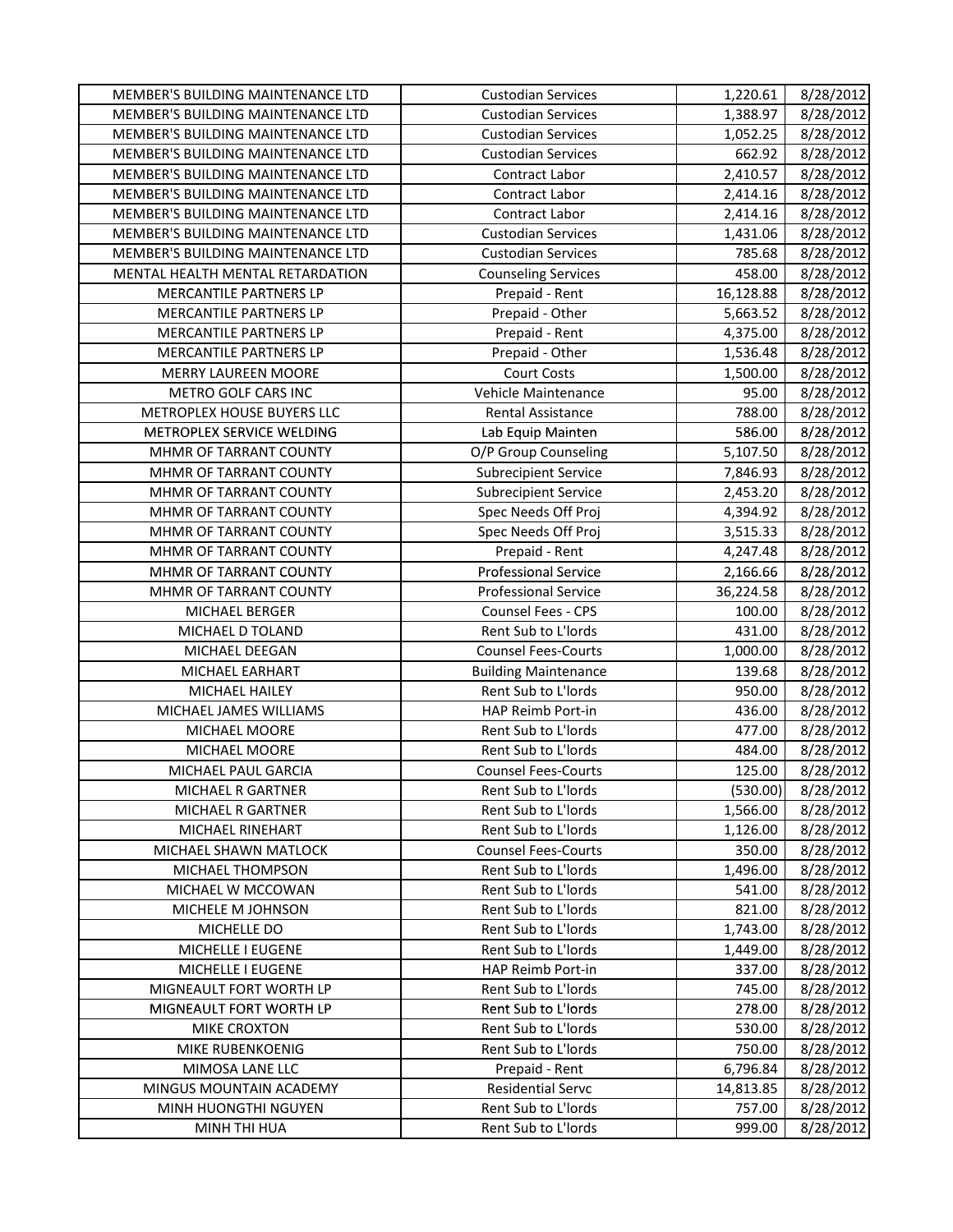| MINICK LAW PC                       | <b>Counsel Fees-Courts</b>  | 125.00   | 8/28/2012 |
|-------------------------------------|-----------------------------|----------|-----------|
| MIPHI INVESTMENTS LLC               | Rent Sub to L'Iords         | 1,445.00 | 8/28/2012 |
| MIR UZAIR                           | Rent Sub to L'Iords         | 518.00   | 8/28/2012 |
| MIRANDA MOORE                       | <b>Restitution Payable</b>  | 148.00   | 8/28/2012 |
| MIRCEA VOLOSEN                      | Rent Sub to L'Iords         | 1,132.00 | 8/28/2012 |
| MITEFF FAMILY PARTNERSHIP           | Rent Sub to L'Iords         | 987.00   | 8/28/2012 |
| MONARCH UTILITIES INC (WSDE 12)     | <b>Utility Assistance</b>   | 133.00   | 8/28/2012 |
| <b>MONICA LEUCK</b>                 | Rent Sub to L'Iords         | 562.00   | 8/28/2012 |
| MONTVALE PROPERTIES LP              | Rental Assistance           | 519.00   | 8/28/2012 |
| MONTVALE PROPERTIES LP              | <b>Utility Assistance</b>   | 29.10    | 8/28/2012 |
| Mr Carnelius L Carey                | Transportation              | 80.01    | 8/28/2012 |
| Mr Christopher D Bell               | Transportation              | 78.62    | 8/28/2012 |
| Mr Clifford R Johnston              | Education                   | 22.00    | 8/28/2012 |
| Mr David W Daniel                   | Travel                      | 220.00   | 8/28/2012 |
| Mr Donald D Jensen                  | Education                   | 119.18   | 8/28/2012 |
| Mr Jerome S Hennigan                | Supplies                    | 161.29   | 8/28/2012 |
| Mr Lawrence Duane                   | Education                   | 98.00    | 8/28/2012 |
| Mr Richard N Dickison               | Travel                      | 60.00    | 8/28/2012 |
| Mr Rick W O'Neal                    | Education                   | 98.00    | 8/28/2012 |
| Mr Timothy G Pickle                 | Education                   | 50.00    | 8/28/2012 |
| Mr Travis D Baker                   | Tuition C/room Train        | 596.16   | 8/28/2012 |
| MRI COUNTRY BEND INVESTMENT FUND LP | Rent Sub to L'Iords         | 1,657.00 | 8/28/2012 |
| MRI COUNTRY BEND INVESTMENT FUND LP | Rent Sub to L'Iords         | 866.00   | 8/28/2012 |
| MRI RIVER GLEN INVESTMENT FUND LP   | Rent Sub to L'Iords         | 3,186.00 | 8/28/2012 |
| MRI RIVER GLEN INVESTMENT FUND LP   | Rent Sub to L'Iords         | 378.00   | 8/28/2012 |
| Ms Candace Fyfe                     | Mileage Allowance           | 150.41   | 8/28/2012 |
| Ms Candace Fyfe                     | Travel                      | 44.00    | 8/28/2012 |
| Ms Christina S Glenn                | Education                   | 273.60   | 8/28/2012 |
| Ms Christina S Glenn                | Education                   | 273.60   | 8/28/2012 |
| Ms Cynthia Bryant                   | Education                   | 1,351.90 | 8/28/2012 |
| Ms Cynthia G Williams               | Mileage Allowance           | 23.31    | 8/28/2012 |
| Ms Cynthia G Williams               | <b>Travel</b>               | 1,354.89 | 8/28/2012 |
| Ms Debbie M Spoonts                 | Transportation              | 351.66   | 8/28/2012 |
| <b>Ms Dianne Matthews</b>           | Education                   | 150.28   | 8/28/2012 |
| Ms Jaclyn Harlos                    | Education                   | 98.00    | 8/28/2012 |
| Ms Jennie G Hoop                    | Mileage Allowance           | 45.51    | 8/28/2012 |
| Ms Jennie G Hoop                    | Travel                      | 280.66   | 8/28/2012 |
| Ms Leslie B Hardy-Maynard           | Travel                      | 20.00    | 8/28/2012 |
| Ms Lisa Beebe                       | Education                   | 1,427.19 | 8/28/2012 |
| Ms Sherry L Hill                    | Education                   | 415.00   | 8/28/2012 |
| Ms Vanassa L Joseph                 | Travel                      | 249.53   | 8/28/2012 |
| MSC INDUSTRIAL SUPPLY CO            | Supplies                    | 50.65    | 8/28/2012 |
| MSC INDUSTRIAL SUPPLY CO            | Parts and Supplies          | 121.74   | 8/28/2012 |
| MURCO WALL PRODUCTS INC             | <b>Building Maintenance</b> | 191.56   | 8/28/2012 |
| MVM SERVICES LLC                    | Prepaid - Rent              | 4,373.33 | 8/28/2012 |
| NADA J RUDDOCK                      | Rent Sub to L'Iords         | 616.00   | 8/28/2012 |
| <b>NAFA INC</b>                     | Parts and Supplies          | 29.21    | 8/28/2012 |
| <b>NAFA INC</b>                     | Parts and Supplies          | 124.04   | 8/28/2012 |
| NAHEED S NASIR                      | Rent Sub to L'Iords         | 1,400.00 | 8/28/2012 |
| <b>NAN BOWEN</b>                    | Rent Sub to L'Iords         | 240.00   | 8/28/2012 |
| <b>NANCY FUGATE</b>                 | Rent Sub to L'Iords         | 1,000.00 | 8/28/2012 |
| <b>NANCY GORDON</b>                 | Counsel Fees - CPS          | 100.00   | 8/28/2012 |
| NANCY J CLAUNCH                     | Rent Sub to L'Iords         | 1,560.00 | 8/28/2012 |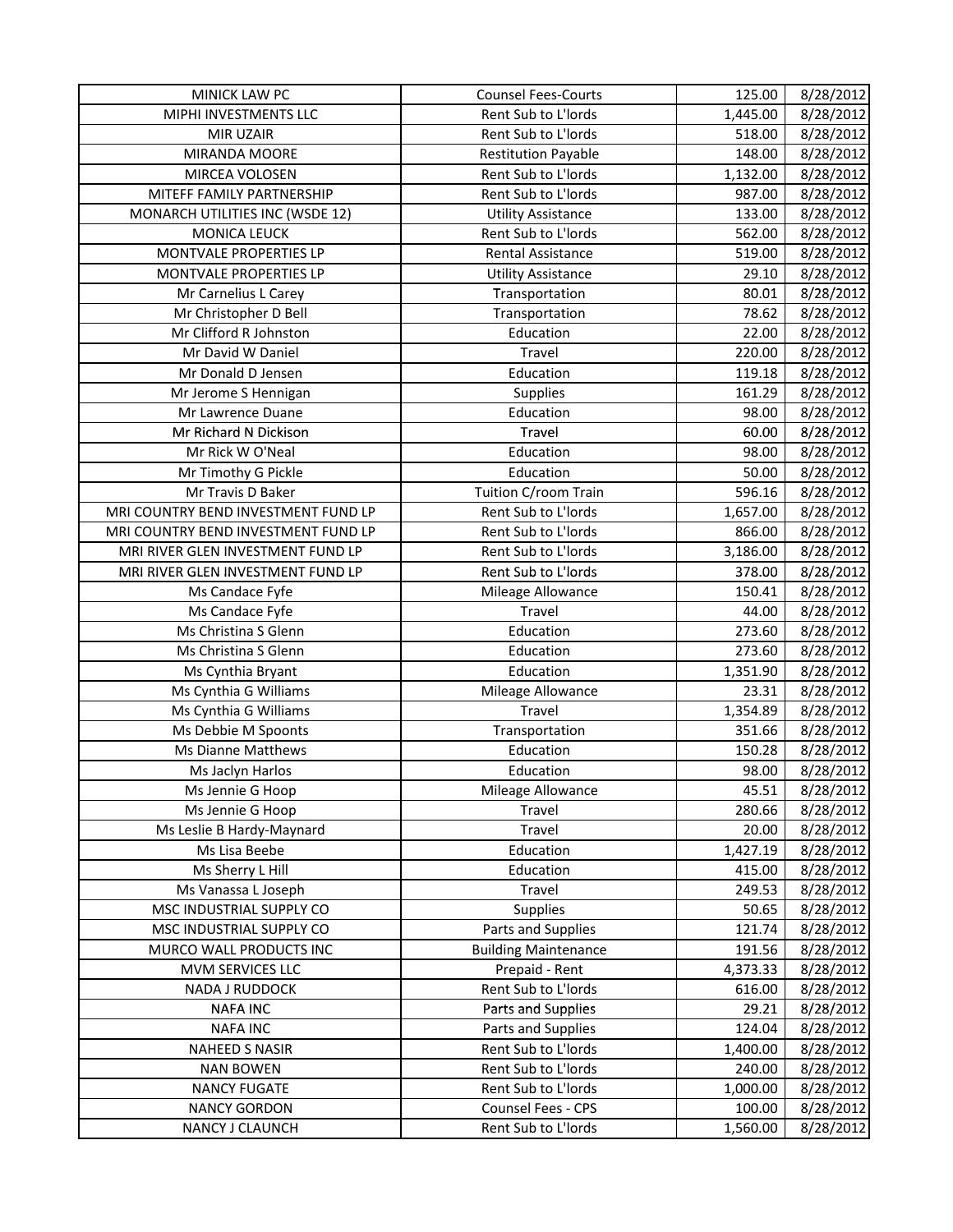| NANKUMARI RAJPUT BHATTI             | Rent Sub to L'Iords         | 1,158.00  | 8/28/2012 |
|-------------------------------------|-----------------------------|-----------|-----------|
| <b>NARENDRA GANDHI</b>              | Rent Sub to L'Iords         | 1,090.00  | 8/28/2012 |
| <b>NATHAN J FRY</b>                 | HAP Reimb Port-in           | 869.00    | 8/28/2012 |
| NATIONAL CENTER ON SHAKEN BABY      | <b>Educational Material</b> | 717.03    | 8/28/2012 |
| NATIONAL JEWISH HEALTH              | <b>Professional Service</b> | 336.00    | 8/28/2012 |
| <b>NAVID ALBAND</b>                 | <b>Counsel Fees-Courts</b>  | 375.00    | 8/28/2012 |
| NDC FT WORTH AFFORDABLE HOUSNG I LT | Rent Sub to L'Iords         | 369.00    | 8/28/2012 |
| NEI DEVELOPMENT LLC                 | Rent Sub to L'Iords         | 1,585.00  | 8/28/2012 |
| NEIGHBORHOOD PARTNERS OF TX LP      | HAP Reimb Port-in           | 305.00    | 8/28/2012 |
| NEIGHBORHOOD WALMART #5181          | Food/Hygiene Assist         | 119.71    | 8/28/2012 |
| NELON LAW GROUP PLLC                | <b>Counsel Fees-Courts</b>  | 900.00    | 8/28/2012 |
| NELON LAW GROUP PLLC                | <b>Counsel Fees-Courts</b>  | 1,050.00  | 8/28/2012 |
| NEUROPATHOLOGY & FORENSIC PATHOLOGY | <b>Professional Service</b> | 1,141.00  | 8/28/2012 |
| NEW ENCOUNTERS RESIDENTAL           | <b>Residential Servc</b>    | 4,285.75  | 8/28/2012 |
| NEW HORIZONS RANCH                  | Clothing                    | 200.00    | 8/28/2012 |
| NEW HORIZONS RANCH & CENTER INC     | <b>Residential Servc</b>    | 8,571.50  | 8/28/2012 |
| NEWBORN & CHILDRENS MED SRVC        | <b>Medical Services</b>     | 2,640.00  | 8/28/2012 |
| <b>NGOC BIGH NGUYEN</b>             | Rent Sub to L'Iords         | 900.00    | 8/28/2012 |
| NHUNG THI DINH                      | Rent Sub to L'Iords         | 1,885.00  | 8/28/2012 |
| NICHOLSON-WATERMAN FAMILY TRUST     | Rent Sub to L'Iords         | 1,164.00  | 8/28/2012 |
| NICULINA HODADEA                    | Rent Sub to L'Iords         | 937.00    | 8/28/2012 |
| <b>NICVIN LLC</b>                   | Rent Sub to L'Iords         | 458.00    | 8/28/2012 |
| <b>NIDHI TANDON</b>                 | Rent Sub to L'Iords         | 956.00    | 8/28/2012 |
| NORMANDALE LTD PARTNERSHIP          | Rent Sub to L'Iords         | 752.00    | 8/28/2012 |
| <b>NORRIS RICHARDSON</b>            | Clothing                    | 169.66    | 8/28/2012 |
| <b>NORSTAR</b>                      | Rent Sub to L'Iords         | 15,796.00 | 8/28/2012 |
| <b>NORSTAR</b>                      | Rent Sub to L'Iords         | 1,303.00  | 8/28/2012 |
| <b>NORSTAR</b>                      | Rent Sub to L'Iords         | 615.00    | 8/28/2012 |
| <b>NORSTAR</b>                      | Rent Sub to L'Iords         | 751.00    | 8/28/2012 |
| <b>NORSTAR</b>                      | HAP Reimb Port-in           | 5,391.00  | 8/28/2012 |
| NORTH HILLS APTS LTD                | Rent Sub to L'Iords         | 1,245.00  | 8/28/2012 |
| NORTH TEXAS ADDICTION COUNSELING    | O/P Group Counseling        | 3,059.25  | 8/28/2012 |
| NORTH TEXAS EQUITIES CORP           | Rent Sub to L'Iords         | 3,339.00  | 8/28/2012 |
| NORTH TEXAS HORIZONS LLC            | Tuition C/room Train        | 2,250.00  | 8/28/2012 |
| NORTH TEXAS REO GROUP INC           | Rent Sub to L'Iords         | 1,729.00  | 8/28/2012 |
| NORTH TEXAS YOUTH CONNECTION        | Clothing                    | 225.00    | 8/28/2012 |
| NORTHCREST SHADYWOOD PARTNERS LP    | Rent Sub to L'Iords         | 1,642.00  | 8/28/2012 |
| NORTHCREST SHADYWOOD PARTNERS LP    | Rent Sub to L'Iords         | 450.00    | 8/28/2012 |
| NORTHCREST SHADYWOOD PARTNERS LP    | Rent Sub to L'Iords         | 1,732.00  | 8/28/2012 |
| NORTHCREST/SHADYWOOD PARTNERS LP    | Rent Sub to L'Iords         | 650.00    | 8/28/2012 |
| NOTTING HILL PARTNERS LP            | Rent Sub to L'Iords         | 9,716.00  | 8/28/2012 |
| NOTTING HILL PARTNERS LP            | Rent Sub to L'Iords         | 494.00    | 8/28/2012 |
| NOTTING HILL PARTNERS LP            | <b>Utility Allowance</b>    | 200.00    | 8/28/2012 |
| NOVARTIS VACCINES & DIAGNASTICS INC | <b>Medical Supplies</b>     | 24,636.00 | 8/28/2012 |
| NPOT PARTNERS I LP                  | Rent Sub to L'Iords         | 1,246.00  | 8/28/2012 |
| NSPIRE WOODS PARTNERS LLC           | Rent Sub to L'Iords         | 2,085.00  | 8/28/2012 |
| NSPIRE WOODS PARTNERS LLC           | Rent Sub to L'Iords         | 1,040.00  | 8/28/2012 |
| NSPIRE WOODS PARTNERS LLC           | Rent Sub to L'Iords         | 2,750.00  | 8/28/2012 |
| NUMBER FIVE COLLINS LLC             | Supplies                    | 152.00    | 8/28/2012 |
| NUMBER FIVE COLLINS LLC             | Supplies                    | 396.00    | 8/28/2012 |
| OAK TIMBERS FORT WORTH SOUTH LP     | Rent Sub to L'Iords         | 631.00    | 8/28/2012 |
| OAK TIMBERS-FORT WORTH SOUTH LP     | Rent Sub to L'Iords         | 3,968.00  | 8/28/2012 |
| OAK TIMBERS-FORT WORTH SOUTH LP     | Rent Sub to L'Iords         | 1,133.00  | 8/28/2012 |
|                                     |                             |           |           |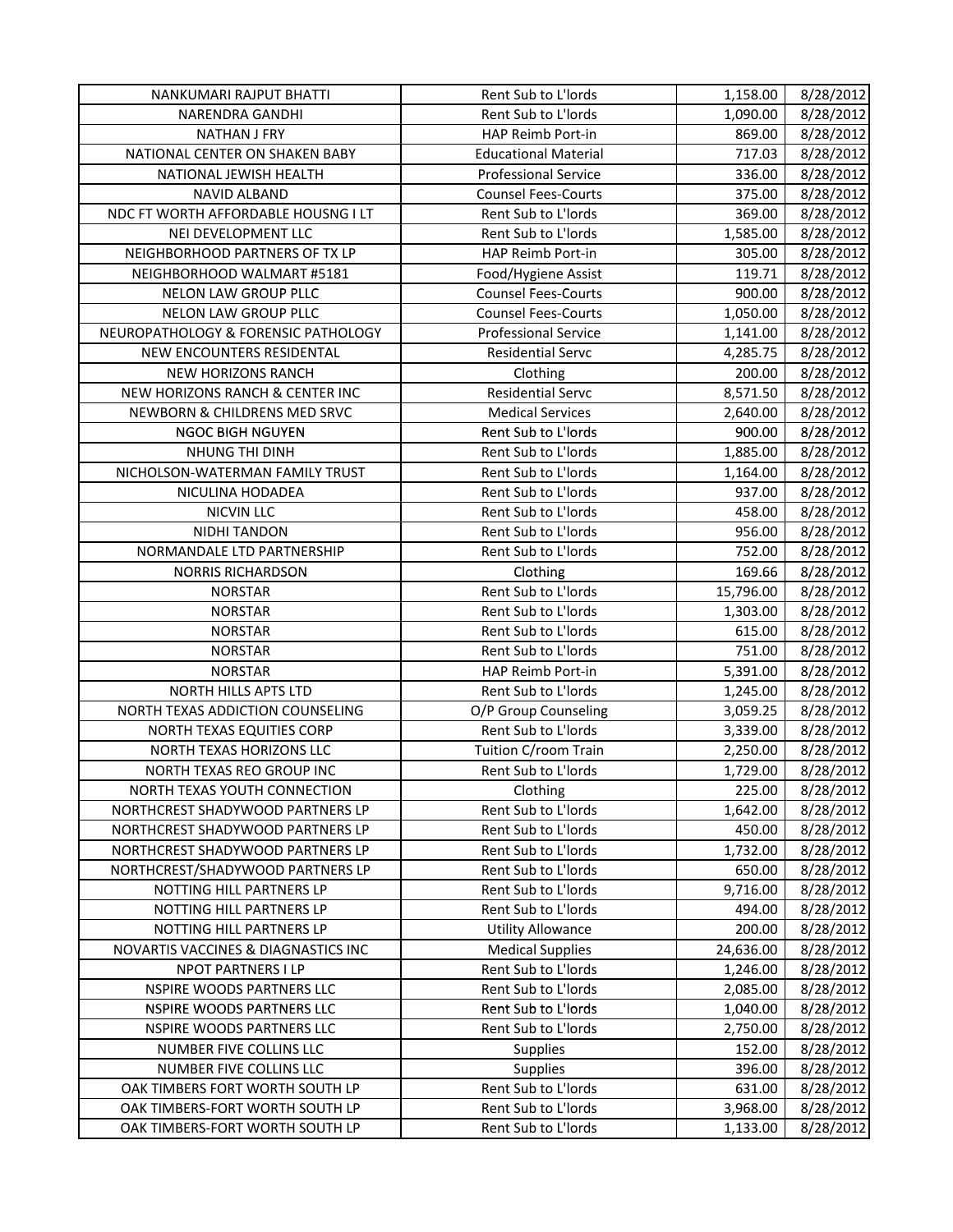| OAK TIMBERS-NORTH GREENBRIAR LP<br>Rent Sub to L'Iords<br>8/28/2012<br>7,309.00<br>8/28/2012<br>OAK TIMBERS-NORTH GREENBRIAR LP<br>Rent Sub to L'Iords<br>822.00<br>OAK TIMBERS-NORTH GREENBRIAR LP<br>HAP Reimb Port-in<br>459.00<br>8/28/2012<br>OAK TIMBERS-WHITE SETTLEMENT<br>Rent Sub to L'Iords<br>8/28/2012<br>1,747.00<br>OAK TIMBERS-WHITE SETTLEMENT<br>Rent Sub to L'Iords<br>8/28/2012<br>1,689.00<br>OAK TIMBERS-WHITE SETTLEMENT II<br>Rent Sub to L'Iords<br>2,452.00<br>8/28/2012<br>OAK TIMBERS-WHITE SETTLEMENT II<br>Rent Sub to L'Iords<br>457.00<br>8/28/2012<br>OAK TIMBERS-WHITE SETTLEMENT II<br>8/28/2012<br><b>HAP Reimb Port-in</b><br>417.00<br>Rent Sub to L'Iords<br>8/28/2012<br><b>OBADIAH BOLES</b><br>1,239.00<br>8/28/2012<br>OCHO VEGAS INC<br>Rent Sub to L'Iords<br>168.00<br>OCHO VEGAS INC<br>Rent Sub to L'Iords<br>410.00<br>8/28/2012<br>O'CONNOR PLACE LP<br>Rent Sub to L'Iords<br>1,095.00<br>8/28/2012<br>O'CONNOR PLACE LP<br>Rent Sub to L'Iords<br>345.00<br>8/28/2012<br>8/28/2012<br>O'CONNOR PLACE LP<br>Rent Sub to L'Iords<br>1,112.00<br>Rent Sub to L'Iords<br>8/28/2012<br><b>ODIS A DARNELL</b><br>824.00<br>Education<br>8/28/2012<br>OGBURNS TRUCK PARTS OF FT WORTH<br>180.00<br>OHC SPECTRUM ONE LLC<br>Rent Sub to L'Iords<br>3,239.00<br>8/28/2012<br>8/28/2012<br>OHC SPECTRUM ONE LLC<br>Rent Sub to L'Iords<br>723.00<br>OHC SPECTRUM ONE LLC<br>Rent Sub to L'Iords<br>650.00<br>8/28/2012<br>OHC SPECTRUM ONE LLC<br>HAP Reimb Port-in<br>1,765.00<br>8/28/2012<br>Rent Sub to L'Iords<br>8/28/2012<br>OHC/COBBLESTONE LTD<br>5,902.00<br>Rent Sub to L'Iords<br>2,298.00<br>8/28/2012<br>OHC/COBBLESTONE LTD<br>Rent Sub to L'Iords<br>476.00<br>8/28/2012<br>OHC/COBBLESTONE LTD<br>OIL PRICE INFORMATION SERVICE LLC<br>8/28/2012<br>Subscriptions<br>336.00<br>8/28/2012<br><b>OKEY AKPOM</b><br><b>Counsel Fees-Courts</b><br>400.00<br><b>OKEY AKPOM</b><br><b>Counsel Fees-Courts</b><br>360.00<br>8/28/2012<br><b>OKEY AKPOM</b><br>750.00<br>8/28/2012<br><b>Counsel Fees-Courts</b><br>100.00<br>8/28/2012<br><b>OKEY AKPOM</b><br><b>Counsel Fees-Courts</b><br><b>OKEY AKPOM</b><br>100.00<br>8/28/2012<br><b>Counsel Fees-Courts</b><br><b>OKEY AKPOM</b><br><b>Counsel Fees-Courts</b><br>125.00<br>8/28/2012<br>OKLAHOMA HOUSING FINANCE AGENCY<br>686.00<br>Port HAP Port-out<br>8/28/2012<br>OKLAHOMA HOUSING FINANCE AGENCY<br>Port Admin Fee Expen<br>42.87<br>8/28/2012<br>OLIVE TREE REALTY SOLUTION LLC<br>Rent Sub to L'Iords<br>497.00<br>8/28/2012<br>OLUBUKOLA OBAYANJU<br><b>Counsel Fees-Courts</b><br>450.00<br>8/28/2012<br>Rent Sub to L'Iords<br>6,540.00<br>8/28/2012<br>ONE AMELIA PARC LP<br>ONE AMELIA PARC LP<br>HAP Reimb Port-in<br>1,332.00<br>8/28/2012<br>8/28/2012<br>ONE VILLAGE CREEK LP<br>Rent Sub to L'Iords<br>15,248.00<br>ONE VILLAGE CREEK LP<br>Rent Sub to L'Iords<br>8/28/2012<br>2,558.00<br><b>Supplies</b><br>ONLINE TECH STORES.COM<br>72.80<br>8/28/2012<br>ONLINE TECH STORES.COM<br><b>Supplies</b><br>16.20<br><b>Computer Supplies</b><br>ONLINE TECH STORES.COM<br>204.00<br>8/28/2012<br><b>Computer Supplies</b><br>ONLINE TECH STORES.COM<br>162.00<br>8/28/2012<br>ONLINE TECH STORES.COM<br><b>Supplies</b><br>8/28/2012<br>89.50<br><b>Bail Bond Surety Fee</b><br>ORAN T STEM<br>13.50<br>8/28/2012<br><b>Bail Bond Surety Fee</b><br>ORAN T STEM<br>1.50<br>8/28/2012<br>ORVILLE E WHEELER<br>Rent Sub to L'Iords<br>265.00<br>8/28/2012<br>Rent Sub to L'Iords<br>8/28/2012<br>OSWALDO ZELAYA<br>429.00<br>8/28/2012<br><b>OVERTON FAMILY LIMITED PARTNERSHIP</b><br>Rent Sub to L'Iords<br>866.00<br><b>OVERTON SQUARE LP</b><br>Rental Assistance<br>788.00<br>8/28/2012<br><b>OVERTON SQUARE LP</b><br>Rent Sub to L'Iords<br>4,273.00<br>8/28/2012<br>Rent Sub to L'Iords<br><b>OVERTON SQUARE LP</b><br>717.00<br>8/28/2012 | OAK TIMBERS-FORT WORTH SOUTH LP | <b>HAP Reimb Port-in</b> | 580.00 | 8/28/2012 |
|-----------------------------------------------------------------------------------------------------------------------------------------------------------------------------------------------------------------------------------------------------------------------------------------------------------------------------------------------------------------------------------------------------------------------------------------------------------------------------------------------------------------------------------------------------------------------------------------------------------------------------------------------------------------------------------------------------------------------------------------------------------------------------------------------------------------------------------------------------------------------------------------------------------------------------------------------------------------------------------------------------------------------------------------------------------------------------------------------------------------------------------------------------------------------------------------------------------------------------------------------------------------------------------------------------------------------------------------------------------------------------------------------------------------------------------------------------------------------------------------------------------------------------------------------------------------------------------------------------------------------------------------------------------------------------------------------------------------------------------------------------------------------------------------------------------------------------------------------------------------------------------------------------------------------------------------------------------------------------------------------------------------------------------------------------------------------------------------------------------------------------------------------------------------------------------------------------------------------------------------------------------------------------------------------------------------------------------------------------------------------------------------------------------------------------------------------------------------------------------------------------------------------------------------------------------------------------------------------------------------------------------------------------------------------------------------------------------------------------------------------------------------------------------------------------------------------------------------------------------------------------------------------------------------------------------------------------------------------------------------------------------------------------------------------------------------------------------------------------------------------------------------------------------------------------------------------------------------------------------------------------------------------------------------------------------------------------------------------------------------------------------------------------------------------------------------------------------------------------------------------------------------------------------------------------------------------------------------------------------------------------------------------------------------------------------------------------------------------------------------------------------------------------------------------------------------------------------------------------------------------------------|---------------------------------|--------------------------|--------|-----------|
|                                                                                                                                                                                                                                                                                                                                                                                                                                                                                                                                                                                                                                                                                                                                                                                                                                                                                                                                                                                                                                                                                                                                                                                                                                                                                                                                                                                                                                                                                                                                                                                                                                                                                                                                                                                                                                                                                                                                                                                                                                                                                                                                                                                                                                                                                                                                                                                                                                                                                                                                                                                                                                                                                                                                                                                                                                                                                                                                                                                                                                                                                                                                                                                                                                                                                                                                                                                                                                                                                                                                                                                                                                                                                                                                                                                                                                                                                   |                                 |                          |        |           |
|                                                                                                                                                                                                                                                                                                                                                                                                                                                                                                                                                                                                                                                                                                                                                                                                                                                                                                                                                                                                                                                                                                                                                                                                                                                                                                                                                                                                                                                                                                                                                                                                                                                                                                                                                                                                                                                                                                                                                                                                                                                                                                                                                                                                                                                                                                                                                                                                                                                                                                                                                                                                                                                                                                                                                                                                                                                                                                                                                                                                                                                                                                                                                                                                                                                                                                                                                                                                                                                                                                                                                                                                                                                                                                                                                                                                                                                                                   |                                 |                          |        |           |
| 8/28/2012                                                                                                                                                                                                                                                                                                                                                                                                                                                                                                                                                                                                                                                                                                                                                                                                                                                                                                                                                                                                                                                                                                                                                                                                                                                                                                                                                                                                                                                                                                                                                                                                                                                                                                                                                                                                                                                                                                                                                                                                                                                                                                                                                                                                                                                                                                                                                                                                                                                                                                                                                                                                                                                                                                                                                                                                                                                                                                                                                                                                                                                                                                                                                                                                                                                                                                                                                                                                                                                                                                                                                                                                                                                                                                                                                                                                                                                                         |                                 |                          |        |           |
|                                                                                                                                                                                                                                                                                                                                                                                                                                                                                                                                                                                                                                                                                                                                                                                                                                                                                                                                                                                                                                                                                                                                                                                                                                                                                                                                                                                                                                                                                                                                                                                                                                                                                                                                                                                                                                                                                                                                                                                                                                                                                                                                                                                                                                                                                                                                                                                                                                                                                                                                                                                                                                                                                                                                                                                                                                                                                                                                                                                                                                                                                                                                                                                                                                                                                                                                                                                                                                                                                                                                                                                                                                                                                                                                                                                                                                                                                   |                                 |                          |        |           |
|                                                                                                                                                                                                                                                                                                                                                                                                                                                                                                                                                                                                                                                                                                                                                                                                                                                                                                                                                                                                                                                                                                                                                                                                                                                                                                                                                                                                                                                                                                                                                                                                                                                                                                                                                                                                                                                                                                                                                                                                                                                                                                                                                                                                                                                                                                                                                                                                                                                                                                                                                                                                                                                                                                                                                                                                                                                                                                                                                                                                                                                                                                                                                                                                                                                                                                                                                                                                                                                                                                                                                                                                                                                                                                                                                                                                                                                                                   |                                 |                          |        |           |
|                                                                                                                                                                                                                                                                                                                                                                                                                                                                                                                                                                                                                                                                                                                                                                                                                                                                                                                                                                                                                                                                                                                                                                                                                                                                                                                                                                                                                                                                                                                                                                                                                                                                                                                                                                                                                                                                                                                                                                                                                                                                                                                                                                                                                                                                                                                                                                                                                                                                                                                                                                                                                                                                                                                                                                                                                                                                                                                                                                                                                                                                                                                                                                                                                                                                                                                                                                                                                                                                                                                                                                                                                                                                                                                                                                                                                                                                                   |                                 |                          |        |           |
|                                                                                                                                                                                                                                                                                                                                                                                                                                                                                                                                                                                                                                                                                                                                                                                                                                                                                                                                                                                                                                                                                                                                                                                                                                                                                                                                                                                                                                                                                                                                                                                                                                                                                                                                                                                                                                                                                                                                                                                                                                                                                                                                                                                                                                                                                                                                                                                                                                                                                                                                                                                                                                                                                                                                                                                                                                                                                                                                                                                                                                                                                                                                                                                                                                                                                                                                                                                                                                                                                                                                                                                                                                                                                                                                                                                                                                                                                   |                                 |                          |        |           |
|                                                                                                                                                                                                                                                                                                                                                                                                                                                                                                                                                                                                                                                                                                                                                                                                                                                                                                                                                                                                                                                                                                                                                                                                                                                                                                                                                                                                                                                                                                                                                                                                                                                                                                                                                                                                                                                                                                                                                                                                                                                                                                                                                                                                                                                                                                                                                                                                                                                                                                                                                                                                                                                                                                                                                                                                                                                                                                                                                                                                                                                                                                                                                                                                                                                                                                                                                                                                                                                                                                                                                                                                                                                                                                                                                                                                                                                                                   |                                 |                          |        |           |
|                                                                                                                                                                                                                                                                                                                                                                                                                                                                                                                                                                                                                                                                                                                                                                                                                                                                                                                                                                                                                                                                                                                                                                                                                                                                                                                                                                                                                                                                                                                                                                                                                                                                                                                                                                                                                                                                                                                                                                                                                                                                                                                                                                                                                                                                                                                                                                                                                                                                                                                                                                                                                                                                                                                                                                                                                                                                                                                                                                                                                                                                                                                                                                                                                                                                                                                                                                                                                                                                                                                                                                                                                                                                                                                                                                                                                                                                                   |                                 |                          |        |           |
|                                                                                                                                                                                                                                                                                                                                                                                                                                                                                                                                                                                                                                                                                                                                                                                                                                                                                                                                                                                                                                                                                                                                                                                                                                                                                                                                                                                                                                                                                                                                                                                                                                                                                                                                                                                                                                                                                                                                                                                                                                                                                                                                                                                                                                                                                                                                                                                                                                                                                                                                                                                                                                                                                                                                                                                                                                                                                                                                                                                                                                                                                                                                                                                                                                                                                                                                                                                                                                                                                                                                                                                                                                                                                                                                                                                                                                                                                   |                                 |                          |        |           |
|                                                                                                                                                                                                                                                                                                                                                                                                                                                                                                                                                                                                                                                                                                                                                                                                                                                                                                                                                                                                                                                                                                                                                                                                                                                                                                                                                                                                                                                                                                                                                                                                                                                                                                                                                                                                                                                                                                                                                                                                                                                                                                                                                                                                                                                                                                                                                                                                                                                                                                                                                                                                                                                                                                                                                                                                                                                                                                                                                                                                                                                                                                                                                                                                                                                                                                                                                                                                                                                                                                                                                                                                                                                                                                                                                                                                                                                                                   |                                 |                          |        |           |
|                                                                                                                                                                                                                                                                                                                                                                                                                                                                                                                                                                                                                                                                                                                                                                                                                                                                                                                                                                                                                                                                                                                                                                                                                                                                                                                                                                                                                                                                                                                                                                                                                                                                                                                                                                                                                                                                                                                                                                                                                                                                                                                                                                                                                                                                                                                                                                                                                                                                                                                                                                                                                                                                                                                                                                                                                                                                                                                                                                                                                                                                                                                                                                                                                                                                                                                                                                                                                                                                                                                                                                                                                                                                                                                                                                                                                                                                                   |                                 |                          |        |           |
|                                                                                                                                                                                                                                                                                                                                                                                                                                                                                                                                                                                                                                                                                                                                                                                                                                                                                                                                                                                                                                                                                                                                                                                                                                                                                                                                                                                                                                                                                                                                                                                                                                                                                                                                                                                                                                                                                                                                                                                                                                                                                                                                                                                                                                                                                                                                                                                                                                                                                                                                                                                                                                                                                                                                                                                                                                                                                                                                                                                                                                                                                                                                                                                                                                                                                                                                                                                                                                                                                                                                                                                                                                                                                                                                                                                                                                                                                   |                                 |                          |        |           |
|                                                                                                                                                                                                                                                                                                                                                                                                                                                                                                                                                                                                                                                                                                                                                                                                                                                                                                                                                                                                                                                                                                                                                                                                                                                                                                                                                                                                                                                                                                                                                                                                                                                                                                                                                                                                                                                                                                                                                                                                                                                                                                                                                                                                                                                                                                                                                                                                                                                                                                                                                                                                                                                                                                                                                                                                                                                                                                                                                                                                                                                                                                                                                                                                                                                                                                                                                                                                                                                                                                                                                                                                                                                                                                                                                                                                                                                                                   |                                 |                          |        |           |
|                                                                                                                                                                                                                                                                                                                                                                                                                                                                                                                                                                                                                                                                                                                                                                                                                                                                                                                                                                                                                                                                                                                                                                                                                                                                                                                                                                                                                                                                                                                                                                                                                                                                                                                                                                                                                                                                                                                                                                                                                                                                                                                                                                                                                                                                                                                                                                                                                                                                                                                                                                                                                                                                                                                                                                                                                                                                                                                                                                                                                                                                                                                                                                                                                                                                                                                                                                                                                                                                                                                                                                                                                                                                                                                                                                                                                                                                                   |                                 |                          |        |           |
|                                                                                                                                                                                                                                                                                                                                                                                                                                                                                                                                                                                                                                                                                                                                                                                                                                                                                                                                                                                                                                                                                                                                                                                                                                                                                                                                                                                                                                                                                                                                                                                                                                                                                                                                                                                                                                                                                                                                                                                                                                                                                                                                                                                                                                                                                                                                                                                                                                                                                                                                                                                                                                                                                                                                                                                                                                                                                                                                                                                                                                                                                                                                                                                                                                                                                                                                                                                                                                                                                                                                                                                                                                                                                                                                                                                                                                                                                   |                                 |                          |        |           |
|                                                                                                                                                                                                                                                                                                                                                                                                                                                                                                                                                                                                                                                                                                                                                                                                                                                                                                                                                                                                                                                                                                                                                                                                                                                                                                                                                                                                                                                                                                                                                                                                                                                                                                                                                                                                                                                                                                                                                                                                                                                                                                                                                                                                                                                                                                                                                                                                                                                                                                                                                                                                                                                                                                                                                                                                                                                                                                                                                                                                                                                                                                                                                                                                                                                                                                                                                                                                                                                                                                                                                                                                                                                                                                                                                                                                                                                                                   |                                 |                          |        |           |
|                                                                                                                                                                                                                                                                                                                                                                                                                                                                                                                                                                                                                                                                                                                                                                                                                                                                                                                                                                                                                                                                                                                                                                                                                                                                                                                                                                                                                                                                                                                                                                                                                                                                                                                                                                                                                                                                                                                                                                                                                                                                                                                                                                                                                                                                                                                                                                                                                                                                                                                                                                                                                                                                                                                                                                                                                                                                                                                                                                                                                                                                                                                                                                                                                                                                                                                                                                                                                                                                                                                                                                                                                                                                                                                                                                                                                                                                                   |                                 |                          |        |           |
|                                                                                                                                                                                                                                                                                                                                                                                                                                                                                                                                                                                                                                                                                                                                                                                                                                                                                                                                                                                                                                                                                                                                                                                                                                                                                                                                                                                                                                                                                                                                                                                                                                                                                                                                                                                                                                                                                                                                                                                                                                                                                                                                                                                                                                                                                                                                                                                                                                                                                                                                                                                                                                                                                                                                                                                                                                                                                                                                                                                                                                                                                                                                                                                                                                                                                                                                                                                                                                                                                                                                                                                                                                                                                                                                                                                                                                                                                   |                                 |                          |        |           |
|                                                                                                                                                                                                                                                                                                                                                                                                                                                                                                                                                                                                                                                                                                                                                                                                                                                                                                                                                                                                                                                                                                                                                                                                                                                                                                                                                                                                                                                                                                                                                                                                                                                                                                                                                                                                                                                                                                                                                                                                                                                                                                                                                                                                                                                                                                                                                                                                                                                                                                                                                                                                                                                                                                                                                                                                                                                                                                                                                                                                                                                                                                                                                                                                                                                                                                                                                                                                                                                                                                                                                                                                                                                                                                                                                                                                                                                                                   |                                 |                          |        |           |
|                                                                                                                                                                                                                                                                                                                                                                                                                                                                                                                                                                                                                                                                                                                                                                                                                                                                                                                                                                                                                                                                                                                                                                                                                                                                                                                                                                                                                                                                                                                                                                                                                                                                                                                                                                                                                                                                                                                                                                                                                                                                                                                                                                                                                                                                                                                                                                                                                                                                                                                                                                                                                                                                                                                                                                                                                                                                                                                                                                                                                                                                                                                                                                                                                                                                                                                                                                                                                                                                                                                                                                                                                                                                                                                                                                                                                                                                                   |                                 |                          |        |           |
|                                                                                                                                                                                                                                                                                                                                                                                                                                                                                                                                                                                                                                                                                                                                                                                                                                                                                                                                                                                                                                                                                                                                                                                                                                                                                                                                                                                                                                                                                                                                                                                                                                                                                                                                                                                                                                                                                                                                                                                                                                                                                                                                                                                                                                                                                                                                                                                                                                                                                                                                                                                                                                                                                                                                                                                                                                                                                                                                                                                                                                                                                                                                                                                                                                                                                                                                                                                                                                                                                                                                                                                                                                                                                                                                                                                                                                                                                   |                                 |                          |        |           |
|                                                                                                                                                                                                                                                                                                                                                                                                                                                                                                                                                                                                                                                                                                                                                                                                                                                                                                                                                                                                                                                                                                                                                                                                                                                                                                                                                                                                                                                                                                                                                                                                                                                                                                                                                                                                                                                                                                                                                                                                                                                                                                                                                                                                                                                                                                                                                                                                                                                                                                                                                                                                                                                                                                                                                                                                                                                                                                                                                                                                                                                                                                                                                                                                                                                                                                                                                                                                                                                                                                                                                                                                                                                                                                                                                                                                                                                                                   |                                 |                          |        |           |
|                                                                                                                                                                                                                                                                                                                                                                                                                                                                                                                                                                                                                                                                                                                                                                                                                                                                                                                                                                                                                                                                                                                                                                                                                                                                                                                                                                                                                                                                                                                                                                                                                                                                                                                                                                                                                                                                                                                                                                                                                                                                                                                                                                                                                                                                                                                                                                                                                                                                                                                                                                                                                                                                                                                                                                                                                                                                                                                                                                                                                                                                                                                                                                                                                                                                                                                                                                                                                                                                                                                                                                                                                                                                                                                                                                                                                                                                                   |                                 |                          |        |           |
|                                                                                                                                                                                                                                                                                                                                                                                                                                                                                                                                                                                                                                                                                                                                                                                                                                                                                                                                                                                                                                                                                                                                                                                                                                                                                                                                                                                                                                                                                                                                                                                                                                                                                                                                                                                                                                                                                                                                                                                                                                                                                                                                                                                                                                                                                                                                                                                                                                                                                                                                                                                                                                                                                                                                                                                                                                                                                                                                                                                                                                                                                                                                                                                                                                                                                                                                                                                                                                                                                                                                                                                                                                                                                                                                                                                                                                                                                   |                                 |                          |        |           |
|                                                                                                                                                                                                                                                                                                                                                                                                                                                                                                                                                                                                                                                                                                                                                                                                                                                                                                                                                                                                                                                                                                                                                                                                                                                                                                                                                                                                                                                                                                                                                                                                                                                                                                                                                                                                                                                                                                                                                                                                                                                                                                                                                                                                                                                                                                                                                                                                                                                                                                                                                                                                                                                                                                                                                                                                                                                                                                                                                                                                                                                                                                                                                                                                                                                                                                                                                                                                                                                                                                                                                                                                                                                                                                                                                                                                                                                                                   |                                 |                          |        |           |
|                                                                                                                                                                                                                                                                                                                                                                                                                                                                                                                                                                                                                                                                                                                                                                                                                                                                                                                                                                                                                                                                                                                                                                                                                                                                                                                                                                                                                                                                                                                                                                                                                                                                                                                                                                                                                                                                                                                                                                                                                                                                                                                                                                                                                                                                                                                                                                                                                                                                                                                                                                                                                                                                                                                                                                                                                                                                                                                                                                                                                                                                                                                                                                                                                                                                                                                                                                                                                                                                                                                                                                                                                                                                                                                                                                                                                                                                                   |                                 |                          |        |           |
|                                                                                                                                                                                                                                                                                                                                                                                                                                                                                                                                                                                                                                                                                                                                                                                                                                                                                                                                                                                                                                                                                                                                                                                                                                                                                                                                                                                                                                                                                                                                                                                                                                                                                                                                                                                                                                                                                                                                                                                                                                                                                                                                                                                                                                                                                                                                                                                                                                                                                                                                                                                                                                                                                                                                                                                                                                                                                                                                                                                                                                                                                                                                                                                                                                                                                                                                                                                                                                                                                                                                                                                                                                                                                                                                                                                                                                                                                   |                                 |                          |        |           |
|                                                                                                                                                                                                                                                                                                                                                                                                                                                                                                                                                                                                                                                                                                                                                                                                                                                                                                                                                                                                                                                                                                                                                                                                                                                                                                                                                                                                                                                                                                                                                                                                                                                                                                                                                                                                                                                                                                                                                                                                                                                                                                                                                                                                                                                                                                                                                                                                                                                                                                                                                                                                                                                                                                                                                                                                                                                                                                                                                                                                                                                                                                                                                                                                                                                                                                                                                                                                                                                                                                                                                                                                                                                                                                                                                                                                                                                                                   |                                 |                          |        |           |
|                                                                                                                                                                                                                                                                                                                                                                                                                                                                                                                                                                                                                                                                                                                                                                                                                                                                                                                                                                                                                                                                                                                                                                                                                                                                                                                                                                                                                                                                                                                                                                                                                                                                                                                                                                                                                                                                                                                                                                                                                                                                                                                                                                                                                                                                                                                                                                                                                                                                                                                                                                                                                                                                                                                                                                                                                                                                                                                                                                                                                                                                                                                                                                                                                                                                                                                                                                                                                                                                                                                                                                                                                                                                                                                                                                                                                                                                                   |                                 |                          |        |           |
|                                                                                                                                                                                                                                                                                                                                                                                                                                                                                                                                                                                                                                                                                                                                                                                                                                                                                                                                                                                                                                                                                                                                                                                                                                                                                                                                                                                                                                                                                                                                                                                                                                                                                                                                                                                                                                                                                                                                                                                                                                                                                                                                                                                                                                                                                                                                                                                                                                                                                                                                                                                                                                                                                                                                                                                                                                                                                                                                                                                                                                                                                                                                                                                                                                                                                                                                                                                                                                                                                                                                                                                                                                                                                                                                                                                                                                                                                   |                                 |                          |        |           |
|                                                                                                                                                                                                                                                                                                                                                                                                                                                                                                                                                                                                                                                                                                                                                                                                                                                                                                                                                                                                                                                                                                                                                                                                                                                                                                                                                                                                                                                                                                                                                                                                                                                                                                                                                                                                                                                                                                                                                                                                                                                                                                                                                                                                                                                                                                                                                                                                                                                                                                                                                                                                                                                                                                                                                                                                                                                                                                                                                                                                                                                                                                                                                                                                                                                                                                                                                                                                                                                                                                                                                                                                                                                                                                                                                                                                                                                                                   |                                 |                          |        |           |
|                                                                                                                                                                                                                                                                                                                                                                                                                                                                                                                                                                                                                                                                                                                                                                                                                                                                                                                                                                                                                                                                                                                                                                                                                                                                                                                                                                                                                                                                                                                                                                                                                                                                                                                                                                                                                                                                                                                                                                                                                                                                                                                                                                                                                                                                                                                                                                                                                                                                                                                                                                                                                                                                                                                                                                                                                                                                                                                                                                                                                                                                                                                                                                                                                                                                                                                                                                                                                                                                                                                                                                                                                                                                                                                                                                                                                                                                                   |                                 |                          |        |           |
|                                                                                                                                                                                                                                                                                                                                                                                                                                                                                                                                                                                                                                                                                                                                                                                                                                                                                                                                                                                                                                                                                                                                                                                                                                                                                                                                                                                                                                                                                                                                                                                                                                                                                                                                                                                                                                                                                                                                                                                                                                                                                                                                                                                                                                                                                                                                                                                                                                                                                                                                                                                                                                                                                                                                                                                                                                                                                                                                                                                                                                                                                                                                                                                                                                                                                                                                                                                                                                                                                                                                                                                                                                                                                                                                                                                                                                                                                   |                                 |                          |        |           |
|                                                                                                                                                                                                                                                                                                                                                                                                                                                                                                                                                                                                                                                                                                                                                                                                                                                                                                                                                                                                                                                                                                                                                                                                                                                                                                                                                                                                                                                                                                                                                                                                                                                                                                                                                                                                                                                                                                                                                                                                                                                                                                                                                                                                                                                                                                                                                                                                                                                                                                                                                                                                                                                                                                                                                                                                                                                                                                                                                                                                                                                                                                                                                                                                                                                                                                                                                                                                                                                                                                                                                                                                                                                                                                                                                                                                                                                                                   |                                 |                          |        |           |
|                                                                                                                                                                                                                                                                                                                                                                                                                                                                                                                                                                                                                                                                                                                                                                                                                                                                                                                                                                                                                                                                                                                                                                                                                                                                                                                                                                                                                                                                                                                                                                                                                                                                                                                                                                                                                                                                                                                                                                                                                                                                                                                                                                                                                                                                                                                                                                                                                                                                                                                                                                                                                                                                                                                                                                                                                                                                                                                                                                                                                                                                                                                                                                                                                                                                                                                                                                                                                                                                                                                                                                                                                                                                                                                                                                                                                                                                                   |                                 |                          |        |           |
|                                                                                                                                                                                                                                                                                                                                                                                                                                                                                                                                                                                                                                                                                                                                                                                                                                                                                                                                                                                                                                                                                                                                                                                                                                                                                                                                                                                                                                                                                                                                                                                                                                                                                                                                                                                                                                                                                                                                                                                                                                                                                                                                                                                                                                                                                                                                                                                                                                                                                                                                                                                                                                                                                                                                                                                                                                                                                                                                                                                                                                                                                                                                                                                                                                                                                                                                                                                                                                                                                                                                                                                                                                                                                                                                                                                                                                                                                   |                                 |                          |        |           |
|                                                                                                                                                                                                                                                                                                                                                                                                                                                                                                                                                                                                                                                                                                                                                                                                                                                                                                                                                                                                                                                                                                                                                                                                                                                                                                                                                                                                                                                                                                                                                                                                                                                                                                                                                                                                                                                                                                                                                                                                                                                                                                                                                                                                                                                                                                                                                                                                                                                                                                                                                                                                                                                                                                                                                                                                                                                                                                                                                                                                                                                                                                                                                                                                                                                                                                                                                                                                                                                                                                                                                                                                                                                                                                                                                                                                                                                                                   |                                 |                          |        |           |
|                                                                                                                                                                                                                                                                                                                                                                                                                                                                                                                                                                                                                                                                                                                                                                                                                                                                                                                                                                                                                                                                                                                                                                                                                                                                                                                                                                                                                                                                                                                                                                                                                                                                                                                                                                                                                                                                                                                                                                                                                                                                                                                                                                                                                                                                                                                                                                                                                                                                                                                                                                                                                                                                                                                                                                                                                                                                                                                                                                                                                                                                                                                                                                                                                                                                                                                                                                                                                                                                                                                                                                                                                                                                                                                                                                                                                                                                                   |                                 |                          |        |           |
|                                                                                                                                                                                                                                                                                                                                                                                                                                                                                                                                                                                                                                                                                                                                                                                                                                                                                                                                                                                                                                                                                                                                                                                                                                                                                                                                                                                                                                                                                                                                                                                                                                                                                                                                                                                                                                                                                                                                                                                                                                                                                                                                                                                                                                                                                                                                                                                                                                                                                                                                                                                                                                                                                                                                                                                                                                                                                                                                                                                                                                                                                                                                                                                                                                                                                                                                                                                                                                                                                                                                                                                                                                                                                                                                                                                                                                                                                   |                                 |                          |        |           |
|                                                                                                                                                                                                                                                                                                                                                                                                                                                                                                                                                                                                                                                                                                                                                                                                                                                                                                                                                                                                                                                                                                                                                                                                                                                                                                                                                                                                                                                                                                                                                                                                                                                                                                                                                                                                                                                                                                                                                                                                                                                                                                                                                                                                                                                                                                                                                                                                                                                                                                                                                                                                                                                                                                                                                                                                                                                                                                                                                                                                                                                                                                                                                                                                                                                                                                                                                                                                                                                                                                                                                                                                                                                                                                                                                                                                                                                                                   |                                 |                          |        |           |
|                                                                                                                                                                                                                                                                                                                                                                                                                                                                                                                                                                                                                                                                                                                                                                                                                                                                                                                                                                                                                                                                                                                                                                                                                                                                                                                                                                                                                                                                                                                                                                                                                                                                                                                                                                                                                                                                                                                                                                                                                                                                                                                                                                                                                                                                                                                                                                                                                                                                                                                                                                                                                                                                                                                                                                                                                                                                                                                                                                                                                                                                                                                                                                                                                                                                                                                                                                                                                                                                                                                                                                                                                                                                                                                                                                                                                                                                                   |                                 |                          |        |           |
|                                                                                                                                                                                                                                                                                                                                                                                                                                                                                                                                                                                                                                                                                                                                                                                                                                                                                                                                                                                                                                                                                                                                                                                                                                                                                                                                                                                                                                                                                                                                                                                                                                                                                                                                                                                                                                                                                                                                                                                                                                                                                                                                                                                                                                                                                                                                                                                                                                                                                                                                                                                                                                                                                                                                                                                                                                                                                                                                                                                                                                                                                                                                                                                                                                                                                                                                                                                                                                                                                                                                                                                                                                                                                                                                                                                                                                                                                   |                                 |                          |        |           |
|                                                                                                                                                                                                                                                                                                                                                                                                                                                                                                                                                                                                                                                                                                                                                                                                                                                                                                                                                                                                                                                                                                                                                                                                                                                                                                                                                                                                                                                                                                                                                                                                                                                                                                                                                                                                                                                                                                                                                                                                                                                                                                                                                                                                                                                                                                                                                                                                                                                                                                                                                                                                                                                                                                                                                                                                                                                                                                                                                                                                                                                                                                                                                                                                                                                                                                                                                                                                                                                                                                                                                                                                                                                                                                                                                                                                                                                                                   |                                 |                          |        |           |
|                                                                                                                                                                                                                                                                                                                                                                                                                                                                                                                                                                                                                                                                                                                                                                                                                                                                                                                                                                                                                                                                                                                                                                                                                                                                                                                                                                                                                                                                                                                                                                                                                                                                                                                                                                                                                                                                                                                                                                                                                                                                                                                                                                                                                                                                                                                                                                                                                                                                                                                                                                                                                                                                                                                                                                                                                                                                                                                                                                                                                                                                                                                                                                                                                                                                                                                                                                                                                                                                                                                                                                                                                                                                                                                                                                                                                                                                                   |                                 |                          |        |           |
|                                                                                                                                                                                                                                                                                                                                                                                                                                                                                                                                                                                                                                                                                                                                                                                                                                                                                                                                                                                                                                                                                                                                                                                                                                                                                                                                                                                                                                                                                                                                                                                                                                                                                                                                                                                                                                                                                                                                                                                                                                                                                                                                                                                                                                                                                                                                                                                                                                                                                                                                                                                                                                                                                                                                                                                                                                                                                                                                                                                                                                                                                                                                                                                                                                                                                                                                                                                                                                                                                                                                                                                                                                                                                                                                                                                                                                                                                   |                                 |                          |        |           |
|                                                                                                                                                                                                                                                                                                                                                                                                                                                                                                                                                                                                                                                                                                                                                                                                                                                                                                                                                                                                                                                                                                                                                                                                                                                                                                                                                                                                                                                                                                                                                                                                                                                                                                                                                                                                                                                                                                                                                                                                                                                                                                                                                                                                                                                                                                                                                                                                                                                                                                                                                                                                                                                                                                                                                                                                                                                                                                                                                                                                                                                                                                                                                                                                                                                                                                                                                                                                                                                                                                                                                                                                                                                                                                                                                                                                                                                                                   |                                 |                          |        |           |
|                                                                                                                                                                                                                                                                                                                                                                                                                                                                                                                                                                                                                                                                                                                                                                                                                                                                                                                                                                                                                                                                                                                                                                                                                                                                                                                                                                                                                                                                                                                                                                                                                                                                                                                                                                                                                                                                                                                                                                                                                                                                                                                                                                                                                                                                                                                                                                                                                                                                                                                                                                                                                                                                                                                                                                                                                                                                                                                                                                                                                                                                                                                                                                                                                                                                                                                                                                                                                                                                                                                                                                                                                                                                                                                                                                                                                                                                                   |                                 |                          |        |           |
|                                                                                                                                                                                                                                                                                                                                                                                                                                                                                                                                                                                                                                                                                                                                                                                                                                                                                                                                                                                                                                                                                                                                                                                                                                                                                                                                                                                                                                                                                                                                                                                                                                                                                                                                                                                                                                                                                                                                                                                                                                                                                                                                                                                                                                                                                                                                                                                                                                                                                                                                                                                                                                                                                                                                                                                                                                                                                                                                                                                                                                                                                                                                                                                                                                                                                                                                                                                                                                                                                                                                                                                                                                                                                                                                                                                                                                                                                   |                                 |                          |        |           |
|                                                                                                                                                                                                                                                                                                                                                                                                                                                                                                                                                                                                                                                                                                                                                                                                                                                                                                                                                                                                                                                                                                                                                                                                                                                                                                                                                                                                                                                                                                                                                                                                                                                                                                                                                                                                                                                                                                                                                                                                                                                                                                                                                                                                                                                                                                                                                                                                                                                                                                                                                                                                                                                                                                                                                                                                                                                                                                                                                                                                                                                                                                                                                                                                                                                                                                                                                                                                                                                                                                                                                                                                                                                                                                                                                                                                                                                                                   |                                 |                          |        |           |
|                                                                                                                                                                                                                                                                                                                                                                                                                                                                                                                                                                                                                                                                                                                                                                                                                                                                                                                                                                                                                                                                                                                                                                                                                                                                                                                                                                                                                                                                                                                                                                                                                                                                                                                                                                                                                                                                                                                                                                                                                                                                                                                                                                                                                                                                                                                                                                                                                                                                                                                                                                                                                                                                                                                                                                                                                                                                                                                                                                                                                                                                                                                                                                                                                                                                                                                                                                                                                                                                                                                                                                                                                                                                                                                                                                                                                                                                                   |                                 |                          |        |           |
|                                                                                                                                                                                                                                                                                                                                                                                                                                                                                                                                                                                                                                                                                                                                                                                                                                                                                                                                                                                                                                                                                                                                                                                                                                                                                                                                                                                                                                                                                                                                                                                                                                                                                                                                                                                                                                                                                                                                                                                                                                                                                                                                                                                                                                                                                                                                                                                                                                                                                                                                                                                                                                                                                                                                                                                                                                                                                                                                                                                                                                                                                                                                                                                                                                                                                                                                                                                                                                                                                                                                                                                                                                                                                                                                                                                                                                                                                   | <b>OVERTON SQUARE LP</b>        | HAP Reimb Port-in        | 464.00 | 8/28/2012 |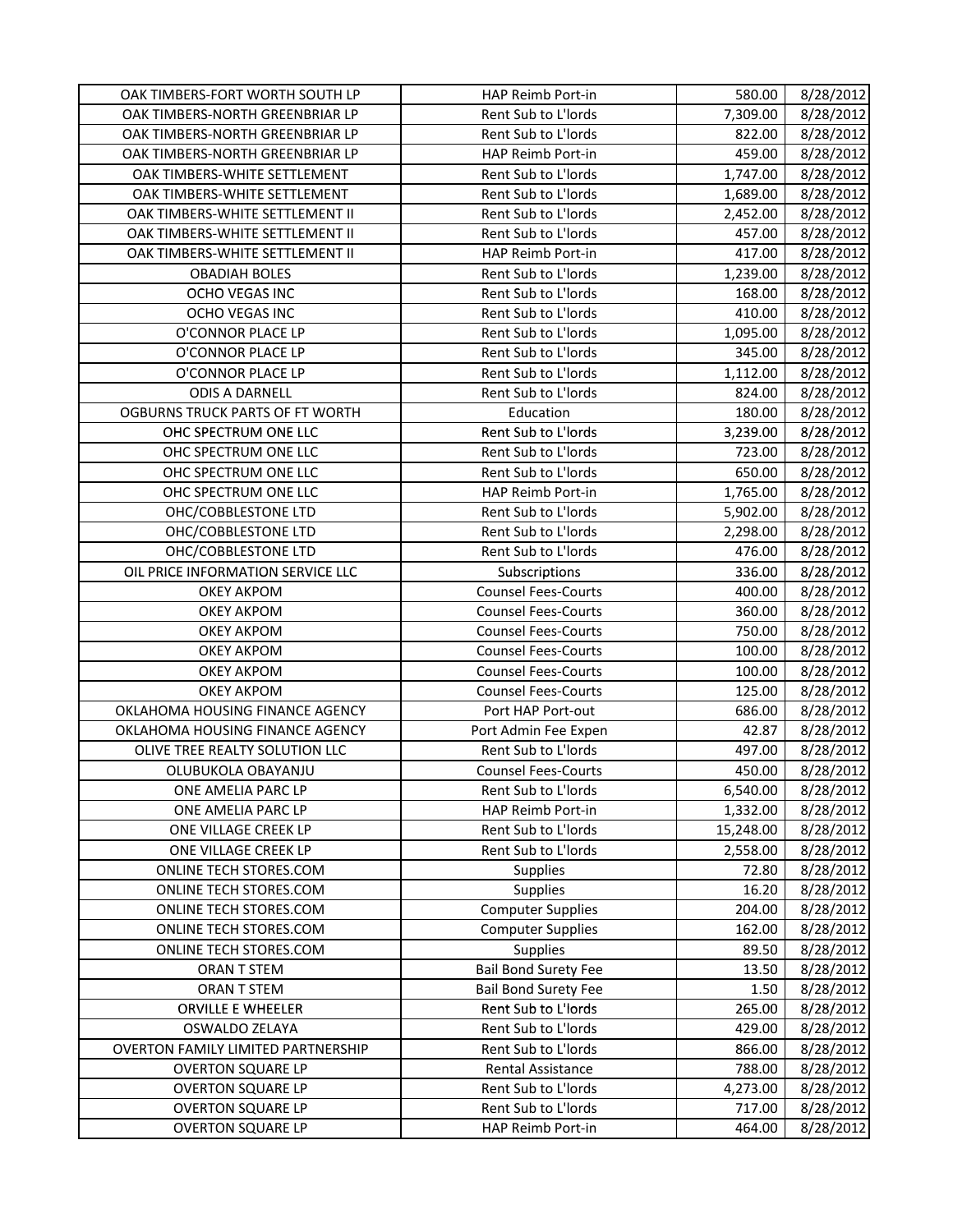| OWEN GROUP PROPERTY MANAGEMENT LLC  | Rent Sub to L'Iords         | 376.00    | 8/28/2012 |
|-------------------------------------|-----------------------------|-----------|-----------|
| <b>OWENS &amp; OWENS</b>            | <b>Counsel Fees - CPS</b>   | 400.00    | 8/28/2012 |
| P MICHAEL SCHNEIDER LAW FIRM PC     | <b>Counsel Fees-Courts</b>  | 400.00    | 8/28/2012 |
| P MICHAEL SCHNEIDER LAW FIRM PC     | <b>Counsel Fees-Courts</b>  | 950.00    | 8/28/2012 |
| P MICHAEL SCHNEIDER LAW FIRM PC     | <b>Counsel Fees-Courts</b>  | 600.00    | 8/28/2012 |
| P MICHAEL SCHNEIDER LAW FIRM PC     | <b>Counsel Fees-Courts</b>  | 100.00    | 8/28/2012 |
| P MICHAEL SCHNEIDER LAW FIRM PC     | <b>Counsel Fees-Courts</b>  | 100.00    | 8/28/2012 |
| P MICHAEL SCHNEIDER LAW FIRM PC     | <b>Counsel Fees-Courts</b>  | 150.00    | 8/28/2012 |
| P MICHAEL SCHNEIDER LAW FIRM PC     | Counsel Fees-Juv            | 100.00    | 8/28/2012 |
| P MICHAEL SCHNEIDER LAW FIRM PC     | Counsel Fees - CPS          | 550.00    | 8/28/2012 |
| P MICHAEL SCHNEIDER LAW FIRM PC     | Counsel Fees - CPS          | 100.00    | 8/28/2012 |
| PACIFIC TREE INC                    | Rental Assistance           | 550.00    | 8/28/2012 |
| PAMELA S FERNANDEZ                  | <b>Counsel Fees-Courts</b>  | 1,100.00  | 8/28/2012 |
| PAMELA S FERNANDEZ                  | <b>Counsel Fees-Courts</b>  | 325.00    | 8/28/2012 |
| PAMELA S FERNANDEZ                  | <b>Counsel Fees-Courts</b>  | 550.00    | 8/28/2012 |
| PAMELA S FERNANDEZ                  | <b>Counsel Fees-Courts</b>  | 125.00    | 8/28/2012 |
| PAMELA S FERNANDEZ                  | <b>Counsel Fees-Courts</b>  | 137.50    | 8/28/2012 |
| PAMELA TREST BERNARD                | Rent Sub to L'Iords         | 316.00    | 8/28/2012 |
| PARK CITIES LIMITED PARTNERSHIP     | Central Garage Inv          | 556.46    | 8/28/2012 |
| PARK PLAZA SHOPPING CENTER          | Prepaid - Rent              | 4,250.00  | 8/28/2012 |
| PARK VISTA TOWNHOMES L P            | Rent Sub to L'Iords         | 11,342.00 | 8/28/2012 |
| PARK VISTA TOWNHOMES L P            | HAP Reimb Port-in           | 1,618.00  | 8/28/2012 |
| PARKER ELECTRIC                     | <b>Building Maintenance</b> | 200.70    | 8/28/2012 |
| PARKER ELECTRIC                     | <b>Building Maintenance</b> | 714.08    | 8/28/2012 |
| PARKER ELECTRIC                     | <b>Building Maintenance</b> | 533.32    | 8/28/2012 |
| PARKER ELECTRIC                     | Kitchen Maintenance         | 1,026.13  | 8/28/2012 |
| PARKER ELECTRIC                     | <b>Building Maintenance</b> | 537.50    | 8/28/2012 |
| PARKSIDE APARTMENTS LLC             | Rent Sub to L'Iords         | 3,408.00  | 8/28/2012 |
| PARKSIDE PROPERTIES LP              | Rent Sub to L'Iords         | 416.00    | 8/28/2012 |
| PARKSIDE PROPERTIES LP              | HAP Reimb Port-in           | 354.00    | 8/28/2012 |
| PARODI PROPERTY LTD                 | Rent Sub to L'Iords         | 14,523.00 | 8/28/2012 |
| PARODI PROPERTY LTD                 | Rent Sub to L'Iords         | 3,324.00  | 8/28/2012 |
| PASADA PROPERTY INVESTMENTS LLC     | Rent Sub to L'Iords         | 433.00    | 8/28/2012 |
| PASCALE BARLATIER SURPRIS           | HAP Reimb Port-in           | 700.00    | 8/28/2012 |
| PATHMARK TRAFFIC PRODUCTS INC       | Parts and Supplies          | 1,859.70  | 8/28/2012 |
| PATHWAY BUILDERS LP                 | Rent Sub to L'Iords         | 950.00    | 8/28/2012 |
| Patricia A Cruz                     | Education                   | 50.00     | 8/28/2012 |
| PATRICIA L SUMMERS                  | Counsel Fees - CPS          | 2,460.00  | 8/28/2012 |
| PATRICIA MARGARET MCBRIDE           | <b>Counsel Fees-Courts</b>  | 400.00    | 8/28/2012 |
| PATRICIA MARGARET MCBRIDE           | <b>Counsel Fees-Courts</b>  | 525.00    | 8/28/2012 |
| PATRICIA R POOL                     | Rent Sub to L'Iords         | 696.00    | 8/28/2012 |
| PATRICK CURRAN                      | <b>Counsel Fees-Courts</b>  | 380.00    | 8/28/2012 |
| PATRICK CURRAN                      | <b>Counsel Fees-Courts</b>  | 1,675.00  | 8/28/2012 |
| PATRICK CURRAN                      | <b>Counsel Fees-Courts</b>  | 650.00    | 8/28/2012 |
| PATRICK CURRAN                      | <b>Counsel Fees-Courts</b>  | 150.00    | 8/28/2012 |
| PATRICK CURRAN                      | <b>Counsel Fees-Courts</b>  | 100.00    | 8/28/2012 |
| <b>PATRICK CURRAN</b>               | <b>Counsel Fees-Courts</b>  | 152.50    | 8/28/2012 |
| PATRICK KEVLIN                      | Rent Sub to L'Iords         | 761.00    | 8/28/2012 |
| PATRICK R MCCARTY                   | <b>Counsel Fees-Courts</b>  | 1,050.00  | 8/28/2012 |
| PATRICK R MCCARTY                   | <b>Counsel Fees-Courts</b>  | 150.00    | 8/28/2012 |
| PATRICK S DOHONEY & ASSOCIATES PLLC | <b>Counsel Fees-Courts</b>  | 400.00    | 8/28/2012 |
| PATRICK S DOHONEY & ASSOCIATES PLLC | <b>Counsel Fees-Courts</b>  | 850.00    | 8/28/2012 |
| PATTY TILLMAN                       | <b>Counsel Fees-Courts</b>  | 400.00    | 8/28/2012 |
|                                     |                             |           |           |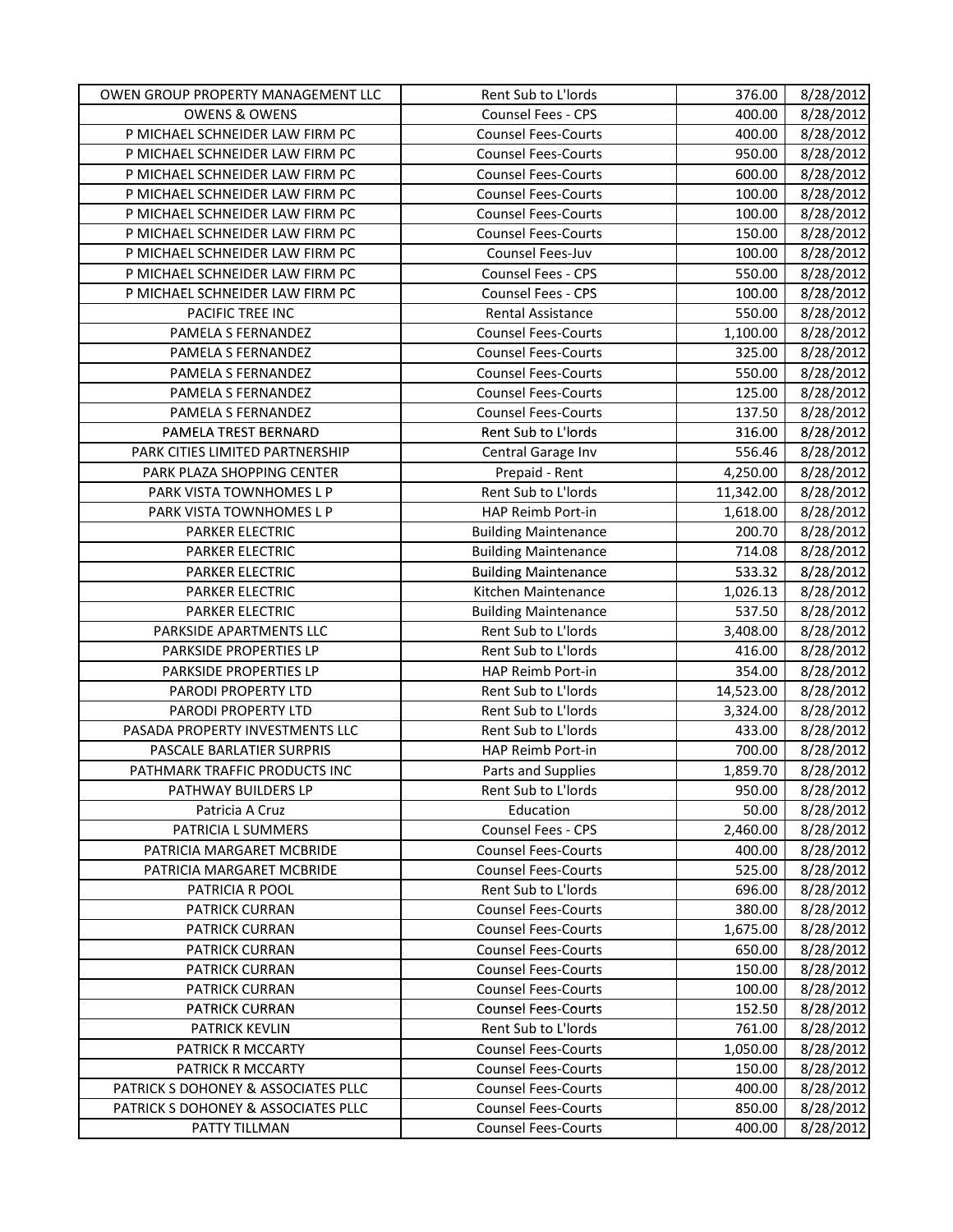| PATTY TILLMAN                       | <b>Counsel Fees-Courts</b>  | 1,225.00  | 8/28/2012 |
|-------------------------------------|-----------------------------|-----------|-----------|
| PATTY TILLMAN                       | <b>Counsel Fees - CPS</b>   | 100.00    | 8/28/2012 |
| PAUL B ROTHBAND JR                  | <b>Counsel Fees-Courts</b>  | 107.50    | 8/28/2012 |
| PAUL E MAYS                         | Rent Sub to L'Iords         | 597.00    | 8/28/2012 |
| <b>PAUL MCGINNIS</b>                | Prepaid - Rent              | 3,175.00  | 8/28/2012 |
| PAUL MURRAY                         | Rent Sub to L'Iords         | 518.00    | 8/28/2012 |
| PAUL OKELLO                         | Rent Sub to L'Iords         | 837.00    | 8/28/2012 |
| PAUL V PREVITE                      | <b>Counsel Fees-Courts</b>  | 650.00    | 8/28/2012 |
| PAUL V PREVITE                      | <b>Counsel Fees-Courts</b>  | 750.00    | 8/28/2012 |
| PAUL V PREVITE                      | <b>Counsel Fees-Courts</b>  | 100.00    | 8/28/2012 |
| PAUL V PREVITE                      | <b>Counsel Fees-Courts</b>  | 450.00    | 8/28/2012 |
| PAULA K GREEN                       | Investigative               | 296.43    | 8/28/2012 |
| PAYFLEX SYSTEMS USA INC             | <b>Medical Admn Fees</b>    | 703.00    | 8/28/2012 |
| PAYFLEX SYSTEMS USA INC             | <b>Medical Admn Fees</b>    | 3,135.35  | 8/28/2012 |
| PAYFLEX SYSTEMS USA INC             | Administration              | 9,309.45  | 8/28/2012 |
| PCI PARTNERS LLC                    | <b>Building Maintenance</b> | 733.77    | 8/28/2012 |
| PECAN BEND APARTMENTS LTD           | Rent Sub to L'Iords         | 430.00    | 8/28/2012 |
| PECAN BEND APARTMENTS LTD           | HAP Reimb Port-in           | 357.00    | 8/28/2012 |
| PEDRO CISNEROS                      | Counsel Fees-Juv            | 200.00    | 8/28/2012 |
| PEGASUS SCHOOL INC                  | <b>Residential Servc</b>    | 12,857.25 | 8/28/2012 |
| PENNSYLVANIA PLACE APARTMENTS LP    | Rent Sub to L'Iords         | 2,716.00  | 8/28/2012 |
| PENNSYLVANIA PLACE APARTMENTS LP    | Rent Sub to L'Iords         | 1,899.00  | 8/28/2012 |
| PENNSYLVANIA PLACE APARTMENTS LP    | HAP Reimb Port-in           | 588.00    | 8/28/2012 |
| PENSTAR POWER LLC                   | <b>Utility Allowance</b>    | 249.00    | 8/28/2012 |
| PENTHOUSE CONDOMINIUM HOA           | Prepaid - Rent              | 265.00    | 8/28/2012 |
| PERRY BRIGHAM                       | Rent Sub to L'Iords         | 752.00    | 8/28/2012 |
| PERSONAL ACQUISITION MGMT & SALES I | Rent Sub to L'Iords         | 3,504.00  | 8/28/2012 |
| PERSONAL ACQUISITION MGMT & SALES I | Rent Sub to L'Iords         | 692.00    | 8/28/2012 |
| PETER J WEBB                        | HAP Reimb Port-in           | 366.00    | 8/28/2012 |
| PETER SZWEDA                        | Rent Sub to L'Iords         | 355.00    | 8/28/2012 |
| PHAM HOANG LONG                     | Rent Sub to L'Iords         | 1,109.00  | 8/28/2012 |
| PHARIA LLC                          | Trust - JP 8                | 821.00    | 8/28/2012 |
| PHENOMENEX, INC.                    | Lab Supplies                | 1,702.79  | 8/28/2012 |
| PHILLIP BARRON                      | Rent Sub to L'Iords         | 589.00    | 8/28/2012 |
| PHILLIP FEVANG                      | Rent Sub to L'Iords         | 667.00    | 8/28/2012 |
| PHILLIP S BARKER                    | Travel                      | 100.80    | 8/28/2012 |
| PHILLIP TRINH                       | Rent Sub to L'Iords         | 2,817.00  | 8/28/2012 |
| PHILLIPS & NABORS PLLC              | Counsel Fees - CPS          | 100.00    | 8/28/2012 |
| PHILLIPS LAWN SPRINKLER CO          | Landscaping Expense         | 335.75    | 8/28/2012 |
| PHOENIX EXCHANGE INC                | Parts and Supplies          | 525.00    | 8/28/2012 |
| PHOENIX HOUSE OF TEXAS INC          | <b>Residential Servc</b>    | 17,143.00 | 8/28/2012 |
| PHUONG PHAM                         | Rent Sub to L'Iords         | 1,153.00  | 8/28/2012 |
| PHYLLIS GAINES                      | Rent Sub to L'Iords         | 742.00    | 8/28/2012 |
| PIA R. RODRIGUEZ                    | <b>Counsel Fees-Courts</b>  | 50.00     | 8/28/2012 |
| PIA R. RODRIGUEZ                    | <b>Counsel Fees-Courts</b>  | 600.00    | 8/28/2012 |
| PIA R. RODRIGUEZ                    | <b>Counsel Fees-Courts</b>  | 800.00    | 8/28/2012 |
| PIA R. RODRIGUEZ                    | <b>Counsel Fees-Courts</b>  | 125.00    | 8/28/2012 |
| PIA R. RODRIGUEZ                    | <b>Counsel Fees-Courts</b>  | 250.00    | 8/28/2012 |
| PLANTATION WEST APARTMENTS          | <b>Utility Assistance</b>   | 83.40     | 8/28/2012 |
| PLANTATION WEST APARTMENTS          | Rent Sub to L'Iords         | 1,245.00  | 8/28/2012 |
| PLATINUM PROPERTY MANAGEMENT        | Rent Sub to L'Iords         | 1,106.00  | 8/28/2012 |
| POINT WEST ASSOCIATES LLC           | Rent Sub to L'Iords         | 678.00    | 8/28/2012 |
| POINT WEST ASSOCIATES LLC           | HAP Reimb Port-in           | 134.00    | 8/28/2012 |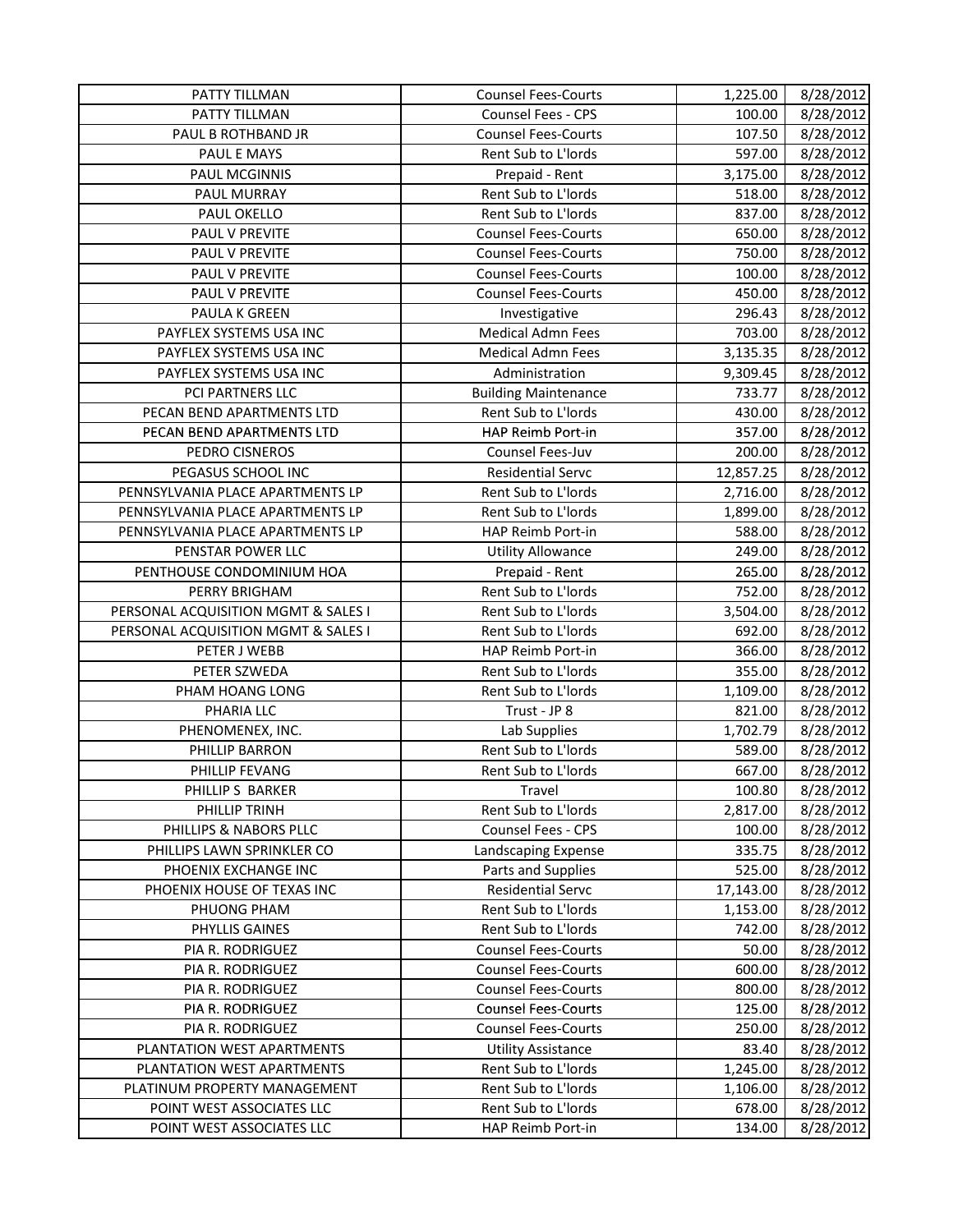| POLLOCK PAPER DISTRIBUTORS          | <b>Supplies</b>             | 29.70     | 8/28/2012 |
|-------------------------------------|-----------------------------|-----------|-----------|
| POLLOCK PAPER DISTRIBUTORS          | Sheriff Inventory           | 1,545.00  | 8/28/2012 |
| POLLOCK PAPER DISTRIBUTORS          | Supplies                    | 14.85     | 8/28/2012 |
| POLO CLUB MANAGEMENT INC            | Rent Sub to L'Iords         | 460.00    | 8/28/2012 |
| POLYGRAPH SCIENCE CENTER            | <b>Professional Service</b> | 1,332.00  | 8/28/2012 |
| PORT CITY MEDICAL                   | <b>Medical Supplies</b>     | 152.32    | 8/28/2012 |
| PORT CITY MEDICAL                   | <b>Medical Supplies</b>     | 190.00    | 8/28/2012 |
| POST OAK EAST APARTMENTS LP         | Rent Sub to L'Iords         | (553.00)  | 8/28/2012 |
| POST OAK EAST APARTMENTS LP         | Rent Sub to L'Iords         | 18,992.00 | 8/28/2012 |
| POST OAK EAST APARTMENTS LP         | Rent Sub to L'Iords         | 1,010.00  | 8/28/2012 |
| POST OAK EAST APARTMENTS LP         | HAP Reimb Port-in           | 2,607.00  | 8/28/2012 |
| POTTERS INDUSTRIES LLC              | Parts and Supplies          | 6,120.00  | 8/28/2012 |
| PRAETORIAN OPERATING INC            | Sheriff Inventory           | 8,224.00  | 8/28/2012 |
| PRAETORIAN OPERATING INC            | Sheriff Inventory           | 230.56    | 8/28/2012 |
| PRESSTEK INC                        | <b>Equipment Maint</b>      | 688.35    | 8/28/2012 |
| PRICE CAROL OAKS LP                 | Rent Sub to L'Iords         | 2,327.00  | 8/28/2012 |
| PRICE CAROL OAKS LP                 | Rent Sub to L'Iords         | 446.00    | 8/28/2012 |
| PRICE PROCTOR AND ASSOCIATES LLP    | <b>Expert Witness Serv</b>  | 19,937.50 | 8/28/2012 |
| PRO SCIENTIFIC INC                  | Lab Supplies                | 3,033.45  | 8/28/2012 |
| PRODUCTS UNLIMITED INC              | Lab Supplies                | 795.00    | 8/28/2012 |
| PROFESSIONAL DEVELOPMENT            | Education                   | 99.00     | 8/28/2012 |
| PROFESSIONAL DEVELOPMENT            | Education                   | 99.00     | 8/28/2012 |
| PROGRESSIVE WASTE SOLUTIONS OF TX I | <b>Disposal Service</b>     | 50.00     | 8/28/2012 |
| PROGRESSIVE WASTE SOLUTIONS OF TX I | <b>Disposal Service</b>     | 220.00    | 8/28/2012 |
| PROGRESSIVE WASTE SOLUTIONS OF TX I | <b>Disposal Service</b>     | 235.00    | 8/28/2012 |
| PROGRESSIVE WASTE SOLUTIONS OF TX I | <b>Disposal Service</b>     | 50.00     | 8/28/2012 |
| PROGRESSIVE WASTE SOLUTIONS OF TX I | <b>Disposal Service</b>     | 520.00    | 8/28/2012 |
| PROGRESSIVE WASTE SOLUTIONS OF TX I | <b>Disposal Service</b>     | 1,773.66  | 8/28/2012 |
| PROGRESSIVE WASTE SOLUTIONS OF TX I | <b>Disposal Service</b>     | 264.00    | 8/28/2012 |
| PROGRESSIVE WASTE SOLUTIONS OF TX I | <b>Disposal Service</b>     | 73.92     | 8/28/2012 |
| PROGRESSIVE WASTE SOLUTIONS OF TX I | <b>Disposal Service</b>     | 508.00    | 8/28/2012 |
| PROGRESSIVE WASTE SOLUTIONS OF TX I | <b>Disposal Service</b>     | 220.00    | 8/28/2012 |
| PROGRESSIVE WASTE SOLUTIONS OF TX I | <b>Disposal Service</b>     | 135.00    | 8/28/2012 |
| PROGRESSIVE WASTE SOLUTIONS OF TX I | <b>Disposal Service</b>     | 135.00    | 8/28/2012 |
| PROGRESSIVE WASTE SOLUTIONS OF TX I | <b>Disposal Service</b>     | 30.00     | 8/28/2012 |
| PROGRESSIVE WASTE SOLUTIONS OF TX I | <b>Disposal Service</b>     | 50.00     | 8/28/2012 |
| PROGRESSIVE WASTE SOLUTIONS OF TX I | <b>Disposal Service</b>     | 185.00    | 8/28/2012 |
| PROGRESSIVE WASTE SOLUTIONS OF TX I | <b>Disposal Service</b>     | 335.00    | 8/28/2012 |
| PRONTO COURIER SERVICE LLC          | <b>Professional Service</b> | 200.01    | 8/28/2012 |
| PROTECTIVE LIFE INSURANCE           | Rental Assistance           | 1,820.00  | 8/28/2012 |
| PROTECTIVE LIFE INSURANCE           | Rent Sub to L'Iords         | 2,753.00  | 8/28/2012 |
| PROTECTIVE LIFE INSURANCE           | Rent Sub to L'Iords         | 463.00    | 8/28/2012 |
| PRUDENTIAL INSURANCE COMP OF AMERIC | L T Health Care             | 5,196.31  | 8/28/2012 |
| PSP PROFESSIONAL SERVICES INC       | <b>Counseling Services</b>  | 200.00    | 8/28/2012 |
| PUNDIT JEE LP                       | Rent Sub to L'Iords         | 1,204.00  | 8/28/2012 |
| PYRAMID PAPER COMPANY               | <b>Custodian Supplies</b>   | 867.90    | 8/28/2012 |
| <b>QUANG CHIEU BUDDIST</b>          | Rent Sub to L'Iords         | 400.00    | 8/28/2012 |
| <b>QUANG N M HUYNH</b>              | Rent Sub to L'Iords         | 1,161.00  | 8/28/2012 |
| QUANTUM MECHANICAL SERVICES INC     | A/C Maint Contract          | 957.50    | 8/28/2012 |
| <b>QUEST DIAGNOSTICS INC</b>        | Laboratory Costs            | 21.00     | 8/28/2012 |
| <b>QUEST DIAGNOSTICS INC</b>        | Laboratory Costs            | 223.50    | 8/28/2012 |
| <b>QUEST DIAGNOSTICS INC</b>        | Laboratory Costs            | 333.75    | 8/28/2012 |
| <b>QUEST IRA INC</b>                | Rent Sub to L'Iords         | 621.00    | 8/28/2012 |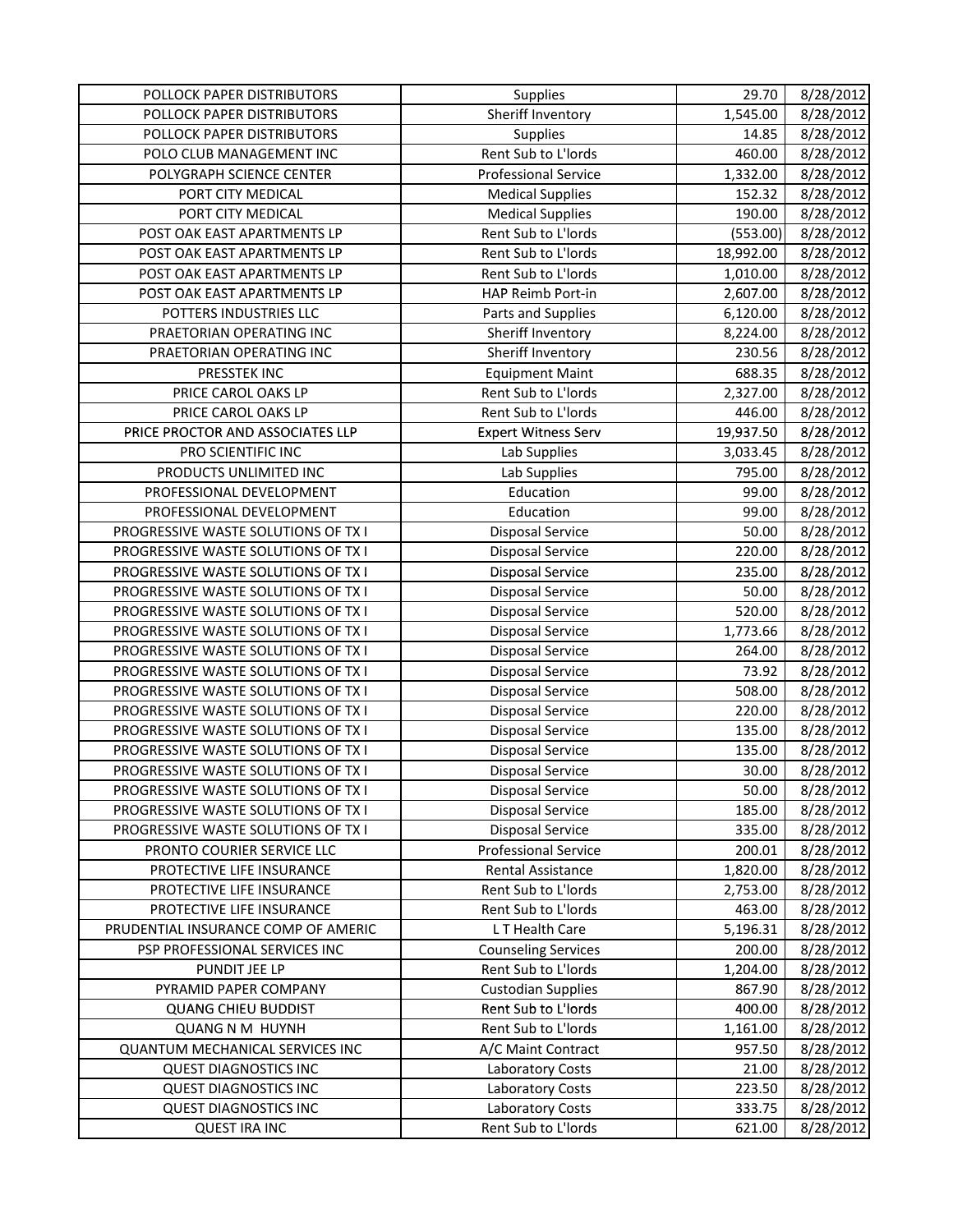| QUICKSEARCH COM LLC                  | <b>Background Check</b>     | 408.00             | 8/28/2012 |
|--------------------------------------|-----------------------------|--------------------|-----------|
| R B EVERETT AND COMPANY              | Parts and Supplies          | 53.40              | 8/28/2012 |
| R MAUREEN TOLBERT                    | <b>Counsel Fees-Courts</b>  | 125.00             | 8/28/2012 |
| RADIOLOGY ASSOCIATES OF TARRANT      | <b>Professional Service</b> | 197.93             | 8/28/2012 |
| RADIOLOGY ASSOCIATES OF TARRANT      | <b>Professional Service</b> | 115.91             | 8/28/2012 |
| RADIOLOGY ASSOCIATES OF TARRANT      | <b>Professional Service</b> | 192.74             | 8/28/2012 |
| RADIOLOGY ASSOCIATES TARRANT         | <b>Professional Service</b> | 238.00             | 8/28/2012 |
| RADWAN BEKOWICH                      | Rent Sub to L'Iords         | 728.00             | 8/28/2012 |
| <b>RAINA REALTY</b>                  | Rent Sub to L'Iords         | 1,098.00           | 8/28/2012 |
| RAJIV SHARMA                         | Rent Sub to L'Iords         | 513.00             | 8/28/2012 |
| RALPH WRIGHT COMMERCIAL REFRIG INC   | <b>Equipment Maint</b>      | 394.00             | 8/28/2012 |
| <b>RAM P MALIK</b>                   | Rent Sub to L'Iords         | 979.00             | 8/28/2012 |
| <b>RAMON D STRIPLING</b>             | Rent Sub to L'Iords         | 925.00             | 8/28/2012 |
| RAMU K MYSORE                        | Rent Sub to L'Iords         | 1,007.00           | 8/28/2012 |
| <b>RAN SHNITZER</b>                  | Rent Sub to L'Iords         | 748.00             | 8/28/2012 |
| RANDOL ASSET MANAGEMENT              | Prepaid - Rent              | 11,818.00          | 8/28/2012 |
| <b>RANDY W BOWERS</b>                | <b>Counsel Fees-Courts</b>  | 425.00             | 8/28/2012 |
| <b>RANDY W BOWERS</b>                | <b>Counsel Fees-Courts</b>  | 650.00             | 8/28/2012 |
| <b>RANDY W BOWERS</b>                | <b>Counsel Fees-Courts</b>  | 112.00             | 8/28/2012 |
| RASIX COMPUTER CENTER INC            | <b>Computer Supplies</b>    | 1,160.00           | 8/28/2012 |
| RAUL NEVAREZ                         | <b>Counsel Fees-Courts</b>  | 1,200.00           | 8/28/2012 |
| RAUL NEVAREZ                         | <b>Counsel Fees-Courts</b>  | 200.00             | 8/28/2012 |
| RAUL NEVAREZ                         | Counsel Fees-Juv            | 300.00             | 8/28/2012 |
| RAUL NEVAREZ                         | Counsel Fees - CPS          | 1,060.00           | 8/28/2012 |
| <b>RAY ECKLUND</b>                   | Rent Sub to L'Iords         | 5,125.00           | 8/28/2012 |
| <b>RAY ECKLUND</b>                   | Rent Sub to L'Iords         | 645.00             | 8/28/2012 |
| RAY HALL JR                          | <b>Counsel Fees-Courts</b>  | 200.00             | 8/28/2012 |
| RAY HALL JR                          | <b>Counsel Fees-Courts</b>  | 175.00             | 8/28/2012 |
| RAY HALL JR                          | Counsel Fees-Juv            | 100.00             | 8/28/2012 |
| RAY HALL JR                          | <b>Counsel Fees - CPS</b>   | 2,790.00           | 8/28/2012 |
| RAYMOND DANIEL PC                    | Counsel Fees - CPS          | 200.00             | 8/28/2012 |
| RAYMOND DANIEL PC                    | Counsel Fees - CPS          | 100.00             | 8/28/2012 |
| RAYMOND F FINN, PH.D.                | Psych Exam/Testimony        | 800.00             | 8/28/2012 |
| <b>RAZA MIAN</b>                     | Rent Sub to L'Iords         | 898.00             | 8/28/2012 |
| <b>REACH ENERGY LLC</b>              | <b>Utility Allowance</b>    | 77.00              | 8/28/2012 |
| READ'S AUTO COLLISION                | Central Garage Inv          | 1,140.90           | 8/28/2012 |
| READ'S AUTO COLLISION                | Insurance Receivable        | 1,701.25           | 8/28/2012 |
| READ'S AUTO COLLISION                | Vehicle Maintenance         | 1,399.54           | 8/28/2012 |
| REAL PROPERTY MANAGEMENT             | Rent Sub to L'Iords         |                    | 8/28/2012 |
| REBECCA WILLIAMS                     | Rent Sub to L'Iords         | 2,370.00<br>950.00 |           |
| RECEPT PHARMACY LP                   | <b>Medical Supplies</b>     |                    | 8/28/2012 |
|                                      | <b>Medical Supplies</b>     | 1,920.00           | 8/28/2012 |
| RECEPT PHARMACY LP                   |                             | 845.00             | 8/28/2012 |
| REGENCY IV APART & ART GENERAL PRTNR | Rent Sub to L'Iords         | 1,551.00           | 8/28/2012 |
| REGENCY RAINTREE LTD PARTNERSHIP     | Rent Sub to L'Iords         | 3,514.00           | 8/28/2012 |
| REGENCY RAINTREE LTD PARTNERSHIP     | Rent Sub to L'Iords         | 614.00             | 8/28/2012 |
| RELIANT ENERGY RETAIL SERVICES INC   | <b>Utility Allowance</b>    | 4,320.00           | 8/28/2012 |
| RELIANT ENERGY RETAIL SERVICES INC   | <b>Utility Allowance</b>    | 21.00              | 8/28/2012 |
| RELIANT ENERGY RETAIL SERVICES INC   | <b>Utility Allowance</b>    | 311.00             | 8/28/2012 |
| RELIANT ENERGY RETAIL SERVICES INC   | HAP Reimb Port-in           | 174.00             | 8/28/2012 |
| RELIANT ENERGY SERVICES              | <b>Utility Assistance</b>   | 57.59              | 8/28/2012 |
| RELIANT ENERGY SERVICES              | <b>Utility Assistance</b>   | 300.64             | 8/28/2012 |
| RELIANT ENERGY SERVICES              | <b>Utility Assistance</b>   | 603.70             | 8/28/2012 |
| RELIANT ENERGY SERVICES              | <b>Utility Assistance</b>   | 459.59             | 8/28/2012 |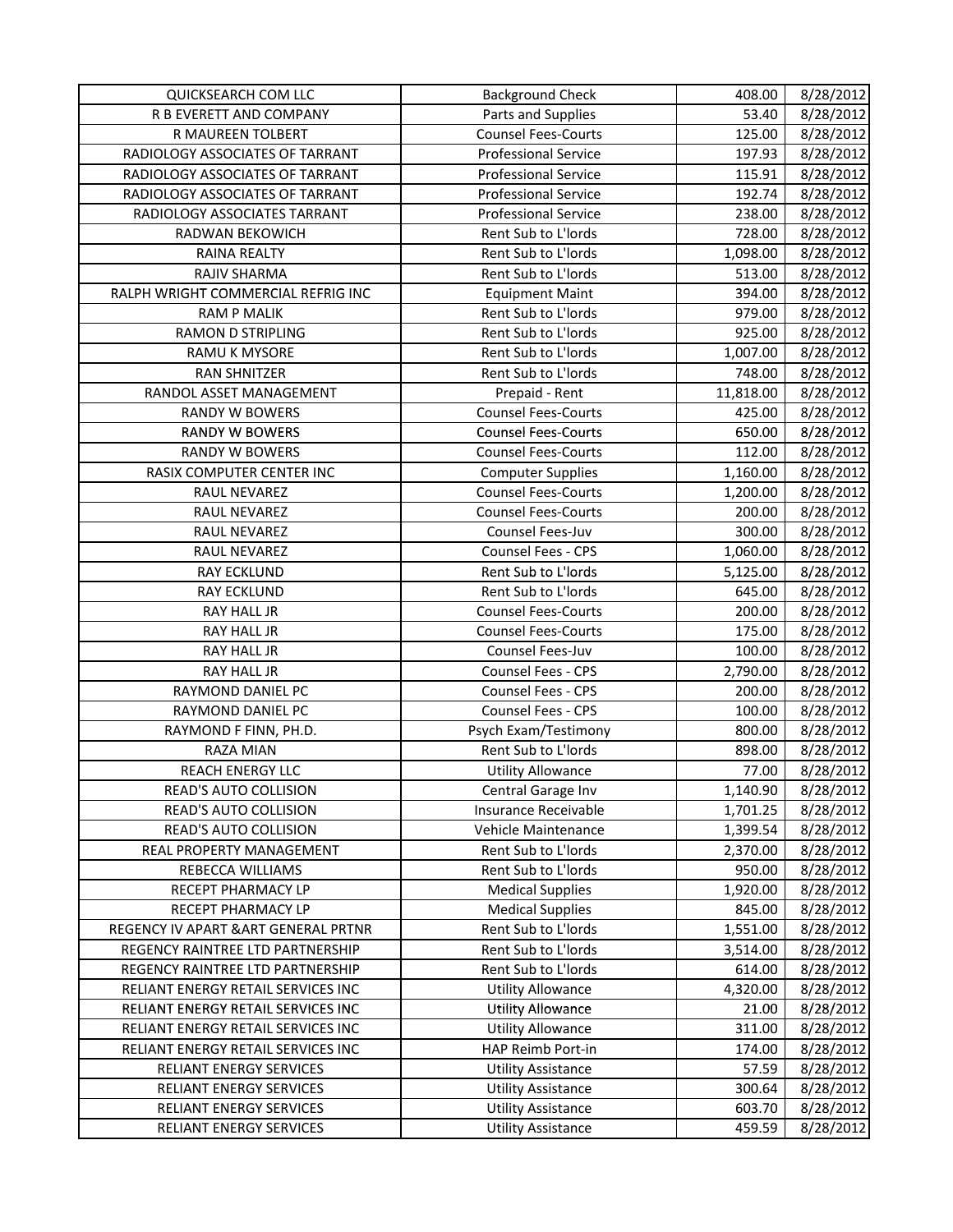| RELIANT ENERGY SERVICES             | <b>Utility Assistance</b>   | 428.20    | 8/28/2012 |
|-------------------------------------|-----------------------------|-----------|-----------|
| RELIANT ENERGY SOLUTIONS LLC        | Electricity                 | 860.90    | 8/28/2012 |
| RELIANT ENERGY SOLUTIONS LLC        | Electricity                 | 24,966.26 | 8/28/2012 |
| RENAISSANCE HOTEL MANAGEMENT CO LLC | Travel                      | 469.20    | 8/28/2012 |
| RENEE A SANCHEZ                     | Counsel Fees - CPS          | 5,195.00  | 8/28/2012 |
| REPUBLIC TITLE OF TEXAS INC         | <b>County Projects</b>      | 23,827.49 | 8/28/2012 |
| REYNOLDS ASPHALT                    | Asphalt-Rock/Hot Mix        | 15,424.37 | 8/28/2012 |
| RICHARD A HENDERSON PC              | <b>Counsel Fees-Courts</b>  | 950.00    | 8/28/2012 |
| RICHARD A HENDERSON PC              | <b>Counsel Fees-Courts</b>  | 1,010.00  | 8/28/2012 |
| RICHARD A HENDERSON PC              | <b>Counsel Fees-Courts</b>  | 1,000.00  | 8/28/2012 |
| RICHARD A HENDERSON PC              | <b>Counsel Fees-Courts</b>  | 375.00    | 8/28/2012 |
| RICHARD A HENDERSON PC              | Cnsl Fees-Crim Appls        | 1,500.00  | 8/28/2012 |
| RICHARD A HENDERSON PC              | Cnsl Fees-Crim Appls        | 1,590.00  | 8/28/2012 |
| RICHARD A HENDERSON PC              | Crim Appeal-OthrCost        | 6.80      | 8/28/2012 |
| RICHARD A HENDERSON PC              | Crim Appeal-OthrCost        | 33.32     | 8/28/2012 |
| RICHARD ALLEY                       | Cnsl Fees-Crim Appls        | 2,060.00  | 8/28/2012 |
| RICHARD E JOHNSON SR                | Rent Sub to L'Iords         | 1,320.00  | 8/28/2012 |
| <b>RICHARD F HOLDER</b>             | Rent Sub to L'Iords         | 1,152.00  | 8/28/2012 |
| RICHARD GLADSTONE                   | Counsel Fees-Juv            | 200.00    | 8/28/2012 |
| RICHARD HOEPPNER                    | <b>Relative Assistance</b>  | 300.00    | 8/28/2012 |
| RICHARD HOLLIS                      | Rent Sub to L'Iords         | 667.00    | 8/28/2012 |
| RICHARD KLINE                       | <b>Counsel Fees-Courts</b>  | 425.00    | 8/28/2012 |
| RICHARD KLINE                       | <b>Counsel Fees-Courts</b>  | 350.00    | 8/28/2012 |
| RICHARD ROGERS                      | Relative Assistance         | 600.00    | 8/28/2012 |
| RICHARD SCHMITT                     | Psych Exam/Testimony        | 250.00    | 8/28/2012 |
| RICHARD SCOTT WALKER                | <b>Counsel Fees-Courts</b>  | 250.00    | 8/28/2012 |
| RICHARD SCOTT WALKER                | Cnsl Fees-Crim Appls        | 450.00    | 8/28/2012 |
| RICHARD W DENNIS                    | Rent Sub to L'Iords         | 671.00    | 8/28/2012 |
| RICHLAND HILLS PARTNERS LTD         | Rent Sub to L'Iords         | 2,405.00  | 8/28/2012 |
| RICHLAND PLACE APARTMENTS PARTNERS  | Rent Sub to L'Iords         | 900.00    | 8/28/2012 |
| RICKIE W WALLACE                    | Rent Sub to L'Iords         | 700.00    | 8/28/2012 |
| RICKY JACKSON                       | Rent Sub to L'Iords         | 103.00    | 8/28/2012 |
| RICOH CORPORATION                   | <b>Equipment Rentals</b>    | 376.08    | 8/28/2012 |
| RICOH CORPORATION                   | <b>Equipment Rentals</b>    | 376.08    | 8/28/2012 |
| RICOH USA INC                       | <b>Computer Maintenance</b> | 654.61    | 8/28/2012 |
| RICOH USA INC                       | <b>Equipment Rentals</b>    | 369.45    | 8/28/2012 |
| RICOH USA INC                       | <b>Equipment Rentals</b>    | 1,000.00  | 8/28/2012 |
| RIDGMAR SQUARE                      | Rent Sub to L'Iords         | 583.00    | 8/28/2012 |
| RIDGMAR SQUARE APARTMENTS           | Rent Sub to L'Iords         | 709.00    | 8/28/2012 |
| RINKER MATERIAL                     | Culverts                    | 1,380.00  | 8/28/2012 |
| RITA C. SIMMONS                     | Rent Sub to L'Iords         | 249.00    | 8/28/2012 |
| RITA UZOWIHE LAW FIRM               | Counsel Fees-Juv            | 100.00    | 8/28/2012 |
| RITE OF PASSAGE                     | <b>Residential Servc</b>    | 8,571.50  | 8/28/2012 |
| RJD ASSOCIATES LTD                  | Rent Sub to L'Iords         | 573.00    | 8/28/2012 |
| RND MEDICAL SUPPLIES INC            | <b>Medical Supplies</b>     | 395.46    | 8/28/2012 |
| <b>ROBBY SMITH</b>                  | Rent Sub to L'Iords         | 328.00    | 8/28/2012 |
| ROBERT A WIDMAN                     | HAP Reimb Port-in           | 589.00    | 8/28/2012 |
| <b>ROBERT C RUSSELL</b>             | Counsel Fees-Probate        | 300.00    | 8/28/2012 |
| <b>ROBERT GEORGE</b>                | Rent Sub to L'Iords         | 795.00    | 8/28/2012 |
| ROBERT JOHNSON                      | <b>Restitution Payable</b>  | 10.50     | 8/28/2012 |
| ROBERT L CROCHETT SR                | Rent Sub to L'Iords         | 254.00    | 8/28/2012 |
| ROBERT L EPPS SR                    | Rent Sub to L'Iords         | 990.00    | 8/28/2012 |
| <b>ROBERT MOSES</b>                 | Rent Sub to L'Iords         | 639.00    | 8/28/2012 |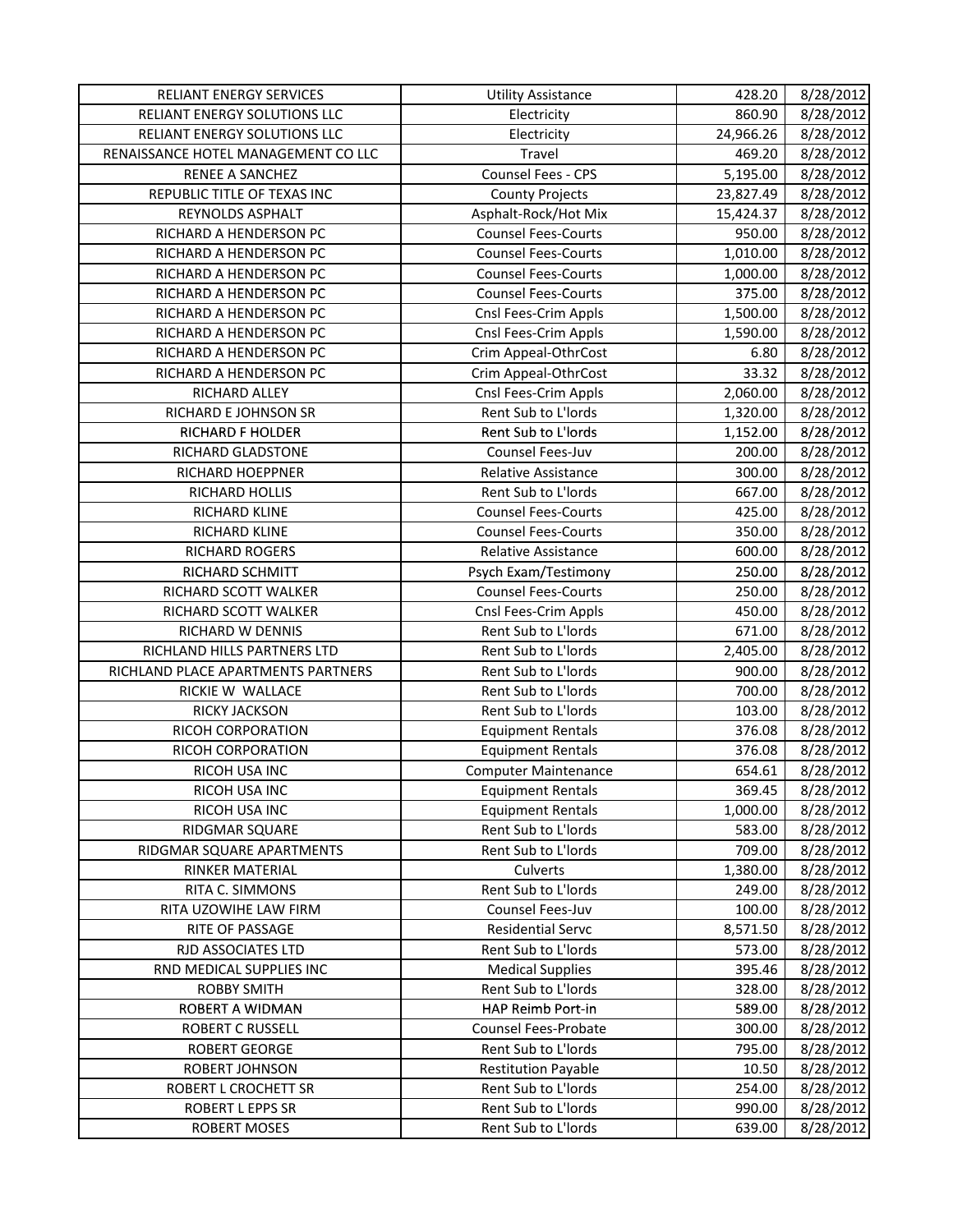| <b>ROBERT P D'ANGELO</b>            | Rent Sub to L'Iords        | 850.00    | 8/28/2012 |
|-------------------------------------|----------------------------|-----------|-----------|
| <b>ROBERT PETRIE</b>                | <b>Rental Assistance</b>   | 788.00    | 8/28/2012 |
| <b>ROBERT SEAN WEAR</b>             | Rent Sub to L'Iords        | 466.00    | 8/28/2012 |
| ROBERT W WILLIAMS                   | Rent Sub to L'Iords        | 803.00    | 8/28/2012 |
| ROBERTA WALKER                      | <b>Counsel Fees-Juv</b>    | 200.00    | 8/28/2012 |
| ROBERTS REALTY ADVISORS INC         | Rent Sub to L'Iords        | 341.00    | 8/28/2012 |
| <b>ROBIN V GROUNDS</b>              | <b>Counsel Fees - CPS</b>  | 200.00    | 8/28/2012 |
| <b>ROBINSON &amp; SMART PC</b>      | <b>Counsel Fees-Courts</b> | 650.00    | 8/28/2012 |
| ROCHE DIAGNOSTICS CORPORATION       | Lab Supplies               | 4,846.40  | 8/28/2012 |
| ROCK PROPERTIES LLC                 | Rent Sub to L'Iords        | 104.00    | 8/28/2012 |
| RODNEY COLLIER                      | Rent Sub to L'Iords        | 1,885.00  | 8/28/2012 |
| RODNEY M PATTERSON                  | Counsel Fees-Juv           | 200.00    | 8/28/2012 |
| RODNEY MCNEELY                      | Rent Sub to L'Iords        | 1,380.00  | 8/28/2012 |
| <b>RODNEY PRINCE</b>                | Rent Sub to L'Iords        | 529.00    | 8/28/2012 |
| RODOLFO RUDY VILLAVICENCIO          | Rent Sub to L'Iords        | 700.00    | 8/28/2012 |
| RODOLFO RUDY VILLAVICENCIO          | Rent Sub to L'Iords        | 650.00    | 8/28/2012 |
| <b>ROGER C GRAY</b>                 | Rent Sub to L'Iords        | 1,015.00  | 8/28/2012 |
| <b>ROGERIO GILL</b>                 | <b>Restitution Payable</b> | 75.00     | 8/28/2012 |
| ROGERS & ROGERS INVESTMENTS         | Rent Sub to L'Iords        | 272.00    | 8/28/2012 |
| ROLLAND CADE CORNISH                | Rent Sub to L'Iords        | 1,094.00  | 8/28/2012 |
| ROMULO L CASAQUITE                  | Rent Sub to L'Iords        | 925.00    | 8/28/2012 |
| RONALD BRUCALE                      | Rent Sub to L'Iords        | 683.00    | 8/28/2012 |
| RONALD COUCH                        | <b>Counsel Fees-Courts</b> | 450.00    | 8/28/2012 |
| RONALD DAY                          | Rent Sub to L'Iords        | 594.00    | 8/28/2012 |
| RONNIE D SMITH                      | Rent Sub to L'Iords        | 260.00    | 8/28/2012 |
| RONNIE EUGENE THOMAS                | Rent Sub to L'Iords        | 470.00    | 8/28/2012 |
| <b>RONNIE MOSLEY</b>                | HAP Reimb Port-in          | 441.00    | 8/28/2012 |
| ROSE ANNA SALINAS                   | <b>Counsel Fees-Courts</b> | 400.00    | 8/28/2012 |
| ROSE ANNA SALINAS                   | <b>Counsel Fees-Courts</b> | 300.00    | 8/28/2012 |
| ROSE ANNA SALINAS                   | <b>Counsel Fees-Courts</b> | 100.00    | 8/28/2012 |
| ROSE ANNA SALINAS                   | <b>Counsel Fees-Courts</b> | 100.00    | 8/28/2012 |
| ROSE ANNA SALINAS                   | <b>Counsel Fees-Courts</b> | 100.00    | 8/28/2012 |
| ROSE ANNA SALINAS                   | <b>Counsel Fees-Courts</b> | 400.00    | 8/28/2012 |
| ROSE ANNA SALINAS                   | <b>Counsel Fees-Courts</b> | 200.00    | 8/28/2012 |
| ROSE ANNA SALINAS                   | Counsel Fees-Juv           | 300.00    | 8/28/2012 |
| ROSELIE BONES IJEOMA                | Rent Sub to L'Iords        | 321.00    | 8/28/2012 |
| ROSS LAND & REAL ESTATE SERVICES IN | Rent Sub to L'Iords        | 213.00    | 8/28/2012 |
| ROY MAAS YOUTH ALTERNATIVES INC     | <b>Residential Servc</b>   | 20,599.25 | 8/28/2012 |
| <b>ROY S SHARP</b>                  | HAP Reimb Port-in          | 655.00    | 8/28/2012 |
| ROY W FOSTER JR                     | Rent Sub to L'Iords        | 1,095.00  | 8/28/2012 |
| RUBEN JAMES EDWARDS SR              | Rent Sub to L'Iords        | 913.00    | 8/28/2012 |
| <b>RUBI S SWEANEY</b>               | Rent Sub to L'Iords        | 627.00    | 8/28/2012 |
| RUCHAN INVESTMENTS INC              | Rent Sub to L'Iords        | 654.00    | 8/28/2012 |
| RUDY VELOZ                          | Rent Sub to L'Iords        | 913.00    | 8/28/2012 |
| RUFUS L JEWELL                      | HAP Reimb Port-in          | 154.00    | 8/28/2012 |
| RUIZ PROPERTY CONNECTION LLC        | Rent Sub to L'Iords        | 17,047.00 | 8/28/2012 |
| RUIZ PROPERTY CONNECTION LLC        | Rent Sub to L'Iords        | 1,190.00  | 8/28/2012 |
| RUIZ PROPERTY CONNECTION LLC        | Rent Sub to L'Iords        | 800.00    | 8/28/2012 |
| RUIZ PROPERTY CONNECTION LLC        | HAP Reimb Port-in          | 800.00    | 8/28/2012 |
| RUSH TRUCK CENTERS OF TEXAS LP      | Parts and Supplies         | 255.95    | 8/28/2012 |
| RUSSELL FEED INC                    | <b>Canine Expense</b>      | 36.98     | 8/28/2012 |
| RUSSELL J GRIECO                    | Rent Sub to L'Iords        | 463.00    | 8/28/2012 |
| <b>RYAN FIELDER</b>                 | <b>Restitution Payable</b> | 875.00    | 8/28/2012 |
|                                     |                            |           |           |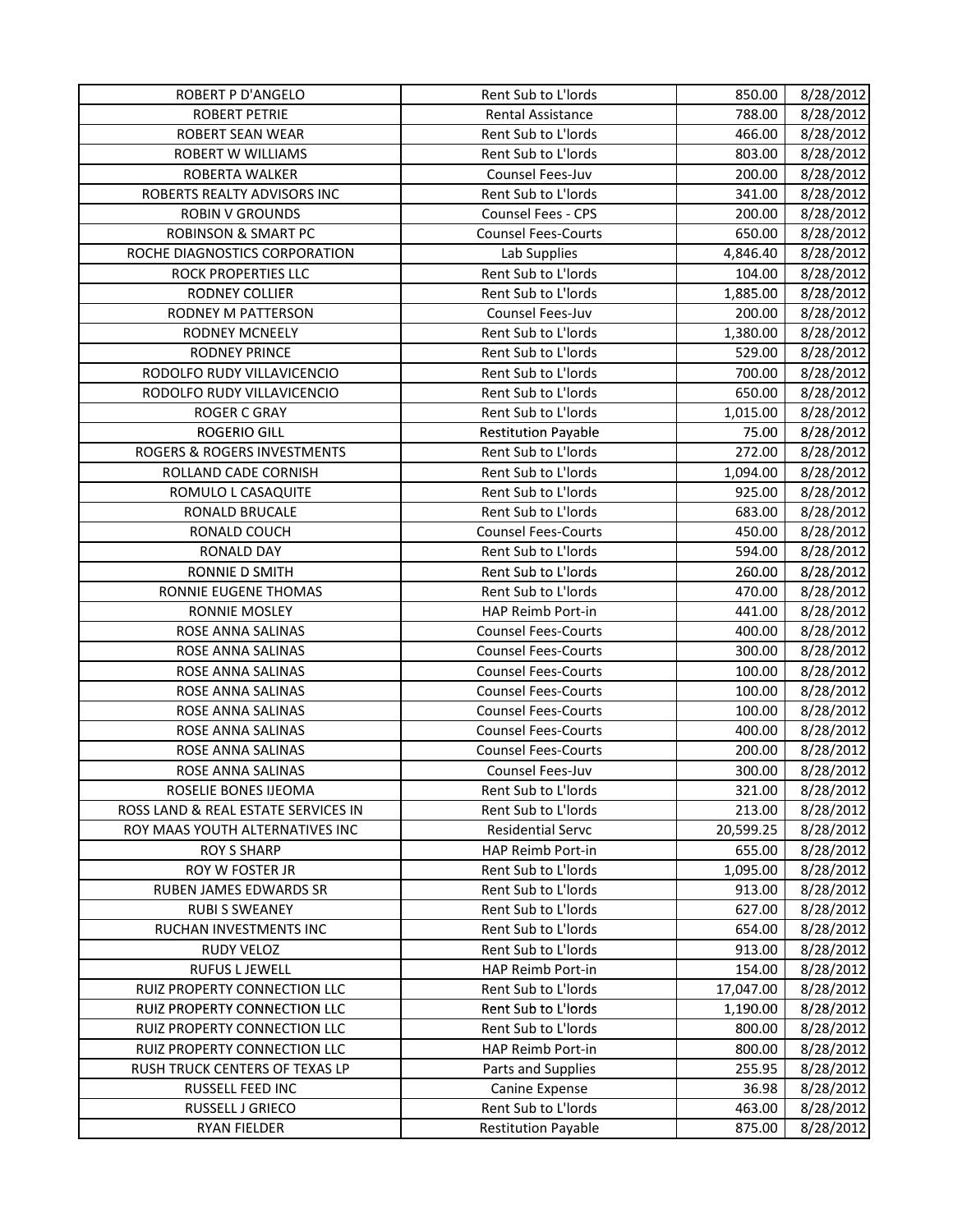| S & S FAITH FUND LLC            | Rent Sub to L'Iords         | 730.00    | 8/28/2012 |
|---------------------------------|-----------------------------|-----------|-----------|
| <b>SATTRUCKING INC</b>          | Rock and Gravel             | 8,222.23  | 8/28/2012 |
| SAFEHAVEN OF TARRANT COUNTY     | <b>Subrecipient Service</b> | 1,482.00  | 8/28/2012 |
| SAFEHAVEN OF TARRANT COUNTY     | <b>Subrecipient Service</b> | 8,832.86  | 8/28/2012 |
| SAFEHAVEN OF TARRANT COUNTY     | <b>Subrecipient Service</b> | 10,777.00 | 8/28/2012 |
| SAFEHAVEN OF TARRANT COUNTY     | <b>Subrecipient Service</b> | 4,749.00  | 8/28/2012 |
| SAFESITE INC                    | Space Lease Rental          | 3,069.32  | 8/28/2012 |
| SAGINAW CROSSING LLC            | Rent Sub to L'Iords         | 968.00    | 8/28/2012 |
| SAGINAW CROSSING LLC            | Rent Sub to L'Iords         | 502.00    | 8/28/2012 |
| SAGINAW CROSSING LLC            | Rent Sub to L'Iords         | 2,701.00  | 8/28/2012 |
| SAGINAW CROSSING LLC            | Rent Sub to L'Iords         | 910.00    | 8/28/2012 |
| SAINT LEGAL PLLC                | Counsel Fees - CPS          | 100.00    | 8/28/2012 |
| SAINT LEGAL PLLC                | Cnsl Fees-Crim Appls        | 2,740.00  | 8/28/2012 |
| SALVATION ARMY                  | <b>Subrecipient Service</b> | 324.35    | 8/28/2012 |
| SALVATORE LAMENTI               | Rent Sub to L'Iords         | 661.00    | 8/28/2012 |
| <b>SAM BONIFIELD</b>            | <b>Counsel Fees-Courts</b>  | 1,000.00  | 8/28/2012 |
| <b>SAM BONIFIELD</b>            | <b>Counsel Fees-Courts</b>  | 700.00    | 8/28/2012 |
| <b>SAM BONIFIELD</b>            | <b>Counsel Fees-Courts</b>  | 300.00    | 8/28/2012 |
| <b>SAM BONIFIELD</b>            | <b>Counsel Fees-Courts</b>  | 100.00    | 8/28/2012 |
| SAMANTHA K HILL                 | <b>Counsel Fees-Courts</b>  | 350.00    | 8/28/2012 |
| SAMANTHA K HILL                 | <b>Counsel Fees-Courts</b>  | 650.00    | 8/28/2012 |
| SAMANTHA K HILL                 | <b>Counsel Fees-Courts</b>  | 300.00    | 8/28/2012 |
| SAMANTHA K HILL                 | <b>Counsel Fees-Courts</b>  | 425.00    | 8/28/2012 |
| SAMARITAN SOFTWARE LLC          | <b>Training Supplies</b>    | 400.00    | 8/28/2012 |
| SAMUEL E EMUZE                  | Rent Sub to L'Iords         | 489.00    | 8/28/2012 |
| SAMUEL M SANCHEZ                | Counsel Fees - CPS          | 100.00    | 8/28/2012 |
| SAMUELS AVENUE LP               | Rent Sub to L'Iords         | 3,485.00  | 8/28/2012 |
| <b>SANDI YOUNG</b>              | Rent Sub to L'Iords         | 846.00    | 8/28/2012 |
| SANDRA G ILLELLI                | Rent Sub to L'Iords         | 575.00    | 8/28/2012 |
| SANDRA PETRUSAITIS              | Rent Sub to L'Iords         | 527.00    | 8/28/2012 |
| SANDRA R PETRUSAITIS            | <b>Rental Assistance</b>    | 650.00    | 8/28/2012 |
| <b>SANJAY KUMAR</b>             | Rent Sub to L'Iords         | 1,128.00  | 8/28/2012 |
| SANOFI PASTEUR INC              | <b>Medical Supplies</b>     | 7,104.67  | 8/28/2012 |
| SANOFI PASTEUR INC              | <b>Medical Supplies</b>     | 966.16    | 8/28/2012 |
| SANTA FE ADOLESCENT SERVICES    | <b>Professional Service</b> | 21,610.00 | 8/28/2012 |
| SANTIAGO SALINAS                | <b>Counsel Fees-Courts</b>  | 2,440.00  | 8/28/2012 |
| SANTIAGO SALINAS                | <b>Counsel Fees-Courts</b>  | 1,180.00  | 8/28/2012 |
| SANTIAGO SALINAS                | <b>Counsel Fees-Courts</b>  | 240.00    | 8/28/2012 |
| SANTIAGO SALINAS                | <b>Counsel Fees-Courts</b>  | 200.00    | 8/28/2012 |
| SANTIAGO SALINAS                | <b>Counsel Fees-Courts</b>  | 800.00    | 8/28/2012 |
| SARAH CICCIA                    | <b>Court Visitor</b>        | 280.83    | 8/28/2012 |
| SARATOGA MANAGEMENT GROUP LLC   | Rent Sub to L'Iords         | 5,440.00  | 8/28/2012 |
| SARATOGA MANAGEMENT GROUP LLC   | Rent Sub to L'Iords         | 1,140.00  | 8/28/2012 |
| <b>SAVANT S CHAUHAN</b>         | Rent Sub to L'Iords         | 906.00    | 8/28/2012 |
| SCHAEFFER MANUFACTURING COMPANY | Grease and Oil              | 896.70    | 8/28/2012 |
| SCHOOLER AUTOMOTIVE             | Parts and Supplies          | 326.79    | 8/28/2012 |
| SCOTT BROWN PROPERTIES INC      | Rent Sub to L'Iords         | 892.00    | 8/28/2012 |
| <b>SCOTT C FACIANE</b>          | <b>Court Costs</b>          | 1,500.00  | 8/28/2012 |
| SEIDIO INC                      | <b>Computer Supplies</b>    | 58.95     | 8/28/2012 |
| SEMINARY FOOD STORE             | Food/Hygiene Assist         | 20.00     | 8/28/2012 |
| <b>SHADOW CREEK APARTMENTS</b>  | Rent Sub to L'Iords         | 1,301.00  | 8/28/2012 |
| SHADOW CREEK APARTMENTS         | Rent Sub to L'Iords         | 640.00    | 8/28/2012 |
| SHADOWOOD APARTMENTS            | Rental Assistance           | 675.00    | 8/28/2012 |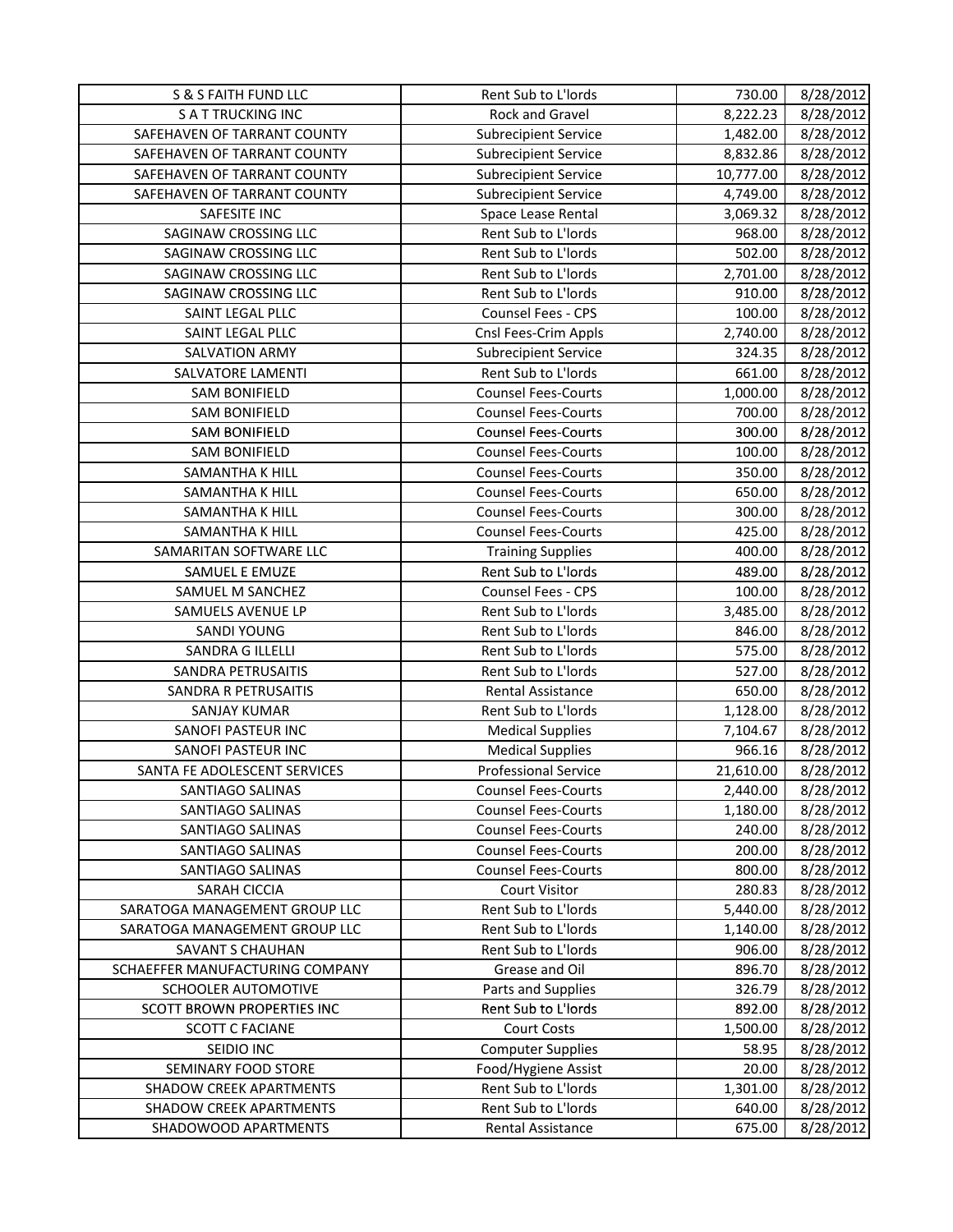| <b>SHAMROCK CAMERON CREEK LLC</b>  | Rent Sub to L'Iords         | 2,151.00   | 8/28/2012 |
|------------------------------------|-----------------------------|------------|-----------|
| <b>SHANNON DEE MILLER</b>          | <b>Counsel Fees-Courts</b>  | 390.00     | 8/28/2012 |
| <b>SHARE CORPORATION</b>           | <b>Custodian Supplies</b>   | 599.75     | 8/28/2012 |
| <b>SHARLEEN BRETT</b>              | <b>Restitution Payable</b>  | 9.12       | 8/28/2012 |
| <b>SHARON PATTERSON</b>            | Rent Sub to L'Iords         | 651.00     | 8/28/2012 |
| <b>SHAWN M WORTHEY</b>             | Rent Sub to L'Iords         | 778.00     | 8/28/2012 |
| SHAWN PASCHALL                     | <b>Counsel Fees-Courts</b>  | 500.00     | 8/28/2012 |
| SHAWN PASCHALL                     | <b>Counsel Fees-Courts</b>  | 350.00     | 8/28/2012 |
| SHAWN PASCHALL                     | <b>Counsel Fees-Courts</b>  | 2,530.00   | 8/28/2012 |
| SHEILA WALKER                      | Reporter's Records          | 4,424.00   | 8/28/2012 |
| Shelly K Messerli                  | <b>Court Costs</b>          | 10.00      | 8/28/2012 |
| SHENANDOAH TOWNHOMES LTD           | Rent Sub to L'Iords         | 5,997.00   | 8/28/2012 |
| SHENANDOAH VILLAGE APTS LP         | Rent Sub to L'Iords         | 945.00     | 8/28/2012 |
| SHENANDOAH VILLAGE APTS LP         | HAP Reimb Port-in           | 363.00     | 8/28/2012 |
| SHERIFF'S ASSOC. OF TEXAS          | Dues                        | 25.00      | 8/28/2012 |
| SHERRY A FOLCHERT                  | <b>Professional Service</b> | 701.68     | 8/28/2012 |
| SHERRY O'DOM                       | Rent Sub to L'Iords         | 365.00     | 8/28/2012 |
| SHERWIN WILLIAMS PAINT             | <b>Support Serv Supply</b>  | 544.20     | 8/28/2012 |
| SHERWIN WILLIAMS PAINT             | <b>Building Maintenance</b> | 72.90      | 8/28/2012 |
| SHERYL BUCHANAN                    | Rent Sub to L'Iords         | 404.00     | 8/28/2012 |
| SHERYL WRIGHT                      | Rent Sub to L'Iords         | 750.00     | 8/28/2012 |
| SHEVIA LTD                         | Rent Sub to L'Iords         | 6,936.00   | 8/28/2012 |
| SHEVIA LTD                         | Rent Sub to L'Iords         | 1,089.00   | 8/28/2012 |
| SHI GOVERNMENT SOLUTIONS           | Non-Track Equipment         | 211.00     | 8/28/2012 |
| SID W SHAPIRO                      | Counsel Fees - CPS          | 100.00     | 8/28/2012 |
| SIGNATURE LEASING & MANAGEMENT INC | Rent Sub to L'Iords         | 750.00     | 8/28/2012 |
| SILAS OTTONIEL ROSALES             | Rent Sub to L'Iords         | 339.00     | 8/28/2012 |
| SILVER CREEK PH II                 | Rent Sub to L'Iords         | 691.00     | 8/28/2012 |
| <b>SKY GROUP LLC</b>               | Rent Sub to L'Iords         | 1,059.00   | 8/28/2012 |
| <b>SKY GROUP LLC</b>               | Rent Sub to L'Iords         | 512.00     | 8/28/2012 |
| SKYVUE MEMORIAL GARDENS            | <b>County Burials</b>       | 2,645.00   | 8/28/2012 |
| <b>SMITH TEMPORARIES INC</b>       | Contract Labor              | 1,248.58   | 8/28/2012 |
| <b>SMITH TEMPORARIES INC</b>       | Contract Labor              | 166,509.45 | 8/28/2012 |
| <b>SMITH TEMPORARIES INC</b>       | Contract Labor              | 41,418.16  | 8/28/2012 |
| SNELLING MEDICAL STAFFING LLC      | <b>Professional Service</b> | 826.88     | 8/28/2012 |
| <b>SOLOMON BRACKENS</b>            | Rent Sub to L'Iords         | 705.00     | 8/28/2012 |
| <b>SON V NGUYEN</b>                | HAP Reimb Port-in           | 901.00     | 8/28/2012 |
| SOUTH HULEN LP                     | Rent Sub to L'Iords         | 12,454.00  | 8/28/2012 |
| SOUTH HULEN LP                     | Rent Sub to L'Iords         | 1,003.00   | 8/28/2012 |
| SOUTH HULEN LP                     | Rent Sub to L'Iords         | 725.00     | 8/28/2012 |
| SOUTH HULEN LP                     | HAP Reimb Port-in           | 1,391.00   | 8/28/2012 |
| SOUTHERN COMPUTER WAREHOUSE        | <b>Computer Maintenance</b> | 30.00      | 8/28/2012 |
| SOUTHERN COMPUTER WAREHOUSE        | <b>Computer Maintenance</b> | 106.38     | 8/28/2012 |
| SOUTHERN TIRE MART LLC             | <b>Tires and Tubes</b>      | 66.00      | 8/28/2012 |
| SOUTHERN TIRE MART LLC             | <b>Tires and Tubes</b>      | 316.95     | 8/28/2012 |
| SOUTHERN TIRE MART LLC             | <b>Tires and Tubes</b>      | 228.40     | 8/28/2012 |
| SOUTHERN TIRE MART LLC             | <b>Tires and Tubes</b>      | 67.00      | 8/28/2012 |
| SOUTHFORK MMLP                     | Rent Sub to L'Iords         | 577.00     | 8/28/2012 |
| SOUTHWEST INTERNATIONAL TRUCKS INC | Parts and Supplies          | 828.22     | 8/28/2012 |
| SOUTHWEST INTERNATIONAL TRUCKS INC | Parts and Supplies          | 1,535.04   | 8/28/2012 |
| SPANISH GARDENS HOA                | Rent Sub to L'Iords         | 483.00     | 8/28/2012 |
| SPANISH HACIENDA APARTMENTS        | <b>Restitution Payable</b>  | 51.32      | 8/28/2012 |
| SPARK ENERGY LP                    | <b>Utility Allowance</b>    | 131.00     | 8/28/2012 |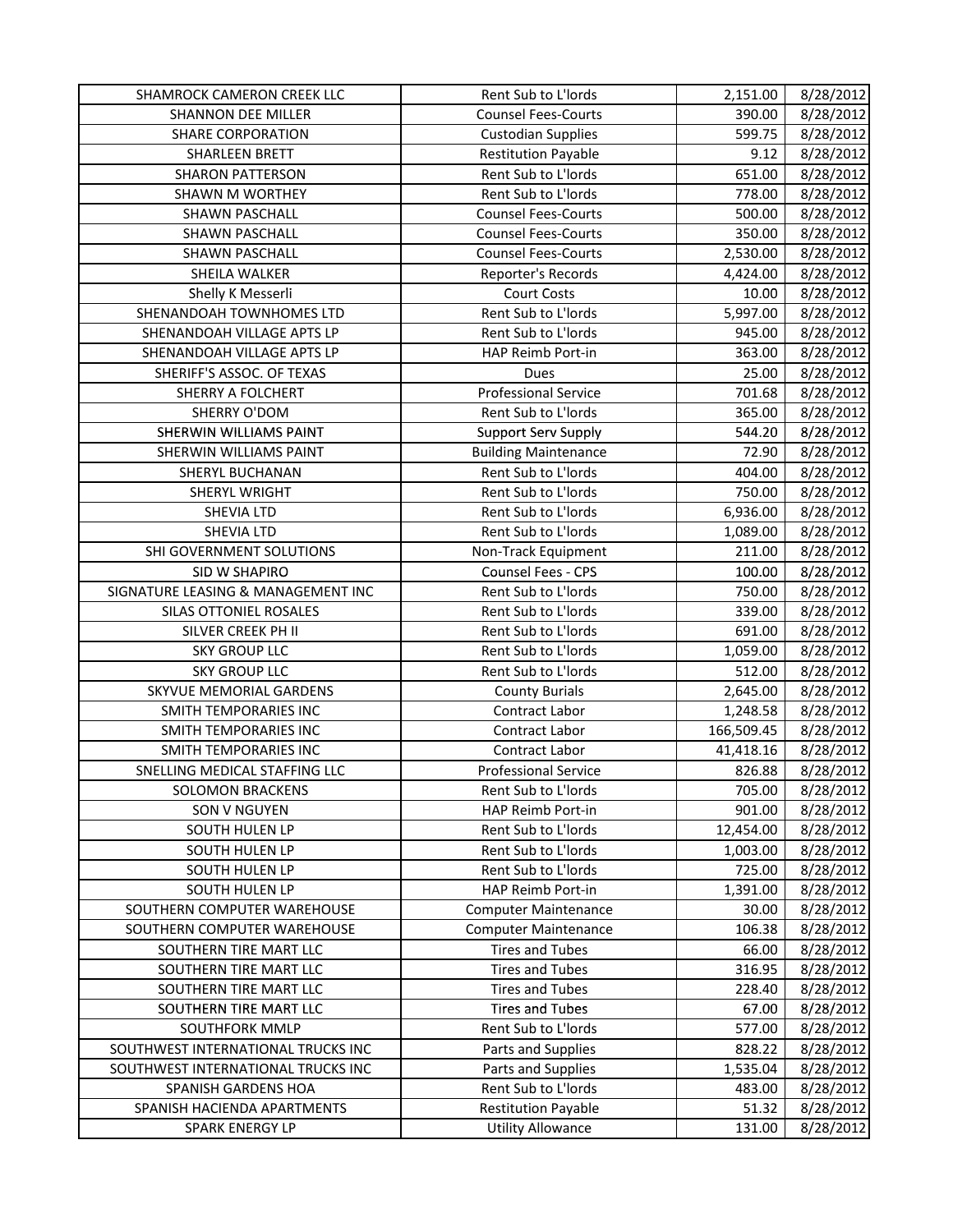| SPARK ENERGY LP                     | <b>Utility Allowance</b>    | 9.00      | 8/28/2012 |
|-------------------------------------|-----------------------------|-----------|-----------|
| SPECIALIZED PROPERTY MANAGEMENT INC | Rent Sub to L'Iords         | 473.00    | 8/28/2012 |
| SPINDLEMEDIA INC                    | <b>Professional Service</b> | 71,000.00 | 8/28/2012 |
| SPRING VALLEY LTD                   | Rent Sub to L'Iords         | 717.00    | 8/28/2012 |
| SPRINT NEXTEL                       | Telephone - Mobile          | 49.99     | 8/28/2012 |
| SPRINT NEXTEL                       | Radio Serv-Contract         | 179.85    | 8/28/2012 |
| ST FRANCIS VILLAGE, INC             | Rent Sub to L'Iords         | 654.00    | 8/28/2012 |
| ST FRANCIS VILLAGE, INC             | Rent Sub to L'Iords         | 321.00    | 8/28/2012 |
| ST FRANCIS VILLAGE, INC             | Rent Sub to L'Iords         | 576.00    | 8/28/2012 |
| STABILE/WINN INC                    | Non-Track Const/Bldg        | 36,809.96 | 8/28/2012 |
| STABILE/WINN INC                    | Non-Track Const/Bldg        | 43,195.84 | 8/28/2012 |
| <b>STACY ALFORD</b>                 | Counsel Fees-Juv            | 100.00    | 8/28/2012 |
| STANDARD INSURANCE COMPANY          | Long Term Disability        | 41,919.93 | 8/28/2012 |
| STAPLES ADVANTAGE                   | Supplies                    | 108.53    | 8/28/2012 |
| STAPLES ADVANTAGE                   | Supplies                    | 138.11    | 8/28/2012 |
| STAPLES ADVANTAGE                   | Supplies                    | 159.39    | 8/28/2012 |
| STAPLES ADVANTAGE                   | Supplies                    | 112.42    | 8/28/2012 |
| STAPLES ADVANTAGE                   | Supplies                    | 200.09    | 8/28/2012 |
| <b>STAPLES ADVANTAGE</b>            | Supplies                    | 106.80    | 8/28/2012 |
| <b>STAPLES ADVANTAGE</b>            | Lab Supplies                | 68.16     | 8/28/2012 |
| STAPLES ADVANTAGE                   | <b>Training Supplies</b>    | 525.00    | 8/28/2012 |
| <b>STAPLES ADVANTAGE</b>            | Supplies                    | 172.55    | 8/28/2012 |
| STAPLES ADVANTAGE                   | Supplies                    | 38.80     | 8/28/2012 |
| STAPLES ADVANTAGE                   | <b>Supplies</b>             | 80.72     | 8/28/2012 |
| STAPLES ADVANTAGE                   | Supplies                    | 74.68     | 8/28/2012 |
| <b>STAPLES ADVANTAGE</b>            | Supplies                    | 153.48    | 8/28/2012 |
| <b>STAPLES ADVANTAGE</b>            | Supplies                    | 331.78    | 8/28/2012 |
| <b>STAPLES ADVANTAGE</b>            | Supplies                    | 290.66    | 8/28/2012 |
| <b>STAPLES ADVANTAGE</b>            | Supplies                    | 142.30    | 8/28/2012 |
| STAPLES ADVANTAGE                   | Supplies                    | 40.10     | 8/28/2012 |
| STAPLES ADVANTAGE                   | Supplies                    | 29.32     | 8/28/2012 |
| STAPLES ADVANTAGE                   | Supplies                    | 100.68    | 8/28/2012 |
| STAPLES ADVANTAGE                   | Supplies                    | 688.89    | 8/28/2012 |
| STAPLES ADVANTAGE                   | Supplies                    | 23.99     | 8/28/2012 |
| <b>STAPLES ADVANTAGE</b>            | Supplies                    | 43.86     | 8/28/2012 |
| STAPLES ADVANTAGE                   | <b>Supplies</b>             | 54.73     | 8/28/2012 |
| <b>STAPLES ADVANTAGE</b>            | Sheriff Inventory           | 406.50    | 8/28/2012 |
| STAPLES ADVANTAGE                   | Sheriff Inventory           | 515.56    | 8/28/2012 |
| <b>STAPLES ADVANTAGE</b>            | <b>Supplies</b>             | 147.38    | 8/28/2012 |
| STAPLES ADVANTAGE                   | <b>Supplies</b>             | 151.13    | 8/28/2012 |
| STAPLES ADVANTAGE                   | <b>Supplies</b>             | 42.81     | 8/28/2012 |
| STAPLES ADVANTAGE                   | <b>Supplies</b>             | 242.32    | 8/28/2012 |
| STAPLES ADVANTAGE                   | <b>Supplies</b>             | 574.47    | 8/28/2012 |
| STAPLES ADVANTAGE                   | <b>Supplies</b>             | 368.94    | 8/28/2012 |
| STAPLES ADVANTAGE                   | <b>Supplies</b>             | 189.99    | 8/28/2012 |
| STAPLES ADVANTAGE                   | <b>Supplies</b>             | 54.00     | 8/28/2012 |
| <b>STAPLES ADVANTAGE</b>            | <b>Supplies</b>             | 48.10     | 8/28/2012 |
| STAPLES ADVANTAGE                   | <b>Supplies</b>             | 74.00     | 8/28/2012 |
| STAPLES ADVANTAGE                   | <b>Supplies</b>             | 238.86    | 8/28/2012 |
| STAPLES ADVANTAGE                   | <b>Supplies</b>             | 76.00     | 8/28/2012 |
| STAPLES ADVANTAGE                   | <b>Supplies</b>             | 512.32    | 8/28/2012 |
| STAPLES ADVANTAGE                   | <b>Supplies</b>             |           | 8/28/2012 |
| STAPLES ADVANTAGE                   | <b>Supplies</b>             | 106.24    | 8/28/2012 |
|                                     |                             |           |           |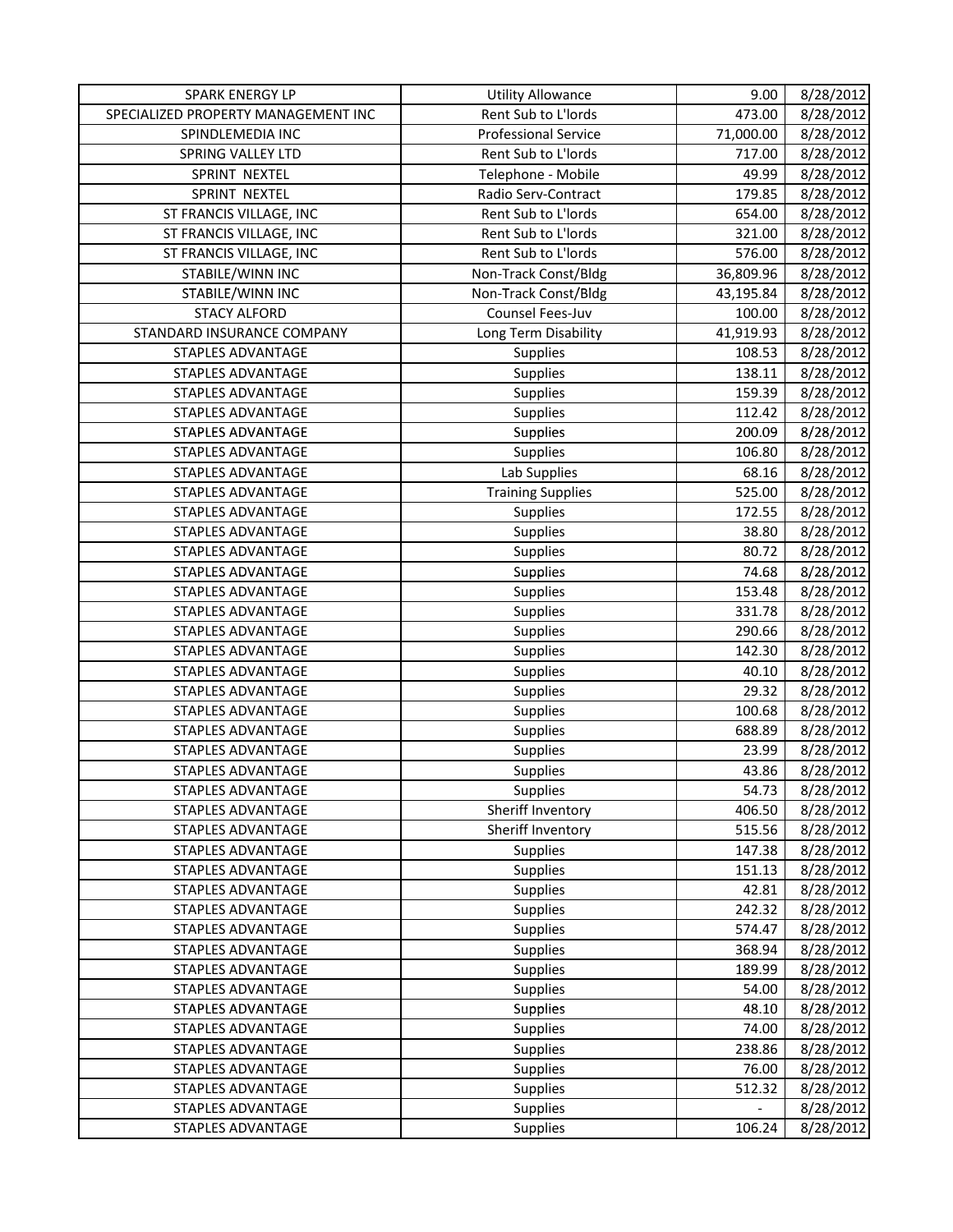| STAPLES ADVANTAGE        | Supplies        | (9.98) | 8/28/2012 |
|--------------------------|-----------------|--------|-----------|
| STAPLES ADVANTAGE        | Supplies        | 83.76  | 8/28/2012 |
| <b>STAPLES ADVANTAGE</b> | Supplies        | 88.32  | 8/28/2012 |
| <b>STAPLES ADVANTAGE</b> | Supplies        | 88.72  | 8/28/2012 |
| STAPLES ADVANTAGE        | Supplies        | 221.22 | 8/28/2012 |
| <b>STAPLES ADVANTAGE</b> | Supplies        |        | 8/28/2012 |
| <b>STAPLES ADVANTAGE</b> | Supplies        | 73.47  | 8/28/2012 |
| <b>STAPLES ADVANTAGE</b> | Supplies        | 98.47  | 8/28/2012 |
| <b>STAPLES ADVANTAGE</b> | Supplies        | 45.72  | 8/28/2012 |
| STAPLES ADVANTAGE        | Supplies        | 73.90  | 8/28/2012 |
| <b>STAPLES ADVANTAGE</b> | Supplies        | 17.40  | 8/28/2012 |
| <b>STAPLES ADVANTAGE</b> | Supplies        | 376.76 | 8/28/2012 |
| STAPLES ADVANTAGE        | Supplies        | 181.38 | 8/28/2012 |
| <b>STAPLES ADVANTAGE</b> | Supplies        | 393.44 | 8/28/2012 |
| <b>STAPLES ADVANTAGE</b> | Supplies        | 72.60  | 8/28/2012 |
| <b>STAPLES ADVANTAGE</b> | Supplies        | 758.56 | 8/28/2012 |
| <b>STAPLES ADVANTAGE</b> | Supplies        | 49.64  | 8/28/2012 |
| STAPLES ADVANTAGE        | Supplies        | 62.86  | 8/28/2012 |
| <b>STAPLES ADVANTAGE</b> | Supplies        | 76.52  | 8/28/2012 |
| <b>STAPLES ADVANTAGE</b> | Supplies        | 69.80  | 8/28/2012 |
| <b>STAPLES ADVANTAGE</b> | <b>Supplies</b> | 15.84  | 8/28/2012 |
| STAPLES ADVANTAGE        | Supplies        | 28.07  | 8/28/2012 |
| STAPLES ADVANTAGE        | Supplies        | 91.53  | 8/28/2012 |
| <b>STAPLES ADVANTAGE</b> | Supplies        | 41.32  | 8/28/2012 |
| STAPLES ADVANTAGE        | Supplies        | 59.30  | 8/28/2012 |
| STAPLES ADVANTAGE        | <b>Supplies</b> | 29.76  | 8/28/2012 |
| STAPLES ADVANTAGE        | Supplies        | 52.40  | 8/28/2012 |
| STAPLES ADVANTAGE        | Supplies        | 294.56 | 8/28/2012 |
| <b>STAPLES ADVANTAGE</b> | Supplies        | 42.16  | 8/28/2012 |
| <b>STAPLES ADVANTAGE</b> | Supplies        | 78.74  | 8/28/2012 |
| <b>STAPLES ADVANTAGE</b> | Supplies        | 169.91 | 8/28/2012 |
| <b>STAPLES ADVANTAGE</b> | Supplies        | 8.72   | 8/28/2012 |
| STAPLES ADVANTAGE        | Supplies        | 59.02  | 8/28/2012 |
| <b>STAPLES ADVANTAGE</b> | Supplies        | 5.92   | 8/28/2012 |
| STAPLES ADVANTAGE        | Supplies        | 83.44  | 8/28/2012 |
| STAPLES ADVANTAGE        | Supplies        | 67.91  | 8/28/2012 |
| <b>STAPLES ADVANTAGE</b> | <b>Supplies</b> | 6.50   | 8/28/2012 |
| STAPLES ADVANTAGE        | <b>Supplies</b> | 252.62 | 8/28/2012 |
| STAPLES ADVANTAGE        | <b>Supplies</b> | 159.90 | 8/28/2012 |
| STAPLES ADVANTAGE        | <b>Supplies</b> | 55.60  | 8/28/2012 |
| STAPLES ADVANTAGE        | <b>Supplies</b> | 58.36  | 8/28/2012 |
| STAPLES ADVANTAGE        | <b>Supplies</b> | 49.02  | 8/28/2012 |
| <b>STAPLES ADVANTAGE</b> | <b>Supplies</b> | 99.48  | 8/28/2012 |
| STAPLES ADVANTAGE        | <b>Supplies</b> | 30.39  | 8/28/2012 |
| STAPLES ADVANTAGE        | Supplies        | 23.59  | 8/28/2012 |
| STAPLES ADVANTAGE        | Supplies        | 386.90 | 8/28/2012 |
| <b>STAPLES ADVANTAGE</b> | <b>Supplies</b> | 38.43  | 8/28/2012 |
| STAPLES ADVANTAGE        | <b>Supplies</b> | 29.99  | 8/28/2012 |
| STAPLES ADVANTAGE        | <b>Supplies</b> | 522.55 | 8/28/2012 |
| STAPLES ADVANTAGE        | <b>Supplies</b> | 153.15 | 8/28/2012 |
| STAPLES ADVANTAGE        | <b>Supplies</b> | 32.78  | 8/28/2012 |
| STAPLES ADVANTAGE        | Supplies        | 199.16 | 8/28/2012 |
| STAPLES ADVANTAGE        | <b>Supplies</b> | 19.16  | 8/28/2012 |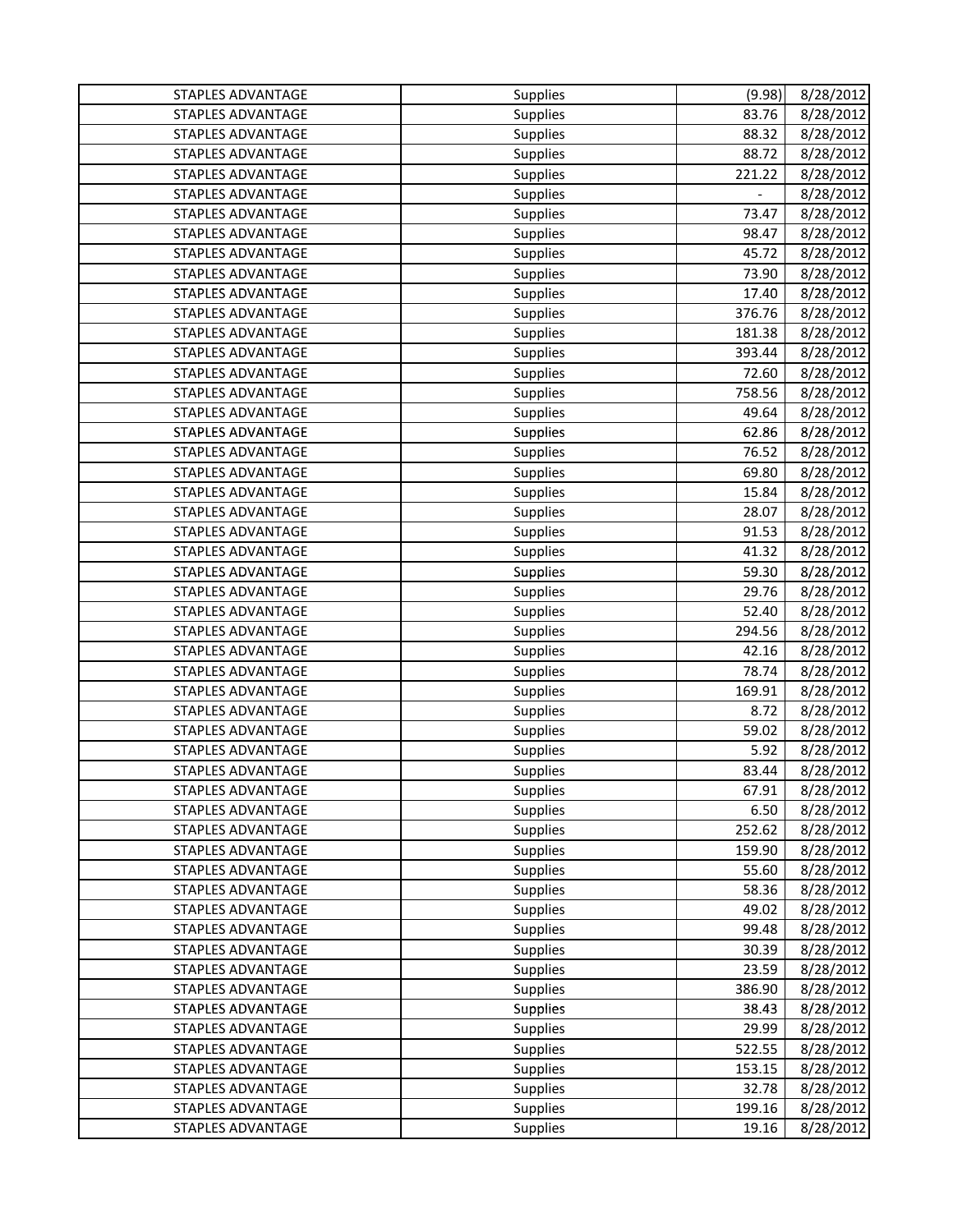| 8/28/2012<br><b>STAPLES ADVANTAGE</b><br><b>Supplies</b><br>17.75<br><b>STAPLES ADVANTAGE</b><br>8/28/2012<br>Supplies<br>41.13<br>8/28/2012<br><b>STAPLES ADVANTAGE</b><br>29.90<br>Supplies<br><b>STAPLES ADVANTAGE</b><br>105.58<br>8/28/2012<br>Supplies<br>8/28/2012<br>STAPLES ADVANTAGE<br>Supplies<br>244.55<br><b>STAPLES ADVANTAGE</b><br>Supplies<br>8/28/2012<br>243.65<br>8/28/2012<br>STAPLES ADVANTAGE<br>Supplies<br>301.91<br>8/28/2012<br><b>STAPLES ADVANTAGE</b><br>Supplies<br>84.51<br>STAPLES ADVANTAGE<br>Supplies<br>235.56<br>8/28/2012<br><b>STAPLES ADVANTAGE</b><br>89.71<br>8/28/2012<br>Supplies<br><b>STAPLES ADVANTAGE</b><br>32.09<br>8/28/2012<br>Supplies<br>149.22<br>8/28/2012<br><b>STAPLES ADVANTAGE</b><br><b>Supplies</b><br><b>STAPLES ADVANTAGE</b><br>Supplies<br>129.01<br>8/28/2012<br><b>STAPLES ADVANTAGE</b><br>8/28/2012<br>Supplies<br>36.84<br>8/28/2012<br><b>STAPLES ADVANTAGE</b><br>Supplies<br>29.47<br>Lab Supplies<br>8/28/2012<br><b>STAPLES ADVANTAGE</b><br>123.45<br>STAPLES ADVANTAGE<br>Supplies<br>50.48<br>8/28/2012<br><b>STAPLES ADVANTAGE</b><br>253.96<br>8/28/2012<br>Supplies<br><b>STAPLES ADVANTAGE</b><br>19.99<br>8/28/2012<br>Supplies<br>8/28/2012<br><b>STAPLES ADVANTAGE</b><br>Supplies<br>26.66<br>STAPLES ADVANTAGE<br>Supplies<br>8/28/2012<br>8/28/2012<br><b>STAPLES ADVANTAGE</b><br>47.82<br>Supplies<br><b>STAPLES ADVANTAGE</b><br>36.19<br>8/28/2012<br>Supplies<br>STAPLES ADVANTAGE<br>54.72<br>8/28/2012<br>Supplies<br><b>STAPLES ADVANTAGE</b><br>8/28/2012<br>Supplies<br>71.49<br><b>STAPLES ADVANTAGE</b><br>35.75<br>8/28/2012<br>Supplies<br><b>STAPLES ADVANTAGE</b><br>304.53<br>8/28/2012<br>Supplies<br>8/28/2012<br>STAPLES ADVANTAGE<br>Non-Track Equipment<br>896.36 |
|------------------------------------------------------------------------------------------------------------------------------------------------------------------------------------------------------------------------------------------------------------------------------------------------------------------------------------------------------------------------------------------------------------------------------------------------------------------------------------------------------------------------------------------------------------------------------------------------------------------------------------------------------------------------------------------------------------------------------------------------------------------------------------------------------------------------------------------------------------------------------------------------------------------------------------------------------------------------------------------------------------------------------------------------------------------------------------------------------------------------------------------------------------------------------------------------------------------------------------------------------------------------------------------------------------------------------------------------------------------------------------------------------------------------------------------------------------------------------------------------------------------------------------------------------------------------------------------------------------------------------------------------------------------------------------------------------------------------------------------------------------------------------------|
|                                                                                                                                                                                                                                                                                                                                                                                                                                                                                                                                                                                                                                                                                                                                                                                                                                                                                                                                                                                                                                                                                                                                                                                                                                                                                                                                                                                                                                                                                                                                                                                                                                                                                                                                                                                    |
|                                                                                                                                                                                                                                                                                                                                                                                                                                                                                                                                                                                                                                                                                                                                                                                                                                                                                                                                                                                                                                                                                                                                                                                                                                                                                                                                                                                                                                                                                                                                                                                                                                                                                                                                                                                    |
|                                                                                                                                                                                                                                                                                                                                                                                                                                                                                                                                                                                                                                                                                                                                                                                                                                                                                                                                                                                                                                                                                                                                                                                                                                                                                                                                                                                                                                                                                                                                                                                                                                                                                                                                                                                    |
|                                                                                                                                                                                                                                                                                                                                                                                                                                                                                                                                                                                                                                                                                                                                                                                                                                                                                                                                                                                                                                                                                                                                                                                                                                                                                                                                                                                                                                                                                                                                                                                                                                                                                                                                                                                    |
|                                                                                                                                                                                                                                                                                                                                                                                                                                                                                                                                                                                                                                                                                                                                                                                                                                                                                                                                                                                                                                                                                                                                                                                                                                                                                                                                                                                                                                                                                                                                                                                                                                                                                                                                                                                    |
|                                                                                                                                                                                                                                                                                                                                                                                                                                                                                                                                                                                                                                                                                                                                                                                                                                                                                                                                                                                                                                                                                                                                                                                                                                                                                                                                                                                                                                                                                                                                                                                                                                                                                                                                                                                    |
|                                                                                                                                                                                                                                                                                                                                                                                                                                                                                                                                                                                                                                                                                                                                                                                                                                                                                                                                                                                                                                                                                                                                                                                                                                                                                                                                                                                                                                                                                                                                                                                                                                                                                                                                                                                    |
|                                                                                                                                                                                                                                                                                                                                                                                                                                                                                                                                                                                                                                                                                                                                                                                                                                                                                                                                                                                                                                                                                                                                                                                                                                                                                                                                                                                                                                                                                                                                                                                                                                                                                                                                                                                    |
|                                                                                                                                                                                                                                                                                                                                                                                                                                                                                                                                                                                                                                                                                                                                                                                                                                                                                                                                                                                                                                                                                                                                                                                                                                                                                                                                                                                                                                                                                                                                                                                                                                                                                                                                                                                    |
|                                                                                                                                                                                                                                                                                                                                                                                                                                                                                                                                                                                                                                                                                                                                                                                                                                                                                                                                                                                                                                                                                                                                                                                                                                                                                                                                                                                                                                                                                                                                                                                                                                                                                                                                                                                    |
|                                                                                                                                                                                                                                                                                                                                                                                                                                                                                                                                                                                                                                                                                                                                                                                                                                                                                                                                                                                                                                                                                                                                                                                                                                                                                                                                                                                                                                                                                                                                                                                                                                                                                                                                                                                    |
|                                                                                                                                                                                                                                                                                                                                                                                                                                                                                                                                                                                                                                                                                                                                                                                                                                                                                                                                                                                                                                                                                                                                                                                                                                                                                                                                                                                                                                                                                                                                                                                                                                                                                                                                                                                    |
|                                                                                                                                                                                                                                                                                                                                                                                                                                                                                                                                                                                                                                                                                                                                                                                                                                                                                                                                                                                                                                                                                                                                                                                                                                                                                                                                                                                                                                                                                                                                                                                                                                                                                                                                                                                    |
|                                                                                                                                                                                                                                                                                                                                                                                                                                                                                                                                                                                                                                                                                                                                                                                                                                                                                                                                                                                                                                                                                                                                                                                                                                                                                                                                                                                                                                                                                                                                                                                                                                                                                                                                                                                    |
|                                                                                                                                                                                                                                                                                                                                                                                                                                                                                                                                                                                                                                                                                                                                                                                                                                                                                                                                                                                                                                                                                                                                                                                                                                                                                                                                                                                                                                                                                                                                                                                                                                                                                                                                                                                    |
|                                                                                                                                                                                                                                                                                                                                                                                                                                                                                                                                                                                                                                                                                                                                                                                                                                                                                                                                                                                                                                                                                                                                                                                                                                                                                                                                                                                                                                                                                                                                                                                                                                                                                                                                                                                    |
|                                                                                                                                                                                                                                                                                                                                                                                                                                                                                                                                                                                                                                                                                                                                                                                                                                                                                                                                                                                                                                                                                                                                                                                                                                                                                                                                                                                                                                                                                                                                                                                                                                                                                                                                                                                    |
|                                                                                                                                                                                                                                                                                                                                                                                                                                                                                                                                                                                                                                                                                                                                                                                                                                                                                                                                                                                                                                                                                                                                                                                                                                                                                                                                                                                                                                                                                                                                                                                                                                                                                                                                                                                    |
|                                                                                                                                                                                                                                                                                                                                                                                                                                                                                                                                                                                                                                                                                                                                                                                                                                                                                                                                                                                                                                                                                                                                                                                                                                                                                                                                                                                                                                                                                                                                                                                                                                                                                                                                                                                    |
|                                                                                                                                                                                                                                                                                                                                                                                                                                                                                                                                                                                                                                                                                                                                                                                                                                                                                                                                                                                                                                                                                                                                                                                                                                                                                                                                                                                                                                                                                                                                                                                                                                                                                                                                                                                    |
|                                                                                                                                                                                                                                                                                                                                                                                                                                                                                                                                                                                                                                                                                                                                                                                                                                                                                                                                                                                                                                                                                                                                                                                                                                                                                                                                                                                                                                                                                                                                                                                                                                                                                                                                                                                    |
|                                                                                                                                                                                                                                                                                                                                                                                                                                                                                                                                                                                                                                                                                                                                                                                                                                                                                                                                                                                                                                                                                                                                                                                                                                                                                                                                                                                                                                                                                                                                                                                                                                                                                                                                                                                    |
|                                                                                                                                                                                                                                                                                                                                                                                                                                                                                                                                                                                                                                                                                                                                                                                                                                                                                                                                                                                                                                                                                                                                                                                                                                                                                                                                                                                                                                                                                                                                                                                                                                                                                                                                                                                    |
|                                                                                                                                                                                                                                                                                                                                                                                                                                                                                                                                                                                                                                                                                                                                                                                                                                                                                                                                                                                                                                                                                                                                                                                                                                                                                                                                                                                                                                                                                                                                                                                                                                                                                                                                                                                    |
|                                                                                                                                                                                                                                                                                                                                                                                                                                                                                                                                                                                                                                                                                                                                                                                                                                                                                                                                                                                                                                                                                                                                                                                                                                                                                                                                                                                                                                                                                                                                                                                                                                                                                                                                                                                    |
|                                                                                                                                                                                                                                                                                                                                                                                                                                                                                                                                                                                                                                                                                                                                                                                                                                                                                                                                                                                                                                                                                                                                                                                                                                                                                                                                                                                                                                                                                                                                                                                                                                                                                                                                                                                    |
|                                                                                                                                                                                                                                                                                                                                                                                                                                                                                                                                                                                                                                                                                                                                                                                                                                                                                                                                                                                                                                                                                                                                                                                                                                                                                                                                                                                                                                                                                                                                                                                                                                                                                                                                                                                    |
|                                                                                                                                                                                                                                                                                                                                                                                                                                                                                                                                                                                                                                                                                                                                                                                                                                                                                                                                                                                                                                                                                                                                                                                                                                                                                                                                                                                                                                                                                                                                                                                                                                                                                                                                                                                    |
| Shrff Commissary Inv<br>8/28/2012<br>STAPLES ADVANTAGE<br>177.12                                                                                                                                                                                                                                                                                                                                                                                                                                                                                                                                                                                                                                                                                                                                                                                                                                                                                                                                                                                                                                                                                                                                                                                                                                                                                                                                                                                                                                                                                                                                                                                                                                                                                                                   |
| 8/28/2012<br><b>STAPLES ADVANTAGE</b><br>Supplies<br>9.38                                                                                                                                                                                                                                                                                                                                                                                                                                                                                                                                                                                                                                                                                                                                                                                                                                                                                                                                                                                                                                                                                                                                                                                                                                                                                                                                                                                                                                                                                                                                                                                                                                                                                                                          |
| 132.10<br>8/28/2012<br><b>STAPLES ADVANTAGE</b><br><b>Supplies</b>                                                                                                                                                                                                                                                                                                                                                                                                                                                                                                                                                                                                                                                                                                                                                                                                                                                                                                                                                                                                                                                                                                                                                                                                                                                                                                                                                                                                                                                                                                                                                                                                                                                                                                                 |
| STAPLES ADVANTAGE<br>28.70<br>8/28/2012<br>Supplies                                                                                                                                                                                                                                                                                                                                                                                                                                                                                                                                                                                                                                                                                                                                                                                                                                                                                                                                                                                                                                                                                                                                                                                                                                                                                                                                                                                                                                                                                                                                                                                                                                                                                                                                |
| <b>STAPLES ADVANTAGE</b><br>863.34<br>8/28/2012<br>Supplies                                                                                                                                                                                                                                                                                                                                                                                                                                                                                                                                                                                                                                                                                                                                                                                                                                                                                                                                                                                                                                                                                                                                                                                                                                                                                                                                                                                                                                                                                                                                                                                                                                                                                                                        |
| <b>STAPLES ADVANTAGE</b><br>542.84<br>8/28/2012<br>Supplies                                                                                                                                                                                                                                                                                                                                                                                                                                                                                                                                                                                                                                                                                                                                                                                                                                                                                                                                                                                                                                                                                                                                                                                                                                                                                                                                                                                                                                                                                                                                                                                                                                                                                                                        |
| <b>Utility Allowance</b><br>8/28/2012<br>STAR ELECTRICITY LLC<br>35.00                                                                                                                                                                                                                                                                                                                                                                                                                                                                                                                                                                                                                                                                                                                                                                                                                                                                                                                                                                                                                                                                                                                                                                                                                                                                                                                                                                                                                                                                                                                                                                                                                                                                                                             |
| <b>Utility Assistance</b><br>412.58<br>8/28/2012<br><b>STAR TEX POWER</b>                                                                                                                                                                                                                                                                                                                                                                                                                                                                                                                                                                                                                                                                                                                                                                                                                                                                                                                                                                                                                                                                                                                                                                                                                                                                                                                                                                                                                                                                                                                                                                                                                                                                                                          |
| Rent Sub to L'Iords<br><b>STARBUCK &amp; WISE INC</b><br>2,574.00<br>8/28/2012                                                                                                                                                                                                                                                                                                                                                                                                                                                                                                                                                                                                                                                                                                                                                                                                                                                                                                                                                                                                                                                                                                                                                                                                                                                                                                                                                                                                                                                                                                                                                                                                                                                                                                     |
| <b>STARBUCK &amp; WISE INC</b><br>HAP Reimb Port-in<br>495.00<br>8/28/2012                                                                                                                                                                                                                                                                                                                                                                                                                                                                                                                                                                                                                                                                                                                                                                                                                                                                                                                                                                                                                                                                                                                                                                                                                                                                                                                                                                                                                                                                                                                                                                                                                                                                                                         |
| <b>Counsel Fees-Courts</b><br>600.00<br>8/28/2012<br><b>STATON &amp; TAYLOR PC</b>                                                                                                                                                                                                                                                                                                                                                                                                                                                                                                                                                                                                                                                                                                                                                                                                                                                                                                                                                                                                                                                                                                                                                                                                                                                                                                                                                                                                                                                                                                                                                                                                                                                                                                 |
| <b>STATON &amp; TAYLOR PC</b><br><b>Counsel Fees-Courts</b><br>200.00<br>8/28/2012                                                                                                                                                                                                                                                                                                                                                                                                                                                                                                                                                                                                                                                                                                                                                                                                                                                                                                                                                                                                                                                                                                                                                                                                                                                                                                                                                                                                                                                                                                                                                                                                                                                                                                 |
| 850.00<br>STELLA NWANKWO<br>Rent Sub to L'Iords<br>8/28/2012                                                                                                                                                                                                                                                                                                                                                                                                                                                                                                                                                                                                                                                                                                                                                                                                                                                                                                                                                                                                                                                                                                                                                                                                                                                                                                                                                                                                                                                                                                                                                                                                                                                                                                                       |
| Rent Sub to L'Iords<br>STEPHAN R BLACK<br>516.00<br>8/28/2012                                                                                                                                                                                                                                                                                                                                                                                                                                                                                                                                                                                                                                                                                                                                                                                                                                                                                                                                                                                                                                                                                                                                                                                                                                                                                                                                                                                                                                                                                                                                                                                                                                                                                                                      |
| STEPHANIE GONZALEZ<br><b>Counsel Fees-Courts</b><br>300.00<br>8/28/2012                                                                                                                                                                                                                                                                                                                                                                                                                                                                                                                                                                                                                                                                                                                                                                                                                                                                                                                                                                                                                                                                                                                                                                                                                                                                                                                                                                                                                                                                                                                                                                                                                                                                                                            |
| Rent Sub to L'Iords<br>STEPHEN M BURLINGAME<br>181.00<br>8/28/2012                                                                                                                                                                                                                                                                                                                                                                                                                                                                                                                                                                                                                                                                                                                                                                                                                                                                                                                                                                                                                                                                                                                                                                                                                                                                                                                                                                                                                                                                                                                                                                                                                                                                                                                 |
| Rent Sub to L'Iords<br>776.00<br>8/28/2012<br>STEPHEN N WOOD                                                                                                                                                                                                                                                                                                                                                                                                                                                                                                                                                                                                                                                                                                                                                                                                                                                                                                                                                                                                                                                                                                                                                                                                                                                                                                                                                                                                                                                                                                                                                                                                                                                                                                                       |
| Travel<br>526.96<br>8/28/2012<br>Stephen R Turner                                                                                                                                                                                                                                                                                                                                                                                                                                                                                                                                                                                                                                                                                                                                                                                                                                                                                                                                                                                                                                                                                                                                                                                                                                                                                                                                                                                                                                                                                                                                                                                                                                                                                                                                  |
| <b>STEVE GORDON &amp; ASSOCIATES</b><br><b>Counsel Fees-Courts</b><br>575.00<br>8/28/2012                                                                                                                                                                                                                                                                                                                                                                                                                                                                                                                                                                                                                                                                                                                                                                                                                                                                                                                                                                                                                                                                                                                                                                                                                                                                                                                                                                                                                                                                                                                                                                                                                                                                                          |
| <b>STEVE GORDON &amp; ASSOCIATES</b><br><b>Counsel Fees-Courts</b><br>345.00<br>8/28/2012                                                                                                                                                                                                                                                                                                                                                                                                                                                                                                                                                                                                                                                                                                                                                                                                                                                                                                                                                                                                                                                                                                                                                                                                                                                                                                                                                                                                                                                                                                                                                                                                                                                                                          |
| Cnsl Fees-Cap Murder<br><b>STEVE GORDON &amp; ASSOCIATES</b><br>17,500.00<br>8/28/2012                                                                                                                                                                                                                                                                                                                                                                                                                                                                                                                                                                                                                                                                                                                                                                                                                                                                                                                                                                                                                                                                                                                                                                                                                                                                                                                                                                                                                                                                                                                                                                                                                                                                                             |
| 625.00<br><b>STEVE JOSEPH</b><br>Rent Sub to L'Iords<br>8/28/2012                                                                                                                                                                                                                                                                                                                                                                                                                                                                                                                                                                                                                                                                                                                                                                                                                                                                                                                                                                                                                                                                                                                                                                                                                                                                                                                                                                                                                                                                                                                                                                                                                                                                                                                  |
| STEVEN ROBERT FROMM<br>Rent Sub to L'Iords<br>809.00<br>8/28/2012                                                                                                                                                                                                                                                                                                                                                                                                                                                                                                                                                                                                                                                                                                                                                                                                                                                                                                                                                                                                                                                                                                                                                                                                                                                                                                                                                                                                                                                                                                                                                                                                                                                                                                                  |
| STOVALL ELECTRIC COMPANY<br><b>Computer Maintenance</b><br>2,103.20<br>8/28/2012                                                                                                                                                                                                                                                                                                                                                                                                                                                                                                                                                                                                                                                                                                                                                                                                                                                                                                                                                                                                                                                                                                                                                                                                                                                                                                                                                                                                                                                                                                                                                                                                                                                                                                   |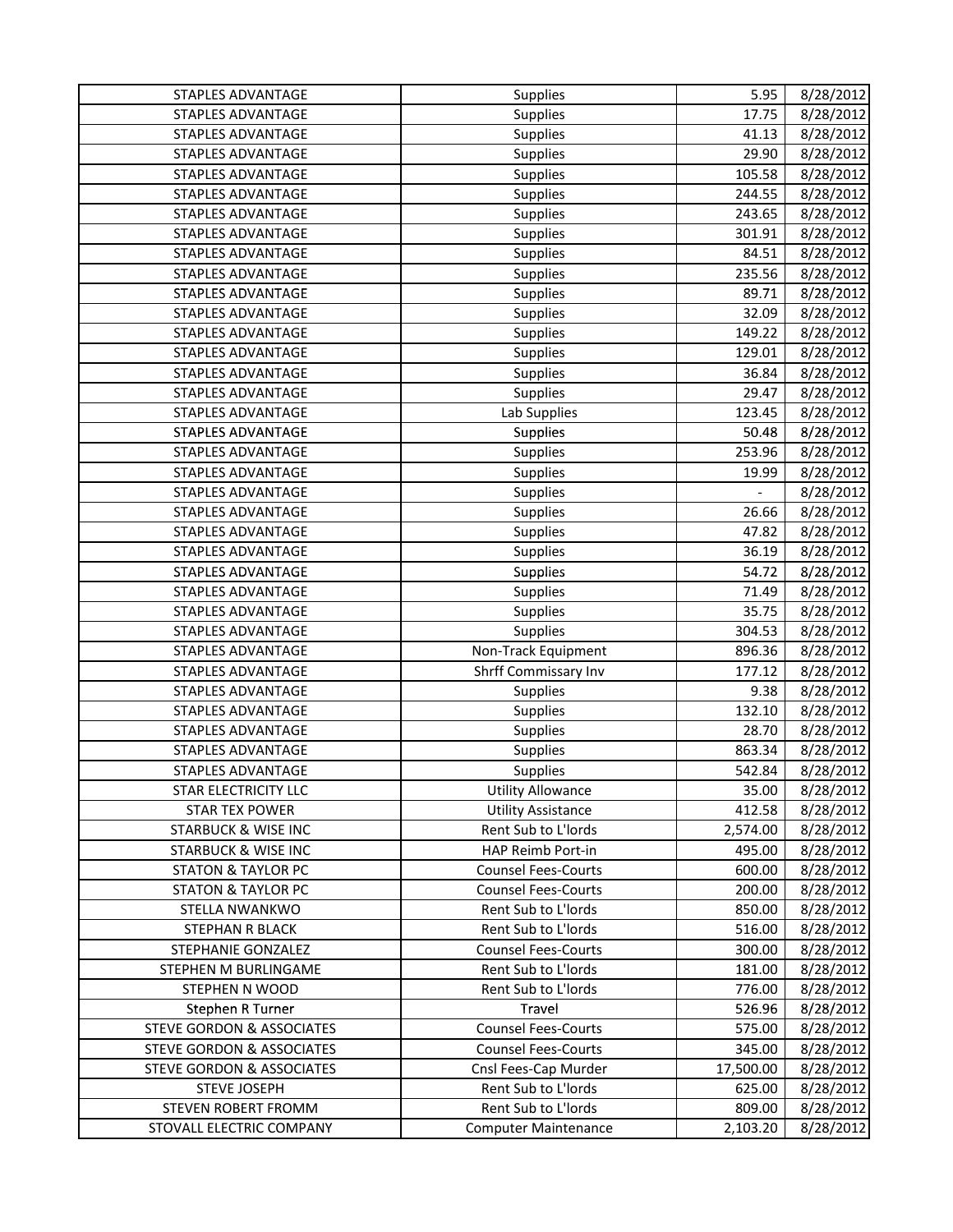| <b>STREAM ENERGY</b>              | <b>Utility Assistance</b>   | 1,659.80  | 8/28/2012 |
|-----------------------------------|-----------------------------|-----------|-----------|
| <b>STREAM ENERGY</b>              | <b>Utility Assistance</b>   | 100.00    | 8/28/2012 |
| <b>STREAM ENERGY</b>              | <b>Utility Allowance</b>    | 3,167.00  | 8/28/2012 |
| <b>STREAM ENERGY</b>              | <b>Utility Allowance</b>    | 150.00    | 8/28/2012 |
| <b>STREAM ENERGY</b>              | HAP Reimb Port-in           | 278.00    | 8/28/2012 |
| <b>STREAMLINE TRANSPORT</b>       | Central Garage Inv          | 1,350.00  | 8/28/2012 |
| STREAMLINE TRANSPORT              | <b>Auction Expense</b>      | 1,215.00  | 8/28/2012 |
| <b>STREET CAPITAL RENTALS I</b>   | Rent Sub to L'Iords         | 618.00    | 8/28/2012 |
| <b>STREET CAPITAL RENTALS II</b>  | Rental Assistance           | 400.00    | 8/28/2012 |
| <b>STREET CAPITAL RENTALS II</b>  | <b>Utility Assistance</b>   | 50.00     | 8/28/2012 |
| STREET CAPITAL RENTALS II LLC     | Rent Sub to L'Iords         | 5,220.00  | 8/28/2012 |
| STUART HOSE AND PIPE CO INC       | Parts and Supplies          | 12.54     | 8/28/2012 |
| SUBSTANCE ABUSE GUIDANCE          | O/P Group Counseling        | 3,300.00  | 8/28/2012 |
| <b>SUE S BROWNING</b>             | Counsel Fees - CPS          | 150.00    | 8/28/2012 |
| SUNSET POINTE HOUSING PARTNERSHIP | Rent Sub to L'Iords         | 9,985.00  | 8/28/2012 |
| SUNSET POINTE HOUSING PARTNERSHIP | HAP Reimb Port-in           | 1,695.00  | 8/28/2012 |
| <b>SUSAN WRIGHT</b>               | <b>Restitution Payable</b>  | 6.50      | 8/28/2012 |
| SUVINI SAGARIKA WICKRAMARATNE     | Rent Sub to L'Iords         | 990.00    | 8/28/2012 |
| <b>SUZANNE BENINATE</b>           | Rent Sub to L'Iords         | 975.00    | 8/28/2012 |
| <b>SWEET TALKING LLC</b>          | Prepaid - Rent              | 4,052.00  | 8/28/2012 |
| SYCAMORE CENTER VILLAS            | Rent Sub to L'Iords         | 9,112.00  | 8/28/2012 |
| SYCAMORE CENTER VILLAS            | Rent Sub to L'Iords         | 2,463.00  | 8/28/2012 |
| SYCAMORE POINTE TOWNHOMES         | Rent Sub to L'Iords         | 5,502.00  | 8/28/2012 |
| SYCAMORE POINTE TOWNHOMES         | Rent Sub to L'Iords         | 665.00    | 8/28/2012 |
| SYED AJAZ ANWAR                   | Rent Sub to L'Iords         | 311.00    | 8/28/2012 |
| T U ELECTRIC                      | <b>Utility Allowance</b>    | 6,464.00  | 8/28/2012 |
| TU ELECTRIC                       | <b>Utility Allowance</b>    | 4.00      | 8/28/2012 |
| TU ELECTRIC                       | <b>Utility Allowance</b>    | 2.00      | 8/28/2012 |
| TU ELECTRIC                       | <b>Utility Allowance</b>    | 799.00    | 8/28/2012 |
| TU ELECTRIC                       | HAP Reimb Port-in           | 355.00    | 8/28/2012 |
| TAE E MARKGRAF                    | Rent Sub to L'Iords         | 1,530.00  | 8/28/2012 |
| TAHIRA MITHANI                    | Rent Sub to L'Iords         | 700.00    | 8/28/2012 |
| <b>TAI NGUYEN</b>                 | <b>Restitution Payable</b>  | 100.00    | 8/28/2012 |
| <b>TAN THAN</b>                   | <b>Interpreter Fees</b>     | 225.00    | 8/28/2012 |
| TANIA JACKSON WILLIAMS            | Rent Sub to L'Iords         | 793.00    | 8/28/2012 |
| TARA ENERGY INC                   | <b>Utility Assistance</b>   | 306.40    | 8/28/2012 |
| <b>TARA ENERGY LLC</b>            | <b>Utility Allowance</b>    | 16.00     | 8/28/2012 |
| <b>TARA V KERSH</b>               | Counsel Fees - CPS          | 2,865.00  | 8/28/2012 |
| <b>TARGET BANK</b>                | <b>Meeting Expenses</b>     | 10.03     | 8/28/2012 |
| <b>TARGET BANK</b>                | Food                        | 43.28     | 8/28/2012 |
| <b>TARGET BANK</b>                | Clothing                    | 196.37    | 8/28/2012 |
| <b>TARGET BANK</b>                | Clothing                    | 179.77    | 8/28/2012 |
| <b>TARGET BANK</b>                | Clothing                    | 180.20    | 8/28/2012 |
| <b>TARGET BANK</b>                | Clothing                    | 198.84    | 8/28/2012 |
| <b>TARGET BANK</b>                | Clothing                    | 196.12    | 8/28/2012 |
| <b>TARGET BANK</b>                | Volunteer Program           | 80.04     | 8/28/2012 |
| <b>TARGET BANK</b>                | <b>School Supplies</b>      | 947.19    | 8/28/2012 |
| TARRANT CO SAMARITAN HOUSE INC    | <b>Subrecipient Service</b> | 23,909.97 | 8/28/2012 |
| TARRANT CO SAMARITAN HOUSE INC    | <b>Subrecipient Service</b> | 4,002.95  | 8/28/2012 |
| TARRANT CO SAMARITAN HOUSE INC    | <b>Subrecipient Service</b> | 20,056.75 | 8/28/2012 |
| TARRANT CO SAMARITAN HOUSE INC    | <b>Subrecipient Service</b> | 7,498.77  | 8/28/2012 |
| TARRANT CO TAX ASSESSOR COLLECTOR | Trust - Constable 7         | 62.75     | 8/28/2012 |
| TARRANT COUNTRY VILLA ASSOC       | Rent Sub to L'Iords         | 605.00    | 8/28/2012 |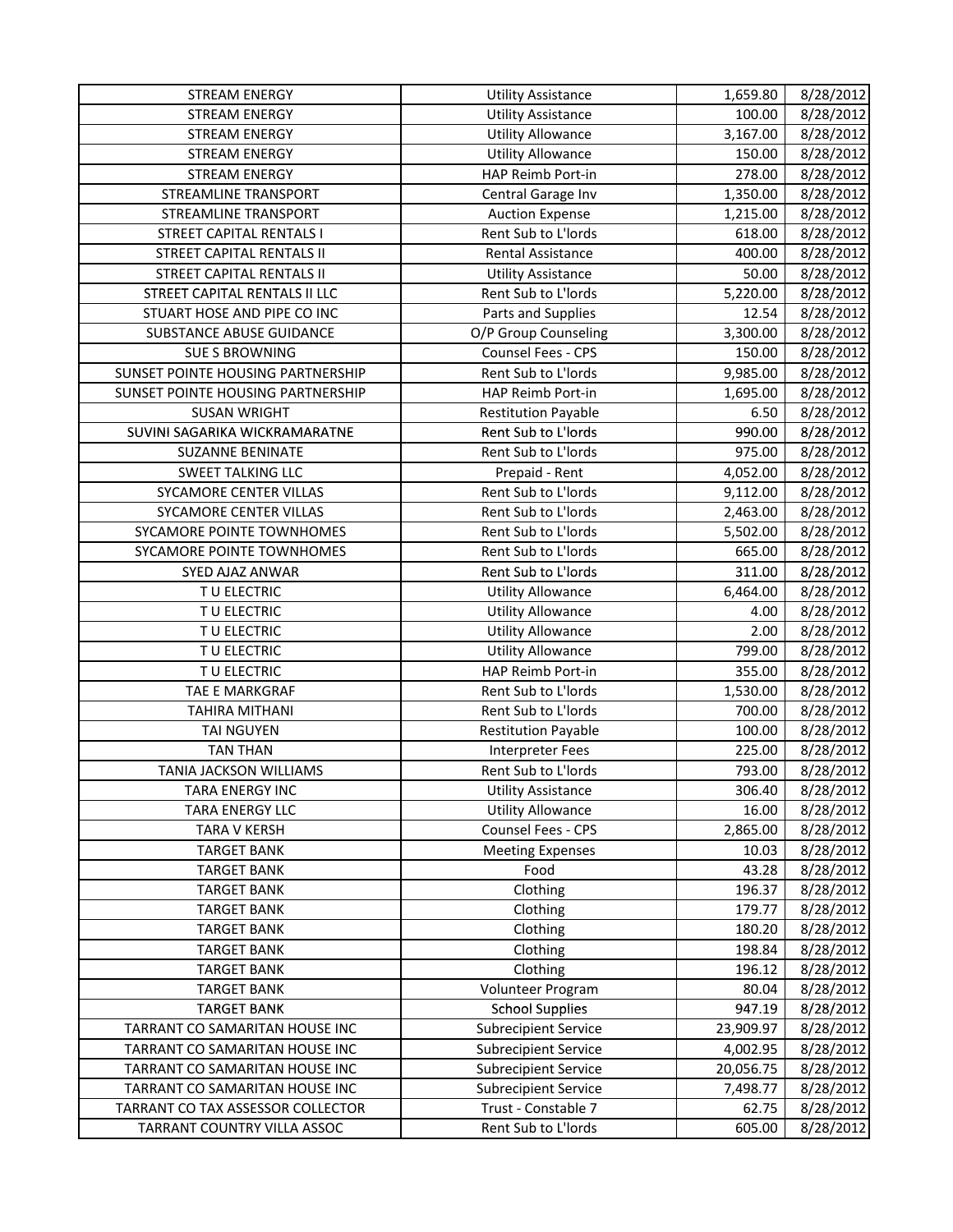| 237.00<br><b>TARRANT COUNTY DISTRICT CLERK</b><br>Due to Other Govts<br>TARRANT COUNTY HOSPITAL DISTRICT<br>Rent<br>6,202.72<br>TARRANT COUNTY HOSPITAL DISTRICT<br>Prepaid - Rent<br>3,093.00 | 8/28/2012<br>8/28/2012 |
|------------------------------------------------------------------------------------------------------------------------------------------------------------------------------------------------|------------------------|
|                                                                                                                                                                                                |                        |
|                                                                                                                                                                                                |                        |
|                                                                                                                                                                                                | 8/28/2012              |
| TARRANT COUNTY HOSPITAL DISTRICT<br>Trust - JP 8<br>10.00                                                                                                                                      | 8/28/2012              |
| Rent Sub to L'Iords<br>1,983.00<br>TARRANT COUNTY HOUSING PARTNERSHIP                                                                                                                          | 8/28/2012              |
| TARRANT COUNTY HOUSING PARTNERSHIP<br>HAP Reimb Port-in<br>683.00                                                                                                                              | 8/28/2012              |
| TARRANT COUNTY PROBATE BAR<br>Education<br>150.00                                                                                                                                              | 8/28/2012              |
| TARRANT COUNTY PROBATE BAR<br>Education<br>150.00                                                                                                                                              | 8/28/2012              |
| Education<br>TARRANT COUNTY PROBATE BAR<br>150.00                                                                                                                                              | 8/28/2012              |
| TARRANT COUNTY SAMARITAN<br><b>Subrecipient Service</b><br>14,783.52                                                                                                                           | 8/28/2012              |
| TARRANT COUNTY SAMARITAN<br><b>Subrecipient Service</b><br>14,862.81                                                                                                                           | 8/28/2012              |
| TARRANT COUNTY SAMARITAN<br>10,123.44<br><b>Subrecipient Service</b>                                                                                                                           | 8/28/2012              |
| <b>TARRANT COUNTY SHERIFF</b><br>Travel<br>859.97                                                                                                                                              | 8/28/2012              |
| Rent Sub to L'Iords<br><b>TARRANT PARTNERS LP</b><br>13,371.00                                                                                                                                 | 8/28/2012              |
| <b>TARRANT PARTNERS LP</b><br>Rent Sub to L'Iords<br>863.00                                                                                                                                    | 8/28/2012              |
| Rent Sub to L'Iords<br>1,222.00<br><b>TARRANT PARTNERS LP</b>                                                                                                                                  | 8/28/2012              |
| <b>TARRANT PARTNERS LP</b><br>HAP Reimb Port-in<br>1,257.00                                                                                                                                    | 8/28/2012              |
| <b>TARRANT PROPERTIES INC</b><br>Rent Sub to L'Iords<br>589.00                                                                                                                                 | 8/28/2012              |
| Rent Sub to L'Iords<br><b>TAVEEWAN GURKIN</b><br>342.00                                                                                                                                        | 8/28/2012              |
| TCLEOSE- TX COMMISSION LAW ENFORCE-<br>35.00<br>Education                                                                                                                                      | 8/28/2012              |
| TCLEOSE- TX COMMISSION LAW ENFORCE-<br>Education<br>35.00                                                                                                                                      | 8/28/2012              |
| TEAGUE NALL & PERKINS INC<br><b>Professional Service</b><br>1,499.90                                                                                                                           | 8/28/2012              |
| TEAGUE NALL & PERKINS INC<br><b>Professional Service</b><br>1,286.00                                                                                                                           | 8/28/2012              |
| TEETOP PROPERTIES LLC<br>Rent Sub to L'Iords<br>437.00                                                                                                                                         | 8/28/2012              |
| <b>TELERIK INC</b><br><b>Computer Supplies</b><br>675.00                                                                                                                                       | 8/28/2012              |
| TELETOUCH COMMUNICATIONS INC<br>Telephone - Mobile<br>52.38                                                                                                                                    | 8/28/2012              |
| TELLER LAW FIRM PC<br>Counsel Fees - CPS<br>100.00                                                                                                                                             | 8/28/2012              |
| TELLER LAW FIRM PC<br>Cnsl Fees-Fam Drg Ct<br>607.00                                                                                                                                           | 8/28/2012              |
| Rent Sub to L'Iords<br><b>TERESA A LAWSON</b><br>613.00                                                                                                                                        | 8/28/2012              |
| <b>TERESA LEE BOONE</b><br><b>Counsel Fees-Courts</b><br>200.00                                                                                                                                | 8/28/2012              |
| <b>TERESEA ADCOCK</b><br><b>Professional Service</b><br>1,929.62                                                                                                                               | 8/28/2012              |
| TERRA MANOR REAL ESTATE INC<br>Rent Sub to L'Iords<br>280.00                                                                                                                                   | 8/28/2012              |
| Rent Sub to L'Iords<br><b>TERRY GIBBONS</b><br>6,830.00                                                                                                                                        | 8/28/2012              |
| Rent Sub to L'Iords<br>1,090.00<br><b>TERRY GIBBONS</b>                                                                                                                                        | 8/28/2012              |
| <b>TERRY GIBBONS</b><br>1,228.00<br>HAP Reimb Port-in                                                                                                                                          | 8/28/2012              |
| TEXAS A&M UNIVERSITY-SAN ANTONIO<br>436.25<br>Travel                                                                                                                                           | 8/28/2012              |
| TEXAS ASSOC FOR COURT ADMINISTRAT<br>Education<br>325.00                                                                                                                                       | 8/28/2012              |
| TEXAS COURT REPORTERS ASSOC<br>150.00<br>Dues                                                                                                                                                  | 8/28/2012              |
| Sheriff Inventory<br>TEXAS DEPT OF CRIMINAL JUSTICE<br>4,860.36                                                                                                                                | 8/28/2012              |
| TEXAS FIRE PROTECTION SPECL'ST<br><b>Building Maintenance</b><br>1,500.00                                                                                                                      | 8/28/2012              |
| TEXAS FIRE PROTECTION SPECL'ST<br><b>Building Maintenance</b><br>1,500.00                                                                                                                      | 8/28/2012              |
| TEXAS FIRE PROTECTION SPECL'ST<br><b>Building Maintenance</b><br>2,305.00                                                                                                                      | 8/28/2012              |
| TEXAS FIRE PROTECTION SPECL'ST<br><b>Building Maintenance</b><br>1,500.00                                                                                                                      | 8/28/2012              |
| TEXAS FIRE PROTECTION SPECL'ST<br><b>Building Maintenance</b><br>410.00                                                                                                                        | 8/28/2012              |
| TEXAS FURNITURE SOURCE INC<br>Supplies<br>193.04                                                                                                                                               | 8/28/2012              |
| Rent Sub to L'Iords<br>TEXAS HI-PORT PROPERTIES LTD<br>2,843.00                                                                                                                                | 8/28/2012              |
| Rent Sub to L'Iords<br>TEXAS HI-PORT PROPERTIES LTD<br>433.00                                                                                                                                  | 8/28/2012              |
| <b>TEXAS JAIL ASSOCIATION</b><br>Dues<br>30.00                                                                                                                                                 | 8/28/2012              |
| <b>TEXAS LAWYER</b><br>Vendor AP<br>99.00                                                                                                                                                      | 8/28/2012              |
| TEXAS LONGEVITY HOUSING, INC<br>Rent Sub to L'Iords<br>4,629.00                                                                                                                                | 8/28/2012              |
| TEXAS LONGEVITY HOUSING, INC<br>Rent Sub to L'Iords<br>301.00                                                                                                                                  | 8/28/2012              |
| HAP Reimb Port-in<br>TEXAS LONGEVITY HOUSING, INC<br>519.00                                                                                                                                    | 8/28/2012              |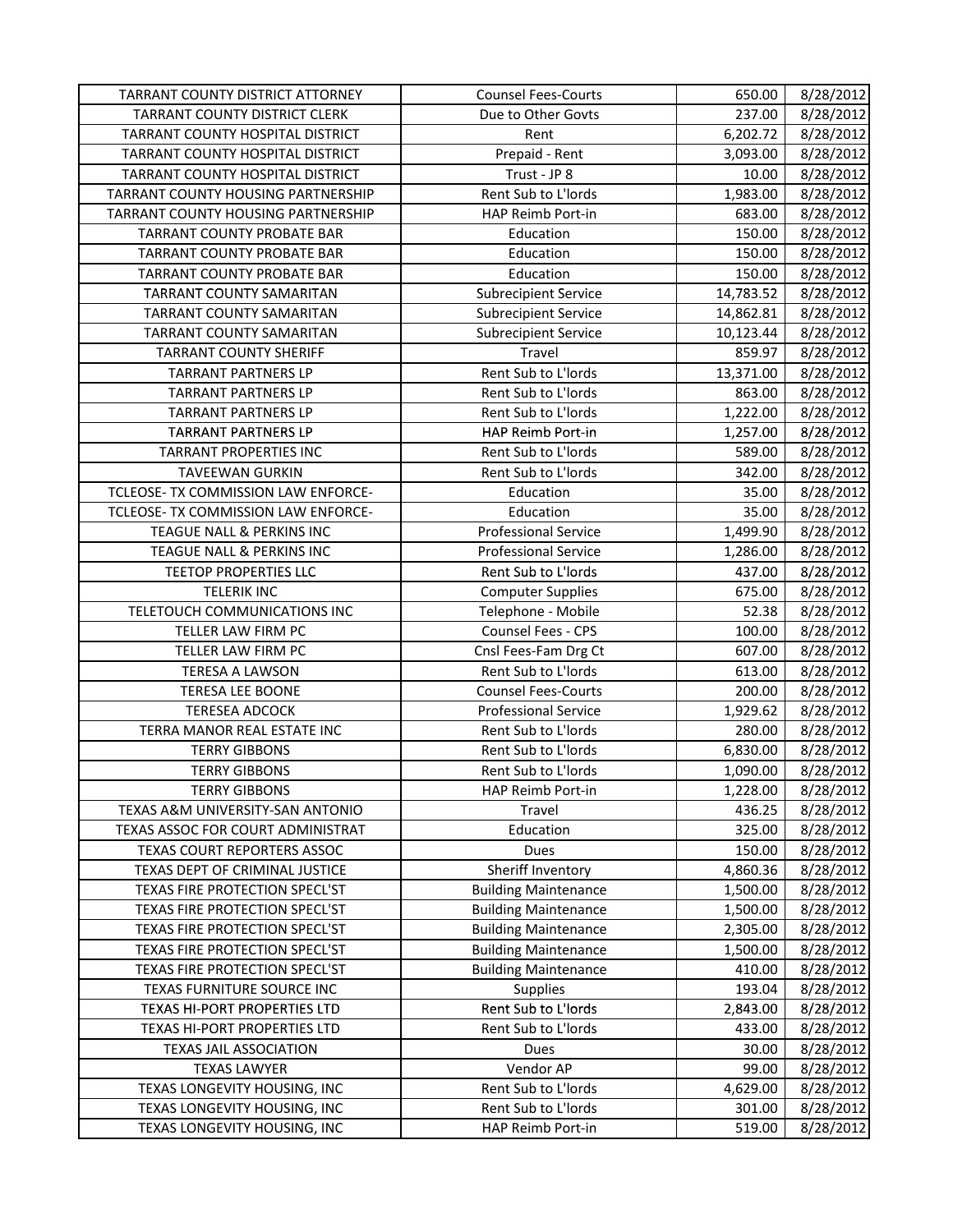| TEXAS POWER LP                      | <b>Utility Allowance</b>    | 139.00    | 8/28/2012 |
|-------------------------------------|-----------------------------|-----------|-----------|
| <b>TEXAS POWER LP</b>               | HAP Reimb Port-in           | 46.00     | 8/28/2012 |
| <b>TEXAS REAL ESTATE</b>            | Rent Sub to L'Iords         | 1,802.00  | 8/28/2012 |
| <b>TEXAS REHAB GROUP LLC</b>        | Rehab/Preserve Act          | 1,950.00  | 8/28/2012 |
| <b>TEXAS REHAB GROUP LLC</b>        | Rehab/Preserve Act          | 25,960.00 | 8/28/2012 |
| <b>TEXAS TOLLWAYS</b>               | Transportation              | 20.65     | 8/28/2012 |
| <b>TEXAS TOLLWAYS</b>               | Travel                      | 25.89     | 8/28/2012 |
| TEXCAN VENTURES II LTD              | Rent Sub to L'Iords         | 2,696.00  | 8/28/2012 |
| TEXCAN VENTURES II LTD              | Rent Sub to L'Iords         | 3,492.00  | 8/28/2012 |
| TEXCAN VENTURES II LTD              | Rent Sub to L'Iords         | 136.00    | 8/28/2012 |
| TEXCAN VENTURES II LTD              | <b>Utility Allowance</b>    | 12.00     | 8/28/2012 |
| <b>TEXCAN VENTURES III</b>          | Rent Sub to L'Iords         | 3,981.00  | 8/28/2012 |
| <b>TEXCAN VENTURES III</b>          | HAP Reimb Port-in           | 796.00    | 8/28/2012 |
| <b>THANH LE</b>                     | Rent Sub to L'Iords         | 404.00    | 8/28/2012 |
| <b>THANH LE</b>                     | HAP Reimb Port-in           | 650.00    | 8/28/2012 |
| THANKSGIVING REALTY INC             | Rent Sub to L'Iords         | 1,824.00  | 8/28/2012 |
| THE CARRIAGES                       | Rental Assistance           | 715.00    | 8/28/2012 |
| THE DECKER LAW FIRM PC              | Counsel Fees - CPS          | 300.00    | 8/28/2012 |
| THE FORTIS COMPANY LLC              | Rent Sub to L'Iords         | 3,393.00  | 8/28/2012 |
| THE GLEN MILLS SCHOOL               | <b>Residential Servc</b>    | 4,008.92  | 8/28/2012 |
| THE GREEN CHEMICAL STORE INC        | <b>Building Maintenance</b> | 744.40    | 8/28/2012 |
| THE HAMPTON LAW FIRM PLLC           | <b>Counsel Fees-Courts</b>  | 850.00    | 8/28/2012 |
| THE HAMPTON LAW FIRM PLLC           | <b>Counsel Fees-Courts</b>  | 850.00    | 8/28/2012 |
| THE HOUSING AUTHORITY OF MARICOPA   | Port HAP Port-out           | 792.00    | 8/28/2012 |
| THE HOUSING AUTHORITY OF MARICOPA   | Port Admin Fee Expen        | 42.87     | 8/28/2012 |
| THE HUSTON FIRM PC                  | <b>Counsel Fees-Courts</b>  | 100.00    | 8/28/2012 |
| THE HUSTON FIRM PC                  | <b>Counsel Fees-Courts</b>  | 340.00    | 8/28/2012 |
| THE LAKES OF WILLIAMSBERG           | Rent Sub to L'Iords         | 16,022.00 | 8/28/2012 |
| THE LAKES OF WILLIAMSBERG           | Rent Sub to L'Iords         | 1,133.00  | 8/28/2012 |
| THE LAKES OF WILLIAMSBERG           | HAP Reimb Port-in           | 1,867.00  | 8/28/2012 |
| THE LAW FIRM OF DAVID C JONES       | <b>Counsel Fees-Courts</b>  | 850.00    | 8/28/2012 |
| THE LAW FIRM OF DAVID C JONES       | <b>Counsel Fees-Courts</b>  | 900.00    | 8/28/2012 |
| THE LAW FIRM OF DAVID C JONES       | <b>Counsel Fees-Courts</b>  | 300.00    | 8/28/2012 |
| THE LAW FIRM OF DAVID C JONES       | <b>Counsel Fees-Courts</b>  | 100.00    | 8/28/2012 |
| THE LAW FIRM OF DAVID C JONES       | <b>Counsel Fees-Courts</b>  | 175.00    | 8/28/2012 |
| THE LAW OFFICES OF MICHAEL POOL PLL | Counsel Fees-Courts         | 500.00    | 8/28/2012 |
| THE LAW OFFICES OF MICHAEL POOL PLL | <b>Counsel Fees-Courts</b>  | 200.00    | 8/28/2012 |
| THE LAW OFFICES OF MICHAEL POOL PLL | <b>Counsel Fees-Courts</b>  | 225.00    | 8/28/2012 |
| THE LAW OFFICES OF WADE L GRIFFIN J | <b>Counsel Fees-Courts</b>  | 300.00    | 8/28/2012 |
| THE M A DAVIDSON FAMILY LIMITED     | Rent Sub to L'Iords         | 889.00    | 8/28/2012 |
| THE MIRAGE CASINO HOTEL             | Education                   | 299.04    | 8/28/2012 |
| THE MIRAGE CASINO HOTEL             | Education                   | 299.04    | 8/28/2012 |
| THE MULHOLLAND CO                   | Supplies                    | 6.75      | 8/28/2012 |
| THE MULHOLLAND CO                   | <b>Supplies</b>             | 2.50      | 8/28/2012 |
| THE MULHOLLAND CO                   | <b>Supplies</b>             | 113.00    | 8/28/2012 |
| THE MULHOLLAND CO                   | <b>Supplies</b>             | 9.00      | 8/28/2012 |
| THE MULHOLLAND CO                   | <b>Supplies</b>             | 18.00     | 8/28/2012 |
| THE MULHOLLAND CO                   | <b>Supplies</b>             | 6.75      | 8/28/2012 |
| THE MULHOLLAND CO                   | <b>Supplies</b>             | 9.00      | 8/28/2012 |
| THE MULHOLLAND CO                   | <b>Supplies</b>             | 6.75      | 8/28/2012 |
| THE MULHOLLAND CO                   | <b>Supplies</b>             | 245.00    | 8/28/2012 |
| THE S R DAVIDSON FAMILY LIMITED     | Rent Sub to L'Iords         | 5,151.00  | 8/28/2012 |
| THE S R DAVIDSON FAMILY LIMITED     | Rent Sub to L'Iords         | 755.00    | 8/28/2012 |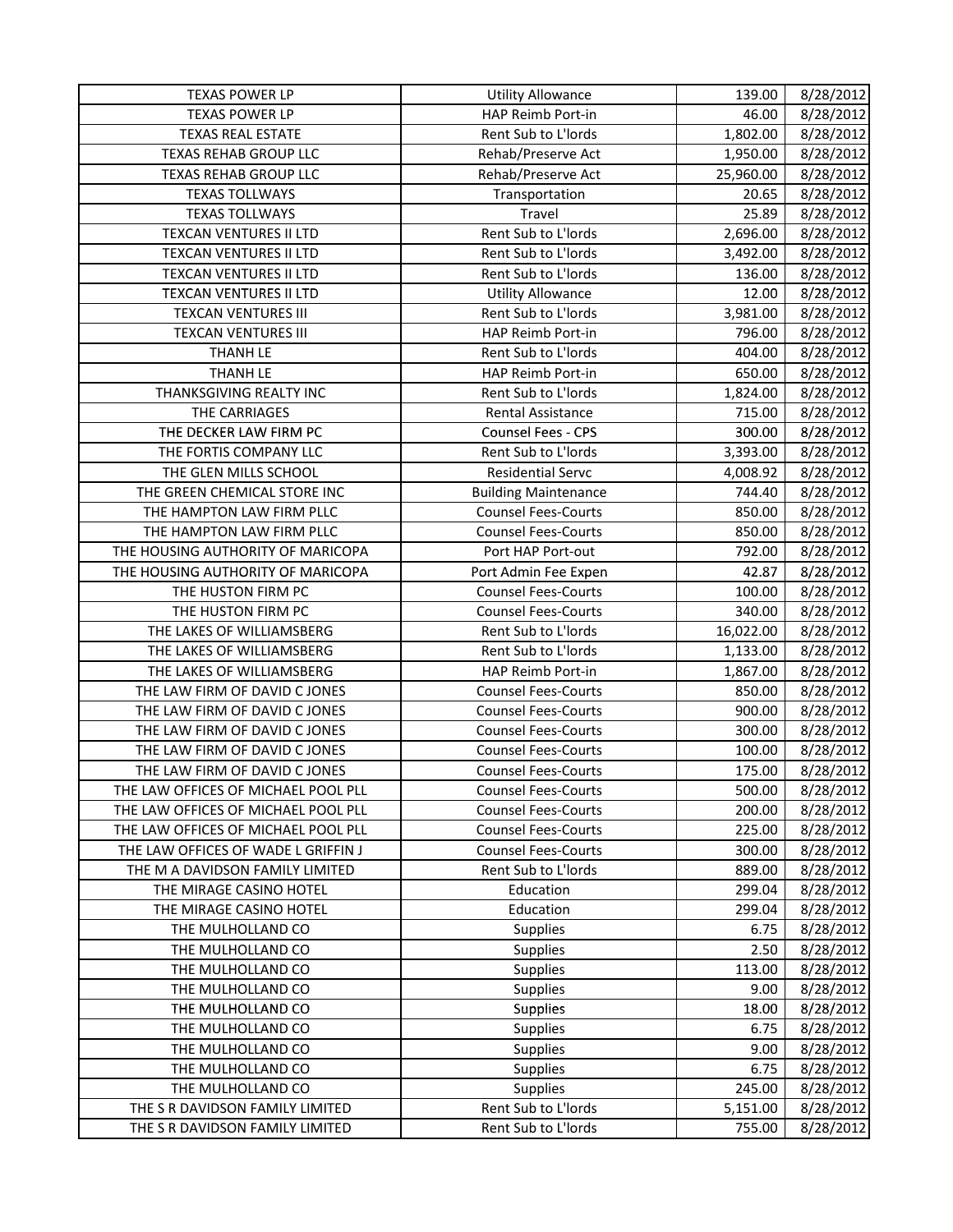| THE SCOTT R DAVIDSON INTEREST INC   | Rent Sub to L'Iords         | 743.00    | 8/28/2012 |
|-------------------------------------|-----------------------------|-----------|-----------|
| THE SOURCE FOR PUBLICDATA LP        | On-Line Service             | 75.00     | 8/28/2012 |
| THE SPOKEN WORD LLC                 | Interpreter Fees            | 330.00    | 8/28/2012 |
| THE TEXAS OAKS APT                  | Rent Sub to L'Iords         | 6,272.00  | 8/28/2012 |
| THE TEXAS OAKS APT                  | <b>Utility Allowance</b>    | 36.00     | 8/28/2012 |
| THE TEXAS OAKS APT                  | HAP Reimb Port-in           | 515.00    | 8/28/2012 |
| THE TREE HOUSE INC                  | Supplies                    | 214.00    | 8/28/2012 |
| THE TREE HOUSE INC                  | <b>Computer Supplies</b>    | 702.60    | 8/28/2012 |
| THE VERDUN GROUP LP                 | Rent Sub to L'Iords         | 1,114.00  | 8/28/2012 |
| THE VILLAS OF EASTWOOD TERRACE LLC  | Rent Sub to L'Iords         | 3,449.00  | 8/28/2012 |
| THE WYNNE LAW FIRM PC               | Counsel Fees - CPS          | 1,000.00  | 8/28/2012 |
| THEODORE YARIYEP LOT                | Rent Sub to L'Iords         | 1,441.00  | 8/28/2012 |
| THEODORE YARIYEP LOT                | HAP Reimb Port-in           | 865.00    | 8/28/2012 |
| THIEN LONG LP                       | Rent Sub to L'Iords         | 990.00    | 8/28/2012 |
| THIEN LONG LP                       | Rent Sub to L'Iords         | 672.00    | 8/28/2012 |
| THOMAS BENJAMIN JR                  | Rent Sub to L'Iords         | 392.00    | 8/28/2012 |
| THOMAS J COBB                       | HAP Reimb Port-in           | 422.00    | 8/28/2012 |
| THOMAS JOHNSON                      | Rent Sub to L'Iords         | 520.00    | 8/28/2012 |
| THOMAS M HOLBROOK                   | Rent Sub to L'Iords         | 730.00    | 8/28/2012 |
| THOMAS W BALLANTYNE                 | Rent Sub to L'Iords         | 1,220.00  | 8/28/2012 |
| THORLAUG DANIELSDOTTIR              | Rent Sub to L'Iords         | 664.00    | 8/28/2012 |
| THYSSENKRUPP ELEVATOR               | <b>Elevator Maintenance</b> | 14,853.42 | 8/28/2012 |
| <b>TIM MOORE</b>                    | <b>Counsel Fees-Courts</b>  | 350.00    | 8/28/2012 |
| TIMBER CHASE APARTMENTS LLC         | Rent Sub to L'Iords         | 2,855.00  | 8/28/2012 |
| TIMOTHY J AYRES                     | Rent Sub to L'Iords         | 524.00    | 8/28/2012 |
| TIMOTHY J LEDOUX                    | Rent Sub to L'Iords         | 683.00    | 8/28/2012 |
| <b>TINA M PRICE</b>                 | <b>Counsel Fees-Courts</b>  | 200.00    | 8/28/2012 |
| TIPTON GLOBAL SALES & SERVICES INC  | Sheriff Inventory           | 497.50    | 8/28/2012 |
| TLG LEGACY APARTMENTS LLC           | Rent Sub to L'Iords         | 4,121.00  | 8/28/2012 |
| TLG LEGACY APARTMENTS LLC           | Rent Sub to L'Iords         | 496.00    | 8/28/2012 |
| <b>TOBY LAMBERT</b>                 | Clothing                    | 200.00    | 8/28/2012 |
| TOM MINH LE                         | Rent Sub to L'Iords         | 600.00    | 8/28/2012 |
| TOM WHITE                           | Rent Sub to L'Iords         | 1,493.00  | 8/28/2012 |
| <b>TOM WITTROCK</b>                 | Rent Sub to L'Iords         | 10,603.00 | 8/28/2012 |
| <b>TOM WITTROCK</b>                 | Rent Sub to L'Iords         | 745.00    | 8/28/2012 |
| <b>TOM WITTROCK</b>                 | Rent Sub to L'Iords         | 750.00    | 8/28/2012 |
| TONY P HOLMES                       | Rent Sub to L'Iords         | 1,326.00  | 8/28/2012 |
| <b>TONY TRUONG</b>                  | Rent Sub to L'Iords         | 438.00    | 8/28/2012 |
| TOP NOTCH PROPERTY MANAGEMENT       | Rent Sub to L'Iords         | 837.00    | 8/28/2012 |
| TOWN CENTER MALL LP                 | Prepaid - Rent              | 3,106.76  | 8/28/2012 |
| TOWN CENTER MALL LP                 | Prepaid - Rent              | 4,114.91  | 8/28/2012 |
| TOWN NORTH ASSOCIATION LTD.         | Prepaid - Rent              | 1,878.80  | 8/28/2012 |
| TOWN NORTH ASSOCIATION LTD.         | Prepaid - Rent              | 4,831.20  | 8/28/2012 |
| TRACEY USHERWOOD                    | <b>Restitution Payable</b>  | 1.75      | 8/28/2012 |
| <b>TRACIE KENAN</b>                 | <b>Counsel Fees-Courts</b>  | 600.00    | 8/28/2012 |
| <b>TRACIE KENAN</b>                 | <b>Counsel Fees-Courts</b>  | 100.00    | 8/28/2012 |
| <b>TRACY CRISMOND</b>               | Rent Sub to L'Iords         | 525.00    | 8/28/2012 |
| <b>TRAVIS YOUNG</b>                 | <b>Counsel Fees-Courts</b>  | 350.00    | 8/28/2012 |
| TRI COUNTY ELECTRIC COOPERATIVE INC | <b>Utility Assistance</b>   | 95.44     | 8/28/2012 |
| TRI COUNTY ELECTRIC COOPERATIVE INC | <b>Utility Allowance</b>    | 102.00    | 8/28/2012 |
| TRI COUNTY ELECTRIC COOPERATIVE INC | <b>Utility Allowance</b>    | 29.00     | 8/28/2012 |
| TRINITY QUALITY HOUSING LP          | Rent Sub to L'Iords         | 163.00    | 8/28/2012 |
| TRINITY QUALITY HOUSING LP          | Rent Sub to L'Iords         | 824.00    | 8/28/2012 |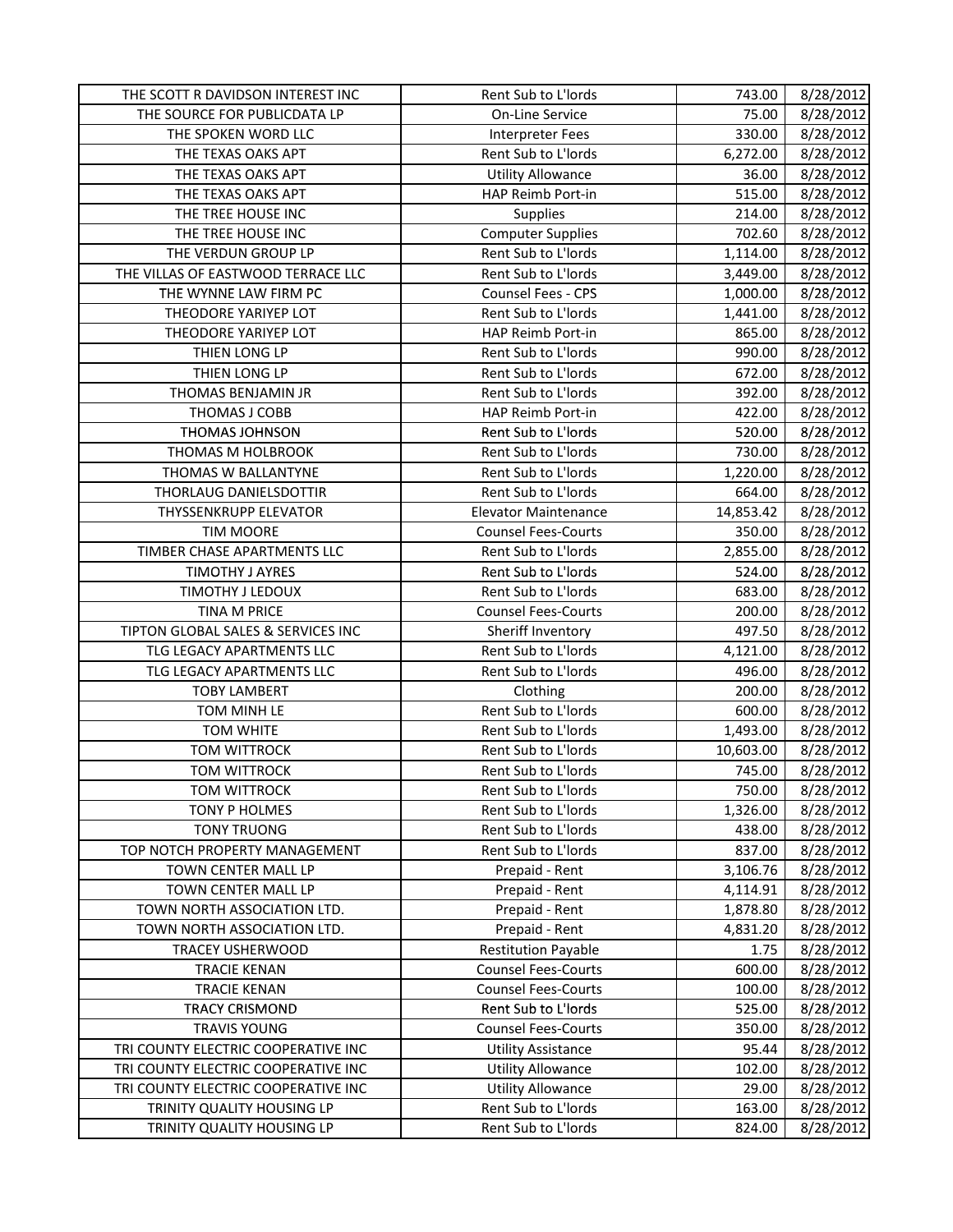| <b>TROY BETHLEY</b>                 | Rent Sub to L'Iords         | 517.00    | 8/28/2012 |
|-------------------------------------|-----------------------------|-----------|-----------|
| <b>TROY EUGENE THOMAS</b>           | Rent Sub to L'Iords         | 899.00    | 8/28/2012 |
| TRUGREEN CHEMLAWN                   | Landscaping Expense         | 114.00    | 8/28/2012 |
| TRUGREEN CHEMLAWN                   | Landscaping Expense         | 345.00    | 8/28/2012 |
| TRUGREEN LANDCARE LLC               | Landscaping Expense         | 517.82    | 8/28/2012 |
| TRUGREEN LANDCARE LLC               | Landscaping Expense         | 652.00    | 8/28/2012 |
| <b>TRUONG DAO</b>                   | Rent Sub to L'Iords         | 785.00    | 8/28/2012 |
| TRW ENTERPRISES II INC              | Rent Sub to L'Iords         | 683.00    | 8/28/2012 |
| TSPS - TX SOCIETY OF PROFESSIONAL   | Education                   | 220.00    | 8/28/2012 |
| TUAN Q TRAN                         | Rent Sub to L'Iords         | 710.00    | 8/28/2012 |
| T-UNIVERSAL CORP                    | Rent Sub to L'Iords         | 1,670.00  | 8/28/2012 |
| TURN KEY REAL ESTATE MANAGEMENT     | Rent Sub to L'Iords         | 1,147.00  | 8/28/2012 |
| TXI OPERATIONS, LP (NT)             | <b>Base Stab Materials</b>  | 21,924.55 | 8/28/2012 |
| <b>TXU ENERGY</b>                   | <b>Utility Assistance</b>   | 300.00    | 8/28/2012 |
| <b>TXU ENERGY</b>                   | <b>Utility Assistance</b>   | 5,095.14  | 8/28/2012 |
| <b>TXU ENERGY</b>                   | <b>Utility Assistance</b>   | 1,214.78  | 8/28/2012 |
| <b>TXU ENERGY</b>                   | <b>Utility Assistance</b>   | 5,188.55  | 8/28/2012 |
| <b>TXU ENERGY</b>                   | Electricity                 | 45.07     | 8/28/2012 |
| <b>TXU ENERGY</b>                   | <b>Utility Assistance</b>   | 1,459.16  | 8/28/2012 |
| <b>TXU ENERGY</b>                   | <b>Utility Assistance</b>   | 769.20    | 8/28/2012 |
| <b>TXU ENERGY</b>                   | <b>Utility Assistance</b>   | 886.51    | 8/28/2012 |
| <b>U S POSTMASTER</b>               | Postage                     | 500.00    | 8/28/2012 |
| UNITED CHEMICAL TECHNOLOGIES INC    | Lab Supplies                | 9,109.81  | 8/28/2012 |
| UNITED PROCUREMENT                  | <b>Supplies</b>             | 52.10     | 8/28/2012 |
| UNITED SITE SERVICES                | Non-Track Const/Bldg        | 180.00    | 8/28/2012 |
| UNITED SOUTHERN                     | Parts and Supplies          | 643.75    | 8/28/2012 |
| UNIVERSITY OF N TX HEALTH SCIENCE   | Professional Service        | 626.62    | 8/28/2012 |
| UNIVERSITY OF N TX HEALTH SCIENCE   | <b>Professional Service</b> | 4,620.00  | 8/28/2012 |
| UNIVERSITY OF N TX HEALTH SCIENCE   | <b>Professional Service</b> | 9,680.00  | 8/28/2012 |
| UNTHSC-UNIVERSITY OF NORTH TX HEALT | Misc Payable                | 10.00     | 8/28/2012 |
| UPS/UNITED PARCEL SERVICE           | Postage                     | 48.35     | 8/28/2012 |
| UPS/UNITED PARCEL SERVICE           | Postage                     | 205.90    | 8/28/2012 |
| UTAK LABORATORIES INC               | Lab Supplies                | 322.10    | 8/28/2012 |
| V A DAVIS                           | Rent Sub to L'Iords         | 1,449.00  | 8/28/2012 |
| <b>VALERIE DEMORE</b>               | Clothing                    | 200.00    | 8/28/2012 |
| VALHALLA APARTMENTS                 | Rental Assistance           | 495.00    | 8/28/2012 |
| <b>VALHALLA APARTMENTS</b>          | <b>Utility Assistance</b>   | 229.77    | 8/28/2012 |
| VALLELUNGA ENTERPRISES LLC          | <b>Building Maintenance</b> | 175.20    | 8/28/2012 |
| <b>VALLEY CREEK APARTMENTS</b>      | Rent Sub to L'Iords         | 4,064.00  | 8/28/2012 |
| <b>VALLEY CREEK APARTMENTS</b>      | Rent Sub to L'Iords         | 372.00    | 8/28/2012 |
| <b>VALLEY OAKS APARTMENTS</b>       | Rent Sub to L'Iords         | 1,098.00  | 8/28/2012 |
| VAN T NGUYEN                        | Rent Sub to L'Iords         | 1,939.00  | 8/28/2012 |
| VANDERBILT APARTMENTS LLLP          | Rent Sub to L'Iords         | 2,999.00  | 8/28/2012 |
| VANESSA M JORDAN                    | <b>Counsel Fees-Courts</b>  | 179.65    | 8/28/2012 |
| VANESSA M JORDAN                    | Counsel Fees - CPS          | 150.00    | 8/28/2012 |
| VENKATESWARA RAO B ADDEPALLI        | Rent Sub to L'Iords         | 235.00    | 8/28/2012 |
| <b>VENUS CONSTRUCTION COMPANY</b>   | Non-Track Const/Bldg        | 64,499.56 | 8/28/2012 |
| <b>VERANDAHS AT CLIFFSIDE</b>       | Rental Assistance           | 595.00    | 8/28/2012 |
| <b>VERANDAHS AT CLIFFSIDE</b>       | <b>Utility Assistance</b>   | 37.24     | 8/28/2012 |
| <b>VERIZON SOUTHWEST</b>            | Telephone-Basic             | 52.59     | 8/28/2012 |
| <b>VERNON RUDD</b>                  | Prepaid - Rent              | 2,775.00  | 8/28/2012 |
| <b>VERNONA E CARTER</b>             | Rent Sub to L'Iords         | 22.00     | 8/28/2012 |
| <b>VERONICA HULITT</b>              | Rent Sub to L'Iords         | 692.00    | 8/28/2012 |
|                                     |                             |           |           |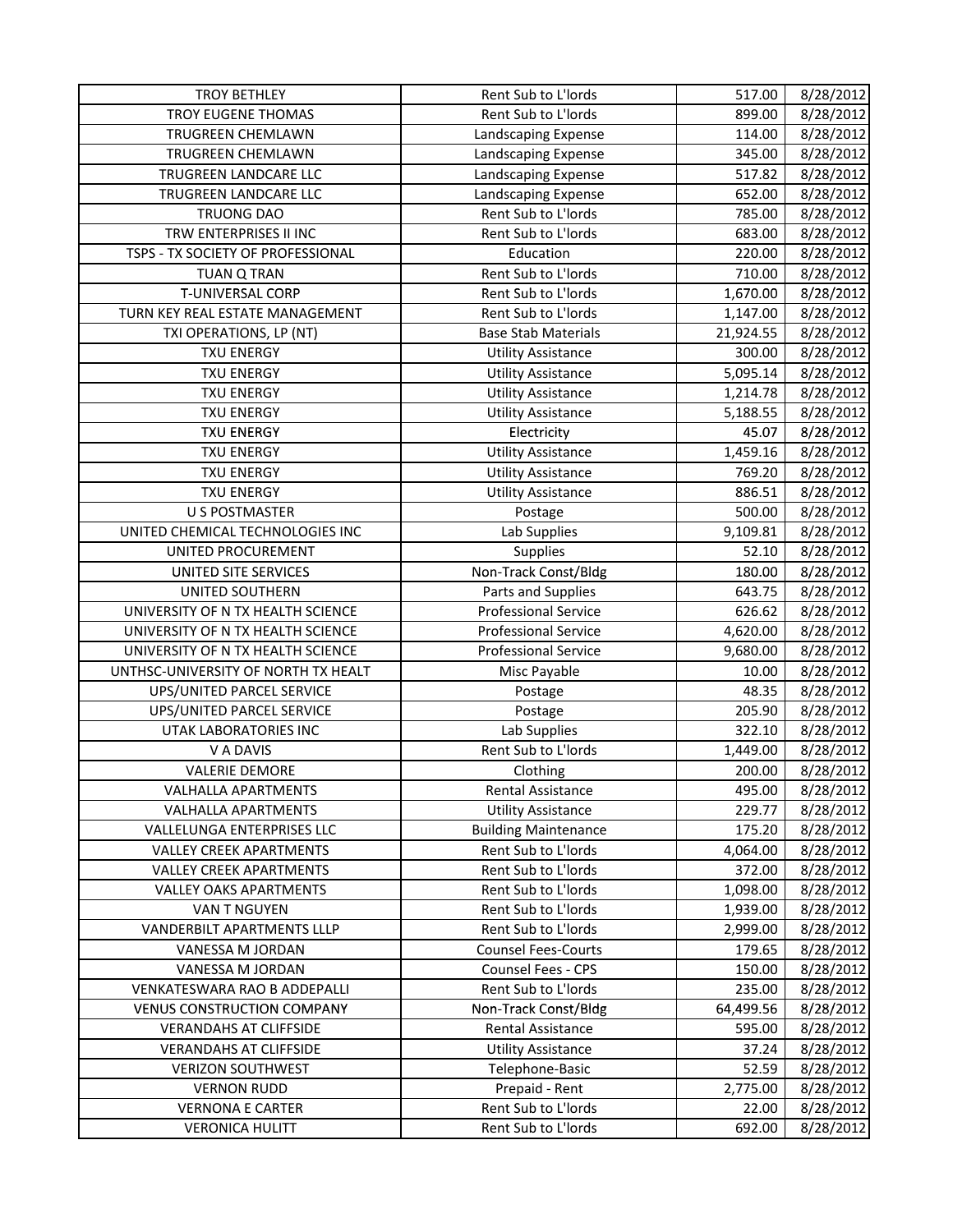| <b>VIC A AKERS</b>                 | Rent Sub to L'Iords         | 1,386.00  | 8/28/2012 |
|------------------------------------|-----------------------------|-----------|-----------|
| <b>VICKI E WILEY</b>               | Counsel Fees - CPS          | 100.00    | 8/28/2012 |
| <b>VICKIE M MILLER</b>             | Clothing                    | 200.00    | 8/28/2012 |
| <b>VICTOR DAY</b>                  | Rent Sub to L'Iords         | 518.00    | 8/28/2012 |
| <b>VIJAY K CHAWLA</b>              | Rent Sub to L'Iords         | 24,363.00 | 8/28/2012 |
| <b>VIJAY K CHAWLA</b>              | Rent Sub to L'Iords         | 954.00    | 8/28/2012 |
| <b>VIJAY K CHAWLA</b>              | Rent Sub to L'Iords         | 983.00    | 8/28/2012 |
| <b>VILLAGE CREEK TOWNHOMES</b>     | Rent Sub to L'Iords         | 1,012.00  | 8/28/2012 |
| <b>VILLAGE CREEK TOWNHOMES</b>     | HAP Reimb Port-in           | 464.00    | 8/28/2012 |
| VILLAS OF MARINE CREEK LTD PARTNER | Rent Sub to L'Iords         | 790.00    | 8/28/2012 |
| VILLAS OF MARINE CREEK LTD PARTNER | Rent Sub to L'Iords         | 313.00    | 8/28/2012 |
| <b>VINCENT GALLEGOS</b>            | Rent Sub to L'Iords         | 948.00    | 8/28/2012 |
| <b>VINH HUYNH</b>                  | Rent Sub to L'Iords         | 650.00    | 8/28/2012 |
| <b>VIOLET NWOKOYE</b>              | Counsel Fees - CPS          | 1,012.50  | 8/28/2012 |
| <b>VIRGINIA CARTER</b>             | <b>Counsel Fees-Courts</b>  | 300.00    | 8/28/2012 |
| <b>VIRGINIA CARTER</b>             | <b>Counsel Fees-Courts</b>  | 450.00    | 8/28/2012 |
| <b>VIRGINIA CARTER</b>             | <b>Counsel Fees-Courts</b>  | 100.00    | 8/28/2012 |
| <b>VIRGINIA CARTER</b>             | <b>Counsel Fees-Courts</b>  | 100.00    | 8/28/2012 |
| <b>VIRGINIA CARTER</b>             | Counsel Fees-Juv            | 200.00    | 8/28/2012 |
| VULCAN ALUMINUM VULCAN SIGNS       | Sign Shop Inventory         | 871.20    | 8/28/2012 |
| <b>VWR SCIENTIFIC PRODUCTS</b>     | Lab Supplies                | 324.69    | 8/28/2012 |
| <b>VWR SCIENTIFIC PRODUCTS</b>     | Lab Supplies                | 707.14    | 8/28/2012 |
| W R STARKEY MORTGAGE LLP           | Rent Sub to L'Iords         | 842.00    | 8/28/2012 |
| WAFAA ALI                          | Rent Sub to L'Iords         | 381.00    | 8/28/2012 |
| WAK - FS LP                        | Rent Sub to L'Iords         | 1,804.00  | 8/28/2012 |
| WAK - FS LP                        | Rent Sub to L'Iords         | 1,377.00  | 8/28/2012 |
| WAK FLP                            | Rent Sub to L'Iords         | 767.00    | 8/28/2012 |
| WALGREENS #05922                   | Food/Hygiene Assist         | 20.00     | 8/28/2012 |
| WALGREENS #4785                    | Food/Hygiene Assist         | 60.00     | 8/28/2012 |
| WALGREENS #7391                    | Food/Hygiene Assist         | 22.00     | 8/28/2012 |
| WALMART #1801                      | Food/Hygiene Assist         | 19.38     | 8/28/2012 |
| WALMART #284                       | Food/Hygiene Assist         | 19.04     | 8/28/2012 |
| WALMART #2978                      | Food/Hygiene Assist         | 39.60     | 8/28/2012 |
| WALMART #2980                      | Food/Hygiene Assist         | 20.00     | 8/28/2012 |
| WALMART #3773                      | Food/Hygiene Assist         | 39.42     | 8/28/2012 |
| WALMART #5312                      | Food/Hygiene Assist         | 117.68    | 8/28/2012 |
| WALMART #807                       | Food/Hygiene Assist         | 165.76    | 8/28/2012 |
| WALMART STORE #3392                | Food/Hygiene Assist         | 10.40     | 8/28/2012 |
| WALT A CLEVELAND                   | <b>Counsel Fees-Courts</b>  | 400.00    | 8/28/2012 |
| WALT A CLEVELAND                   | <b>Counsel Fees-Courts</b>  | 500.00    | 8/28/2012 |
| WALT A CLEVELAND                   | <b>Counsel Fees-Courts</b>  | 400.00    | 8/28/2012 |
| WARES GIANT TIRE SERVICE LLC       | Central Garage Inv          | 80.00     | 8/28/2012 |
| WARREN HOUSE FORT WORTH LP         | Rent Sub to L'Iords         | 549.00    | 8/28/2012 |
| <b>WARREN ST JOHN</b>              | <b>Counsel Fees-Courts</b>  | 400.00    | 8/28/2012 |
| <b>WARREN ST JOHN</b>              | <b>Counsel Fees-Courts</b>  | 400.00    | 8/28/2012 |
| <b>WARREN ST JOHN</b>              | <b>Counsel Fees-Courts</b>  | 900.00    | 8/28/2012 |
| WARREN ST JOHN                     | <b>Counsel Fees-Courts</b>  | 300.00    | 8/28/2012 |
| WARREN WINSLOW WILSON              | Rent Sub to L'Iords         | 967.00    | 8/28/2012 |
| WARREN-WARRICK APARTMENTS LLC      | Rent Sub to L'Iords         | 564.00    | 8/28/2012 |
| <b>WASHINGTON COUNTY SHERIFF</b>   | <b>Court Costs</b>          | 46.00     | 8/28/2012 |
| WASTE PARTNERS OF TEXAS INC        | Range Supplies              | 113.60    | 8/28/2012 |
| WASTE PARTNERS OF TEXAS INC        | <b>Building Maintenance</b> | 113.60    | 8/28/2012 |
| WDOP SUB II LP                     | Rent Sub to L'Iords         | 3,589.00  | 8/28/2012 |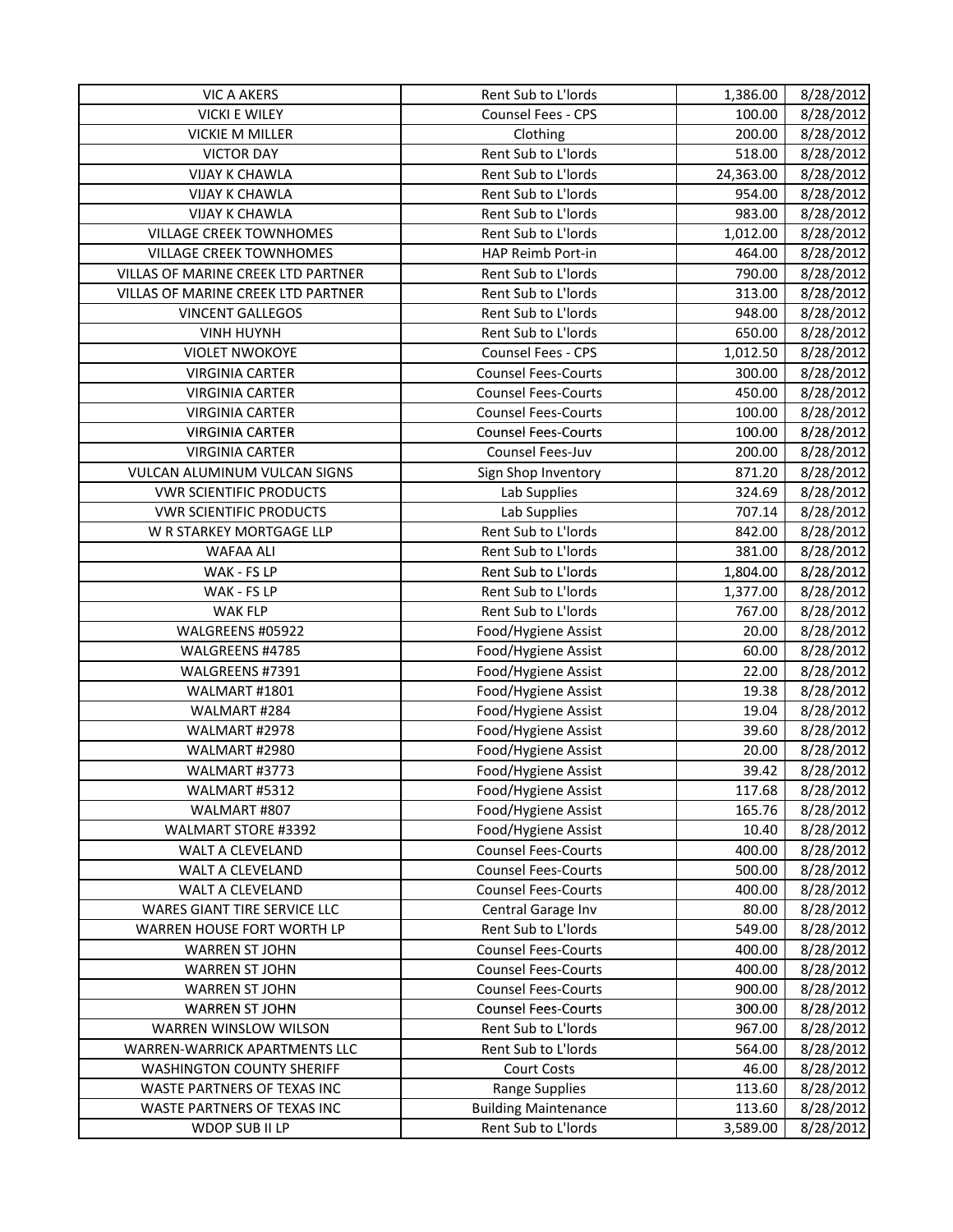| WDOP SUB II LP                      | Rent Sub to L'Iords         | 2,598.00 | 8/28/2012 |
|-------------------------------------|-----------------------------|----------|-----------|
| WDOP SUB II LP                      | Rent Sub to L'Iords         | 729.00   | 8/28/2012 |
| WEATHERFORD HOUSING AUTHORITY       | Port HAP Port-out           | 630.00   | 8/28/2012 |
| WEATHERFORD HOUSING AUTHORITY       | Port Admin Fee Expen        | 85.74    | 8/28/2012 |
| WEATHERS LAW FIRM PC                | <b>Counsel Fees-Courts</b>  | 550.00   | 8/28/2012 |
| <b>WEILUN WANG</b>                  | Rent Sub to L'Iords         | 565.00   | 8/28/2012 |
| WEIR INVESTMENTS FUND LLC           | <b>Utility Allowance</b>    | 106.00   | 8/28/2012 |
| <b>WELLINGTON ALLEN</b>             | Rent Sub to L'Iords         | 77.00    | 8/28/2012 |
| WELLS FARGO HOME MORTGAGE           | Rent Sub to L'Iords         | 471.00   | 8/28/2012 |
| <b>WENDY BOHANON</b>                | Rent Sub to L'Iords         | 299.00   | 8/28/2012 |
| <b>WENDY COVEY</b>                  | <b>Restitution Payable</b>  | 1.50     | 8/28/2012 |
| WEST SIDE LANDFILL WM               | <b>Disposal Service</b>     | 109.02   | 8/28/2012 |
| WESTDALE ASSET MANAGEMENT           | Rent Sub to L'Iords         | 279.00   | 8/28/2012 |
| WESTERN HILLS AFFORDABLE HOUSING LP | Rent Sub to L'Iords         | 4,030.00 | 8/28/2012 |
| WESTERN HILLS AFFORDABLE HOUSING LP | Rent Sub to L'Iords         | 867.00   | 8/28/2012 |
| <b>WESTERN RIM PROPERTIES</b>       | Rent Sub to L'Iords         | 2,714.00 | 8/28/2012 |
| <b>WESTERN RIM PROPERTIES</b>       | Rent Sub to L'Iords         | 510.00   | 8/28/2012 |
| <b>WESTERN RIM PROPERTIES</b>       | HAP Reimb Port-in           | 376.00   | 8/28/2012 |
| WESTERN-BRW PAPER CO INC            | Supplies                    | 1,580.00 | 8/28/2012 |
| <b>WESTERN-BRW PAPER CO INC</b>     | <b>Supplies</b>             | 80.40    | 8/28/2012 |
| WESTERN-BRW PAPER CO INC            | Supplies                    | 197.50   | 8/28/2012 |
| <b>WESTERN-BRW PAPER CO INC</b>     | Supplies                    | 268.00   | 8/28/2012 |
| WESTERN-BRW PAPER CO INC            | Supplies                    | 321.60   | 8/28/2012 |
| WESTERN-BRW PAPER CO INC            | <b>Supplies</b>             | 80.40    | 8/28/2012 |
| WESTERN-BRW PAPER CO INC            | Supplies                    | 402.00   | 8/28/2012 |
| WESTERN-BRW PAPER CO INC            | Supplies                    | 268.00   | 8/28/2012 |
| WESTERN-BRW PAPER CO INC            | <b>Supplies</b>             | 160.80   | 8/28/2012 |
| WESTERN-BRW PAPER CO INC            | <b>Supplies</b>             | 316.00   | 8/28/2012 |
| WESTERN-BRW PAPER CO INC            | Supplies                    | 26.80    | 8/28/2012 |
| WESTERN-BRW PAPER CO INC            | Supplies                    | 53.60    | 8/28/2012 |
| WESTERN-BRW PAPER CO INC            | <b>Supplies</b>             | 134.00   | 8/28/2012 |
| WESTERN-BRW PAPER CO INC            | <b>Supplies</b>             | 53.60    | 8/28/2012 |
| WESTERN-BRW PAPER CO INC            | <b>Supplies</b>             | 469.00   | 8/28/2012 |
| WESTERN-BRW PAPER CO INC            | Supplies                    | 469.00   | 8/28/2012 |
| WESTERN-BRW PAPER CO INC            | Supplies                    | 197.50   | 8/28/2012 |
| WESTERN-BRW PAPER CO INC            | Supplies                    | 991.60   | 8/28/2012 |
| <b>WHIGHAM FLP</b>                  | Rent Sub to L'Iords         | 646.00   | 8/28/2012 |
| <b>WHITNEY ILLIES</b>               | Rent Sub to L'Iords         | 722.00   | 8/28/2012 |
| <b>WILBARGER COUNTY CLERK</b>       | <b>Crim Crt Mental Comp</b> | 685.00   | 8/28/2012 |
| <b>WILBARGER COUNTY CLERK</b>       | <b>Crim Crt Mental Comp</b> | 685.00   | 8/28/2012 |
| WILC/MVL LLP                        | Rent Sub to L'Iords         | 905.00   | 8/28/2012 |
| WILDWOOD BRANCH TOWNHOMES LP        | Rent Sub to L'Iords         | 1,374.00 | 8/28/2012 |
| WILLARD ELDON WILLIAMS SR           | Rent Sub to L'Iords         | 725.00   | 8/28/2012 |
| WILLIAM ALLEN SHEARER               | Rent Sub to L'Iords         | 753.00   | 8/28/2012 |
| <b>WILLIAM BRIAN GOZA</b>           | <b>Counsel Fees-Courts</b>  | 2,300.00 | 8/28/2012 |
| WILLIAM BURK ROSENTHAL              | Rent Sub to L'Iords         | 466.00   | 8/28/2012 |
| WILLIAM H BILL RAY PC               | <b>Counsel Fees-Courts</b>  | 700.00   | 8/28/2012 |
| WILLIAM H BILL RAY PC               | <b>Counsel Fees-Courts</b>  | 800.00   | 8/28/2012 |
| WILLIAM H BILL RAY PC               | Cnsl Fees-Cap Murder        | 4,300.00 | 8/28/2012 |
| <b>WILLIAM H NORRIS</b>             | Rent Sub to L'Iords         | 448.00   | 8/28/2012 |
| WILLIAM MICHAEL HARBER JR           | <b>Counsel Fees-Courts</b>  | 200.00   | 8/28/2012 |
| WILLIAM MICHAEL HARBER JR           | <b>Counsel Fees-Courts</b>  | 300.00   | 8/28/2012 |
| WILLIAM P BURCH                     | Rent Sub to L'Iords         | 712.00   | 8/28/2012 |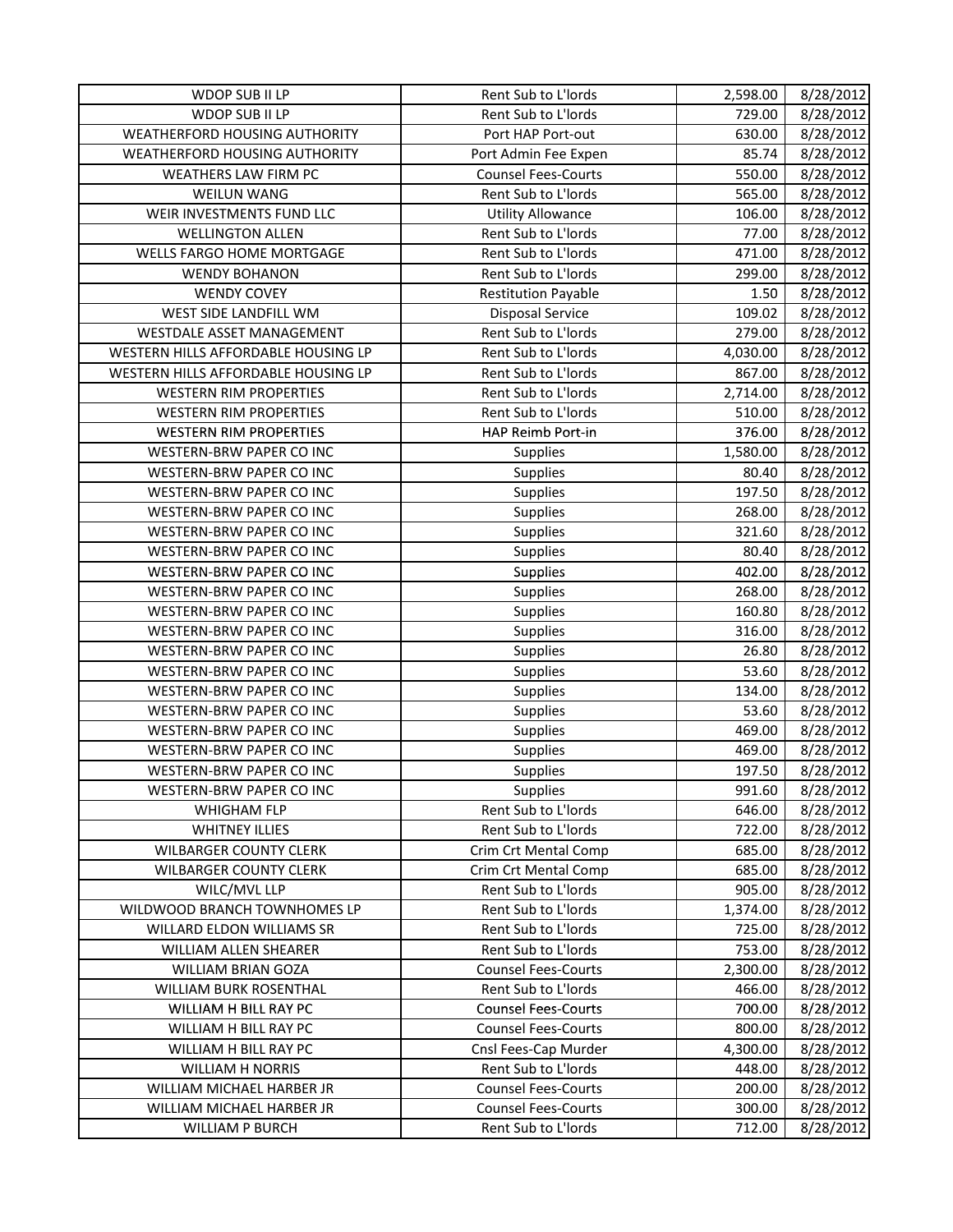| <b>WILLIAM RUCKER</b>                 | Rent Sub to L'Iords                               | 1,650.00           | 8/28/2012         |
|---------------------------------------|---------------------------------------------------|--------------------|-------------------|
| <b>WILLIE F LESTER</b>                | Rent Sub to L'Iords                               | 640.00             | 8/28/2012         |
| WILLYE WILLIAMS ESTATE                | Rent Sub to L'Iords                               | 1,028.00           | 8/28/2012         |
| <b>WINIFRED HANEY</b>                 | Rent Sub to L'Iords                               | 105.00             | 8/28/2012         |
| WM BARRY NORMAN                       | Psych Exam/Testimony                              | 400.00             | 8/28/2012         |
| WM BARRY NORMAN                       | Psych Exam/Testimony                              | 1,600.00           | 8/28/2012         |
| WM BARRY NORMAN                       | Psych Exam/Testimony                              | 900.00             | 8/28/2012         |
| WOMEN'S CENTER OF TARR CO INC         | Education                                         | 900.00             | 8/28/2012         |
| WOMEN'S CENTER OF TARR CO INC         | Education                                         | 75.00              | 8/28/2012         |
| WOMEN'S CENTER OF TARR CO INC         | Education                                         | 75.00              | 8/28/2012         |
| WOMEN'S CENTER OF TARR CO INC         | Education                                         | 75.00              | 8/28/2012         |
| WOOD & ASSOCIATES POLYGRAPH SERVICE   | Polygraph                                         | 650.00             | 8/28/2012         |
| WOODMONT APARTMENTS LP                | Rent Sub to L'Iords                               | 11,814.00          | 8/28/2012         |
| WOODMONT APARTMENTS LP                | Rent Sub to L'Iords                               | 489.00             | 8/28/2012         |
| WOODMONT APARTMENTS LP                | HAP Reimb Port-in                                 | 1,958.00           | 8/28/2012         |
| <b>WOODRIDGE ASSOCIATES LTD</b>       | <b>Utility Assistance</b>                         | 21.08              | 8/28/2012         |
| WOODWARD YOUTH CORPORATION            | <b>Residential Servc</b>                          | 17,143.00          | 8/28/2012         |
| WOODWAY ON THE GREEN APTS INC         | Rent Sub to L'Iords                               | 815.00             | 8/28/2012         |
| <b>WOOF BROTHERS LLC</b>              | Rent Sub to L'Iords                               | 1,330.00           | 8/28/2012         |
| WORTHINGTON POINT LP                  | Rent Sub to L'Iords                               | 7,358.00           | 8/28/2012         |
| <b>WORTHINGTON POINT LP</b>           | Rent Sub to L'Iords                               | 438.00             | 8/28/2012         |
| <b>WORTHINGTON POINT LP</b>           | Rent Sub to L'Iords                               | 406.00             | 8/28/2012         |
| <b>WORTHINGTON POINT LP</b>           | HAP Reimb Port-in                                 | 334.00             | 8/28/2012         |
| <b>WORTHINGTON POINT LP</b>           | Rent Sub to L'Iords                               | (954.00)           | 8/28/2012         |
| <b>WRBD LP</b>                        | Rent Sub to L'Iords                               | 3,336.00           | 8/28/2012         |
| <b>WRBD LP</b>                        | Rent Sub to L'Iords                               | 4,163.00           | 8/28/2012         |
| <b>WRBD LP</b>                        | Rent Sub to L'Iords                               | 594.00             | 8/28/2012         |
| <b>WRBD LP</b>                        | HAP Reimb Port-in                                 | 1,439.00           | 8/28/2012         |
| WS NRB INCORPORATED 80                | Rent Sub to L'Iords                               | 947.00             | 8/28/2012         |
| WS NRB INCORPORATED 80                | HAP Reimb Port-in                                 | 522.00             | 8/28/2012         |
| WW SALEM PARK LP                      | Rent Sub to L'Iords                               | 688.00             | 8/28/2012         |
| YMCA OF METROPOLITAN FORT WORTH       | <b>Subrecipient Service</b>                       | 433.36             | 8/28/2012         |
| YMCA OF METROPOLITAN FORT WORTH       | Space Lease Rental                                | 200.00             | 8/28/2012         |
| YOLANDA D WOODARD                     | Rent Sub to L'Iords                               | 844.00             | 8/28/2012         |
| YOLANDA SMITH                         | Rent Sub to L'Iords                               | 925.00             | 8/28/2012         |
| YOUNG ENERGY LLC                      | <b>Utility Allowance</b>                          | 707.00             | 8/28/2012         |
| YOUNG ENERGY LLC                      | <b>Utility Allowance</b>                          | 16.00              | 8/28/2012         |
| YOUTH CENTER OF THE HIGH PLAINS       | <b>InterCounty Svcs Juv</b>                       | 9,769.57           | 8/28/2012         |
| YUEN LING LI                          | Rent Sub to L'Iords                               | 650.00             | 8/28/2012         |
| YVONNE ELAINE ROSS                    | Rent Sub to L'Iords                               | 585.00             | 8/28/2012         |
| <b>ZEP MFG</b>                        | Kitchen Supplies                                  | 2,702.49           | 8/28/2012         |
| ZEP MFG                               | <b>Laundry Services</b>                           | 706.83             | 8/28/2012         |
| ZHIJIAN LI                            | HAP Reimb Port-in                                 | 697.00             | 8/28/2012         |
|                                       | <b>COMMISSIONERS' REPORT OF CLAIMS - Addendum</b> |                    |                   |
| FOR THE WEEK ENDING - August 28, 2012 |                                                   |                    |                   |
|                                       |                                                   |                    |                   |
| <b>Vendor Name</b>                    | <b>Item Description</b>                           | <b>Paid Amount</b> | <b>Check Date</b> |
| AK Child Support Services             | Child Support                                     | (150.46)           | 8/28/2012         |
| Arizona Sup Pay Clear                 | Child Support                                     | 200.18             | 8/28/2012         |
| Ben Leonard PLLC                      | <b>Counsel Fees-Courts</b>                        | 375.00             | 8/28/2012         |
| Ben Leonard PLLC                      | <b>Counsel Fees-Courts</b>                        | 300.00             | 8/28/2012         |
| Bush Rudnicki Shelton PC              | <b>Counsel Fees-Courts</b>                        | 4,540.00           | 8/28/2012         |
| Chadwell Group LP                     | <b>Professional Service</b>                       | 200.00             | 8/28/2012         |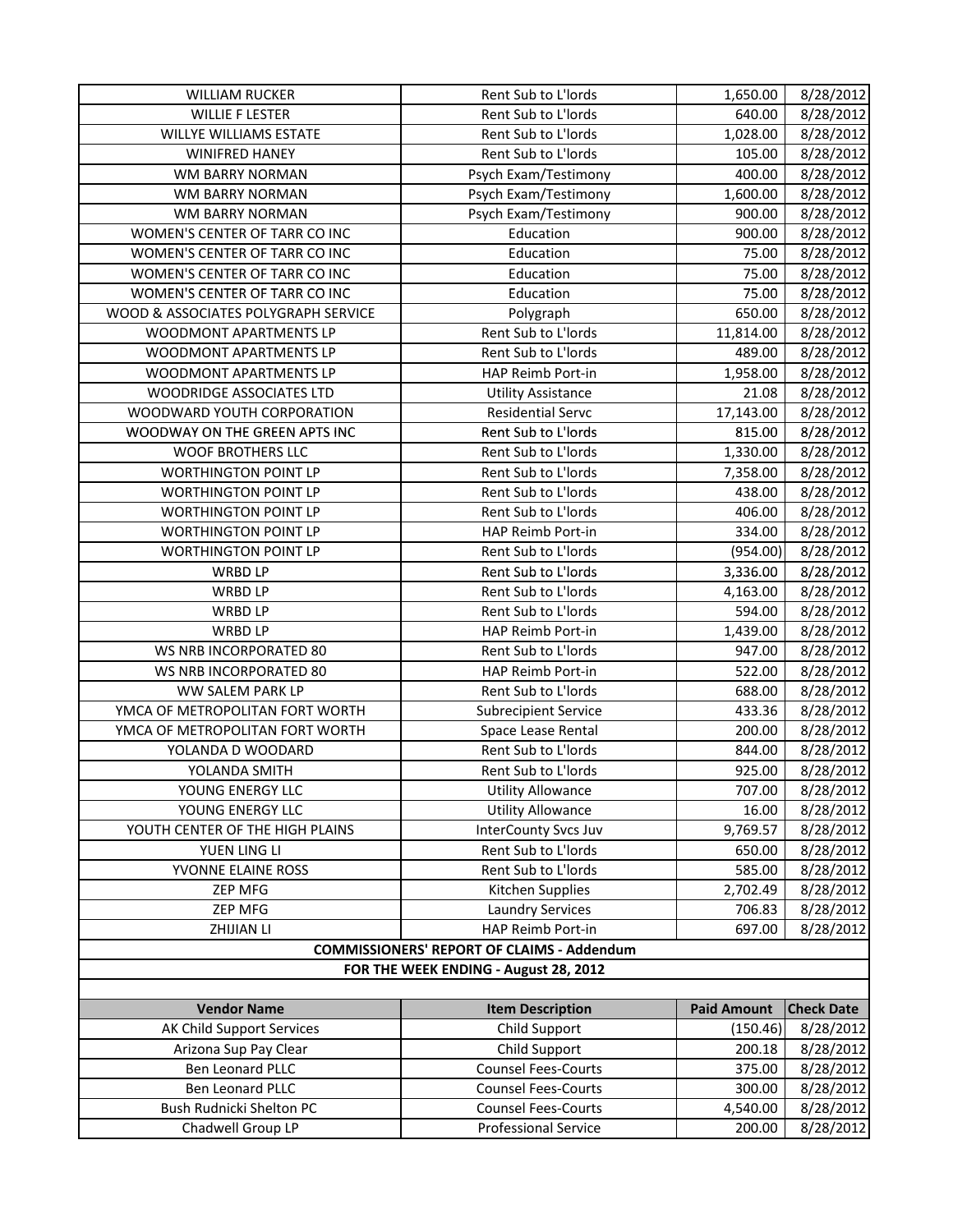| Charles Edward Busby Jr              | Miscellaneous                | 1,225.15   | 8/28/2012 |
|--------------------------------------|------------------------------|------------|-----------|
| <b>Cook Childrens Medical Center</b> | <b>Subrecipient Service</b>  | 4,086.90   | 8/28/2012 |
| Cook Childrens Medical Center        | <b>Subrecipient Service</b>  | 3,529.26   | 8/28/2012 |
| CTJ Maintenance Inc                  | <b>Custodian Services</b>    | 6,877.35   | 8/28/2012 |
| <b>CTJ Maintenance Inc</b>           | <b>Custodian Services</b>    | 1,242.44   | 8/28/2012 |
| CTJ Maintenance Inc                  | <b>Custodian Services</b>    | 2,394.14   | 8/28/2012 |
| CTJ Maintenance Inc                  | <b>Custodian Services</b>    | 2,010.24   | 8/28/2012 |
| CTJ Maintenance Inc                  | <b>Custodian Services</b>    | 5,929.17   | 8/28/2012 |
| CTJ Maintenance Inc                  | <b>Custodian Services</b>    | 730.80     | 8/28/2012 |
| <b>CTJ Maintenance Inc</b>           | <b>Custodian Services</b>    | 1,983.60   | 8/28/2012 |
| CTJ Maintenance Inc                  | <b>Custodian Services</b>    | 2,310.38   | 8/28/2012 |
| Danny D Pitzer                       | Cnsl Fees-Crim Appls         | 1,200.00   | 8/28/2012 |
| Delta Dental                         | <b>Dental Claims</b>         | 19,676.40  | 8/28/2012 |
| Delta Dental                         | <b>Dental Claims</b>         | 3,073.50   | 8/28/2012 |
| Directv Inc                          | Subscriptions                | 60.98      | 8/28/2012 |
| <b>Express Scripts</b>               | <b>Prescription Claims</b>   | 296,796.55 | 8/28/2012 |
| <b>Express Scripts</b>               | <b>Prescription Claims</b>   | 36,009.16  | 8/28/2012 |
| FHEG Follet Bookstore #953           | <b>Supplies</b>              | 165.00     | 8/28/2012 |
| Fraternal Order of Police            | <b>Union Dues</b>            | (12.50)    | 8/28/2012 |
| Gary Shane Lewis                     | <b>Counsel Fees-Courts</b>   | (4,540.00) | 8/28/2012 |
| <b>GC Services LP</b>                | 5002 Student Loan Levy       | (0.16)     | 8/28/2012 |
| <b>General Revenue Corporation</b>   | 5002 Student Loan Levy       | (5.47)     | 8/28/2012 |
| <b>IRS FICA EE</b>                   | FICA-Employee                | 7,603.49   | 8/28/2012 |
| <b>IRS FICA ER</b>                   | FICA-Employer                | 11,224.67  | 8/28/2012 |
| <b>IRS FIT</b>                       | FIT Withholding              | 42,006.17  | 8/28/2012 |
| IRS MED EE                           | Medicare-Employee            | 2,851.36   | 8/28/2012 |
| <b>IRS MED ER</b>                    | Medicare-Employer            | 2,851.36   | 8/28/2012 |
| James W Birdwell                     | Dues                         | 105.00     | 8/28/2012 |
| Joint Center for Political and       | Education                    | 125.00     | 8/28/2012 |
| JPMorgan Chase Bank NA               | <b>Medical Supplies</b>      | 15.66      | 8/28/2012 |
| JPMorgan Chase Bank NA               | <b>Medical Supplies</b>      | 9.54       | 8/28/2012 |
| JPMorgan Chase Bank NA               | Travel                       | 599.61     | 8/28/2012 |
| JPMorgan Chase Bank NA               | Travel                       | 24.32      | 8/28/2012 |
| Landmark Equipment Inc               | Parts and Supplies           | 1,429.92   | 8/28/2012 |
| Lena Pope Home Inc                   | <b>Professional Service</b>  | 20,306.83  | 8/28/2012 |
| Lincoln Financial Group              | Deferred Comp                | (1,720.00) | 8/28/2012 |
| Metropolitan Life                    | Metlife                      | (90.52)    | 8/28/2012 |
| Nationwide Retirement Sol            | Deferred Comp                | 46,085.00  | 8/28/2012 |
| New Jersey Support Payment           | Child Support                | (222.00)   | 8/28/2012 |
| Oklahoma Guaranteed Student          | 5002 Student Loan Levy       | (0.24)     | 8/28/2012 |
| PayFlex                              | Section 125 Claims           | 6,884.19   | 8/28/2012 |
| PayFlex                              | <b>Dependent Care Claims</b> | 31,702.68  | 8/28/2012 |
| Police & Firefighters Ins Assoc      | <b>Union Dues</b>            | (88.86)    | 8/28/2012 |
| <b>Prepaid Legal Services</b>        | Prepaid Attorney             | 25.90      | 8/28/2012 |
| <b>Sigma Building Services</b>       | <b>Professional Service</b>  | 84,672.55  | 8/28/2012 |
| <b>Summit Consultants</b>            | <b>Professional Service</b>  | 1,725.00   | 8/28/2012 |
| Tarrant Co. P/R Acct                 | <b>Payroll Transfers</b>     | 153,444.98 | 8/28/2012 |
| <b>Tarrant County College South</b>  | Education                    | 300.00     | 8/28/2012 |
| <b>Tarrant County Deputy Sheriff</b> | <b>Union Dues</b>            | 20.00      | 8/28/2012 |
| TDCAA-Texas District & County        | <b>Supplies</b>              | 143.00     | 8/28/2012 |
| <b>Teletouch Communications Inc</b>  | Telephone - Mobile           | 1,130.05   | 8/28/2012 |
| <b>Teletouch Communications Inc</b>  | Telephone - Mobile           | 206.60     | 8/28/2012 |
| <b>Teletouch Communications Inc</b>  | Telephone - Mobile           | 16.22      | 8/28/2012 |